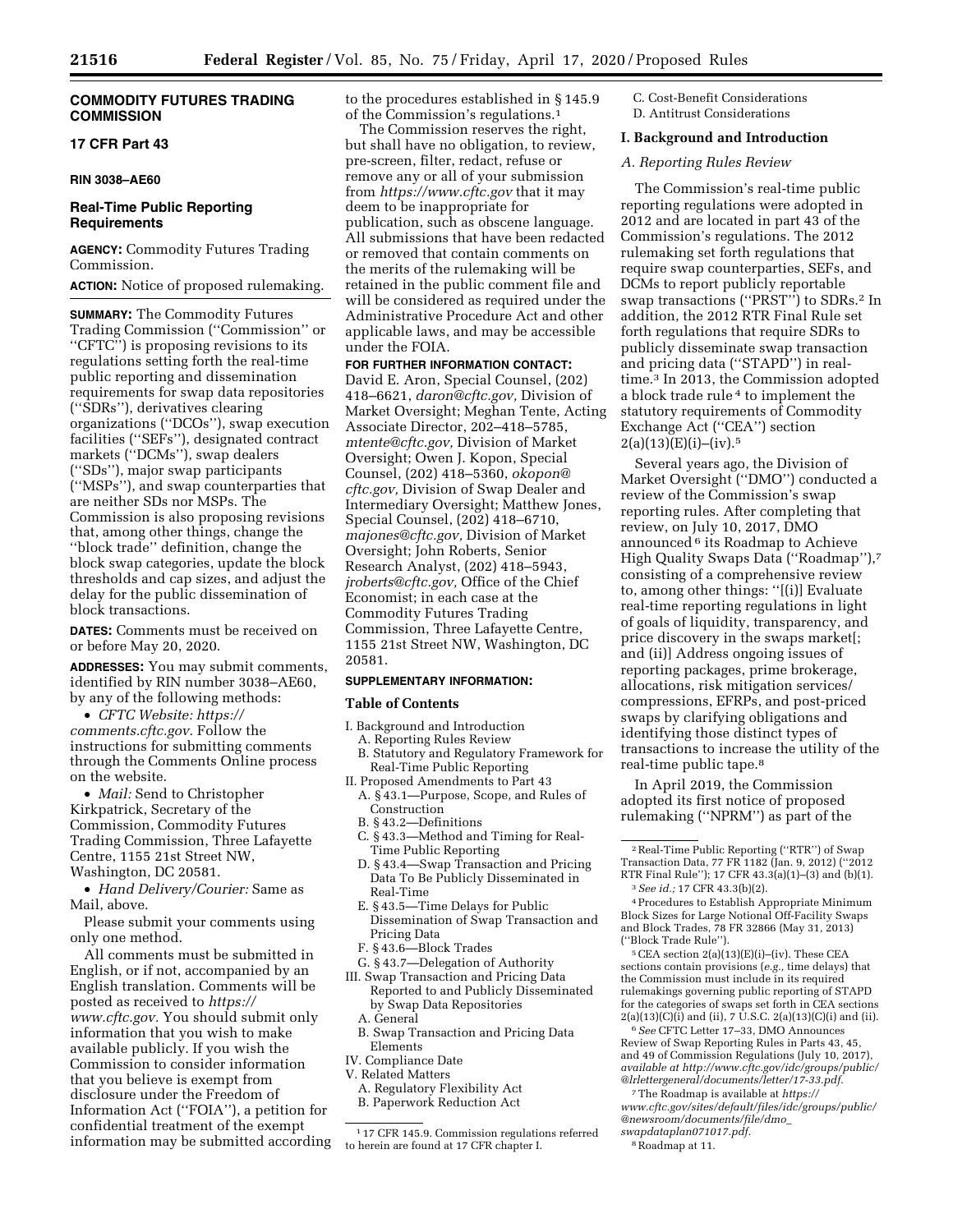Roadmap review.9 The 2019 Part 49 NPRM proposes amendments to streamline and clarify the Commission's SDR regulations in parts 23, 43, 45, and 49. Among other things, the 2019 Part 49 NPRM proposes modifications to the existing requirements on SDRs for confirming the accuracy of swap data with swap counterparties, and proposes requiring reporting counterparties to verify the accuracy of swap data.

The Commission has received extensive feedback that addressed many swap reporting topics.10 In connection with the Roadmap review, DMO conducted extensive outreach with commenters. DMO held calls and meetings, and reviewed the comment letters to better understand the challenges facing market participants and their suggestions on how to improve real-time public reporting. Comments raised on specific issues are discussed in the relevant sections throughout this release.

After reviewing the Roadmap feedback, the Commission is proposing revisions to the following aspects of the part 43 real-time public reporting regulations: The method and timing of real-time reporting and public dissemination, generally and for specific types of swaps; the delay and anonymization of the public dissemination of block trades or large notional trades; the standardization and validation of real-time reporting fields; the delegation of specific authority to Commission staff; and the clarification of specific real-time reporting questions and common issues.11

# *B. Statutory and Regulatory Framework for Real-Time Public Reporting*

Section 2(a)(13)(B) of the CEA authorizes the Commission to make STAPD available to the public in such form and at such times as the Commission determines appropriate to enhance price discovery. Section 2(a)(13)(C) requires that the Commission publish rules for the public availability of STAPD. Section 2(a)(13)(D) permits the Commission to require registered entities to publicly disseminate STAPD.

In 2012, the Commission adopted part 43 to implement rules providing for the public availability of STAPD as directed by section  $2(a)(13)$ .<sup>12</sup> Section  $2(a)(13)(E)$ 

 $^{12}$  2012 RTR Final Rule.

required that the Commission's rules contain provisions for: (i) Ensuring the STAPD publicly disseminated does not identify the swap counterparties; (ii) specifying the criteria for large notional swaps (block trades), for particular markets and contracts; (iii) specifying an appropriate time delay for reporting block trades to the public; and (iv) taking into account whether the public disclosure will materially reduce market liquidity. In 2013, the Commission adopted the Block Trade Rule to further implement the statutory requirements of CEA section  $2(a)(13)(E)(i)$ –(iv).<sup>13</sup>

Part 43 currently requires reporting parties to report PRSTs to SDRs as soon as technologically practicable (''ASATP'') after execution.14 Part 43 defines a PRST as: (i) Any executed swap that is an arm's-length transaction between two parties that results in a corresponding change in the market risk position between the two parties; or (ii) any termination, assignment, novation, exchange, transfer, amendment, conveyance, or extinguishing of rights or obligations of a swap that changes the pricing of the swap.15

Part 43 currently defines execution as an agreement by the parties (whether orally, in writing, electronically, or otherwise) to the terms of a swap that legally binds the parties to such terms under applicable law.16 In addition, execution is defined to occur simultaneously with or immediately following the affirmation of the swap.17

For a PRST executed on or pursuant to the rules of a SEF or DCM, a party to such transaction satisfies its requirement to report the transaction to an SDR by executing it on the SEF or DCM.18 For off-facility transactions, § 43.3(a)(3) specifies the reporting party for PRSTs and requires the reporting party to report the swap to an SDR ASATP following execution.

SDRs are required to ensure that STAPD is publicly disseminated ASATP after receiving it from a SEF, DCM, or reporting party, unless it is subject to a time delay described in § 43.5, in which case the PRST must be publicly disseminated in the manner described in § 43.5.19 Regulation 43.3(b)(3), the ''embargo rule,'' generally prohibits SEFs, DCMs, SDs, and MSPs from disseminating STAPD to their customers and participants prior to the public dissemination of such data to an SDR.

The STAPD to be disseminated in real-time consists of the data elements listed in appendix A to part 43.20 SDRs are permitted to request additional information from reporting parties, SEFs, and DCMs, but may not publicly disseminate it.21 SDRs must comply with other regulations concerning how STAPD is disseminated, including ensuring they do not disclose the identities of the counterparties; 22 restrictions on disclosing underlying assets for certain swaps in the other commodity asset class; 23 and rounding and capping notional or principal amounts.24

With respect to the delay for block trades, the Commission assigned swap contracts to ''swap categories'' in the Block Trade Rule for the purpose of applying a common appropriate minimum block size (''AMBS'') to different swap transactions. To create these swap categories, the Commission divided swaps into five asset classes: Interest rates; equity; credit; foreign exchange; and other commodities. The Commission then split these asset classes into the various swap categories.25

The Commission phased-in the time delays for the public dissemination of block trades based on four factors: (1) Whether the swap is executed on or pursuant to the rules of a SEF or DCM; (2) the swap's asset class; (3) whether the swap is mandatorily cleared; and (4) whether at least one counterparty is an SD or MSP.26

The initial time delays were: 30 minutes for blocks executed on a SEF or DCM; 27 30 minutes for large notional off-facility swaps (''LNOFs'') 28 subject to mandatory clearing with a SD/MSP counterparty; 29 4 hours for LNOFs subject to mandatory clearing with no SD/MSP counterparty; 30 1 hour for

 $\ensuremath{^{27}\,17}$  CFR 43.5(c)(2) and (d)(1). After the first year, the delay reduced to 15 minutes. 17 CFR 43.5(d)(2).

28Large notional off-facility swaps are off-facility swaps with notional or principal amounts at or above the AMBS applicable to such PRST and that are not a block trade as defined in § 43.2. 17 CFR 43.2 (definition of ''large notional off-facility swap'').

 $^{29}$  17 CFR 43.5(c)(3) and (e)(2)(i). After the first year, the delay reduced to 15 minutes. 17 CFR 43.5(e)(2)(ii).

30 17 CFR 43.5(c)(3) and (e)(3)(i). During year 2, the time delay reduced to 2 hours. 17 CFR Continued

<sup>9</sup>*See generally* Certain Swap Data Repository and Data Reporting Requirements, 84 FR 21044 (May 13, 2019) (''2019 Part 49 NPRM'').

<sup>10</sup>Comment letters are available at *[https://](https://comments.cftc.gov/PublicComments/CommentList.aspx?id=1824) [comments.cftc.gov/PublicComments/](https://comments.cftc.gov/PublicComments/CommentList.aspx?id=1824)  [CommentList.aspx?id=1824.](https://comments.cftc.gov/PublicComments/CommentList.aspx?id=1824)* 

<sup>11</sup>At the same time, the Commission is proposing a separate NPRM for publication in the **Federal Register** amending the part 45 swap data reporting regulations (''2020 Part 45 NPRM'').

<sup>13</sup>*See* Block Trade Rule.

<sup>14</sup> 17 CFR 43.3(a).

<sup>15</sup> 17 CFR 43.2.

<sup>16</sup> *Id.* 

<sup>17</sup> *Id.* 

<sup>18</sup> 17 CFR 43.3(a)(2).

<sup>19</sup> 17 CFR 43.3(b)(2).

<sup>20</sup> 17 CFR 43.4(b).

<sup>21</sup> 17 CFR 43.4(c).

<sup>22</sup> 17 CFR 43.4(d)(1).

<sup>23</sup> 17 CFR 43.4(d)(4).

<sup>24</sup> 17 CFR 43.4(g)–(h).

<sup>25</sup> 17 CFR 43.6(b).

<sup>26</sup> 17 CFR 43.5.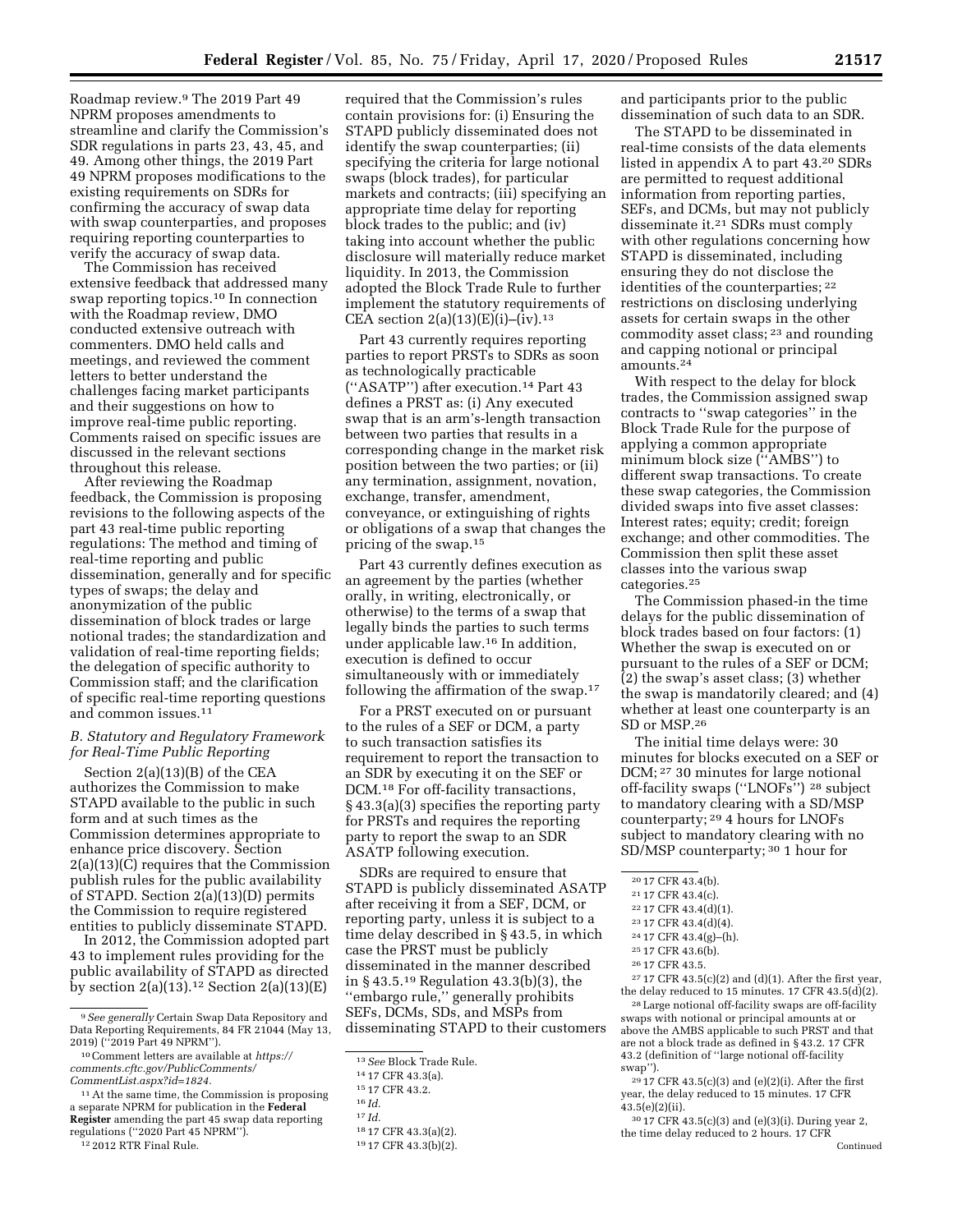LNOFs not subject to mandatory clearing in the interest rate, credit, foreign exchange, or equity asset classes with at least one SD/MSP counterparty; 31 4 hours for LNOFs in the other commodity asset class not subject to mandatory clearing with at least one SD/MSP counterparty; 32 and 48 business hours for LNOFs in all asset classes not subject to mandatory clearing for which neither counterparty is an SD/MSP.33 The Commission has not established post-initial AMBS under  $§$  43.6(f)(1).

#### **II. Proposed Amendments to Part 43**

# *A. § 43.1—Purpose, Scope, and Rules of Construction*

The Commission is proposing several non-substantive changes to § 43.1. The Commission is proposing to remove § 43.1(b). Regulation 43.1(b)(1), titled ''Scope,'' states that part 43 applies to all swaps, as defined in CEA § 1a(47), 34 and lists certain categories of swaps as examples. Regulation 43.1(b)(2) states that part 43 applies to registered entities and parties to a swap and lists certain categories of swap parties. The Commission preliminarily believes that these provisions are superfluous, given that the scope of what part 43 covers is clear from various CEA sections and the operative provisions of part 43.

The Commission also proposes to redesignate current § 43.1(c), entitled ''Rules of construction,'' as § 43.1(b). The first sentence of § 43.1(c) currently reads as follows: The examples in this part and in appendix A to this part are not exclusive. The Commission proposes to delete the reference to ''appendix A'' to reflect that the Commission proposes to replace appendix A with new appendix C.35 The Commission is not proposing to remove this full requirement, however, in case there are other places within

part 43 in which market participants would rely on examples.

The Commission also proposes to delete § 43.1(d), entitled ''Severability.'' Regulation 43.1(d) currently provides that if any provision of this part, or the application thereof to any person or circumstance, is held invalid, such invalidity shall not affect other provisions or application of such provision to other persons or circumstances which can be given effect without the invalid provision or application. The Commission believes that a severability provision is not appropriate because, without knowing which provision a future court might hold invalid, it is unclear that the Commission would interpret all related remaining provisions of part 43 as continuing to be effective without the invalid provision(s), and the Commission wishes to maintain the flexibility to make that determination at the time of any such holding.

#### *B. § 43.2—Definitions*

The Commission is proposing several changes to § 43.2. The Commission is proposing to add a number of new definitions, amend certain existing definitions, and remove certain definitions. Within each of those categories, because § 43.2 is arranged alphabetically, the Commission discusses its proposed changes to § 43.2 in that order as well, except as otherwise noted.

Currently, § 43.2 does not have lettered paragraphs. The Commission is proposing to add new paragraphs (a) and (b) to § 43.2. Proposed new paragraph (a) would contain all of the definitions in current § 43.2, as the Commission proposes to modify them. Proposed new paragraph (b) would provide that terms not defined in part 43 have the meanings assigned to those terms in § 1.3 of the Commission's regulations.

## 1. Proposed New Definitions

The Commission is proposing to add a definition of ''execution date'' to § 43.2. As proposed, ''execution date'' would mean the date, determined by reference to eastern time, on which swap execution has occurred. This proposed new definition is used in a discussion of proposed changes to the reporting deadline for post-priced swaps (''PPSs'') in section II.C.2. below.

The Commission is proposing to add a definition of ''post-priced swap'' to § 43.2. As proposed, a ''post-priced swap'' would mean an off-facility swap for which the price has not been determined at the time of execution. This proposed new definition is used in a discussion of proposed changes to reporting deadlines for PPSs in section II.C.2. below.

The Commission is proposing to add a definition of ''reporting counterparty.'' The Commission notes that the definition itself would be the same as the current definition of ''reporting party'' in § 43.2. This proposed new definition is used in a discussion of proposed changes to the § 43.3 regulations for the method and timing of real-time public reporting in section II.C.1. below.

The term ''swap execution facility'' is used throughout parts 43 and 45. While part 45 provides a definition of ''swap execution facility,'' no such definition exists in part 43. Therefore, in order to harmonize parts 43 and 45, the Commission is proposing to add a definition of ''swap execution facility'' in part 43. As proposed, ''swap execution facility" means a trading system or platform that is a swap execution facility as defined in CEA section 1a(50) and in § 1.3 of this chapter and that is registered with the Commission pursuant to CEA section 5h and § 37 of this chapter. The proposed definition reflects the proposed nonsubstantive minor technical changes that are proposed to the definition of ''swap execution facility'' in the concurrent part 45 proposal.

The Commission is proposing to add a definition of ''swap transaction and pricing data'' to § 43.2. As proposed, ''swap transaction and pricing data'' means all data for a swap in appendix C to part 43 required to be reported or publicly disseminated pursuant to part 43. The Commission believes that providing a definition for the type of data addressed in part 43 should help distinguish between the different types of data reported pursuant to the different reporting regulations.

The Commission is also proposing to add the following six definitions to § 43.2: ''Mirror swap;'' ''pricing event;'' ''prime broker;'' ''prime brokerage agency arrangement;'' ''prime brokerage agent;'' and ''trigger swap.'' These proposed definitions are all related to swaps entered into by prime brokers. Because all of these six proposed definitions are used in the text of proposed § 43.3(a)(6) or are used in one or more of the proposed definitions that are in turn used in proposed § 43.3(a)(6), all of the six proposed definitions are set forth and discussed in section II.C.4. below.

# 2. Proposed Amendments to Existing Definitions

The Commission is proposing nonsubstantive ministerial changes to the

<sup>43.5(</sup>e)(3)(ii). After year 2, the time delay reduced to 1 hour. 17 CFR 43.5(e)(3)(iii).

 $^{31}$  17 CFR 43.5(c)(4) and (f)(1). After the first year, the time delay reduced to 30 minutes. 17 CFR 43.5(f)(2).

 $^{32}$  17 CFR 43.5(c)(5) and (g)(1). After the first year, the time delay reduced to 2 hours. 17 CFR 43.5(g)(2) and (g)(3).

<sup>33</sup> 17 CFR 43.5(c)(6) and (h)(1). During year 2, the time delay reduced to 36 business hours. 17 CFR 43.5(h)(2). After year 2, the time delay reduced to 24 business hours. 17 CFR 43.5(h)(3).

<sup>34</sup> 7 U.S.C. 1a(47).

<sup>35</sup>As discussed in section II.E.3., the Commission is proposing to delete appendix C in connection with changes to the block delays. In its place, the Commission is proposing to update the list of STAPD elements in current appendix A and move them to appendix C. At the same time, DMO is publishing draft technical specifications on *[https://](https://www.cftc.gov) [www.cftc.gov](https://www.cftc.gov)* for comment.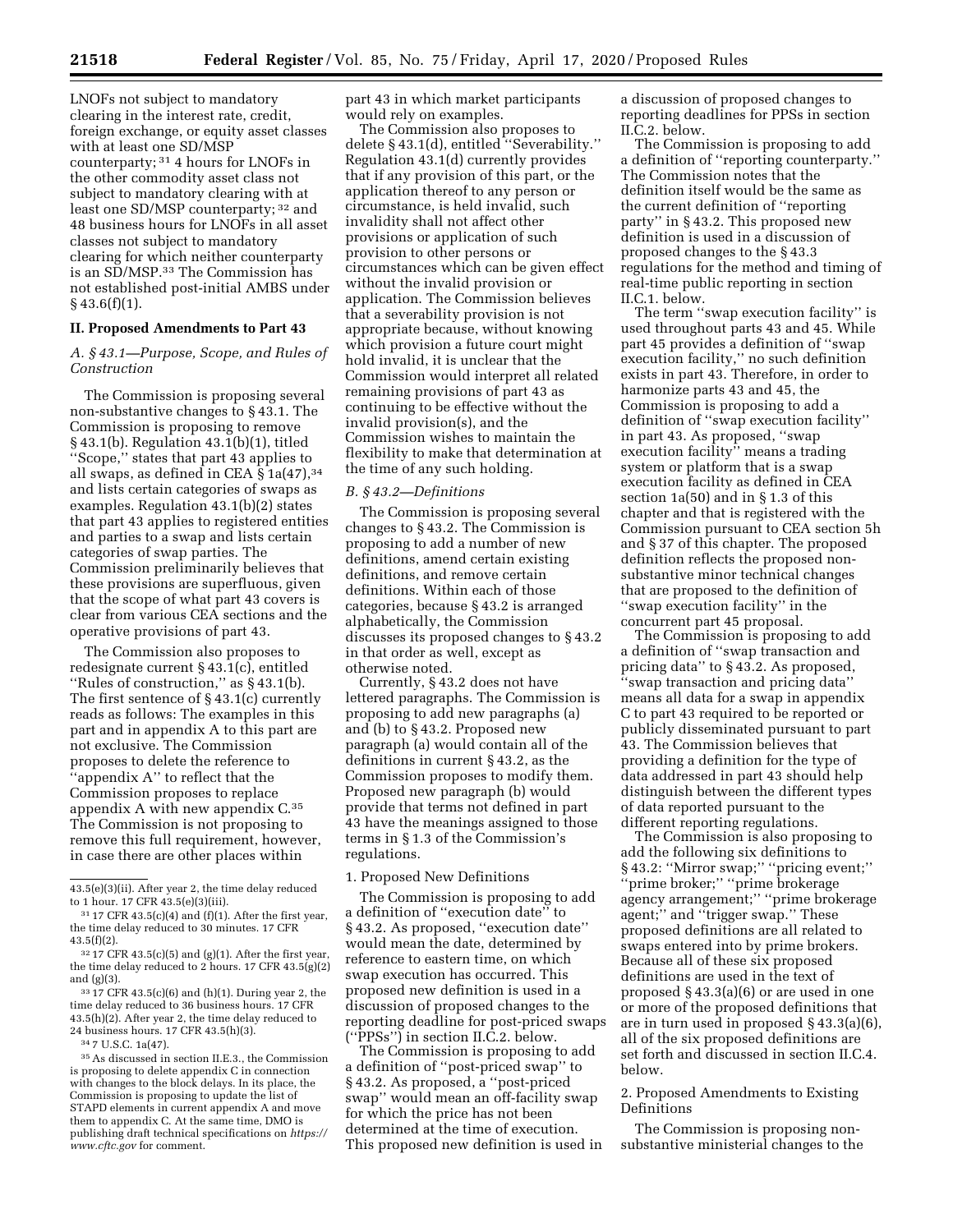following definitions in § 43.2: ''As soon as technologically practicable;'' ''asset class;'' ''novation;'' ''other commodity;'' and ''reference price.''

The Commission is also proposing to amend the definition of ''appropriate minimum block size'' in § 43.2. Currently, § 43.2 defines ''appropriate minimum block size'' to mean the minimum notional or principal amount for a category of swaps that qualifies a swap within such category as a block trade or large notional off-facility swap. This proposed amended definition is used in a discussion of proposed changes to the § 43.5(a) regulations for the time delays for the public dissemination of STAPD in section II.E.1. below.

The Commission is proposing to amend the definition of ''block trade'' in § 43.2. Currently, § 43.2 defines ''block trade'' to mean a PRST that: (1) Involves a swap that is listed on a registered SEF or DCM; (2) occurs away from the registered SEF's or DCM's trading system or platform and is executed pursuant to the registered SEF's or DCM's rules and procedures; (3) has a notional or principal amount at or above the AMBS applicable to such swap; and (4) is reported subject to the rules and procedures of the registered SEF or DCM and the rules described in part 43, including the appropriate time delay requirements set forth in § 43.5.

In November 2018, the Commission issued a comprehensive proposal to amend the SEF regulatory framework.36 Among other things, the 2018 SEF NPRM proposed to amend the definition of ''block trade'' as part of the proposal's holistic approach to amending the SEF regulatory framework. Given the complex, expansive, and comprehensive nature of the 2018 SEF Proposal, however, the Commission continues to evaluate it.

In the interim, in order to provide regulatory and legal certainty to SEFs and market participants, the Commission recently proposed to address certain outstanding no-action relief, including relief related to block trades that SEFs and market participants have operated under for several years.37 In particular, in the 2020 SEF NPRM, the Commission proposed an amendment to condition (2) of the block trade definition that would read as follows: (2) Is executed on the trading system or platform, that is not an order book as defined in § 37.3(a)(3), of a

registered SEF or occurs away from a registered SEF's or DCM's trading system or platform and is executed pursuant to the registered SEF's or DCM's rules and procedures.38 While the Commission is proposing additional amendments to the ''block trade'' definition in this NPRM, this NPRM is consistent with the proposed amendments to the definition of ''block trade'' under the 2020 SEF NPRM.

The Commission is proposing to create a two part definition of ''block trade'' in § 43.2. Paragraph (3) of the current definition of ''block trade'' 39 would be incorporated into paragraph (1) of the ''block trade'' definition, which would apply to ''off-facility swaps.'' 40 The proposed ''block trade'' definition from the 2020 SEF NPRM, which would apply to swaps that are not ''off-facility swaps'' and that have specified connections to a SEF or a DCM, would become paragraph (2) of the proposed ''block trade'' definition in this NPRM.41 Moreover, the Commission believes these proposed changes would eliminate the need for separate definitions of block trades and large notional off-facility swaps.42

39This paragraph currently reads: Has a notional or principal amount at or above the appropriate minimum block size applicable to such swap.

40As proposed, paragraph (1) of the ''block trade'' definition would read: (1) With respect to an offfacility swap, a publicly reportable swap that has a notional or principal amount at or above the appropriate minimum block size applicable to such swap. The Commission is also proposing to make minor changes to the term ''off-facility swap,'' as discussed below in this section.

41As proposed, paragraph (2) of the ''block trade'' definition would read: (2) With respect to a swap that is not an off-facility swap, a publicly reportable swap that: (a) Involves a swap that is listed on a swap execution facility or designated contract market; (b) Is executed on the trading system or platform, that is not an order book as defined in § 37.3(a)(3), of a swap execution facility or occurs away from a swap execution facility's or designated contract market's trading system or platform and is executed pursuant to the swap execution facility's or designated contract market's rules and procedures; (c) Has a notional or principal amount at or above the appropriate minimum block size applicable to such swap; and (d) Is reported subject to the rules and procedures of the swap execution facility or designated contract market and the rules described in this part, including the appropriate time delay requirements set forth in § 43.5.

42*See also* n. 38, *supra* (noting the Commission's belief that the 2020 SEF NPRM would promote the

Therefore, as discussed below in section II.B.3., the Commission is removing the definition of large notional off-facility swaps from its regulations.

The Commission is proposing to amend the definition of ''embedded option'' in § 43.2 by removing the reference to ''confirmation'' at the end of the current definition.43 As proposed, ''embedded option'' would mean any right, but not an obligation, provided to one party of a swap by the other party to the swap that provides the party holding the option with the ability to change any one or more of the economic terms of the swap. As discussed below in section II.B.3., the Commission is proposing to remove references to confirmations in part 43.

The Commission is proposing to amend the definition of ''execution'' in § 43.2 by replacing the reference to execution occurring ''orally, in writing, electronically, or otherwise'' with ''by any method'' to shorten the definition without substantively altering it.44 In addition, the Commission is proposing to remove the phrase that execution occurs simultaneous with or immediately following the affirmation of the swap.45 As proposed, ''execution'' would mean an agreement by the parties, by any method, to the terms of a swap that legally binds the parties to such swap terms under applicable law.

The Commission is proposing to amend the definition of ''off-facility swap'' in § 43.2 by removing the reference to ''publicly reportable'' and ''registered.'' 46 The Commission is proposing to remove the requirement that the swap be publicly reportable because determining whether a swap transaction is an off-facility swap depends only on where a swap was executed; whether it is also a PRST is

43Embedded option is currently defined as any right, but not an obligation, provided to one party of a swap by the other party to the swap that provides the party holding the option with the ability to change any one or more of the economic terms of the swap as those terms previously were established at confirmation (or were in effect on the start date). 17 CFR 43.2.

44Execution is currently defined as an agreement by the parties (whether orally, in writing, electronically, or otherwise) to the terms of a swap that legally binds the parties to such swap terms under applicable law. Execution occurs simultaneous with or immediately following the affirmation of the swap. 17 CFR 43.2.

45As explained in the following section II.B.3., the Commission is proposing to remove references to "affirmation" in §43.2 because affirmation is not currently used in any of the part 43 regulations.

46Off-facility swap is currently defined as any PRST that is not executed on or pursuant to the rules of a registered swap execution facility or designated contract market. 17 CFR 43.2.

<sup>36</sup>*See* Swap Execution Facilities and Trade Execution Requirement, 83 FR 61946 (Nov. 30, 2018) (''2018 SEF NPRM'').

<sup>37</sup>*See* Swap Execution Facility Requirements and Real-Time Reporting Requirements, 85 FR 9407 (Feb. 19, 2020) (''2020 SEF NPRM'').

<sup>38</sup> In the 2020 SEF NPRM, the Commission explained that (1) ''permitting execution of block trades on a SEF's non-[o]rder [b]ook trading systems or platforms promotes the statutory SEF goal of promoting the trading of swaps on SEFs'' and (2) ''for swap block trades that are [intended to be cleared] and executed on a SEF's non-[o]rder [b]ook trading system or platform, the Commission believes that the proposed revised definition would (i) allow [futures commission merchants (''FCMs'')] to conduct pre-execution credit screenings in accordance with § 1.73; and (ii) allow SEFs to facilitate those screenings in accordance with the Commission's proposed requirement under § 37.702(b)." 2020 SEF NPRM at 9419.

statutory goal of promoting trading on SEFs and help to facilitate the pre-execution credit screening by SEFs and FCMs for swap block trades intended to be cleared).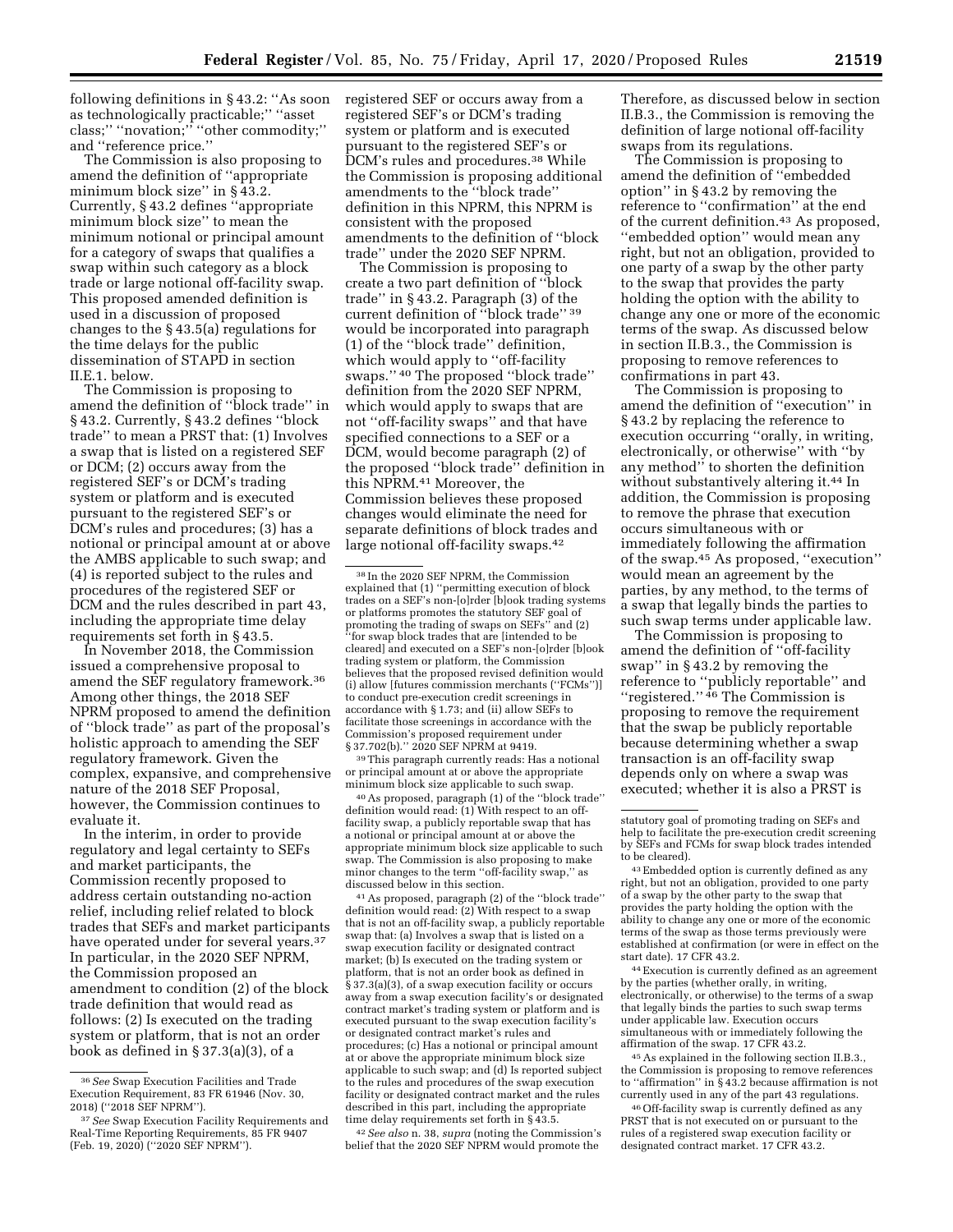irrelevant. The Commission is proposing to remove the reference to ''registered'' for the reasons discussed below in section II.C.1.a.

The Commission is proposing to amend the definition of ''public dissemination and publicly disseminate'' in § 43.2. Currently, § 43.2 defines ''public dissemination and publicly disseminate'' as to publish and make available STAPD in a nondiscriminatory manner, through the internet or other electronic data feed that is widely published and in machine-readable electronic format. Separately, current § 43.3(d)(1) requires that SDRs ''publicly disseminate'' STAPD in a consistent, usable, and machine-readable electronic format that allows the data to be downloaded, saved, and analyzed.

The Commission is concerned that the definition of ''public dissemination and publicly disseminate'' currently varies enough from § 43.3(d)(1) to create ambiguity for SDRs as to the format they must use in publicly disseminating STAPD. For instance, the definition of ''publicly disseminate'' requires that access be non-discriminatory, but the requirement for SDRs to ''publicly disseminate" STAPD in  $\S$ 43.3(d)(1) does not explicitly require that access be non-discriminatory.

Therefore, the Commission is proposing to re-locate the qualification in current § 43.3(d)(1) that SDRs publicly disseminate STAPD in a consistent, usable, and machinereadable electronic format that allows the data to be downloaded, saved, and analyzed to the definition of ''public dissemination and publicly disseminate" in  $\S$ 43.2.<sup>47</sup> As revised, the definition of ''public dissemination and publicly disseminate'' would mean to make freely available and readily accessible to the public [STAPD] in a non-discriminatory manner, through the internet or other electronic data feed that is widely published. Such public dissemination shall be made in a consistent, usable, and machinereadable electronic format that allows the data to be downloaded, saved, and analyzed.48

The Commission is proposing to amend the definition of ''trimmed data set'' in § 43.2 by changing the standard

deviation used in the calculation of the trimmed data set from four to two for the ''other commodity'' asset class, and from four to three for all other asset classes.49 This proposed amended definition is used in a discussion of proposed changes to the § 43.6(c) regulations for determining AMBSs and cap sizes discussed in section II.F.2. below.

#### 3. Proposed Removal of Definitions

The Commission is proposing to remove the definition of "Act" from § 43.2 because the Commission preliminarily believes the definition of 'Act'' is unnecessary in part 43 because the term is defined in § 1.3.

The Commission is proposing to remove the definition of ''business day'' from § 43.2 because the Commission preliminarily believes that the definition of ''business day'' is unnecessary in part 43 because it is defined in § 1.3. Further, the Commission is proposing to remove the definition of ''business hours'' because it believes the definition of ''business hours'' would no longer be necessary as a result of the Commission's proposal to remove references to ''business hours'' in the § 43.5 regulations for the timing delays for block trades. Those proposed changes are discussed below in section II.E.

The Commission is proposing to remove from § 43.2 the ''confirmation'' definition and the following related definitions: ''Affirmation'' and ''confirmation by affirmation.'' The Commission believes these definitions are unnecessary in part 43, and have created confusion as the terms are not used in any of the regulations in part 43.

The Commission is proposing to remove from § 43.2 the definition of 'executed." The Commission believes the current definition is vague. In addition, the Commission believes the proposed definition for ''execution date,'' discussed above in section II.B.1. would provide the specificity that the current ''executed'' definition lacks.

The Commission is proposing to remove from § 43.2 the definition of ''real-time public reporting.'' Currently, § 43.2 defines ''real-time public reporting'' as the reporting of data relating to a swap transaction, including price and volume, ASATP after the time at which the swap transaction has been executed. The CEA currently already defines ''real-time public reporting'' as

to report data relating to a swap transaction, including price and volume, ASATP after the time at which the swap transaction has been executed.'' 50 Therefore, to avoid creating confusion, the Commission is proposing to remove the definition in part 43 because it would be redundant.

The Commission is proposing to remove the definition of ''reporting party'' because it is proposing to add a definition of ''reporting counterparty'' to § 43.2 that would be the same as the current definition of ''reporting party'' in § 43.2, as discussed above in section II.B.1.

The Commission is proposing to remove the following definitions from § 43.2 as a result of proposed changes to §§ 43.5 and 43.6 for block trades and large notional off-facility swaps: ''Futures related swap,'' ''large notional off-facility swap,'' ''major currencies,'' ''non-major currencies,'' and ''supermajor currencies.'' Those proposed changes are discussed below in sections II.E. and II.F.

The Commission is proposing to remove the following definitions from § 43.2 as a result of proposed changes to simplify the definition of ''novation:'' ''Remaining party,'' ''transferee,'' and ''transferor.''

The Commission is proposing to remove the ''unique product identifier'' (''UPI'') definition from § 43.2. ''Unique product identifier'' is currently only used in § 43.4(e). The Commission is proposing to delete current § 43.4(e), which is discussed below in section II.D.1. Therefore, the Commission believes the definition of UPI in § 43.2 is no longer necessary.

The Commission is proposing to remove the definition of ''widely published'' from § 43.2. ''Widely published'' means to publish and make available through electronic means in a manner that is freely available and readily accessible to the public. ''Widely published'' is currently referenced in the definition for ''public dissemination and publicly disseminate'' as the standard by which SDRs must publish data.51 The Commission believes that the term ''widely published'' has a clear meaning and that the definition therefore is unnecessary and may cause confusion.

#### Request for Comment

The Commission requests comment on all aspects of the proposed changes to § 43.2. The Commission requests specific comment on the following:

<sup>47</sup>As discussed below in section II.C.8., the Commission is proposing to remove current § 43.3(d)(1) in conjunction with moving the substance of the requirement to the definition of ''publicly disseminate.''

<sup>48</sup>The revised definition of ''public dissemination and publicly disseminate'' is also discussed below in section II.C.7. with respect to the responsibilities of SDRs to make publicly disseminated STAPD available to the public.

<sup>49</sup>Trimmed data set is currently defined as a data set that has had extraordinarily large notional transactions removed by transforming the data into a logarithm with a base of 10, computing the mean, and excluding transactions that are beyond four standard deviations above the mean. 17 CFR 43.2.

<sup>50</sup> 7 U.S.C. 2(a)(13)(A).

<sup>51</sup>The term ''widely published'' is also used in current § 43.6(g)(4) for currency conversions.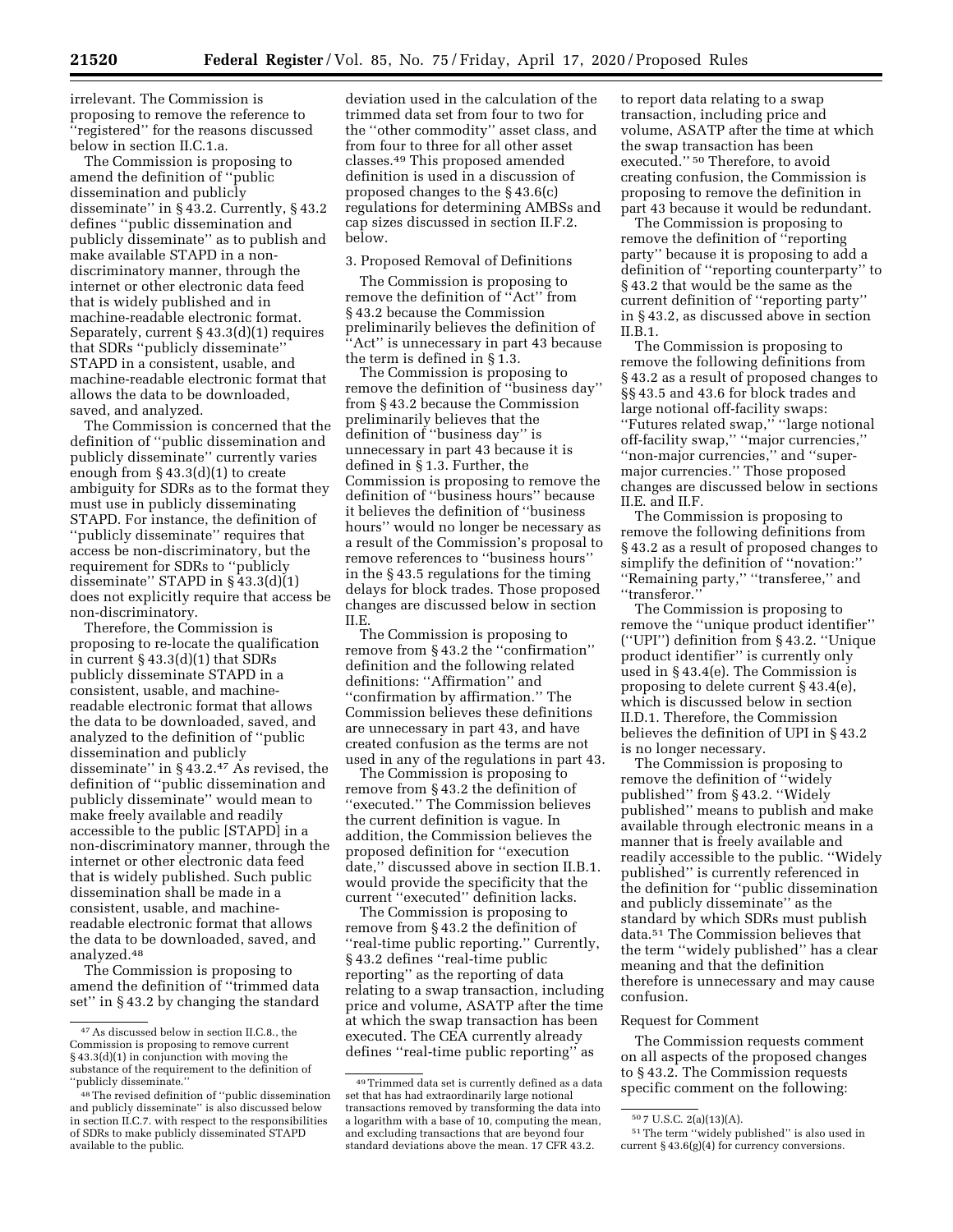(1) Does the Commission's proposed definition of ''execution date'' present problems for SEFs, DCMs, SDRs, or reporting counterparties? Should the Commission instead adopt a definition that aligns with other regulations, including, for instance, the definition of ''day of execution'' in  $\S 23.501(a)(5)(i)$ ? 52

# *C. § 43.3—Method and Timing for Real-Time Public Reporting*

1. § 43.3(a)(1)–(3)—Method and Timing for Reporting Off-Facility Swaps and Swaps Executed on or Pursuant to the Rules of a SEF or a DCM

#### a. § 43.3(a)(1)—General Rule

The Commission is proposing a number of clarifying and substantive changes to  $\S$  43.3(a)(1). As background, § 43.3(a)(1) currently: (i) Requires reporting parties to report PRSTs to SDRs ASATP after execution; and (ii) states that for purposes of part 43, a registered SDR includes any SDR provisionally registered with the Commission pursuant to part 49 of this chapter.

The Commission proposes to make a non-substantive amendment to § 43.3(a)(1) by changing the reference to the person required to report a PRST to an SDR ASATP after execution. The current term ''reporting party'' is defined in § 43.2 as the party to a swap with the duty to report a PRST in accordance with this part and section 2(a)(13)(F) of the Act. The Commission proposes to replace the reference to the catchall term ''reporting party'' with more specific references to the persons that, depending on the circumstances, have the reporting obligation for a PRST, namely: A reporting counterparty; a SEF; or a DCM.53 The Commission is also proposing to slightly reword § 43.3(a)(1) for brevity and to

53To limit repetition, this change will not be discussed in each section throughout this release. The circumstances dictating which of these specific persons has the PRST reporting obligation are specified in existing and proposed §§ 43.3(a)(2) and (3). Although the Commission is not proposing to change these circumstances, the Commission is proposing other changes to §§ 43.3(a)(2) and (3), which are discussed below in this section II.C.1.

add a cross-reference to proposed §§ 43.3(a)(2)–(6), which address matters such as who must report PRSTs and the timing thereof. Proposed §§ 43.3(a)(2)– (6) would provide additional detail about how (and, in the case of proposed § 43.3(a)(6), whether) the ASATP requirement would apply to real-time public reporting of certain swap transactions and by certain reporting parties. Consequently, the Commission is also proposing to add language to § 43.3(a)(1) stating that it would be ''subject to'' proposed §§ 43.3(a)(2)–(6) to reflect that, with respect to the transactions and persons covered by proposed §§ 43.3(a)(2)–(6), the provisions thereof apply instead of the general ASATP requirement of proposed § 43.3(a)(1).

The Commission also is proposing to add a requirement that the PRST reporting required pursuant to proposed §§ 43.3(a)(1)–(6) be done in the manner set forth in proposed § 43.3(d), discussed below in section II.C.8.

Finally, the Commission proposes to delete the sentence in § 43.3(a)(1) stating that for purposes of this part, a registered SDR includes any SDR provisionally registered with the Commission pursuant to part 49 of this chapter and proposes to replace references to registered SDRs with references to SDRs in proposed § 43.3(a) specifically and throughout part 43.54 The Commission has also proposed to remove the term ''registered swap data repository'' from part 49.55 The term ''registered swap data repository'' is not needed in part 49 because a definition of ''swap data repository'' already exists in § 1.3,56 and the definition is identical to the definition contained in section 1a(48) of the CEA.57 Because the definitions in § 43.2 have the meanings assigned to them in § 1.3 unless the context otherwise requires, the definition of ''swap data repository'' already applies to part 43, and would continue to apply to part 43, including proposed § 43.3(a), thus removing the need for a separate defined term for ''registered swap data repository.''

Furthermore, the word ''registered'' in the term ''registered swap data repository'' creates unnecessary confusion as to whether part 43 applies to entities that are in the process of registering as SDRs or are provisionally registered pursuant to § 49.3(b); part 43 applies to SDRs whether they are registered or provisionally registered. The Commission emphasizes that removing the defined term ''registered swap data repository'' is a technical amendment that does not in any way modify the requirements applicable to current or future SDRs.

Therefore, revised § 43.3(a)(1) would require reporting counterparties, SEFs, or DCMs to report any PRST to an SDR ASATP after execution subject to  $§$  43.3(a)(2)–(6) and in the manner set forth in § 43.3(d).

b. § 43.3(a)(2)—Swaps Executed on or Pursuant to the Rules of a SEF or a DCM

The Commission is proposing several amendments to § 43.3(a)(2). As background, current § 43.3(a)(2) states that a party to a PRST can satisfy its part 43 real-time public reporting obligations by executing PRSTs on or pursuant to the rules of a SEF or DCM.

The Commission is proposing to replace the language in  $\S$  43.3(a)(2) with the current requirement in  $\S 43.3(b)(1)$ . Current § 43.3(b)(1) states that SEFs and DCMs satisfy their real-time public reporting obligations by transmitting STAPD to SDRs ASATP after the PRST was executed on or pursuant to the rules of the trading platform or facility. Revised § 43.3(a)(2) would therefore state that that SEFs or DCMs must report PRSTs executed on or pursuant to the rules of a SEF or DCM ASATP after execution. As a result, § 43.3(a)(2) would contain SEFs' and DCMs' part 43 reporting obligations instead of § 43.3(b)(1). In revising § 43.3(a)(2), the Commission would also replace the reference to a ''registered [SEF]'' with a reference to SEFs because, similar to the reasoning discussed above in section II.C.1.a. with respect to ''registered'' SDRs, the term ''registered'' is unnecessary and could create confusion.58 The Commission considers the above amendments to be nonsubstantive.

## c. § 43.3(a)(3)—Off-Facility Swaps

The Commission proposes to amend § 43.3(a)(3) in two respects. As background, current § 43.3(a)(3) requires reporting parties to report all off-facility swaps to an SDR for the appropriate

<sup>52</sup>For the purposes of § 23.501, ''day of execution'' means the calendar day of the party to the swap transaction that ends latest, provided that if a swap transaction is—(a) entered into after 4:00 p.m. in the place of a party; or (b) entered into on a day that is not a business day in the place of a party, then such swap transaction shall be deemed to have been entered into by that party on the immediately succeeding business day of that party, and the day of execution shall be determined with reference to such business day. 17 CFR 23.501(a)(5)(i). For the purposes of § 23.501, ''business day'' means any day other than a Saturday, Sunday, or legal holiday. 17 CFR  $23.501(a)(5)(ii)$ .

<sup>&</sup>lt;sup>54</sup> To limit repetition, this change will not be discussed in each section throughout this release. <sup>55</sup> See Certain Swap Data Repository and Data

Reporting Requirements, 84 FR 21044, 21101.

<sup>56</sup>*See* 17 CFR 1.3 (definition of ''swap data repository'') (This term means any person that collects and maintains information or records with respect to transactions or positions in, or the terms and conditions of, swaps entered into by third parties for the purpose of providing a centralized recordkeeping facility for swaps).

<sup>57</sup> 7 U.S.C. 1a(48) (The term 'SDR' means any person that collects and maintains information or records with respect to transactions or positions in, or the terms and conditions of, swaps entered into by third parties for the purpose of providing a centralized recordkeeping facility for swaps).

<sup>58</sup>The Commission is proposing this change elsewhere in part 43. To limit repetition in this release, the change will not be discussed repeatedly in this preamble.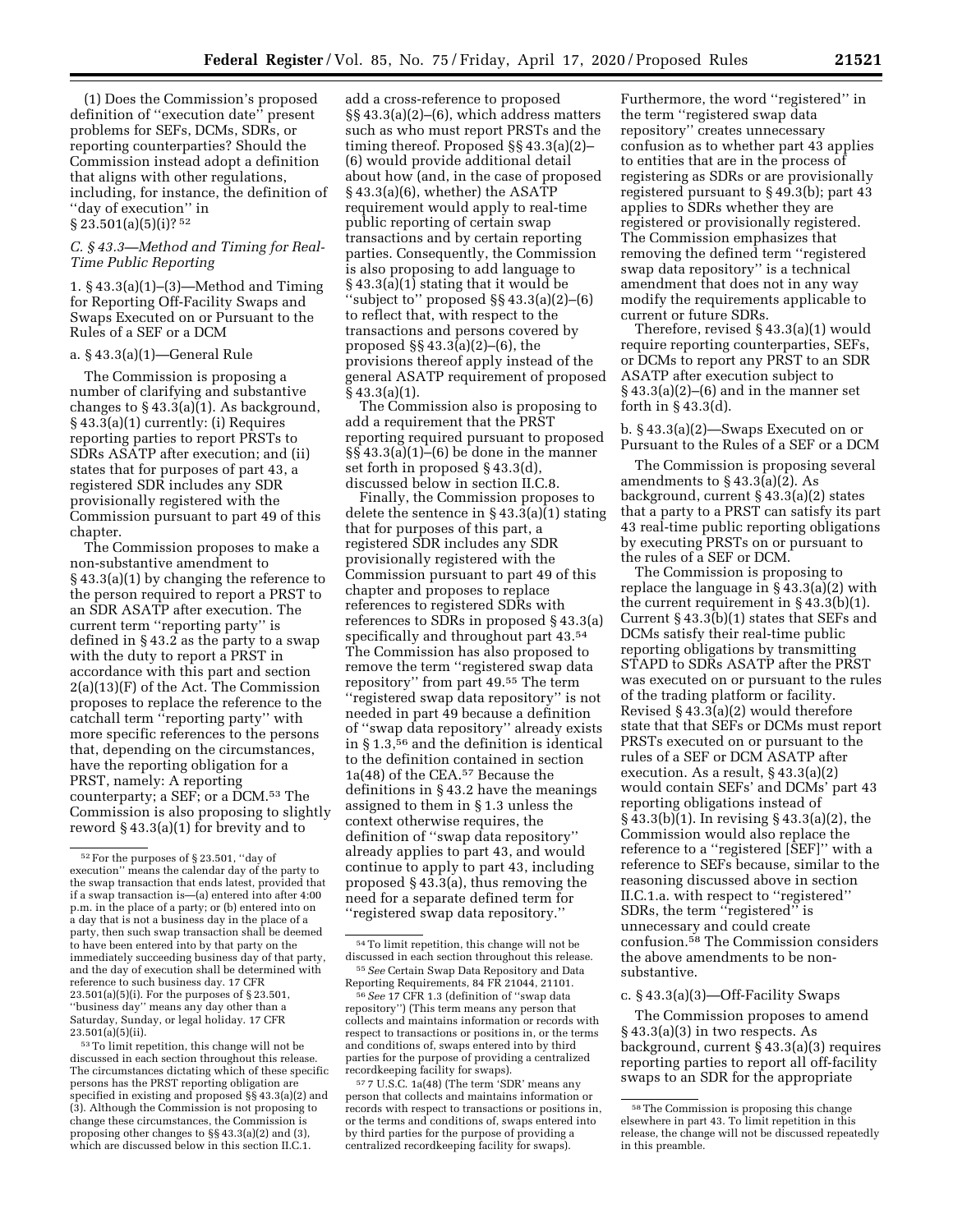asset class in accordance with the rules set forth in part 43 ASATP following execution, and sets out the reporting hierarchy for these PRSTs.<sup>59</sup>

The Commission proposes to clarify in  $\S$  43.3(a)(3)(iii)–(v) that, in situations where the parties to an off-facility PRST must designate which of them is the reporting counterparty, they must make such designation prior to the execution of the off-facility PRST so that there is no delay in reporting the off-facility PRST pursuant to part 43, as there could be if the parties do not make such designation until after the off-facility PRST is executed or cannot agree on such designation.

Because the Commission is proposing to add part 43 reporting requirements specific to PPSs, clearing swaps, and mirror swaps, respectively, in proposed new §§ 43.3(a)(4)–(6), the Commission proposes to introduce proposed § 43.3(a)(3) with except as otherwise provided in paragraphs (a)(4)–(6) of this section. The proposed part 43 reporting requirements applicable to PPSs, clearing swaps and mirror swaps are discussed below in sections II.C.2.–4., respectively.

#### 2. § 43.3(a)(4)—Post-Priced Swaps

The Commission is proposing new § 43.3(a)(4) to address issues market participants face in reporting PPSs. As background, the purpose of CEA § 2(a)(13), the primary source of the Commission's authority to promulgate real-time public reporting rules, is to authorize the Commission to make [STAPD] available to the public in such form and *at such times as the Commission determines appropriate to enhance price discovery.*60 Congress also directed the Commission to include provisions in its real-time reporting rules that take into account whether the public disclosure will materially reduce market liquidity.61 Swap counterparties must report STAPD to the appropriate registered entity *in a timely manner as may be prescribed by the Commission.*62 The Commission, therefore, has some discretion in determining when STAPD should be reported and publicly disseminated.

Regulation 43.3(a) generally requires the reporting party for each PRST to report it to an SDR ASATP after execution of the transaction. Market participants have raised concerns with complying with the ASATP requirement for a category of swaps with respect to

which one or more terms are unknown at the time the swap is executed. One Roadmap commenter suggested that such swaps should only be reported when all of the final primary economic terms of the transaction are determined, rather than at execution.63

The Commission understands that these swaps are generally characterized by the price, size and/or other terms of the transaction being contingent upon the outcome of SD hedging, market results during an observation period (a point in time or a longer period), or the occurrence of certain events—such as the price for a swap underlier being determined at the close of trading on a trading platform—that occur after an SD accepts a client request (collectively, ''Variable Terms''). Although the parties may know the non-Variable Terms at the time of execution,64 the Variable Terms generally are not known until the subsequent dealer hedging or other market activity has taken place because the Variable Terms are, wholly or partly, contingent on the occurrence of such triggers and determined, wholly or in part, by some aspect of such contingencies.

The Commission understands that some market participants do not report swaps with Variable Terms to SDRs until hours, or even days, after the execution thereof.65 Reporting parties have contended that they report these swaps to SDRs only after the Variable Terms are set because (i) they want to foreclose the possibility of market participants ''front running'' reporting parties' customers'/counterparties' swaps; and (ii) neither reporting parties nor SDRs have the technological processes in place to support reporting prior to the determination of a numerical price, volume or other Variable Terms.

Currently, PPSs and other swaps with Variable Terms not determined at execution (''Variable Terms Swaps'') account for a significant but unknown percentage of swaps that are not reported to SDRs in a timely manner.66

64 ''Execution'' is defined in § 43.2, in relevant part, as an agreement by the parties to the terms of a swap that legally binds the parties to such swap terms under applicable law.

65However, this approach is not followed universally: Other market participants report PPSs differently. For example, some market participants report to an SDR PPSs with a price of zero at the time of execution and amend the price reported to the SDR once the price is known.

66The percentage is unknown because there is no SDR data field to indicate that a swap is a PPS. Although, as noted above, some reporting parties

However, through Roadmap outreach, the Commission has learned that these PPSs and other Variable Terms Swaps may constitute a large percentage of certain market participants' equity derivatives business subject to CFTC jurisdiction.67 The Commission preliminarily believes that the reporting of PPSs and other Variable Terms Swaps is not consistent across SDs, with some reporting swaps shortly after execution and others not reporting until the Variable Terms are known.

The Commission also preliminarily believes that the reporting of PPSs ASATP after execution but before the price is determined does not serve a significant price discovery function and that the omission of a price, or the use of a placeholder price, by reporting parties who report PPSs before the price is determined may confuse market participants or constitute unhelpful ''noise'' on the public tape. The Commission understands that requiring public reporting of PPSs before their prices are determined could allow market participants to transact in swaps ahead of any necessary hedging by SDs, potentially disadvantaging the SDs' counterparties driving the PPS transactions by increasing the cost of the hedges. This could, in turn, lead such counterparties to forego the use of swaps to achieve their investment or other goals, thereby reducing swap market liquidity.

However, the Commission seeks to balance permitting the delayed reporting of swaps that appear to lack a significant price discovery benefit with encouraging or permitting indefinitely delayed reporting of PPSs. The latter possibility could encourage swap counterparties to structure some of their swaps as PPSs to take advantage of the longer proposed reporting deadline for PPSs.68

In light of the foregoing, the Commission is proposing a longer deadline for reporting STAPD for certain PPSs than for PRSTs generally. To effectuate such longer deadline, the

67One market participant estimated that PPSs are a bigger percentage of equity swaps than of any other asset class and constitute approximately 80– 90% of CFTC-reportable equity swaps.

68However, to the extent the Commission's proposal raises concerns in this regard, § 23.402(a)(1) does require SDs to have written policies and procedures reasonably designed to prevent a swap dealer from evading or participating in or facilitating an evasion of any provision of the CEA or any regulation promulgated thereunder.

<sup>59</sup>The Commission is not proposing substantive amendments to the reporting hierarchy.

<sup>60</sup> 7 U.S.C. 2(a)(13)(B) (emphasis added).

<sup>61</sup> 7 U.S.C. 2(a)(13)(E)(iv).

<sup>62</sup> 7 U.S.C. 2(a)(13)(F) (emphasis added).

<sup>63</sup>Letter from The International Swaps and Derivatives Association (''ISDA'') and The Securities Industry and Financial Markets Association (''SIFMA'') (''Joint ISDA–SIFMA Letter'') (Aug. 21, 2017) at 10.

may report PPSs with zero or blank prices or other Variable Terms and later amend such reports once the Variable Terms are known, there are other reasons a zero price may be reported or that blanks may be reported for the Variable Terms, so there currently is no definitive method of quantifying the scope of the PPS reporting issue.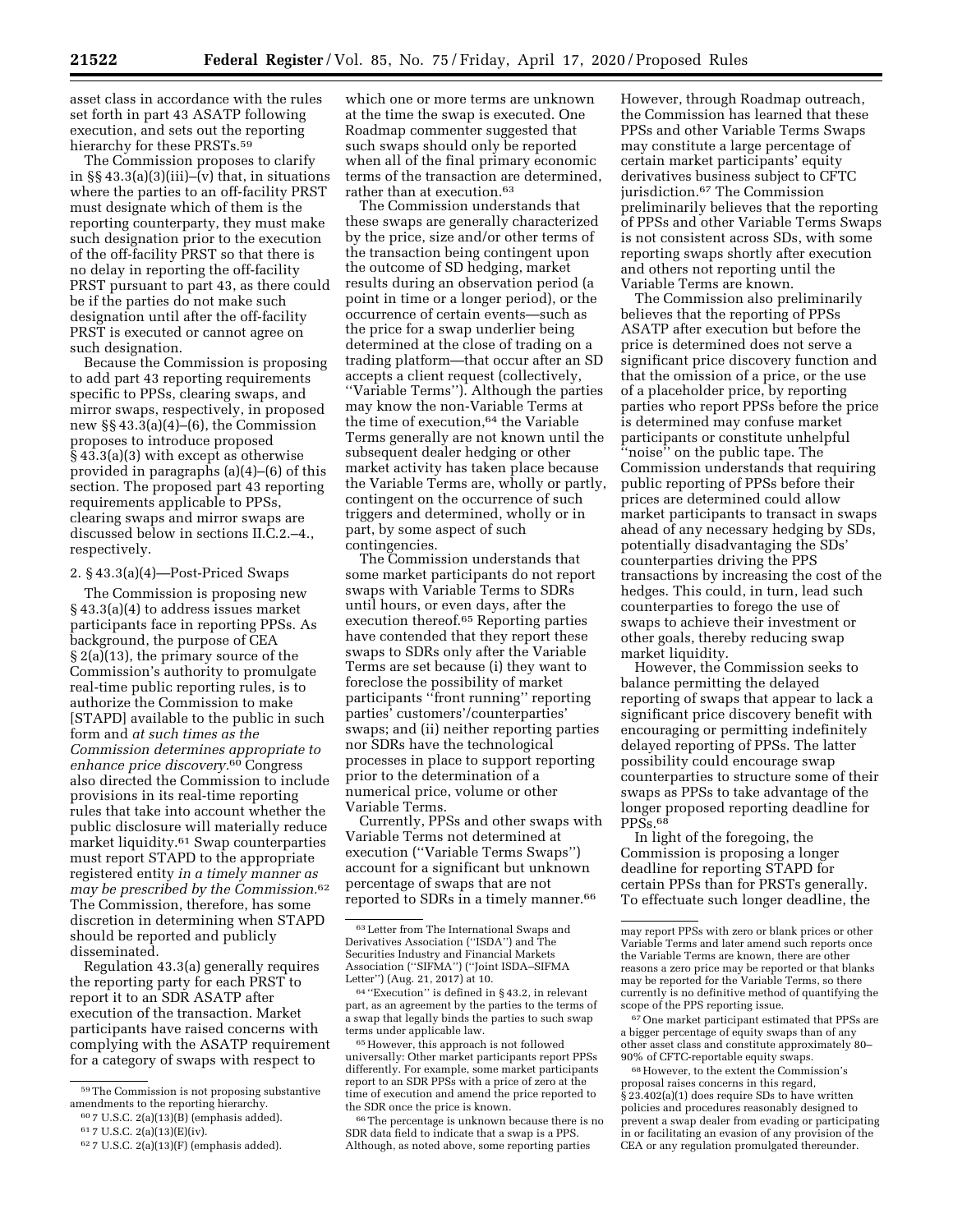Commission proposes to add new § 43.3(a)(4) to its regulations. Proposed § 43.3(a)(4)(i) would permit the reporting counterparty to delay reporting a PPS to an SDR until the earlier of the price being determined and 11:59:59 p.m. eastern time on the execution date.69 Proposed § 43.3(a)(4)(i) would further provide that, if the price of a PRST that is a PPS is not determined by 11:59:59 p.m. eastern time on the execution date, the reporting counterparty shall report to an SDR by 11:59:59 p.m. eastern time on the execution date all STAPD for such PPS other than the price and any other then-undetermined Variable Terms and shall report each such item of previously undetermined STAPD ASATP after such item is determined.70 Proposed § 43.3(a)(4)(ii) would provide that the more lenient proposed reporting deadline in § 43.3(a)(4)(i) would not apply to PRSTs with respect to which the price *is* known at execution but one or more other Variable Terms are not yet known at the time of execution.71

## 3. § 43.3(a)(5)—Clearing Swaps

The Commission proposes to amend § 43.3(a) to add DCOs to the reporting counterparty hierarchy for clearing swaps that are PRSTs. As background, in 2016, the Commission adopted rules that, among other things, added DCOs to the hierarchy for determining the reporting counterparty for clearing swaps in § 45.8.72 Although the Cleared

70While the proposed definition of ''post-priced swap'' would be a swap for which the price has not been determined at the time of execution, such a swap with *additional* terms that are also not determined at the time of execution would also fall within the proposed ''post-priced swap'' definition. Consequently, if a PPS also has non-price terms that are not determined at the time of execution, a value for such non-price terms must be reported ASATP after it is determined. If a placeholder value that satisfies the allowable values parameters for an unknown Variable Term was previously reported for such undetermined STAPD, then such STAPD must be corrected ASATP after it is determined.

71The Commission notes that when the price is known at execution but one or more Variable Terms are not yet known, the reporting counterparty must report the swap ASATP and then amend the swap later to report the Variable Terms.

72Amendments to Swap Data Recordkeeping and Reporting Requirements for Cleared Swaps, 81 FR 41736 (June 27, 2016) (''Cleared Swap Final Rule''). Specifically, § 45.8(i) now states, in relevant part, if the swap is a clearing swap, the DCO that is a counterparty to such swap shall be the reporting

Swap Final Rule added DCOs to the reporting counterparty hierarchy in § 45.8, it did not add DCOs to the reporting hierarchy in part 43.

Most clearing swaps are the result of an original swap being accepted for clearing by a DCO. In these cases, there is no part 43 real-time public reporting for the clearing swaps. For most clearing swaps, there is no conflict between the part 43 and part 45 reporting hierarchies.

However, there are limited circumstances in which DCOs create clearing swaps for which there is no original swap, and the clearing swaps may meet the definition of a PRST in part 43, while also being required to be reported pursuant to part 45. In these circumstances, the part 43 and part 45 reporting hierarchies may conflict. For example, if a DCO enters into PRSTs to manage the default of a clearing member, the DCO would be the reporting counterparty under § 45.8(i) but not under current § 43.3(a)(3).

To avoid this conflict, the Commission proposes to add DCOs to the hierarchy in § 43.3 for clearing swaps. Proposed § 43.3(a)(5) would state that notwithstanding the provisions of paragraphs (a)(1)–(3) of this section, if a clearing swap, as defined in § 45.1 of this chapter, is a PRST, the DCO that is a party to such swap shall be the reporting counterparty and shall fulfill all reporting counterparty obligations for such swap as soon as technologically practicable after execution.

# 4. § 43.3(a)(6)—Mirror Swaps

As explained above, the CEA authorizes the Commission to make STAPD available to the public in such form and *at such times as the Commission determines appropriate to enhance price discovery.*73 In 2017, DMO announced its intention to review the reporting regulations to address ongoing issues of reporting prime brokerage transactions.74 As a result of

73 7 U.S.C. 2(a)(13)(B) (emphasis added). 74Roadmap at 11. DMO has previously provided no-action relief from the real-time public reporting requirements for swaps executed pursuant to prime brokerage arrangements in response to concerns that reporting both legs of prime brokerage transactions would incorrectly suggest the presence of more trading activity and price discovery in the market than actually exists. *See* CFTC Letter No. 12–53, Time-Limited No-Action Relief from (i) Parts 43 and 45 Reporting for Prime Brokerage Transactions, and (ii) Reporting Unique Swap Identifiers in Related Trades under Part 45 by Prime Brokers (Dec. 17, 2012), *available a[t https://](https://www.cftc.gov/sites/default/files/idc/groups/public/@lrlettergeneral/documents/letter/12-53.pdf) [www.cftc.gov/sites/default/files/idc/groups/public/](https://www.cftc.gov/sites/default/files/idc/groups/public/@lrlettergeneral/documents/letter/12-53.pdf)  [@lrlettergeneral/documents/letter/12-53.pdf.](https://www.cftc.gov/sites/default/files/idc/groups/public/@lrlettergeneral/documents/letter/12-53.pdf)* The Financial Markets Lawyers Group (''FMLG'') and the International Swaps and Derivatives

this review, and as discussed below in this section, the Commission is proposing new regulations in § 43.3(a)(6) to help ensure that the STAPD associated with mirror swaps, which some market participants view as duplicative, non-price-forming data, does not distort the volume of trading activity or unnecessarily impede price discovery for market participants and others who rely on the real-time public tape for those purposes. The Commission notes that the swap data associated with all mirror swaps would be required to be reported to SDRs pursuant to part 45 so the Commission can fulfill its risk monitoring, compliance, and market manipulation responsibilities.

The Commission understands that prime brokerage swaps begin with a counterparty opening an account with a prime broker (''PB'') that grants limited agency powers to the counterparty. These limited powers enable the counterparty, as an agent for the PB, to enter into swaps with approved executing dealers ("ED"), subject to specific limits and parameters, such as credit limits and collateral requirements. The PB also enters into ''give-up'' arrangements with approved EDs in which the EDs agree to negotiate swaps with the counterparty, acting as an agent for the PB, within the specified parameters and to face the PB as counterparty for the resulting ED–PB swap (''ED–PB Swap'').

The Commission understands that in a prime brokerage swap, the counterparty seeks bids for the desired swap from one or more of the approved EDs, within the parameters established by the PB. Once the counterparty and ED agree on the terms, the Commission believes that both the counterparty and ED provide a notice of the terms to the PB, and those terms constitute the ED– PB Swap, which the PB must accept if: The swap is with an approved ED; the counterparty and ED have committed to the material terms; and the terms are within the parameters established by the PB. Once the ED–PB Swap is accepted by the PB, the PB enters into a mirror swap (''Mirror Swap'') with the counterparty with identical economic terms and pricing, subject to adjustment, as a result of the prime brokerage servicing fee.

In 2012, DMO granted no-action relief, subject to conditions described below, where: (i) An ED reports an ED–

<sup>69</sup>By ''11:59:59 p.m. eastern time on the execution date,'' the Commission means 11:59:59 p.m. in the eastern time zone of the United States on the date the relevant swap is executed, irrespective of where either counterparty's headquarters or personnel or office involved in executing the swap are located and irrespective of any other factors. This could result in the reporting counterparty having more or less time to report a swap depending on how close it is to 11:59:59 p.m. eastern time at execution in any time zones relevant to the reporting counterparty reporting the STAPD.

counterparty and shall fulfill all reporting counterparty obligations for such swap.

Association (''ISDA''), which requested the relief that DMO provided in CFTC Letter No 12–53, also sought and received relief from certain reporting requirements of part 45 of the Commission's rules, but this proposal discusses only the part 43 reporting aspects of the relief.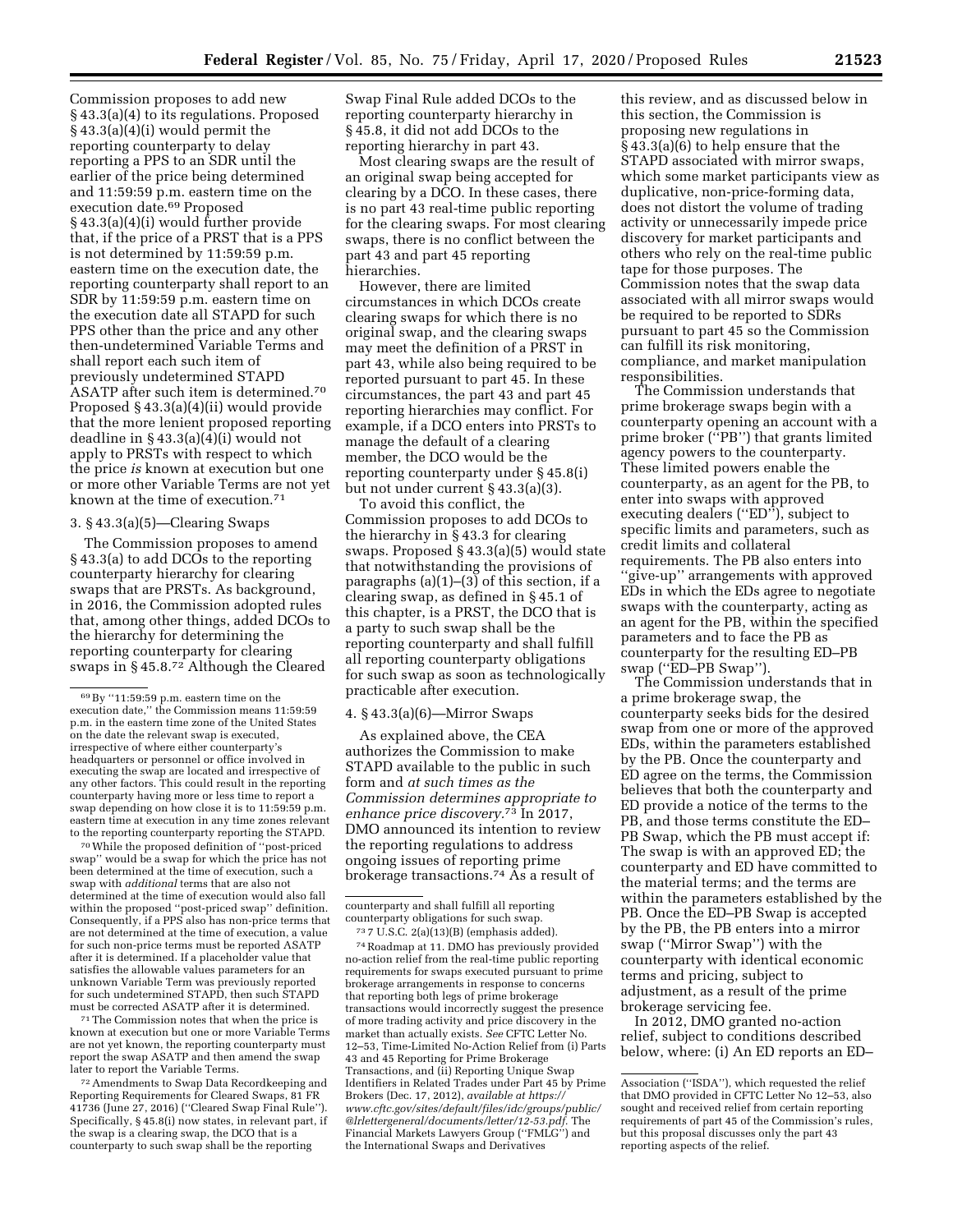PB Swap under part 43, including any required post-trade event reporting; and (ii) the related Mirror Swap is not reported for part 43 purposes by the ED, PB or any other party, unless there is a modification to the economic terms of the ED–PB swap.75 The relief was conditioned on: The allocation of part 43 reporting responsibilities being agreed upon by the parties; the ED and the PB each being a registered SD; and the ED–PB Swap and Mirror Swap having identical economic terms and pricing, subject to adjustment in the case of the Mirror Swap as a result of a prime brokerage servicing fee.76

CFTC Letter No. 12–53 expired on June 30, 2013, but the Commission believes that concerns about the impact on price discovery of mirror swap STAPD on the public tape are still concerns today. To address these concerns, the Commission is proposing new § 43.3(a)(6), and related definitions in § 43.2(a). The Commission believes the proposed regulations would address issues raised by swaps executed pursuant to prime brokerage arrangements and related mirror swaps.77

#### a. Proposed New Definitions

The Commission is proposing to add the term ''prime brokerage agency arrangement'' to § 43.2(a). ''Prime brokerage agency arrangement'' would mean an arrangement pursuant to which a prime broker authorizes one of its clients, acting as agent for such prime broker, to cause the execution of a trigger swap. The Commission proposes to use the term ''prime brokerage agency arrangement'' in the new proposed definitions of ''prime brokerage agent'' and ''trigger swap'' in § 43.2(a) to establish the parameters of the proposed new definition of a ''mirror swap,'' also in § 43.2(a), which would not be reportable under part 43 if it satisfied the terms of proposed § 43.3(a)(6)(i). The Commission's goal in proposing the ''prime brokerage agency arrangement'' definition and using it in other definitions in § 43.2(a) is to help ensure that the scope of unreported mirror swaps is limited to swaps that are, among other things, integrally related to

trigger swaps and their related pricing events.

The Commission is proposing to add the term ''prime brokerage agent'' to § 43.2(a) as a new definition that would mean a client of a prime broker who causes the execution of a trigger swap acting pursuant to a prime brokerage agency arrangement.

The Commission is also proposing to add the term ''prime broker'' to § 43.2(a). ''Prime broker'' would mean with respect to a mirror swap and its related trigger swap, a swap dealer acting in the capacity of a prime broker with respect to such swaps. The Commission proposes to use the term "prime broker" in the proposed definitions of ''prime brokerage agency arrangement,'' ''prime brokerage agent,'' and ''trigger swap'' in § 43.2(a), and in proposed § 43.3(a)(6), to establish the parameters of when a ''mirror swap'' would not be reportable under part 43 if it satisfied the terms of proposed § 43.3(a)(6)(i).

The Commission is proposing to add the term ''trigger swap'' to § 43.2(a) as a new definition that would mean a swap: (1) That is executed pursuant to one or more prime brokerage agency arrangements; 78 (2) to which a prime broker is a counterparty or both counterparties are prime brokers; (3) that serves as the contingency for, or triggers, the execution of one or more corresponding mirror swaps; and (4) that is a PRST that is required to be reported to a swap data repository pursuant to this part and part 45 of this chapter. The Commission proposes to use the term ''trigger swap'' as an element of a ''mirror swap,'' which the Commission proposes to make not reportable.79

The Commission is proposing to add the term "pricing event" to  $\S$ 43.2(a) as a new definition that would mean the completion of the negotiation of the material economic terms and pricing of a trigger swap. The Commission is proposing to use the term ''pricing

79*See* proposed § 43.6(a)(6)(i), discussed below in section II.C.4.b.

event'' in proposed § 43.3(a)(6)(i) to make it clear when execution of a trigger swap, which would be required to be reported under proposed § 43.3(a)(6)(iv) (discussed below in section II.C.4.b.), occurs.

The Commission is proposing to add the term "mirror swap" to  $\S$ 43.2(a) to mean a swap: (1) To which a prime broker is a counterparty or both counterparties are prime brokers; (2) that is executed contemporaneously with a corresponding trigger swap; (3) that has identical terms and pricing as the contemporaneously executed trigger swap (except that a mirror swap, but not the corresponding trigger swap, may include any associated prime brokerage service fees agreed to by the parties and except as provided in the final sentence of this ''mirror swap'' definition); (4) with respect to which the sole price forming event is the occurrence of the contemporaneously executed trigger swap; and (5) the execution of which is contingent on, or is triggered by, the execution of the contemporaneously executed trigger swap. The notional amount of a mirror swap may differ from the notional amount of the corresponding trigger swap, including, but not limited to, in the case of a mirror swap that is part of a partial reverse give-up; 80 *provided, however,* that in such cases, (i) the aggregate notional amount of all such mirror swaps to which the prime broker that is a counterparty to the trigger swap is also a counterparty shall be equal to the notional amount of the corresponding trigger swap and (ii) the market risk and contractual cash flows of all such mirror swaps to which a prime broker that is not a counterparty to the corresponding trigger swap is a party will offset each other (and the aggregate notional amount of all such mirror swaps on one side of the market and with cash flows in one direction shall be equal to the aggregate notional amount of all such mirror swaps on the other side of the market and with cash flows in the opposite direction), resulting in each prime broker having a flat market risk position.

The Commission is proposing to define the term ''mirror swap'' to delineate a group of swaps that do not have to be reported under part 43 if the related conditions set forth in proposed § 43.3(a)(6) are satisfied. The Commission preliminarily believes that because the terms and pricing of a trigger swap and its related mirror swaps are the same, part 43 reporting of both a trigger swap and the related

<sup>75</sup>*See id.* at 5.

<sup>76</sup> *Id.* 

 $\rm ^{77}$  The Commission notes that the Securities and Exchange Commission (''SEC'') has adopted a different approach with respect to security-based swaps, with the result that mirror security-based swaps would be PRSTs and thus reported. *See*  Regulation SBSR—Reporting and Dissemination of Security-Based Swap Information, 81 FR 53546, at 53583–86 (Aug. 12, 2016) (declining to exempt from public dissemination certain prime brokerage SBSs discussed therein).

<sup>78</sup>The Commission understands that some pricing events (as proposed to be defined in § 43.2(a) and as discussed in the paragraph following the paragraph in the body of the preamble with which this footnote is associated) that result in trigger swaps and related mirror swaps (*e.g.,* in the context of a reverse give-up, which is discussed below in section II.C.4.b.) are negotiated by persons that are acting pursuant to a prime brokerage agency arrangement with more than one prime broker. The Commission understands that some pricing events that lead to related trigger swaps and related mirror swaps (*e.g.,* in the context of a double give-up, which is discussed below in section II.C.4.b.) are negotiated by two persons that are each acting pursuant to a prime brokerage agency arrangement with its respective prime broker.

<sup>80</sup>A ''partial reverse give-up'' is described below in section II.C.4.b.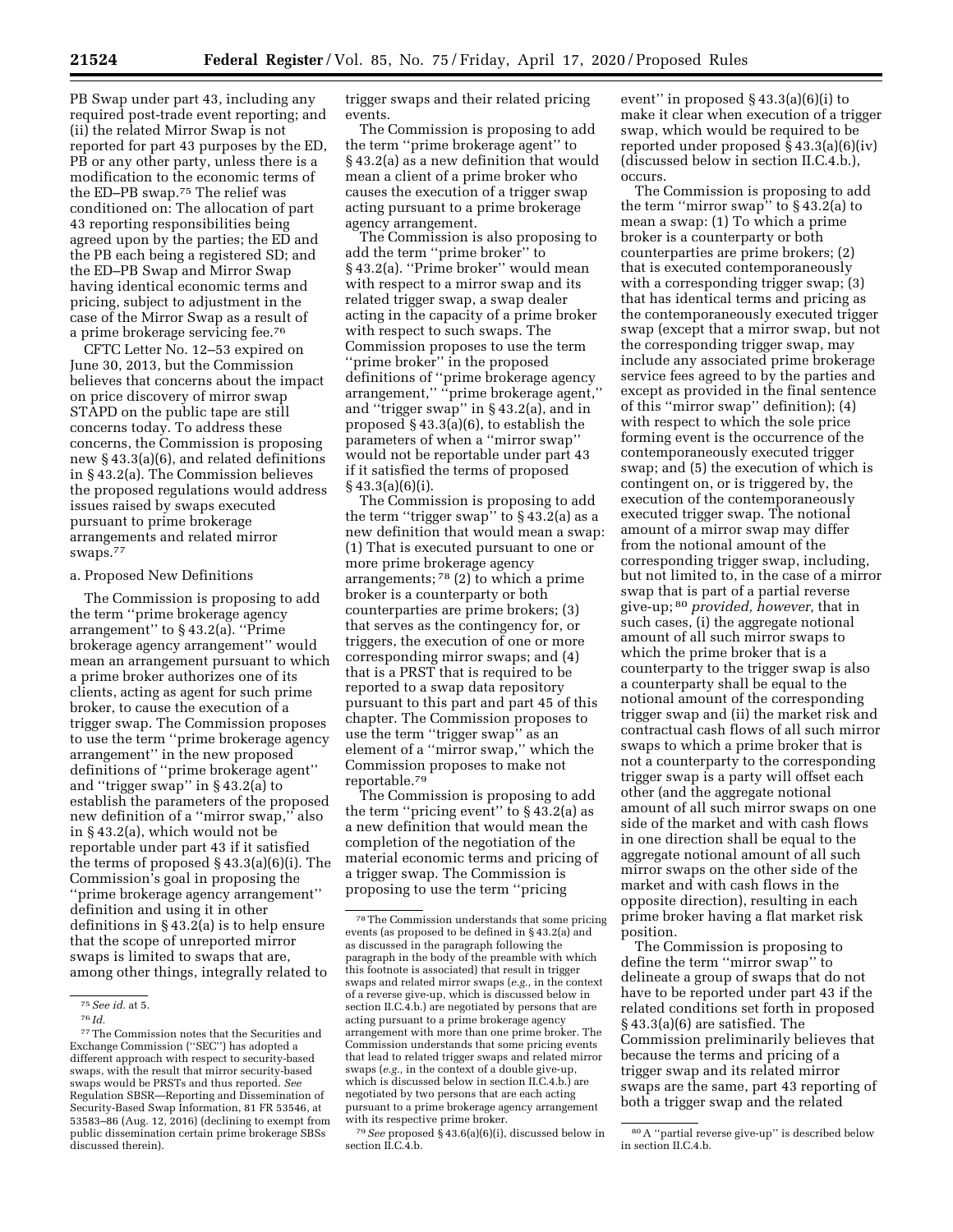mirror swaps could falsely indicate the occurrence of two or more (depending on how many mirror swaps there are for a given trigger swap) pricing events and incorrectly suggest the presence of more trading activity and price discovery in the market than actually exist.

The Commission preliminarily believes the STAPD of trigger swaps should be reported pursuant to part 43 ASATP after the occurrence of the related pricing event for the following reasons: (1) All the terms of a trigger swap are determined at the time of its related pricing event, so execution of the trigger swap occurs at that time (as stated expressly in proposed  $§$  43.3(a)(6)(i)), so the ASATP clock should ''start ticking'' at that time; (2) any delay in the mirror swap counterparties learning of the related trigger swap terms should not delay part 43 reporting of the trigger swap given that the mirror swaps would not be reported under proposed § 43.3(a)(6); 81 (3) one or both of the parties to a pricing event often are the reporting counterparties in other swaps so have the infrastructure in place to report the related trigger swap ASATP after the execution of the pricing event; and (4) to the extent that (3) is untrue, one or more of the prime brokers involved in the related mirror swaps (all of whom currently are SDs, the Commission understands) can amend the terms of their prime brokerage arrangements (as proposed to be defined in § 43.2) to require the parties thereto who are also parties to pricing events to ensure that their prime brokers learn of the terms of the pricing events in a manner that is sufficiently timely to permit their prime brokers to report trigger swaps ASATP after the execution of the related pricing events.

The Commission is proposing to use the word ''contemporaneously'' in clause (2) of the ''mirror swap'' definition (*i.e.,* a swap ''that is executed contemporaneously with a corresponding trigger swap'') rather than ''simultaneously'' to reflect the fact that it may take some time for potential parties to a mirror swap to receive the terms of such mirror swap from the parties to the related trigger swap and to verify that the terms of the potential mirror swap are within the parameters established by the governing prime

brokerage arrangement, as proposed to be defined in § 43.2(a). However, the Commission expects the parties to a trigger swap to promptly convey those terms to the relevant prime broker(s) that would be a party or parties to related mirror swaps; any delay in conveying such terms should not be used as an opportunity to find additional counterparties to take part in unreported mirror swaps.82 The Commission may construe any purported mirror swaps resulting from such activity as not executed contemporaneously with the related trigger swap, and thus not within the scope of the proposed mirror swap definition or, as a result, proposed § 43.3(a)(6), and therefore reportable under §§ 43.3(a)(1)–(3), as applicable, depending on the facts and circumstances.

The Commission is proposing the language regarding associated prime brokerage service fees in clause (3) of the proposed ''mirror swap'' definition (*i.e.,* as is relevant here, a swap that has identical terms and pricing as the contemporaneously executed trigger swap (except that a mirror swap, but not the corresponding trigger swap, may include any associated prime brokerage service fees agreed to by the parties)) to reflect that a mirror swap may contain fees that a prime broker that is a counterparty to a mirror swap may charge its counterparty to that mirror swap as a fee for serving as a prime broker in such swap. The Commission understands that prime brokers typically charge their clients a service fee for the swap intermediation service that prime brokers provide (*i.e.,* serving as swap counterparties in lieu of counterparties that prime brokers' clients would prefer not to face as swap counterparties for credit reasons). The prime broker service fee is meant to reflect prime brokers' credit intermediation costs as well as prime brokers' back-office and middle-office administrative services costs related to trigger swaps and mirror swaps (*e.g.,*  booking, reconciling, settling and maintaining such trigger swaps and mirror swaps). The prime broker service fee is typically agreed upon by a prime broker and its client before a pricing event. To be considered prime brokerage service fees for purposes of clause (3) of the proposed ''mirror swap'' definition, such fees must be limited to the

foregoing purpose and cannot contain any other elements.83

# b. Other Proposed Regulations

Proposed new § 43.3(a)(6)(i) would provide that a mirror swap, which the Commission is proposing to define in § 43.2(a), as discussed above in section II.B.1., is not a PRST. Proposed new § 43.3(a)(6)(i) would also state that, for purposes of determining when execution occurs under §§ 43.3(a)(1)– (3), execution of a trigger swap shall be deemed to occur at the time of the pricing event for such trigger swap.

Proposed new § 43.3(a)(6)(ii) would provide parameters for determining which counterparty is the reporting counterparty for a given trigger swap in situations where it is unclear, with respect to a given set of swaps, which are mirror swaps and which is the related trigger swap. More specifically, proposed new § 43.3(a)(6)(ii) would state that if, with respect to a given set of swaps, it is unclear which are mirror swaps and which is the related trigger swap (including, but not limited to, situations where there is more than one prime broker counterparty within such set of swaps and situations where the pricing event for each set of swaps occurs between prime brokerage agents of a common prime broker), the PBs would be required to determine which swap is the trigger swap and which are mirror swaps. Proposed new § 43.3(a)(6)(ii) would also specify that, with respect to the trigger swap to which a PB is a party, the counterparty that falls within the highest level of the reporting counterparty determination hierarchy set forth in § 43.3(a)(3) is the reporting counterparty; proposed new § 43.3(a)(6)(ii) would further specify that, if both counterparties fall within the same level of that hierarchy, they must determine who is the reporting counterparty for such trigger swap pursuant to  $\S$ § 43.3(a)(3)(iii), (iv), or (v), as applicable. Proposed new  $\S$  43.3(a)(6)(ii) would add that, notwithstanding the foregoing, if the counterparty to a trigger swap that is not a PB is an SD, then that counterparty will be the reporting counterparty for the trigger swap.

 $81$ <sup>81</sup> To the extent a trigger swap is outside the permitted scope of a prime brokerage arrangement, as proposed to be defined in  $\S$ 43.2(a), the relevant party can cancel it. The Commission understands that this happens today but preliminarily believes that the potential for a trigger swap to be cancelled as a result of its being outside the scope of the relevant prime brokerage arrangement, as proposed to be defined in § 43.2(a), should not delay reporting STAPD.

<sup>82</sup>This could include, but would not be limited to, a potential party to a mirror swap receiving the terms of a related trigger swap from one party to the trigger swap and seeking additional counterparties to a mirror swap while waiting to receive the matching terms of the trigger swap from the other party thereto.

<sup>83</sup>For example, the Commission would not consider a purported prime brokerage service fee providing the prime broker or its counterparty exposure to a commodity to be a prime brokerage service fee within the meaning of clause (3) of the proposed ''mirror swap'' definition, as a result of which the related ''mirror swap'' would not be a mirror swap, and thus would not be within the scope of proposed § 43.3(a)(6) (discussed below in section II.C.4.b.), and therefore would be reportable under §§ 43.3(a)(1)–(3), as applicable, depending on the facts and circumstances.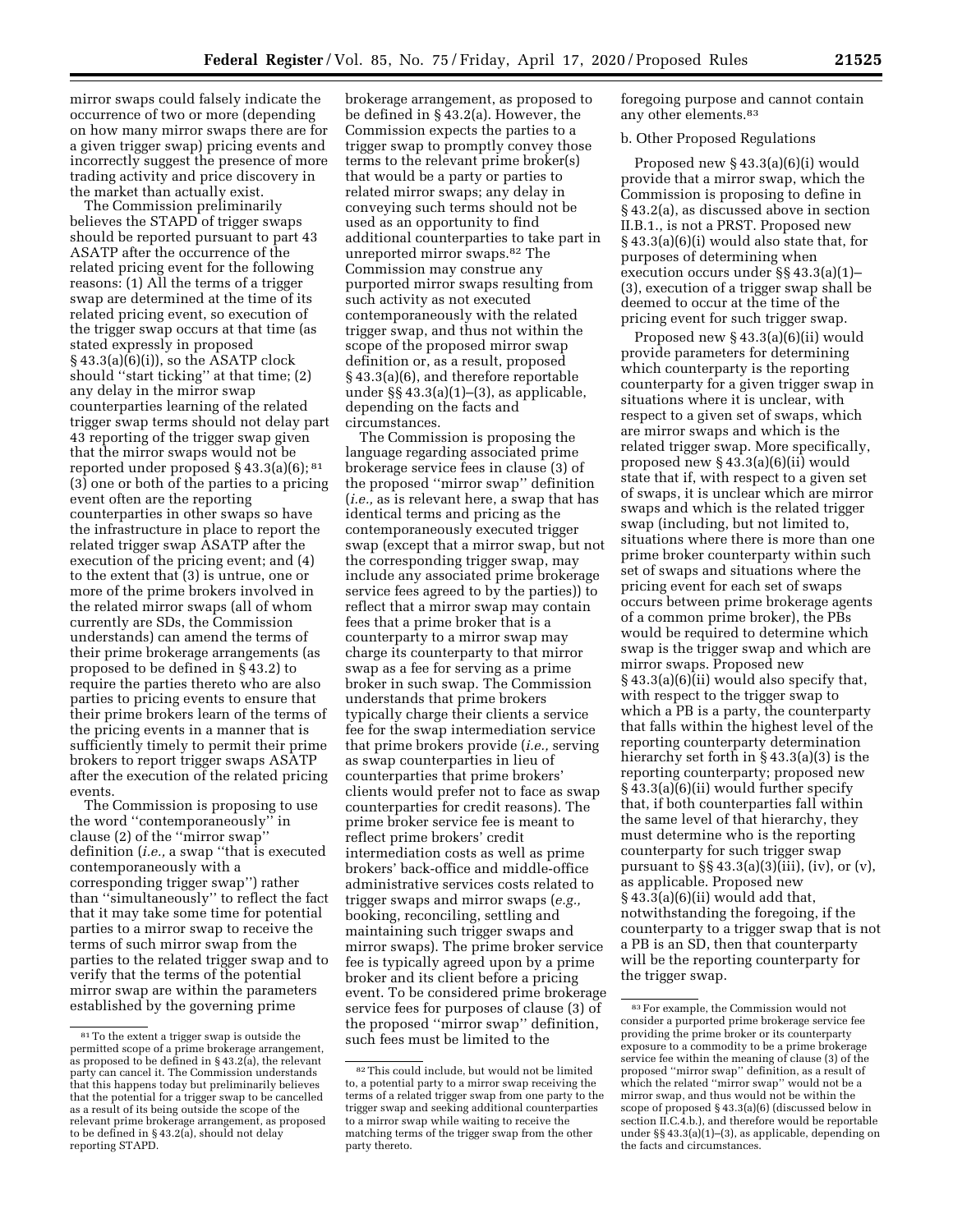Proposed new § 43.3(a)(6)(iii) would provide that, if, with respect to a given set of swaps, it is clear which are mirror swaps and which is the related trigger swap, the reporting counterparty for the trigger swap shall be determined pursuant to § 43.3(a)(3).

Proposed new § 43.3(a)(6)(iv) would provide that trigger swaps described in proposed § 43.3(a)(6)(ii) (situations in which it is unclear which of a set of swaps are mirror swaps and which is the related trigger swap) and (iii) (situations in which it is clear which of a set of swaps are mirror swaps and which is the related trigger swap) shall be reported pursuant to the requirements set out in §§ 43.3(a)(2) or (a)(3), as applicable, except that the provisions of proposed § 43.3(a)(6)(ii), rather than of proposed § 43.3(a)(3), shall govern the determination of the reporting counterparty for purposes of the trigger swaps described in proposed § 43.3(a)(6)(ii).

CFTC Letter No. 12–53 provided relief for what it termed a ''Typical Prime Brokerage Transaction'' in which an ED that is an SD agrees with its counterparty to the terms of matching swaps entered into between the ED and the counterparty's PB and between the PB and the counterparty. The Commission understands that the scope of proposed § 43.3(a)(6) would expand the scope of CFTC Letter No. 12–53 in that it would encompass both the ''typical prime brokerage transactions'' covered by CFTC Letter No. 12–53 and at least three other forms of PB transactions: reverse give-up PB swaps; partial reverse give-up PB swaps; and double give-up PB swaps. The Commission understands that other forms of prime brokerage swap transactions also may be covered by proposed § 43.3(a)(6) and does not intend, by describing herein reverse give-up PB swaps, partial reverse giveup PB swaps, and double give-up PB swaps, to limit the scope of proposed § 43.3(a)(6) to such forms of prime brokerage swap transactions.

In a reverse give-up PB swap structure, the executing broker ("EB") 84 and one or more clients of a PB, or of both PBs involved in the structure,<sup>85</sup>

85As noted above, the Commission understands that some pricing events (as proposed to be defined in § 43.2(a) and as discussed in the paragraph

negotiate swap terms forming the basis of a trigger swap entered into between the EB and a PB<sup>86</sup> and related mirror swaps entered into between the PB and one or more other PBs, the other PB(s) and one or more clients and, in some reverse give-up prime brokerage swap structures, the client and the EB-facing PB.87 In a double give-up prime brokerage swap structure, a client of one PB and a client of a different PB negotiate with each other swap terms forming the basis of a trigger swap entered into between the two PBs 88 and of the related mirror swaps entered into between each of the PBs and its respective client.

CFTC Letter No. 12–53 permitted the ED to be the reporting party for the ED– PB Swap, subject to the conditions that the ED and PB allocated reporting responsibility between them and both parties were SDs. Proposed § 43.3(a)(6)(ii) would differ from the reporting structure in CFTC Letter No. 12–53 in that proposed  $\S$  43.3(a)(6)(ii) would instead incorporate the reporting counterparty hierarchy of § 43.3(a)(3). The goal of proposed  $\S 43.3(a)(6)(ii)$  is to have each trigger swap be reported ASATP after its pricing event. The Commission understands that one counterparty to a trigger swap often will have participated in negotiating the related pricing event, so should be wellplaced to report the trigger swap pursuant to part 43 in such circumstances, particularly if that counterparty is an SD, given that SDs are experienced with part 43 reporting. If the PB is an SD, but its counterparty is not, the PB would be the reporting

 $^{86}\mathrm{The}$  EB and the PB client are said to ''give up' the swap that otherwise would have been entered into between the EB and the PB client to the EB and PB. That ''given up'' swap becomes the trigger swap.

87The mirror swaps between the PBs, pursuant to instructions from a client, are said to be ''reverse ive-ups" from the EB-facing PB to the other PB(s). If the reverse give-up is for 100% of the notional of the trigger swap, then the PB that is a swap counterparty to the EB in the trigger swap will not also be a swap counterparty to a client in a mirror swap. If the reverse give-up is for less than 100% of the notional of the trigger swap (*i.e.,* a partial reverse give-up), then there will be a mirror swap between: the EB-facing PB and at least one client participating in the partial reverse give-up; the EBfacing PB and each of the other PBs participating in the partial reverse give-up; and each of such other PBs and at least one of the clients participating in the partial reverse give-up.

88The two clients are said to ''give up'' to their respective PBs the swap that otherwise would be entered into between the two clients. That ''given up'' swap becomes the trigger swap.

counterparty for the trigger swap even though the PB may not learn of the pricing event for some time, although, pursuant to proposed § 43.3(a)(7), discussed below in section II.C.5., it could contract with a third-party service provider (which could include a party to the pricing event (*e.g.,* an EB)) to handle such reporting if it believes reporting such PRST in a timely manner (*i.e.,* ASATP after the pricing event, per proposed § 43.3(a)(6)(i)) would be problematic for it, while remaining fully responsible for such reporting. Similarly, even in circumstances in which neither counterparty to a trigger swap participated in negotiating the related pricing event (*e.g.,* a double giveup prime brokerage swap structure), such counterparties can contract with a third-party service provider to handle such reporting if they believe that reporting such trigger swap in a timely manner (*i.e.,* ASATP after the pricing event, per proposed § 43.3(a)(6)(i)) would be problematic for them, while remaining fully responsible for such reporting.

5. § 43.3(a)(7)—Third-Party Facilitation of Data Reporting

The Commission proposes to add § 43.3(a)(7) to provide for the third-party facilitation of data reporting. As background, in the 2012 RTR NPRM, Real-Time Public Reporting of Swap Transaction Data, 75 FR 76140 (Dec. 7, 2010), the Commission noted that SEFs, DCMs, and SDRs may enter into contractual relationships with third party service providers to facilitate reporting, while remaining responsible for the reporting requirement under part 43.89 Regulation 45.9 contains a parallel provision for part 45 reporting. Regulation 45.9 provides for third-party facilitation of data reporting, and specifies that registered entities and swap counterparties that contract with third-party service providers remain fully responsible for the reporting requirement under part 45. Proposed § 43.3(a)(7) would codify the Commission's previously-stated position with respect to third party facilitation of part 43 reporting in a manner consistent with § 45.9 and expressly expand it to reporting parties for off-facility swaps. Therefore, proposed § 43.3(a)(7) would state that any person required by part 43 to report STAPD, while remaining fully responsible for reporting as required by part 43, may contract with a third-party service provider to facilitate reporting.

<sup>84</sup>The Commission understands that EBs are always SDs today, but proposed § 43.3(a)(6) does not require EBs to be SDs. EBs play the same role in the prime brokerage swap transactions discussed in today's proposal that EDs did in CFTC Letter No. 12–53. Thus, other than when it is discussing CFTC Letter No. 12–53, which used the term ''ED,'' the Commission is using the term EB rather than ED in the preamble to reflect the fact that proposed § 43.3(a)(6) does not require EBs to be SDs.

following the paragraph in the body of the preamble with which this footnote is associated) that result in trigger swaps and related mirror swaps (*e.g.,* in the context of a reverse give-up, which is discussed below in section II.C.4.b.) are negotiated by persons that are acting pursuant to a prime brokerage agency arrangement with more than one prime broker.

<sup>89</sup>Real-Time Public Reporting of Swap Transaction Data, 77 FR 1182, 1201.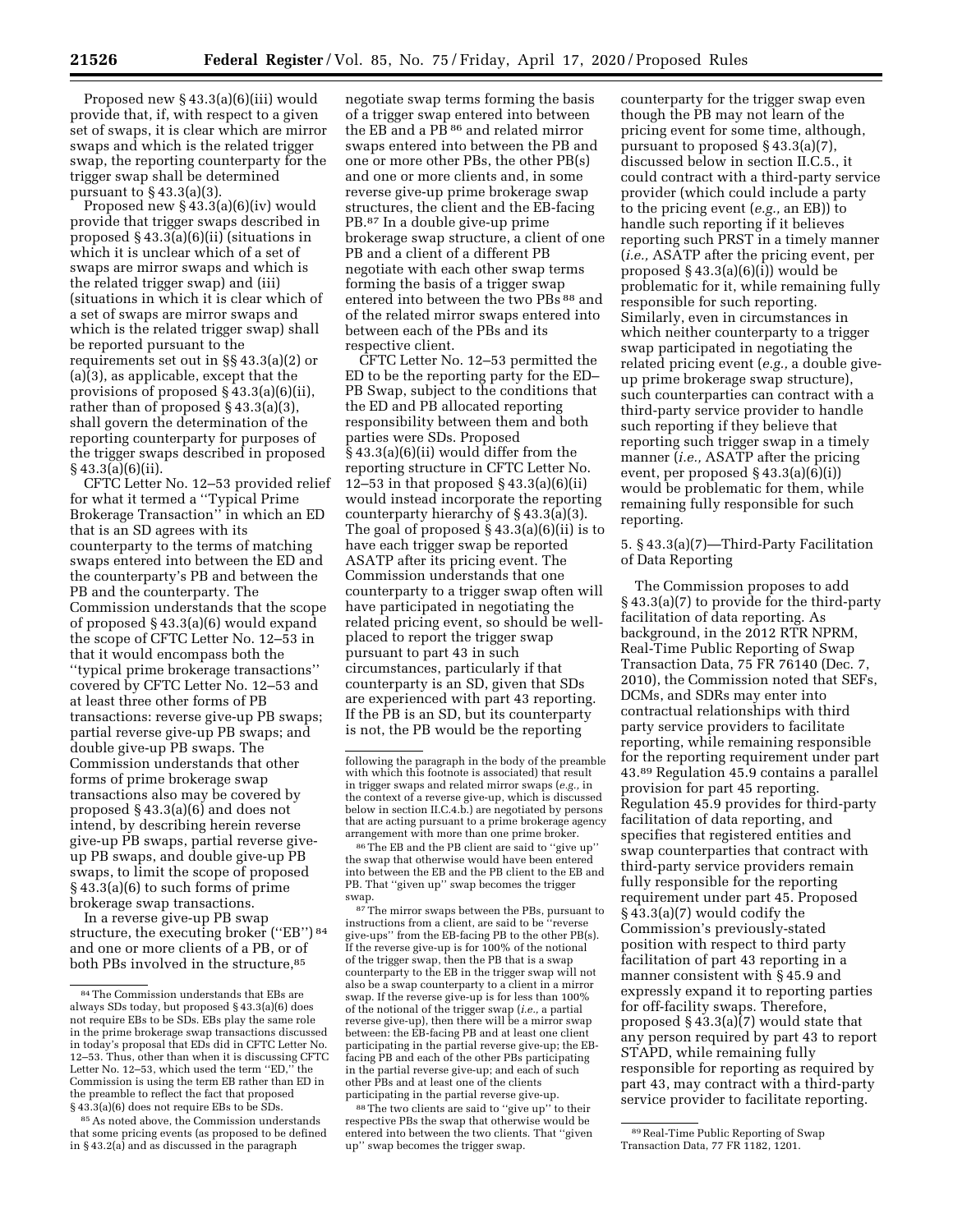6. § 43.3(b)—Public Dissemination of Swap Transaction and Pricing Data

The Commission is proposing several revisions to the rules for SEFs, DCMs, SDs, MSPs, and SDRs in disseminating STAPD. First, as discussed above in section II.C.1.b., the Commission is proposing to move the substance of current § 43.3(b)(1) to revised  $§$  43.3(a)(2).<sup>90</sup>

Second, the Commission is proposing to relocate current § 43.3(b)(2) to § 43.3(b)(1) and revise the regulation. As background, current § 43.3(b)(2) states that registered SDRs shall ensure that STAPD is publicly disseminated ASATP after such data is received from a SEF, DCM, or reporting party, unless such PRST is subject to a time delay described in § 43.5, in which case the PRST shall be publicly disseminated in the manner described in § 43.5.

The Commission is also proposing to replace the language in current § 43.3(b)(2) stating that SDRs shall ''ensure'' STAPD is publicly disseminated with an SDR shall publicly disseminate STAPD ASATP to clarify that SDRs must disseminate the data, rather than ensure it is done. The Commission believes that this revision should not result in any changes in current practice for SDRs. Finally, the Commission is proposing to replace the two references to ''publicly reportable swap transaction'' with references to ''swap transaction and pricing data'' for consistency both within proposed § 43.3(b)(1) and with § 43.5, which is cross-referenced by current § 43.3(b)(2) and would continue to be crossreferenced by proposed § 43.3(b)(1). Therefore, proposed § 43.3(b)(1) would state that an SDR shall publicly disseminate STAPD ASATP after receiving it from a SEF, DCM, or reporting counterparty, unless the STAPD is subject to a time delay described in § 43.5, in which case the SDR must publicly disseminate the STAPD pursuant to § 43.5.

Third, the Commission is proposing to relocate § 43.3(c)(1) to § 43.3(b)(2) in conjunction with the above relocation of § 43.3(b)(2) to § 43.3(b)(1). As background, current § 43.3(c)(1) states that any SDR that accepts and publicly disseminates STAPD in real-time shall comply with part 49 and shall publicly disseminate STAPD in accordance with part 43 ASATP upon receipt of such data, except as otherwise provided in part 43.

The Commission is proposing to locate the regulations for SDRs to follow

in disseminating STAPD in § 43.3(b). Because current  $\S$  43.3(c)(1) is an SDR obligation regarding the public dissemination of STAPD, the Commission believes it should be located in revised § 43.3(b). The Commission is also proposing to remove the last phrase of  $\S$  43.3(c)(1), which states that SDRs must publicly disseminate STAPD in accordance with part 43 ASATP upon receipt of such data, except as otherwise provided in part 43. The Commission believes this language unnecessary given the similar, but more precise, reference to § 43.5 in current § 43.3(b)(2) and in proposed § 43.3(b)(1), discussed above in this section II.C.6.91 Therefore, proposed § 43.3(b)(2) would state that any SDR that accepts and publicly disseminates STAPD in real-time shall comply with part 49.

The Commission is proposing to redesignate current §§ 43.3(c)(2) and (3) as  $\S$  43.3(b)(4) and (5), respectively.

7. § 43.3(c)—Availability of Swap Transaction and Pricing Data to the Public

The Commission is proposing to relocate the requirements to make STAPD available to the public from § 43.3(d)(2) to §§ 43.3(c)(1) and (2).92 As background, current § 43.3(d)(2) specifies that SDRs must make ''publicly disseminated'' STAPD ''freely available and readily accessible'' to the public. Currently, publicly disseminated is defined to mean to publish and make available STAPD in a nondiscriminatory manner, through the internet or other electronic data feed that is widely published and in machine readable electronic format.

The requirement in § 43.3(d)(2) supports the fairness and efficiency of markets and increases transparency, which in turn improves price discovery and decreases risk (*e.g.,* liquidity risk).93 Most SDRs currently make historical STAPD spanning multiple years available on their websites for market participants to download, save, and analyze.94 However, without clear

requirements on how long SDRs must make this data available, or to make instructions available, a situation could arise where STAPD is reported, publicly disseminated, and then quickly or unreasonably made unavailable to the public. Removing STAPD in this fashion would deny the public a sufficient opportunity to review such data and ultimately impede the goals of increasing market transparency, improving price discovery, and mitigating risk.

Therefore, the Commission is proposing to move the requirement in current  $\S 43.3(d)(2)$  to new  $\S § 43.3(c)(1)$ and (2), along with revising the definition of ''publicly disseminate'' in § 43.2,<sup>95</sup> to establish requirements for SDRs to make STAPD available to the public on their websites. First, the Commission is proposing to specify that SDRs must make STAPD available on their websites for a period of a least one year after the initial ''public dissemination'' of such data. Second, the Commission is proposing to move the format requirements for SDRs in making this STAPD available to the revised definition of ''public dissemination.'' 96

Therefore, proposed § 43.3(c) would state that SDRs shall make: STAPD available on their websites for a period of time that is at least one year after the initial public dissemination thereof; instructions freely available on their websites on how to download, save, and search such STAPD; and STAPD that is publicly disseminated pursuant to part 43 available free of charge.

8. § 43.3(d)—Data Reported to SDRs

a. § 43.3(d)(1)—Standards for Reporting STAPD to SDRs

As discussed above in section II.B.2., the Commission is proposing to relocate the current requirement for SDRs to use a specific format in making STAPD available to the public from § 43.3(d)(1) to the definition of ''public dissemination and publicly disseminate'' in § 43.2.

Currently, § 45.13(b) requires reporting entities or counterparties to use the facilities, methods, or data standards provided or required by the SDR to which the entity or counterparty reports the data. An SDR may permit reporting entities and counterparties to use various facilities, methods, or data standards, provided that its requirements in this regard enable it to

<sup>90</sup>Moving current § 43.3(b)(1) to § 43.3(a)(2) would consolidate the requirements for SEFs and DCMs to report STAPD in § 43.3(a)(2).

 $91$  The reference in § 43.3(c)(1) to "except as otherwise provided in part 43'' rather than solely to § 43.5 is unnecessarily broad, given that § 43.5 currently is the only regulation in part 43 containing a delay to public dissemination.

<sup>92</sup>As discussed above in section II.C.6., the Commission is proposing to relocate the text of current  $§$  43.3(c)(1), as the Commission proposes to modify it, to  $\S 43.3(b)(2)$ , and current  $\S \ \dot{\S} 43.3(c)(2)$ and  $(3)$  as  $\S § 43.3(b)(4)$  and  $(5)$ , respectively.

<sup>93</sup>*See* Real-Time Public Reporting of Swap Transaction Data, 77 FR 1182, 1183.

<sup>94</sup> DTCC–SDR's historical STAPD is available at *[https://rtdata.dtcc.com/gtr/;](https://rtdata.dtcc.com/gtr/)* CME SDR's historical STAPD is available at *[https://www.cmegroup.com/](https://www.cmegroup.com/market-data/repository/data.html) [market-data/repository/data.html;](https://www.cmegroup.com/market-data/repository/data.html)* and ICE Trade

Vault's historical STAPD is available at *[https://](https://www.icetradevault.com/tvus-ticker/#) [www.icetradevault.com/tvus-ticker/#.](https://www.icetradevault.com/tvus-ticker/#)* 

<sup>95</sup>The revisions to the definition of ''publicly disseminate'' are discussed above in section II.B.2. 96 *Id.*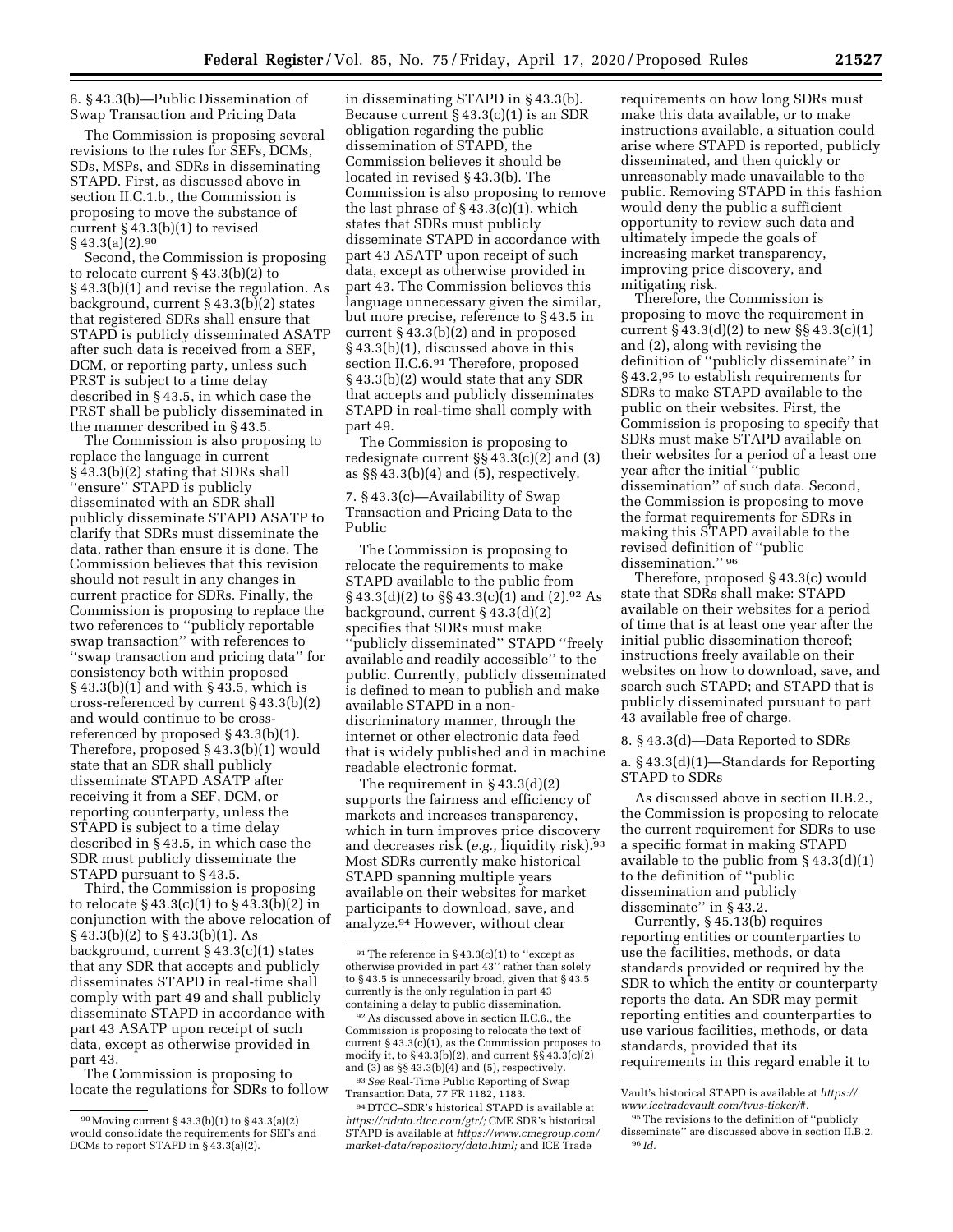report the data to the Commission in a format acceptable to the Commission, and transmit all swap data requested by the Commission to the Commission in an electronic file in a format acceptable to the Commission pursuant to § 45.13(a).

As explained in section III. below, the Commission had intended that part 43 data would be a subset of part 45 data reported to SDRs. As a result, § 45.13(b) indirectly required reporting entities or counterparties to use the data standards of their SDRs, as long as the standards enabled the SDR to report the data to the Commission in the format acceptable to the Commission. The Commission believes reporting counterparties would benefit from having a distinct regulatory requirement in part 43 for real-time public reporting. Therefore, the Commission is proposing § 43.3(d)(1), which would require reporting counterparties, SEFs, and DCMs to report the STAPD elements in appendix C in the form and manner provided in the technical specifications published by the Commission. The Commission is proposing a parallel requirement in § 45.13(a) in a separate part 45 NPRM.

#### b. § 43.3(d)(2)—Data Validations

As discussed above in section II.C.7., the Commission is proposing to relocate the current requirement for SDRs to make STAPD available to the public from § 43.3(d)(2) to §§ 43.3(c)(1) and (2).

Proposed  $\S$  43.3(d)(2) would require reporting counterparties, SEFs, and DCMs to satisfy SDR validation procedures when reporting STAPD to SDRs. Currently, the Commission's regulations do not require that SDRs validate STAPD. In a related NPRM, the Commission is proposing to require that SDRs implement validations, including on STAPD reported to SDRs.97 As explained below in section II.C.9., the Commission is proposing to add related regulations for SDRs for STAPD validations in § 43.3(f). In general, § 43.3(f) would require SDRs to notify SEFs, DCMs, and reporting counterparties if the reported STAPD satisfied the SDR's validation procedures. The rule would further specify that SEFs, DCMs, and reporting counterparties have not fulfilled their reporting obligations until the STAPD passes an SDR's validation procedures.

The Commission believes that the SDR validation procedures in proposed § 43.3(f) would help improve the timeliness and accuracy of STAPD SDRs disseminate to the public. However, the Commission also believes that a companion requirement for reporting

counterparties, SEFs, and DCMs to satisfy SDR validation procedures is necessary. Without such a requirement, the Commission is concerned about ambiguity as to the responsibilities of reporting counterparties, SEFs, and DCMs to respond to and satisfy the validation requirements specified in proposed § 43.3(f).

c. § 43.3(d)(3)—SDR Facilities, Methods, and Data Standards

The Commission is proposing to delete current § 43.3(d)(3). Currently, § 43.3(d)(3) requires SDRs to provide to the Commission a hyperlink to the internet website where publicly disseminated STAPD can be accessed by the public. This requirement is unnecessary, as SDRs have this information on their websites in a manner that is simple for the Commission and market participants to locate.

Proposed § 43.3(d)(3) would require reporting counterparties, SEFs, and DCMs to use the facilities, methods, or data standards provided or required by the SDR to which the reporting counterparty, SEF, or DCM, reports the data. The Commission understands that reporting counterparties, SEFs, and DCMs are currently using the facilities, methods, or data standards provided or required by the SDRs to which they are reporting data. Otherwise, reporting counterparties, SEFs, and DCMs would be unable to send STAPD to SDRs. However, as discussed throughout this section II.C.8., specifying this requirement for market participants would provide regulatory certainty.

9. § 43.3(f)—Data Validation Acceptance Message

The Commission is proposing new regulations for SDRs in validating STAPD in § 43.3(f). The Commission's regulations do not currently require that SDRs validate STAPD. The Commission understands, however, that SDRs have implemented validations as a best practice. As a result, each SDR runs a number of checks, or validations, on each STAPD message prior to publicly disseminating it. A failed validation can cause an SDR to reject the message without disseminating it to the public.

The Commission is concerned that the lack of validation requirements has resulted in reporting counterparties, SEFs, and DCMs being unaware of, or unfamiliar with, the existence of such validations. The Commission is concerned that the lack of awareness may be resulting in reporting counterparties, SEFs, and DCMs being unclear about their responsibilities to monitor their submissions to SDRs for

errors that may result in validation failures that ultimately result in nondissemination. As a result, the Commission is proposing in § 43.3(d)(2) to require reporting counterparties, SEFs, and DCMs to satisfy SDR validation procedures when reporting STAPD to SDRs. The Commission is also proposing § 43.3(f) to make clear the requirement for each SDR to notify submitting parties of their failure to meet the SDR's validation procedures and that an entity's reporting obligation is not satisfied until the SDR's validation procedures have been satisfied.

Therefore, proposed § 43.3(f)(1) would require that for an SDR to validate each STAPD report submitted it, the SDR shall notify the reporting counterparty, SEF, or DCM submitting the report whether the report satisfied the data validation procedures of the SDR. The SDR would have to provide such notice ASATP after accepting the STAPD report. Proposed § 43.3(f)(1) would provide that an SDR may satisfy the validation requirements by transmitting data validation acceptance messages as required by proposed § 49.10.98

Proposed § 43.3(f)(2) would provide that if a STAPD report submitted to an SDR does not satisfy the data validation procedures of the SDR, the reporting counterparty, SEF, or DCM required to submit the report has not satisfied its obligation to report STAPD in the manner provided by § 43.3(d). The reporting counterparty, SEF, or DCM would not have satisfied its obligation until it submits the STAPD report in the manner provided by § 43.3(d), which includes the requirement to satisfy the data validation procedures of the SDR.

## 10. § 43.3(h)—Timestamp Requirements

The Commission is proposing to delete the current timestamp requirements in  $\S$  43.3(h).<sup>99</sup> Regulation 43.3(h) sets forth timestamp requirements for registered entities, SDs, and MSPs with respect to STAPD for all PRSTs.100 Pursuant to § 43.3(h)(1), SEFs

99The Commission notes that it has proposed to remove and reserve current § 43.3(g), and move the substance of the current requirements in § 43.3(g) regarding SDR hours of operation to § 49.28. *See*  2019 Part 49 NPRM at 20164. In this release, the Commission is proposing to relocate current § 43.3(i) to § 43.3(g), in conjunction with the proposed removal of current § 43.3(h) discussed above, as well as make conforming changes to the wording.

100 In addition to allowing the Commission to monitor compliance with the timing requirements, timestamps also confirm for market participants that publicly reported STAPD is in fact being

<sup>97</sup> 2019 Part 49 NPRM.

 $^{\mathrm{98}}$  The Commission is proposing new regulations for SDRs to validate STAPD in a separate Roadmap proposal amending parts 45, 46, and 49.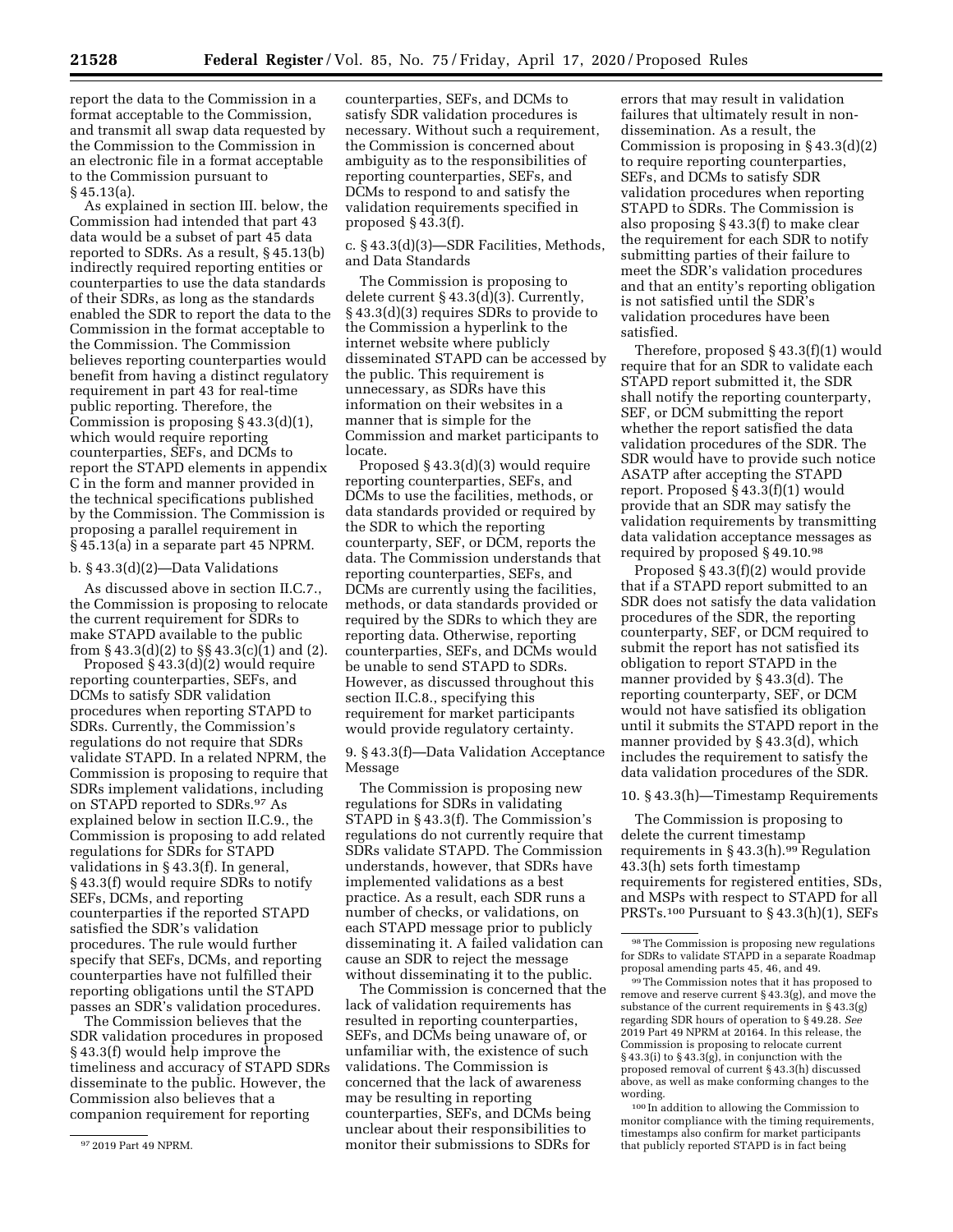and DCMs must timestamp STAPD relating to a PRST with the date and time, to the nearest second, of when such SEF or DCM receives data from a swap counterparty (if applicable), and transmits such data to an SDR for public dissemination. Pursuant to § 43.3(h)(2), SDRs must timestamp STAPD relating to a PRST with the date and time, to the nearest second when such SDR receives data from a SEF, DCM, or reporting party, and publicly disseminates such data. Pursuant to  $\S$  43.3(h)(3), SDs or MSPs must timestamp STAPD for offfacility swaps with the date and time, to the nearest second when such SD or MSP transmits such data to an SDR for public dissemination. Regulation 43.3(h)(4) requires that records of all timestamps required by § 43.3(h) must be maintained for a period of at least five years from the execution of the PRST.

As discussed in section III. below, the Commission is proposing an updated list of STAPD elements in appendix C where the timestamps described in § 43.3(h) would be covered. Therefore, the Commission proposes to remove the requirements in §§ 43.3(h)(1)–(3) for SEFs, DCMs, SDs, MSPs, and SDRs to timestamp STAPD.

In addition, the Commission believes that the separate recordkeeping requirement for timestamps is duplicative of other recordkeeping requirements for SEFs, DCMs, SDs, MSPs, and SDRs. For instance, SDRs must already keep swap data for five years following the final termination of the swap and for an additional ten years in archival storage.101 In the 2019 Part 49 NPRM, the Commission is proposing to more clearly include part 43 STAPD in the recordkeeping requirement in § 49.12(b)(1).102 SEFs, DCMs, SDs, and MSPs have similar recordkeeping requirements for swaps.103 As a result, when timestamps are reported or disseminated, SEFs, DCMs, SDs, MSPs,

reported ASATP after transactions have been executed.

101*See* §§ 45.2(f) and (g) (containing recordkeeping requirements for SDRs); *see also*  § 49.12(a) (referencing part 45 recordkeeping requirements). In the 2019 Part 49 NPRM, the Commission is proposing to move the requirements in §§ 45.2(f) and (g) to § 49.12. *See* Certain Swap Data Repository and Data Reporting Requirements, 84 FR 21044, 21103–04.

102The Commission is doing so by replacing the term ''swap data'' with ''SDR data,'' which the Commission proposes to define as data required to be reported pursuant to two or more of parts 43, 45, 46, or 49 of the Commission's regulations. *See*  Certain Swap Data Repository and Data Reporting Requirements, 84 FR 21044, 21103–04.

103 17 CFR 45.2(c) requires SDs, MSPs, SEFs, and DCMs subject to Commission jurisdiction to maintain records for each swap throughout the life of the swap for a period of at least five years following the final termination of the swap.

and SDRs subject to Commission jurisdiction have to maintain them as part of recordkeeping requirements separate from § 43.3(h)(4). Therefore, the Commission is also proposing to remove the requirement in  $\S$  43.3(h)(4) for these entities to keep records of the timestamps for at least five years from execution.

# Request for Comment

The Commission requests comment on all aspects of the proposed changes to § 43.3. In addition, the Commission requests specific comment on the following:

(2) Instead of permitting a delay for PPS, should reporting counterparties be required to submit PPSs ASATP after execution using the Post-priced swap indicator (59), leaving the price empty and then be required to update that entry after the price is determined?

(3) Should the Commission permit an indefinite delay for reporting STAPD for PPSs? In other words, should reporting such data be required only once the price and/or other Variable Terms is/are known regardless of how long that takes? The Commission notes that such swaps could be flagged on the public tape as PPSs once reported. Alternatively, should the Commission set a shorter deadline for reporting STAPD for PPS?

(4) Should the Commission exclude from the PPS definition and/or from the reporting delay in proposed § 43.3(a)(4) swaps for which a price is not known at execution because it is contingent upon the outcome of SD hedging? Would permitting such swaps to receive the reporting delay in proposed § 43.3(a)(4) cause market participants to intentionally delay reporting in reliance on the need to hedge a swap where such market participants do not delay their reporting under current Commission reporting regulations?

(5) Should market participants be required to rely on the Commission's block trade reporting delays and capping and rounding rules, rather than proposed § 43.3(a)(4), to avoid the frontrunning concerns discussed above in section II.C.2.? Conversely, are the CEA's provisions and the Commission's regulations sufficient to deter market participants from intentionally altering their behavior to delay their reporting of swaps for which a price is not known at execution because it is contingent upon the outcome of SD hedging?

(6) Should the Commission modify its PPS indicator in appendix C, or add another indicator, to require market participants to indicate whether a swap is a PPS because it is contingent upon the outcome of SD hedging?

(7) Should the Commission modify its PPS indicator, or add another indicator, to require market participants to indicate whether a swap is a PPS based on other common reasons, such as the price being determined based on the volume-weighted average price (also known as ''VWAP'') of an index level at market close?

(8) The Commission understands that trade at settlement (''TAS'') futures orders 104 are displayed to the market when entered, in contrast to PPS executions under proposed § 43.3(a)(4). Do the similarities between PPSs and TAS futures orders warrant reporting PPSs when executed, rather than by the deadline specified in proposed § 43.3(a)(4)? Conversely, do PPSs' relative illiquidity vis-a-vis TAS futures orders warrant the reporting delay in proposed § 43.3(a)(4)? 105

(9) Did the Commission accurately describe the prime brokerage swap transaction structures discussed above? Should the real-time public tape reflect the number of mirror swaps related to a given trigger swap to provide information to the public on the number of prime brokerage swap transaction structures with multiple mirror swaps? Would such an indicator provide useful information to market participants?

(10) Should the Commission scale back the scope of the exclusion of mirror swaps from the PRST definition in proposed  $\S$  43.3(a)(6)(i) such that each of the following swaps would be PRSTs: (a) Swaps executed as part of partial reverse give-up arrangements and/or (b) swaps executed as part of other prime brokerage transaction structures in which the notional amount of a mirror swap may differ from the notional amount of the corresponding trigger swap? Should the Commission scale back the scope of the exclusion of mirror swaps from the PRST definition in proposed § 43.3(a)(6)(i) such that the exclusion would be limited to ''plain vanilla'' mirror swaps?

105*See* Paul Peterson, Trading at Settlement for Agricultural Futures: Results from the First Month, farmdocdaily, *available at [https://farmdocdaily.](https://farmdocdaily.illinois.edu/2015/07/trading-at-settlement-for-agricultural-futures.html) [illinois.edu/2015/07/trading-at-settlement-for](https://farmdocdaily.illinois.edu/2015/07/trading-at-settlement-for-agricultural-futures.html)[agricultural-futures.html](https://farmdocdaily.illinois.edu/2015/07/trading-at-settlement-for-agricultural-futures.html)* (Jul. 29, 2015) (noting that ''[t]o prevent [''banging the close'' and other forms of manipulation] . . . from happening in the ag markets, TAS is available only in the most liquid commodities, and only in the most liquid contract months'' and ''[s]ome energy market participants claim that . . . price discovery is reduced because TAS trades are simply assigned a price without having to compete (like a limit or 'price' order would) for a price in the open market'').

<sup>104</sup>*See, e.g., Trading at Settlement (TAS),* CME Group Inc., *available at [https://www.cme](https://www.cmegroup.com/trading/trading-at-settlement.html) [group.com/trading/trading-at-settlement.html](https://www.cmegroup.com/trading/trading-at-settlement.html)*  (explaining that ''Trading at Settlement (TAS) order types . . . allow you to buy or sell a contract at the settlement price'').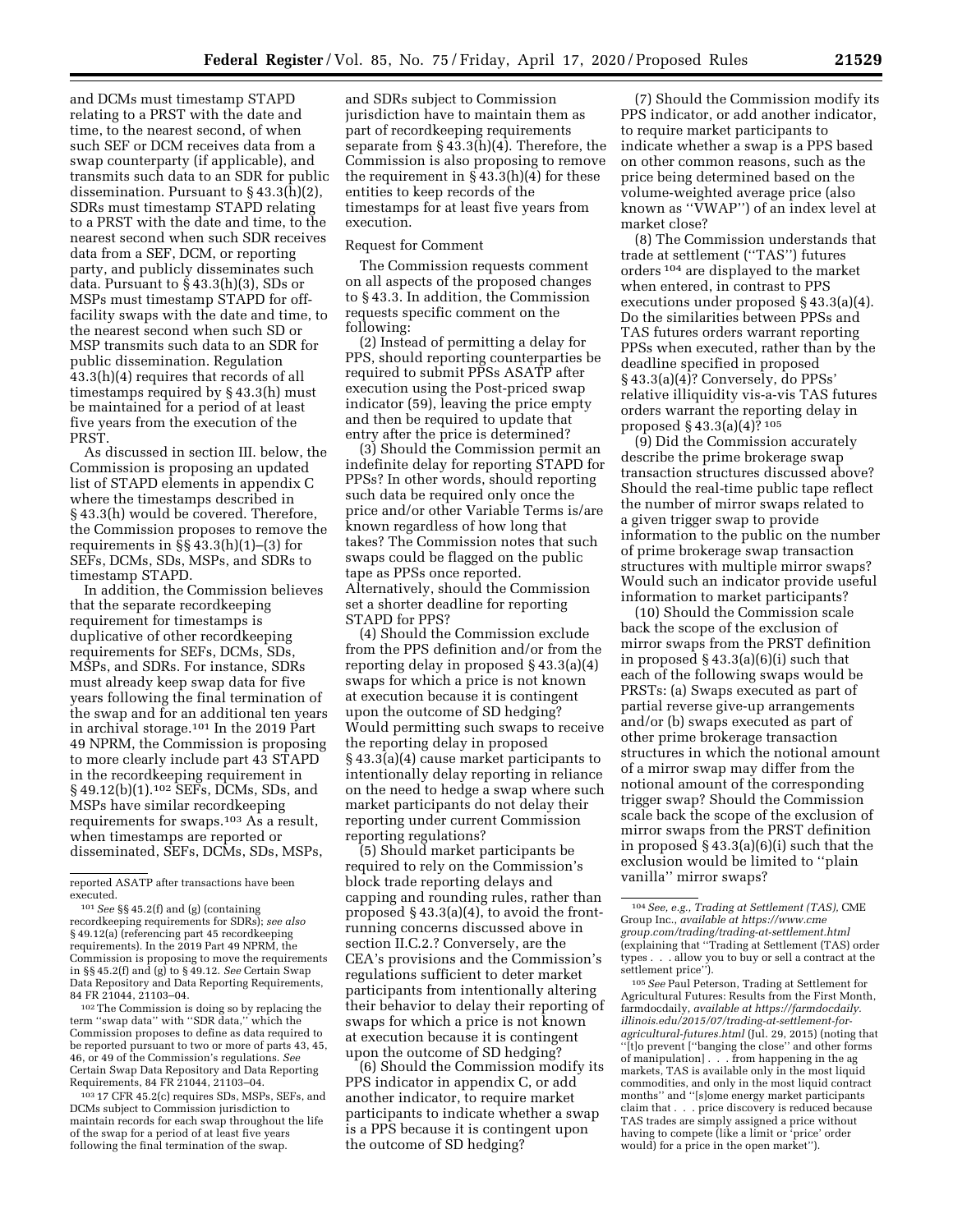(11) If a SD executed one or more swaps to hedge a swap that the SD had executed with a counterparty, and the hedging swap(s) was/were executed at the same price as the swap being hedged, the hedging swap(s) generally would be a PRST or PRSTs and, thus, subject to part 43 reporting.106 Given the similarity of such transaction structures to trigger swap-mirror swap transactions structures, is it appropriate to treat mirror swaps as non-PRSTs pursuant to proposed § 43.3(a)(6)?

(12) Should the Commission modify proposed § 43.2(a) to include a carve out for prime brokerage service fees to reflect that such fees might not be included in all such mirror swaps?

(13) Is the proposed definition of ''prime broker'' sufficient and clear enough to accurately describe the term as understood in common industry practice? Is it sufficiently narrow to limit the non-reporting of mirror swaps to transactions involving ''prime brokers,'' as that term is understood in the market? If the Commission should propose a different definition of ''prime broker,'' what should that definition be?

(14) In order to ensure data quality, should the Commission mandate a certain standard for reporting to the SDRs? If so, what standard should the Commission mandate and what would be the benefits of mandating this standard? If not, why should the Commission not mandate a standard?

# *D. § 43.4—Swap Transaction and Pricing Data To Be Publicly Disseminated in Real-Time*

1. § 43.4(a)–(e)—Public Dissemination, Additional Swap Information, Anonymity, and Unique Product Identifiers

The Commission proposes to make several primarily non-substantive changes to current  $\S$ § 43.4(a)–(e), (g) and (h). As background, § 43.4(a) generally requires that STAPD must be reported to an SDR so that the SDR can publicly disseminate it in real-time, including according to the manner described in § 43.4 and appendix A. The Commission proposes to delete current § 43.4(a). The Commission believes that current § 43.4(a) is overly general. As a result of removing current § 43.4(a), the Commission proposes to re-designate §§ 43.4(b)–(d) as §§ 43.4(a)–(c). Current § 43.4(b) requires that any SDR that accepts and publicly

disseminates STAPD in real-time shall publicly disseminate the information described in appendix A, as applicable, for any PRST. The Commission proposes to re-designate § 43.4(b) as § 43.4(a), and make conforming changes. As proposed, § 43.4(a) would require that any SDR that accepts and publicly disseminates STAPD in real-time shall publicly disseminate the information for the STAPD elements in appendix C to part 43 in the form and manner provided in the technical specifications published by the Commission.

Current § 43.4(c) states that SDRs that accept and publicly disseminate STAPD in real-time may require reporting parties, SEFs, and DCMs to report to the SDR information necessary to compare the STAPD that was publicly disseminated in real-time to the data reported to an SDR pursuant to section 2(a)(13)(G) of the CEA or to confirm that parties to a swap have reported in a timely manner pursuant to § 43.3. The Commission proposes to re-designate § 43.4(c) as § 43.4(b) and make minor non-substantive changes.

Current § 43.4(d) contains regulations for maintaining the anonymity of the parties to a PRST. The Commission is proposing to re-designate § 43.4(d) as § 43.4(c) and make minor nonsubstantive changes. Among these changes, the Commission is proposing to remove current  $§$  43.4(d)(4)(i)–(iii); redesignate  $§$  43.4(d)(4) as  $§$  43.4(c)(4); and consolidate the substance of §§ 43.4(d)(4)(i) and (iii) in proposed § 43.4(c)(4). These actions would remove the requirement in current § 43.4(d)(4)(ii) that registered SDRs publicly disseminate the actual assets underlying other commodity swaps that either reference one of the contracts described in appendix B to part 43 107 or that are economically related to such contracts.108

Currently, depending on the assets underlying other commodity swaps, such assets are either disseminated as reported or are disseminated as described in § 43.4(d)(4)(iii). Current § 43.4(d)(4)(iii) states that the underlying assets of swaps in the ''other commodity'' asset class that are not described in § 43.4(d)(4)(ii) shall be publicly disseminated by limiting the detail of the underlying assets. Current § 43.4(d)(4)(iii) also states that the identification of any specific delivery point or pricing point associated with the underlying asset of such ''other commodity'' swap shall be publicly disseminated pursuant to appendix E to part 43.

As proposed to be amended, § 43.4(c)(4) would provide the same geographic masking treatment for all assets underlying ''other commodity'' swaps, namely the geographic masking described in current § 43.4(d)(4)(iii). The Commission believed when adopting part 43 that other commodity swaps referencing or economically related to one of the contracts described in appendix B to part 43 were sufficiently liquid that publicly disseminating such information would not identify the swap counterparties 109 or materially reduce swap market liquidity.<sup>110</sup> However, the Commission preliminarily believes that other commodity swaps referencing, or economically related to, the contracts in appendix B may still be sufficiently bespoke to warrant additional masking. Consequently, the Commission proposes to remove the requirement in current § 43.4(d)(4)(ii) that registered SDRs publicly disseminate the actual assets underlying other commodity swaps that either reference one of the contracts described in appendix B to part 43 or that are economically related to such contracts. Because the Commission proposes to remove that requirement from current  $\S 43.4(d)(4)(ii)$ , the Commission also proposes to remove appendix B to part 43 from its regulations. The Commission also proposes to redesignate current appendix E as appendix B.

Finally, current § 43.4(e) permits SDRs to disseminate UPIs for certain data fields once a UPI is available. The Commission proposes to delete current § 43.4(e), which gives SDRs discretion regarding what fields to publicly disseminate after a UPI exists.111 As discussed below in section III., the UPI will be addressed in the STAPD elements in appendix C.

2. § 43.4(f)–(g)—Process To Determine Appropriate Rounded Notional or Principal Amounts

Current § 43.4(f) requires that reporting parties, SEFs, and DCMs report the actual notional or principal amount of any swap, including block

<sup>106</sup>*But see* paragraph (2) of the ''Publicly reportable swap transaction'' definition in § 43.2, which states that examples of executed swaps that do not fall within the definition of publicly reportable swap transaction may include internal swaps between one-hundred percent owned subsidiaries of the same parent entity.

<sup>107</sup>*See* current § 43.3(d)(4)(ii)(A).

<sup>108</sup>*See* current § 43.3(d)(4)(ii)(B).

<sup>109</sup>*See* Real-Time Public Reporting of Swap Transaction Data, 77 FR 1182, 1211. CEA section 2(a)(13)(E)(i) requires the Commission to ensure that information disseminated pursuant to its realtime reporting rules does not identify swap ''participants.'' 7 U.S.C. 2(a)(13)(E)(i).

<sup>110</sup>CEA section 2(a)(13)(E)(iv) requires the Commission to take into account whether public disclosure pursuant to its real-time reporting rules will materially reduce market liquidity. 7 U.S.C.  $2(a)(13)(E)(iv)$ .

<sup>111</sup>The Commission has not yet designated a UPI and product classification system to be used in recordkeeping and swap data reporting pursuant to § 45.7.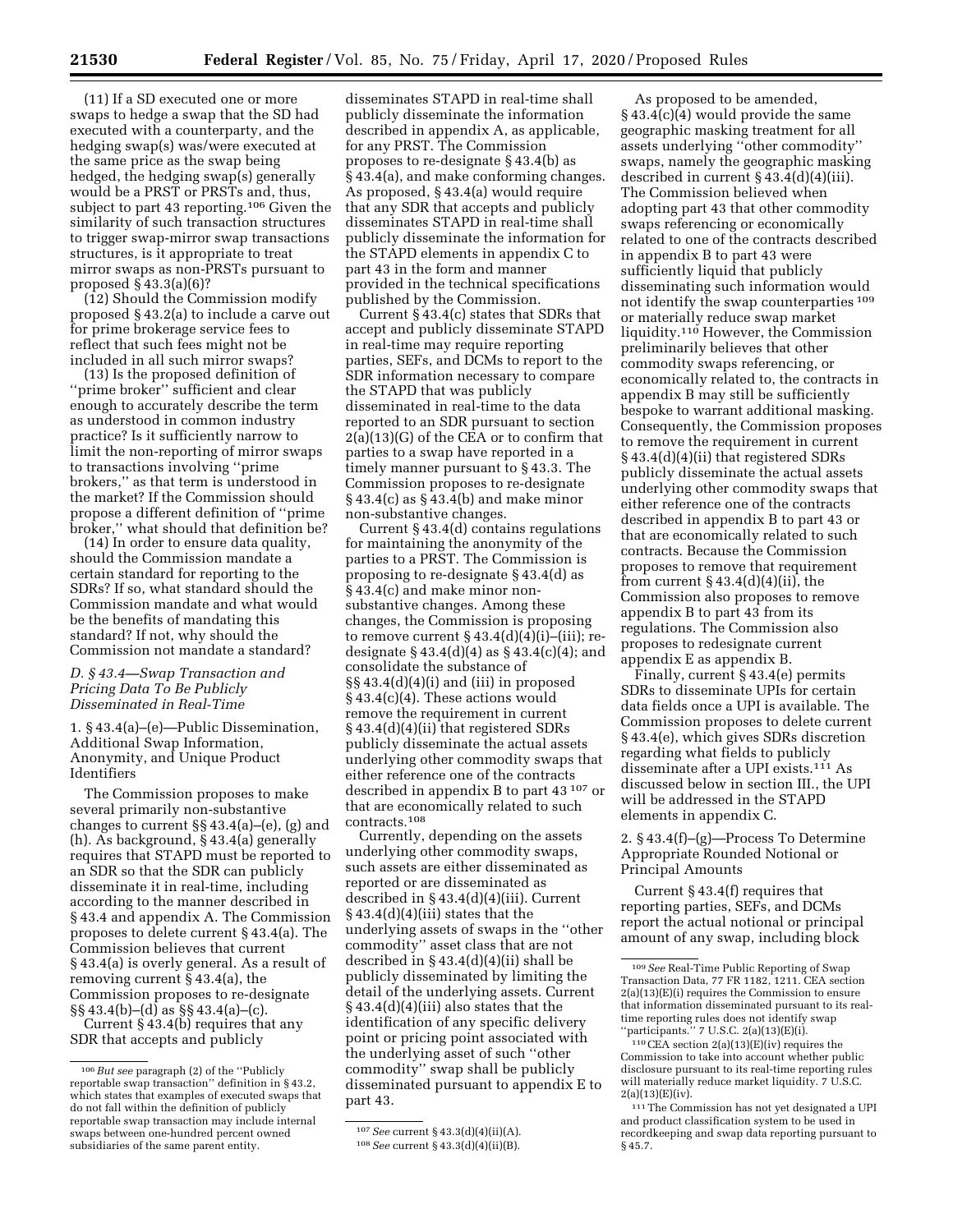trades, to an SDR that accepts and publicly disseminates such data pursuant to part 43.112

As discussed above, the Commission is proposing to remove §§ 43.4(a) and (e), and re-designate § 43.4(b)–(d) as § 43.4(a)–(c). As a result of these changes, the Commission proposes to re-designate  $\S$  43.4(f) as  $\S$  43.4(d) and make minor non-substantive changes.

3. § 43.4(g)—Public Dissemination of Rounded Notional or Principal Amounts

As discussed above, the Commission is proposing to redesignate current § 43.4(f) as § 43.4(d). As a result of these changes, the Commission is proposing to re-designate current § 43.4(g) as § 43.4(e) and make minor nonsubstantive edits.

One of these non-substantive edits is a structural change in the regulations. Current § 43.4(g), titled ''Public dissemination of rounded notional or principal amounts,'' states that the notional or principal amount of a PRST, as described in appendix A to this part, shall be rounded and publicly disseminated by a registered SDR, and then sets out the rules for rounding.

The Commission is proposing to rephrase § 43.4(g), which would be redesignated as  $\S$ 43.4(e), to state that the notional or principal amount of a PRST shall be publicly disseminated by an SDR subject to rounding as set forth in § 43.4(f) and a cap size as set forth in § 43.4(g).

Then, the rounding rules in current § 43.4(g) would be in a new section § 43.4(f) titled "Process to determine appropriate rounded notional or principal amounts.'' Section § 43.4(f) would then contain the rounding rules for SDRs, subject to two substantive changes explained below, among other non-substantive changes.

The Commission proposes amending  $\S\S 43.4(g)(8)$  and (9), which would be redesignated as  $\S$  43.4(f)(8) and (9). Current § 43.4(g)(8) requires a registered SDR to round the notional or principal amount of a PRST to the nearest one billion if it is less than 100 billion but equal to or greater than one billion. The Commission proposes to amend proposed § 43.4(f)(8) to require rounding to the nearest 100 million instead of one billion. Current § 43.4(g)(9) requires a registered SDR to round the notional or principal amount of a PRST to the nearest 50 billion if it is greater than 100 billion. The Commission proposes to amend § 43.4(f)(9) to require rounding to the nearest 10 billion and to add the words ''equal to or'' before ''greater than 100 billion'' to include swaps with

notional or principal amounts that are exactly 100 billion, the omission of which from the 2012 RTR Final Rule appears to have been an oversight.<sup>113</sup>

The Commission is concerned that broadly rounded notional or principal amounts could undermine the price discovery purpose of real time reporting.114 The Commission is particularly concerned about swaps with notional or principal amounts over 1 billion, because there tend to be fewer swaps of such size relative to swaps with smaller notional or principal amounts. The Commission preliminarily believes that smaller rounding increments for the notional or principal amount of swaps covered by proposed §§ 43.4(f)(8) and (9) would improve price discovery for such swaps. Rounding the notional or principal amounts in smaller increments in proposed §§ 43.4(f)(8) and (9) also would be consistent with the rounding increments prescribed in § 43.4(g)(1)–(7) (*i.e.,* proposed § 43.4(f)(1)–(7)) on a percentage basis. The Commission preliminarily believes that the rounding increments in proposed §§ 43.4(f)(8) and (9) are sufficiently wide to protect the anonymity of swap counterparties, but invites comment on this issue. Additionally, the Commission intends to continue to limit geographic detail about delivery and pricing points and to provide notional or principal cap sizes, each of which further protects swap counterparties' anonymity.115

4. § 43.4(h)—Process To Determine Cap Sizes

As a result of the above proposal to re-designate current § 43.4(g) as § 43.4(e) and create a separate section for rounding in § 43.4(f), the Commission is proposing to re-designate current § 43.4(h) as § 43.4(g). Current § 43.4(h)

114*See* CEA section 2(a)(13), 7 U.S.C. 2(a)(13) (stating that the purpose of this section is to authorize the Commission to make swap transaction and pricing data available to the public in such form and at such times as the Commission determines appropriate to enhance price discovery).

115*See* proposed §§ 43.4(c)(4) (limiting geographic detail) and 43.4(g) (notional or principal cap sizes).

contains, and proposed § 43.4(g) would contain, the cap size rules for SDRs.

As background, the initial cap sizes were to be equal to the greater of the initial AMBS for the respective swap category in appendix F or the respective cap sizes in  $\S 43.4(h)(1)(i)$ –(v).<sup>116</sup> The Commission was to establish post-initial cap sizes, according to the process in § 43.6(f)(1), using reliable data collected by SDRs based on a one-year window of STAPD corresponding to each relevant swap category, recalculated no less than once each calendar year and using the 75-percent notional amount calculation described in § 43.6(c)(3) applied to the STAPD.117 The Commission was to publish post-initial cap sizes on its website at *[https://www.cftc.gov,](https://www.cftc.gov)*118 and the caps were to be effective on the first day of the second month following the date of publication.<sup>119</sup>

Since the Commission has not yet moved to the post-initial period, the Commission now proposes to move to the post-initial cap sizes based on the 75% notional calculation, as the Commission directed itself to do in current  $\S 43.4(h)(2)$ . In addition, the Commission is proposing several amendments to the substance of the cap size regulations that the Commission will discuss in this section.

Structurally, the Commission proposes to remove the ''initial cap sizes'' and relabel the ''post-initial cap sizes'' as the ''cap sizes.'' Because the initial cap sizes will be superseded by the post-initial cap sizes once adopted, there is no longer any need to distinguish between initial cap sizes and post-initial cap sizes. Specifically, the Commission proposes to remove the initial cap sizes in § 43.4(h)(1) and establish cap sizes, which would not be referred to as post-initial cap sizes, in proposed § 43.4(g) that align with the

- 117 17 CFR 43.4(h)(2).
- 118 17 CFR 43.4(h)(3).
- 119 17 CFRC 43.4(h)(4).

<sup>112</sup> 17 CFR 43.4(f)(1)–(2).

<sup>113</sup>The omission of swaps with notional or principal amounts of exactly 100 billion did not change the rounding result. Although such swaps are not presently subject to rounding due to their omission from § 43.4(g)(9), even if they were included therein, because their notional or principal amount is a round number already, they would not have been rounded, and would not be rounded as a result of proposed § 43.4(f)(9). However, because all swaps with notional or principal amounts of greater than 100 billion will be rounded to the nearest 10 billion if § 43.4(f)(9) is adopted as proposed, such swaps would still obtain the anonymizing benefits of §§ 43.4(f)(8) and (9) when 100 billion is the nearest number to round to pursuant to  $\S\S 43.4(f)(8)$  or (9), as applicable.

<sup>116</sup> 17 CFR 43.4(h)(1). If appendix F did not provide an initial AMBS for a particular swap category, the initial cap size for such swap category would be equal to the appropriate cap size as set forth in  $\S 43.4(h)(1)(i)$ –(v). As discussed in section II.F.3., the Commission is proposing to remove appendix F and publish the AMBSs and cap sizes on the Commission's website, *[https://www.cftc.gov.](https://www.cftc.gov)*  Current § 43.4(h)(1) also requires SDRs, when publicly disseminating the notional or principal amounts for each such category, to disseminate the cap size specified for a particular category rather than the actual notional or principal amount in those cases where the actual notional or principal amount of a swap is above the cap size for its category. Current § 43.4(h) does not explicitly state that an SDR must publicly disseminate swap data subject to the cap size limit, but the Commission clarified this requirement in the preamble to the 2012 RTR Final Rule. *See* Real-Time Public Reporting of Swap Transaction Data, 77 FR 1182, 1214.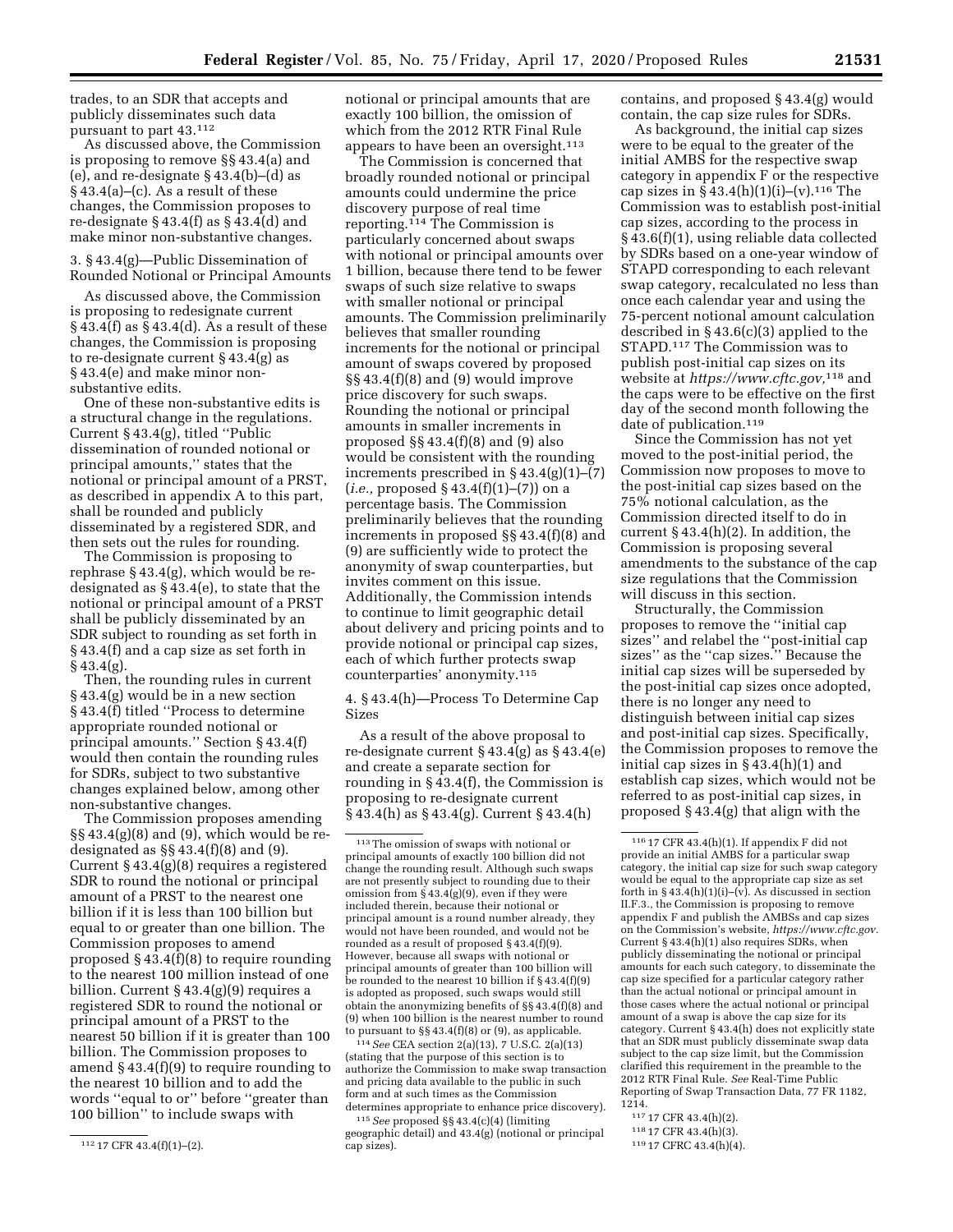methodology for setting block sizes in proposed § 43.6(e).

The initial cap sizes for the asset classes other than equities are currently equal to the greater of the initial AMBS set forth in appendix F to part 43 or the applicable cap size set forth in  $\S § 43.4(h)(1)(i)–(v)$ . Appendix F sets forth initial AMBS by asset class and, within asset class, by various other categories. Current  $\S$ § 43.4(h)(1)(i)–(v) contain cap sizes for swaps, categorized by asset class,<sup>120</sup> expressed in notional or principal amounts.

The proposed cap sizes would be based on a 75-percent notional amount calculation for a select set of swap categories in the interest rate, credit, foreign exchange (''FX'') (consisting of U.S. currency and specified non-U.S. currency pairs), and other commodity asset classes,121 as the Commission had intended when finalizing the Block Trade Rule. The Commission proposes to establish the cap sizes for these swap categories set forth in proposed §§ 43.6(b)(1)(i) (interest rate), (b)(2)(i)– (vii) (credit),  $(b)(4)(i)$  (FX), and  $(b)(5)(i)$ (other commodity), using the same methodology that the Commission proposes to use to establish AMBSs for those categories, but using a 75% notional amount calculation for the cap sizes rather than the 67% notional amount calculation that the Commission proposes to use to establish AMBSs.122

Additionally, the proposed cap sizes for those swap categories containing swaps with limited trading activity in the interest rate, credit, equity, FX, and other commodity asset classes would be set at USD 100 million, USD 400 million, USD 250 million, USD 150 million, and USD 100 million, respectively, in § 43.4(g)(4)–(8).123

Furthermore, as discussed below in II.F.2., the Commission also proposes to revise the current 75-percent notional amount calculation currently used for

122*See* section II.F.3. below for a discussion of the Commission's proposal to revise the process to determine AMBS. As mentioned above, using the 75% notional amount calculation would be consistent with what the Commission had intended when it adopted the Block Trade Rule. *See* 17 CFR  $43.4(h)(2)$ .

123Proposed § 43.4(g)(4)–(8) would reference the regulations containing the categories for swaps with limited trading activity: § 43.6(b)(1)(i) (interest rate); § 43.6(b)(2)(viii) (credit); § 43.6(b)(3) (equity); § 43.6(b)(4)(iii) (FX); § 43.6(b)(5)(ii) (other commodity). The Commission's process for determining these categories is discussed in section II.F.1. below. II.F.1. below. The states that the time delay for the real-class added.

setting post-initial cap sizes and, as discussed below in II.F.1, to revise the swap categories used to calculate cap sizes.

The Commission preliminarily believes that requiring itself to recalculate the cap size no less than once each calendar year, as required by current § 43.4(h)(2)(i), could lead to frequent updates to systems for SDRs without a clear benefit to the real-time public tape. Instead, the Commission is proposing a flexible approach to determine if recalculating those cap sizes, based on the 75-percent notional amount calculation, is merited. The Commission expects to evaluate the swap markets and trading in the proposed swap categories on an ongoing basis. The Commission believes this approach would strike the right balance between updating the cap sizes when doing so would benefit the public tape and not wanting to require SDRs to make unnecessary system changes.

For those cap sizes for which the Commission has established fixed USD amounts, there is no calculation or calculation method to update. Instead, the Commission expects to propose new cap sizes for these swap categories in the future if the Commission believes it warranted.

## Request for Comment

The Commission requests comment on all aspects of the proposed changes to § 43.4. In addition, the Commission specifically requests comment on the following:

(15) Each of  $\S$  43.4(f)(1)–(9) directs an SDR to ''round'' to the nearest specified amount, rather than to round up or down to the nearest specified amount. Should the Commission specify in proposed §§ 43.4(f)(1)–(9) that an SDR must round up, or down, to the nearest specified amount and in which circumstances an SDR must round up or down to the nearest specified amount? If so, what rounding convention should the Commission specify?

(16) Should the Commission require the removal of any caps that were applied pursuant to § 43.4(h) after six months and thereby reveal the actual notional amount of any capped amounts once six months has passed? Would six months be long enough to mitigate any anonymity concerns?

*E. § 43.5—Time Delays for Public Dissemination of Swap Transaction and Pricing Data* 

## 1. § 43.5(a)—General Rule

The Commission proposes several changes to  $\S$  43.5(a). Current  $\S$  43.5(a)

time public reporting of a block trade or LNOF begins upon execution, as defined in § 43.2. Current § 43.5(a) goes on to state that it is the responsibility of the registered SDR that accepts and publicly disseminates STAPD in realtime to ensure that the block trade or LNOF STAPD is publicly disseminated pursuant to part 43 upon the expiration of the appropriate time delay described in §§ 43.5(d) through (h).

The Commission proposes to change the reference to ''public reporting'' of a block trade or LNOF to ''dissemination'' thereof to reflect that reporting counterparties report STAPD to an SDR pursuant to part 43 but SDRs ''disseminate'' it by making such STAPD public. The Commission also proposes to remove references to LNOF transactions in § 43.5(a), and throughout part 43, to reflect that the Commission is proposing to establish, in § 43.5(c), discussed below in section II.E.3., a single time delay for public dissemination of STAPD of a swap with a notional or principal amount at or above the AMBS. The other proposed changes to § 43.5(a) are ministerial, conform to the proposed removal of §§ 43.5(c)–(h), or are discussed elsewhere in this NPRM.

As revised, proposed § 43.5(a) would state that the time delay for the real-time public dissemination of a block trade begins upon execution, as defined in § 43.2(a). Proposed § 43.5(a) would go on to state that it is the responsibility of the SDR that accepts and publicly disseminates STAPD in real-time to ensure that the STAPD for block trades is publicly disseminated pursuant to part 43 upon the expiration of the appropriate time delay described in  $§$  43.5(c).

2. § 43.5(b)—Public Dissemination of Publicly Reportable Swap Transactions Subject to a Time Delay

The Commission proposes to remove unnecessary text from § 43.5(b). Currently, § 43.5(b) uses a three-part description of the timing for a registered SDR to publicly disseminate STAPD that is subject to a time delay. Specifically, § 43.5(b) states that a registered SDR shall publicly disseminate STAPD that is subject to a time delay pursuant to this paragraph, as follows: (1) *No later than* the prescribed time delay period described in this paragraph; (2) *no sooner than* the prescribed time delay period described in this paragraph; and (3) *precisely upon*  the expiration of the time delay period described in this paragraph.124 The Commission proposes to remove the

<sup>120</sup>For swaps in the interest rate asset class, there are three separate cap sizes for different tenors.

<sup>121</sup>The Commission is not proposing to revise the current cap size for equities in  $\S$  43.4(h)(1)(iii). Instead, the Commission proposed to redesignate current § 43.4(h)(1)(iii) as § 43.4(g)(6) and leave the cap size for swaps in the equity category as USD 250 million.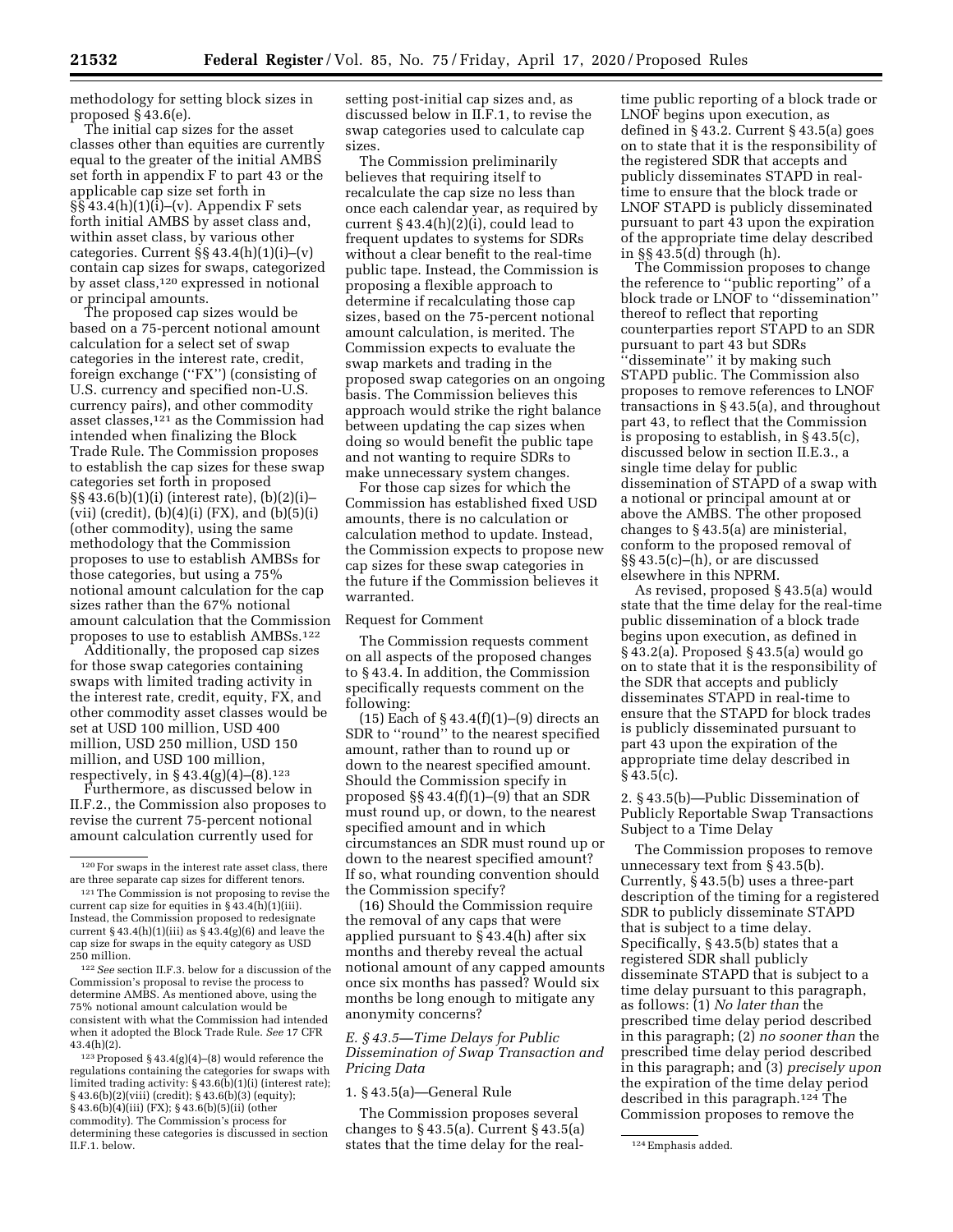requirements of  $\S\S 43.5(b)(1)$  and  $(2)$ that registered SDRs must disseminate the specified STAPD *no sooner than,*  and *no later than* the prescribed time delay period and to retain the requirement of § 43.5(b)(3) that SDRs must disseminate the specified STAPD *precisely upon* the expiration of the time delay period. The *precisely upon*  language implicitly includes prohibitions on both disseminating the STAPD sooner that the prescribed time delay period and disseminating it any later than such period, so these proposed changes are not substantive. The Commission also proposes to make ministerial rephrasing amendments to § 43.5(b).

As revised, proposed § 43.5(b) would state that an SDR shall publicly disseminate STAPD that is subject to a time delay precisely upon the expiration of the time delay period described in  $§$  43.5(c).

3. § 43.5(c)–(h)—Removal of Certain Regulations Related to Time Delays

The Commission proposes to remove current §§ 43.5(c)–(h) and add a new § 43.5(c) that requires SDRs to implement a time delay of 48 hours for disseminating STAPD for each applicable swap transaction with a notional or principal amount above the corresponding AMBS, if the parties to the swap have elected block treatment. Because the time delays in proposed § 43.5(c) would replace the time delays in current appendix C, the Commission also proposes to remove appendix C.125

Current § 43.5(c) provides interim time delays for each PRST, not just block trades and LNOFs, until an AMBS is established for such PRST. The Commission adopted § 43.5(c) in case compliance with part 43 was required before the establishment of AMBSs.126 Because the Commission has now established AMBSs by swap category,<sup>127</sup> current § 43.5(c) is no longer applicable. Therefore, the Commission proposes to remove current § 43.5(c).

Current §§ 43.5(d)–(h) phased in the various time delays for the dissemination of swap block trades and LNOFs over a one to two year period. The Commission believed when it adopted those regulations that

''providing longer time delays for public dissemination during the first year or years of real-time reporting [would] enable market participants to perfect and develop technology and to adjust hedging and trading strategies in connection with the introduction of post-trade transparency.'' 128 Now that the phasing in of the time delays in current §§ 43.5(d)–(h) is complete, the Commission is proposing to remove the text remaining from the phase-in concept.

Current §§ 43.5(d)–(h) provide specific time delays for the public dissemination of STAPD by an SDR.129 As background, CEA section  $2(a)(13)(E)(iv)$  directs the Commission to take into account whether public disclosure of STAPD ''will materially reduce market liquidity.'' When the Commission adopted the Block Trade Rule in 2013, the Commission understood that the publication of detailed information regarding ''outsize swap transactions'' (*i.e.,* block trades and LNOFs) could expose swap counterparties to higher trading costs.130 In this regard, the publication of detailed information about an outsize swap transaction could alert the market to the possibility that the original liquidity provider to the outsize swap transaction will be re-entering the market to offset that transaction. Other market participants, alerted to the liquidity provider's large unhedged position, would have a strong incentive to exact a premium from the liquidity provider when the liquidity provider seeks to enter into offsetting trades to hedge this risk. As a result, liquidity providers may be deterred from becoming counterparties to outsize swap transactions if STAPD is publicly disseminated before liquidity providers can adequately offset their positions.

If a liquidity provider agrees to execute an outsize swap transaction, it likely will charge the counterparty the additional cost associated with hedging this transaction. In consideration of these potential outcomes, the Commission established the time delays for block trades and LNOFs to balance public transparency and the concerns that post-trade reporting would reduce

128Real-Time Public Reporting of Swap Transaction Data, 77 FR 1182, 1217.

market liquidity.131 The Commission noted when proposing the time delays for block trades and LNOFs that it would continue to analyze and study the effects of increased transparency on post-trade liquidity in the context of block trades and LNOFs.132

When the Commission adopted the block delays in 2012, it noted that commenters to the proposal recommended a range of time delays for public dissemination of block trades and LNOFs, including end-of-day, 24 hours, T+1, T+2, a minimum of four hours, and 180 days.<sup>133</sup> In the Roadmap, DMO stated an intention to evaluate real-time reporting regulations in light of goals of liquidity, transparency, and price discovery in the swaps market.134 In response, the Commission received additional comments on the block delays.

One commenter generally supported DMO's efforts to review public dissemination requirements in light of product liquidity, and asserted that DMO should consider whether there should be increased time delays for public reporting of block trades.135 Another commenter requested that as DMO considered whether to shorten reporting deadlines and, relatedly, public dissemination of the data, DMO evaluate the impacts, if any, on market liquidity and counterparty confidentiality.136 This commenter went on to explain that any changes in the speed for public dissemination could potentially be counterproductive and harmful and could further the need to examine block trade thresholds to protect counterparties and markets.137

In response to a later-announced Commission review of its rules, a commenter expressed concern that, with respect to block trades, fifteen minutes is too short a window within which to execute large hedging programs, which typically take several days or even weeks to execute, and current block trade reporting delays do not give endusers sufficient flexibility for creating

132*See* Real-Time Public Reporting of Swap Transaction Data, 75 FR 76140, 76159 n.67 (Dec. 7, 2010).

135 Joint ISDA–SIFMA Letter at 9.

137 *Id.* 

<sup>125</sup>As discussed in section III, the Commission is proposing to replace appendix C with the list of STAPD elements that would be publicly disseminated by SDRs.

<sup>126</sup>*See* Real-Time Public Reporting of Swap Transaction Data, 77 FR 1182, 1217 (stating ''it is possible that compliance with part 43 may be required before the establishment of [AMBSs] for certain asset classes and/or groupings of swaps within an asset class'').

<sup>127</sup>*See* § 43.6 (setting forth the block sizes for various swap categories).

<sup>129</sup>The time delays are discussed above in section I.B.

<sup>130</sup>*See* Block Trade Rule at 32871 n.44 (stating that an ''outsize swap transaction'' is a transaction that, as a function of its size and the depth of the liquidity of the relevant market (and equivalent markets), leaves one or both parties to such transaction unlikely to transact at a competitive price).

<sup>&</sup>lt;sup>131</sup> Cf. Federal Reserve Bank of New York Staff Reports, An Analysis of OTC Interest Rate Derivatives Transactions: Implications for Public Reporting (Mar. 2012, revised Oct. 2012) at 3 (explaining that most post-trade reporting regimes allow for reduced reporting requirements for large transactions since immediate reporting of trade sizes has the potential to disrupt market functioning, deter market-making activity, and increase trading costs).

<sup>133</sup>*See* Real-Time Public Reporting of Swap Transaction Data, 77 FR 1182, 1216.

<sup>134</sup>Roadmap at 11.

<sup>136</sup>Letter from SIFMA–AMG at 3.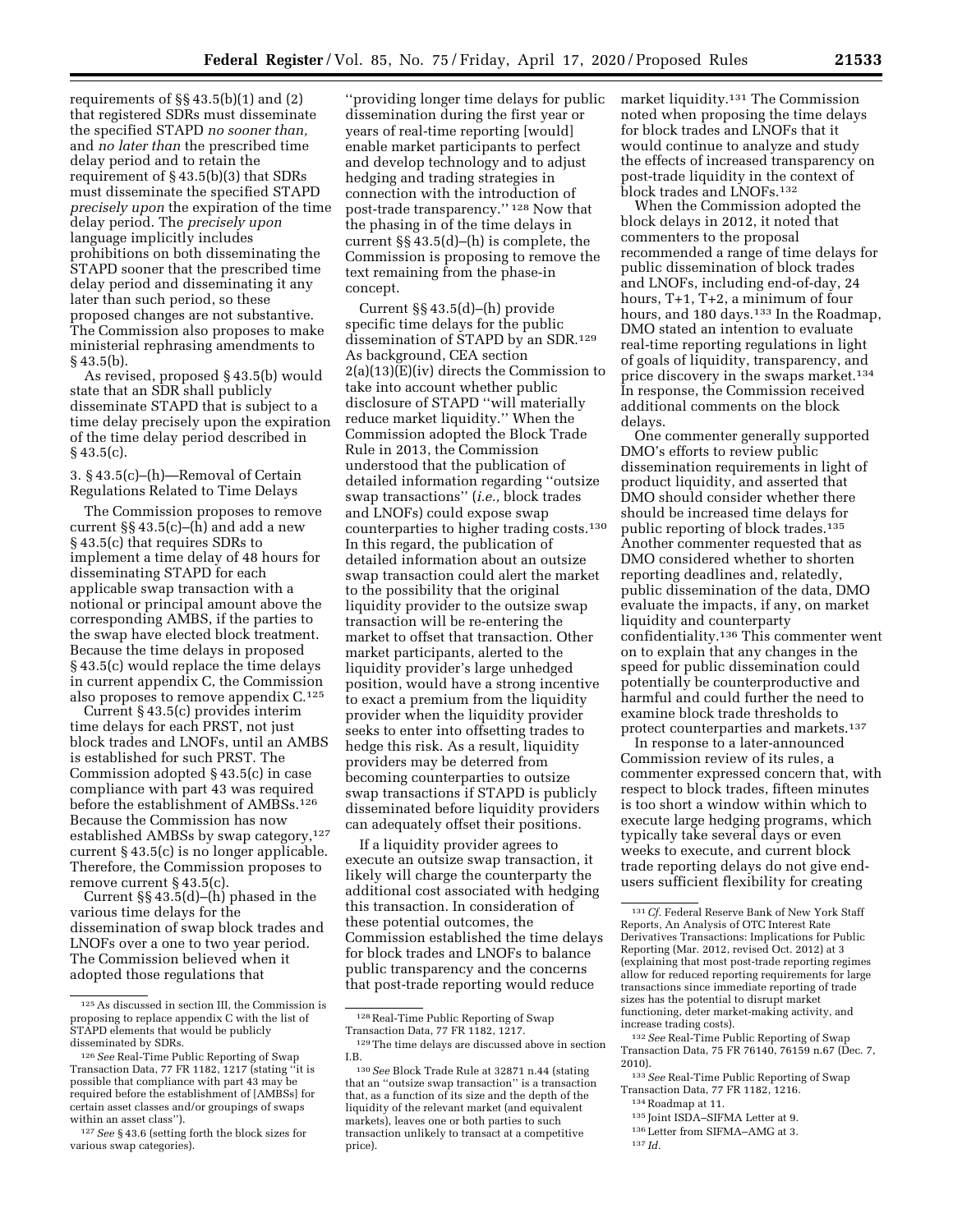efficient trade execution strategies without the risk of potentially revealing counterparty identities.138 According to this commenter, anecdotal evidence suggests that data mining is pervasive, and that market participants have reported repeated instances in which markets have moved away from them shortly after beginning to execute large transactions as part of a hedging strategy.<sup>139</sup>

DMO and the Commission did receive comments supporting the current, shorter, block delay. One commenter stated that the ''delay periods governing block trades should be minimized to what is truly essential and the size thresholds should be similarly high to minimize opacity in the market.'' 140 Similarly, another commenter requested that given the existing 15 minute delay from real-time public reporting, the Commission should endeavor to update the block thresholds using recent market data to avoid risking that too many, or not enough, transactions are eligible for the delay from real-time public reporting requirements.141

In particular, the Commission is receptive to concerns that market participants may generally seek to hedge their portfolios before the close of business on the day a swap is executed, which would seem to support an either 24-hour or end-of-day reporting delay. The Commission understands that there are many variables that influence the time a market participant may take to put on a hedge, including risk tolerance to a price change, the risk of information leakage, the asset class involved and perceived demand for the hedge from other market participants, as well as consideration of the deadlines imposed by other authorities.<sup>142</sup> In light of these considerations, the Commission proposes to extend the delay to 48 hours for all block trades as a conservative measure to account for potential situations when a market participant requires additional time to place a

142The Commission notes that that the European Union's regulatory technical standards on transparency requirements for trading venues and investment firms for non-equity financial instruments under MiFID II (commonly referred to as RTS 2) provides that large-in scale swap transactions are eligible for deferred publication for two working days. *See* Article 8 of (EU) 2017/583 supplementing Regulation (EU) No 600/2014 of the European Parliament and of the Council on markets in financial instruments with regard to regulatory technical standards on transparency requirements for trading venues and investment firms in respect of bonds, structured finance products, emission allowances and derivatives (July 14 2016).

hedge position without significant unfavorable price movement and to create some consistency with the disclosure requirements of other authorities for non-liquid swaps.

A 48 hour time delay would extend, in each case, the time delay applicable to block trades or LNOFs pursuant to current  $\S § 43.5(d)–(g).$ <sup>143</sup> The longest current time delay is the 24 business hour time delay in § 43.5(h)(3) for LNOFs that are not subject to mandatory clearing or are exempt from such mandatory clearing and in which neither counterparty is an SD or MSP. Due to weekends and holidays, that delay is often longer than 48 hours. Although the proposed 48 hour time delay may in some cases be shorter than the 24 business hour time delay,144 as noted above, the Commission preliminarily believes that a 48 hour time delay is more appropriate and should be sufficient.

## Request for Comment

The Commission requests comment on all aspects of the proposed changes to § 43.5. In particular, the Commission requests comment on the following:

(17) The Commission understands that for many trades that meet the definition of a block trade, the hedging process is often completed as quickly as possible and typically by the end of the trading day in which the block trade is executed so that the liquidity provider can establish its profit or loss on the transaction. On the other hand, some block trades that are very large in size or have unique characteristics could take longer than a single trading period to hedge. To balance the competing interest of price discovery and allowing hedging to occur, should the Commission consider two delay periods? For example, would a 15 minute, one hour, end of day, or 24 hour time delay be appropriate for swaps that fall within a 67 percent to 90 or 95 percent of the total notional amount of transactions range, while block trades that exceed the higher level would have a 48 hour time delay? If so, what would be the appropriate ranges for the total notional amounts and time delay

periods? The Commission invites comments on all aspects of the block delay, including how the Commission should analyze swaps in each asset class for the purpose of analyzing the block delay with respect to data sets and methodologies, among other factors.

## *F. § 43.6—Block Trades*

## 1. § 43.6(b)—Swap Categories

In the Block Trade Rule, the Commission assigned swap contracts to ''swap categories'' for the purpose of applying a common AMBS to different swap transactions.145 Section 43.6(a) states that the Commission shall establish the AMBS for PRSTs based on the swap categories set forth in § 43.6(b) in accordance with the provisions set forth in paragraphs (c), (d), (e), (f) or (h) of § 43.6, as applicable.146

To create the swap categories, the Commission divided swap contracts into five asset classes: Interest rates; equity; credit; FX; and other commodity. The Commission then subdivided these asset classes into the various swap categories in § 43.6(b). The swap category criteria used by the Commission were intended to address the following two policy objectives: (1) Categorizing together swaps with similar quantitative or qualitative characteristics that warrant being subject to the same AMBS; and (2) minimizing the number of swap categories within an asset class in order to avoid unnecessary complexity in the determination process.147

The Commission is concerned that some of the current swap categories include multiple swap transaction types that have different average notional amounts resulting in an AMBS for the swap category that has a disparate impact on swap transaction types that currently fall within the same swap category. For instance, current swap categories group together economically distinct swaps, such as interest rate swaps (''IRSs'') denominated in U.S. dollars (''USD IRSs'') and IRSs denominated in Japanese yen (''JPY

147*See* Block Trade Rule at 32872.

<sup>138</sup>Letter from the Financial Services Roundtable at 27.

<sup>139</sup> *Id.* 

<sup>140</sup>Letter from Better Markets at 7.

<sup>141</sup>Letter from Citadel at 3.

<sup>143</sup>The Commission supports setting the same time delay for all outsize swap transactions. The Commission believes that setting dissimilar (*i.e.,*  relatively shorter and longer) time delays for different swap transactions may inappropriately disadvantage hedging the risk of swaps in certain categories compared to hedging the risk of others, as discussed below in the context of § 43.5(h)(3).

<sup>144</sup>For example, during a typical five business day work week, a block trade executed midday Monday would have to be disseminated no later than midday Tuesday, whereas a 48 hour time delay would permit delaying the dissemination of such swap until midday Wednesday.

<sup>145</sup>As discussed above in section II.D.3., the process to determine cap sizes in proposed § 43.4(g) depends on the swap categories in proposed § 43.6(b) and the methodologies in proposed § 43.6(c).

<sup>146</sup>Regulation 43.6(c) sets forth the methodologies to determine AMBS and cap sizes. Regulation 43.6(d) specifies that there are no AMBSs for equity swaps. Regulation 43.6(e) sets forth the initial AMBSs, and § 43.6(f) sets forth the post-initial process to set AMBSs. Regulation 43.6(h) sets forth special provisions relating to AMBSs and cap sizes. The proposed changes to each of §§ 43.6(c), (e), and (f) will be discussed in II.F.2., 3., and 4., respectively. The Commission is not proposing to amend § 43.6(d).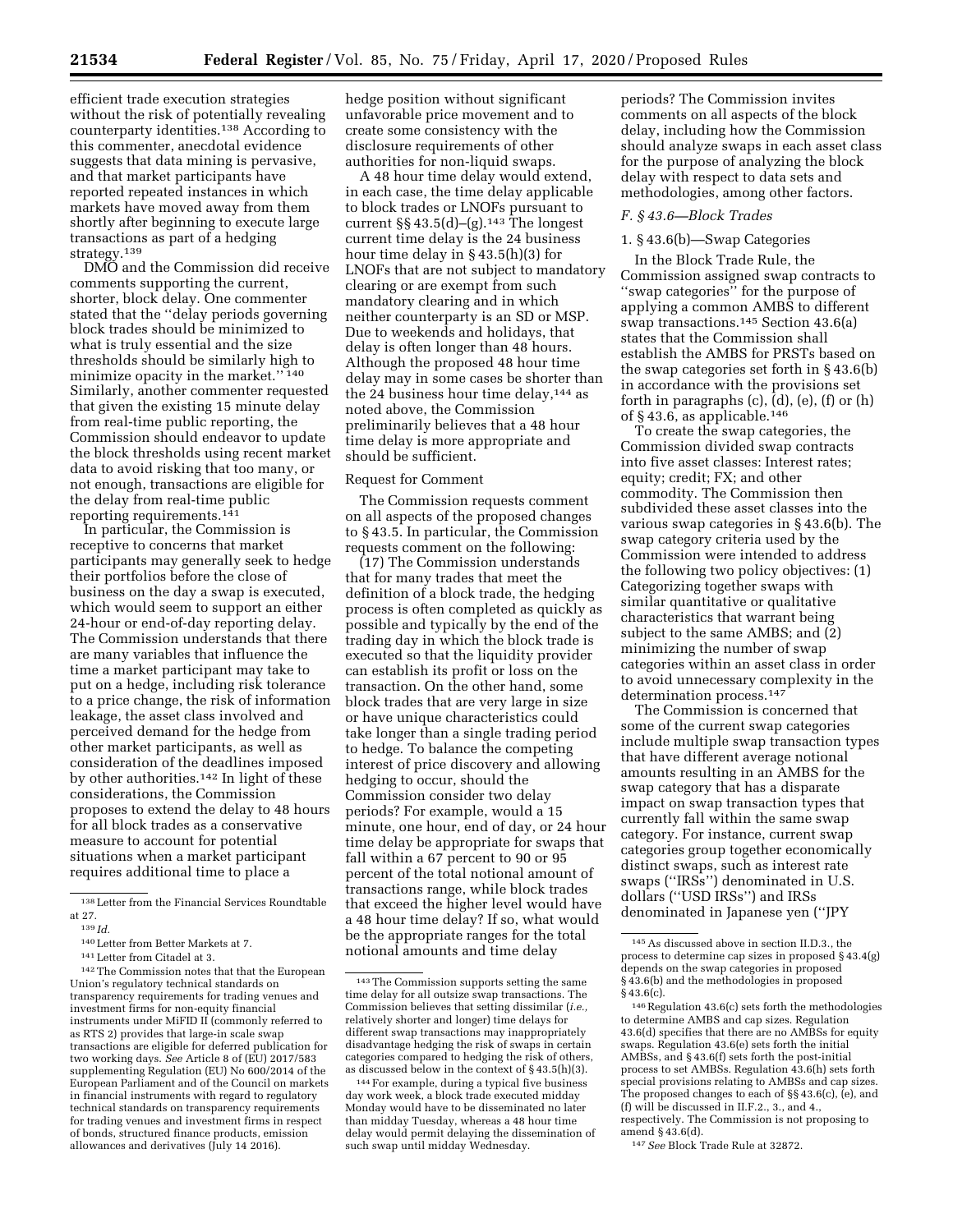IRSs''). Because the notional amounts of USD IRS transactions is, on average, higher than the notional amounts of JPY IRS transactions, the Commission preliminarily believes that the current IRS AMBS, which includes transactions from a group of currencies, is too high for some products, like JPY IRSs, and too low for others, like USD IRSs. In other words, USD IRSs are eligible for a dissemination delay, even though a delay may be unnecessary for a counterparty to hedge the trade at minimal additional cost due to the trade size, and that JPY IRSs are not eligible for a dissemination delay when the Commission preliminarily believes a delay is necessary for a counterparty to hedge the trade without incurring material additional costs due to the trade size.

In publishing the Block Trade Rule, the Commission had to rely on a small, private data set limited to IRSs and credit swaps.148 Today, the Commission is able to analyze swap data from the SDRs. As described in the below sections, based on Commission staff analysis of SDR swap data across all asset classes, as well as discussions with market participants, the Commission preliminarily believes it is appropriate to re-evaluate the current swap categories for IRSs, credit swaps, FX swaps, and other commodity swaps in  $§$  43.6(b).<sup>149</sup>

Although maintaining a limited set of swap categories is necessary, as a practical matter, to implement the block protocol and avoid excess complications and costs for market participants, the Commission believes that the AMBS for a swap category should be suited to the specific swap products in the swap category. Consequently, in some cases, the Commission is recommending increasing the number of swap categories to encompass smaller sets of swap transactions. The Commission preliminarily believes that the amendments to the categories proposed below would allow better tailoring of the block size to the profile of the swap transactions within the applicable swap category.

For the below analysis, Commission staff reviewed swap data from SDRs for a one-year period from May 2018 to May 2019 to develop swap categories that would generate block sizes suitable for

the individual swap products in the category. The Commission then identified the proposed criteria discussed below as the most relevant for purposes of its analysis, for the reasons explained below. The Commission anticipates that these criteria would provide an appropriate way to group swaps with economic similarities while reducing unnecessary complexity for market participants in determining whether their swaps are classified within a particular swap category.

#### a. Interest Rate Asset Class

Current § 43.6(b)(1) sets forth the IRS categories. The current IRS categories are based on a unique combination of three currency groups and nine tenor ranges, for a total of 27 categories. The three currency groups are super-major currencies,150 major currencies,151 and non-major currencies.152 The tenor ranges are: Zero to 46 days; 47 to 107 days; 108 to 198 days; 199 to 381 days; 382 to 746 days; 747 to 1,842 days; 1,843 to 3,668 days; 3,669 to 10,973 days; or 10,974 days and above.<sup>153</sup>

At the time the categories were adopted, the Commission recognized that using individual currencies would have correlated better with the underlying curves.154 However, the Commission was concerned that using individual currencies would have resulted in nearly 200 swap categories, and the Commission had wanted to reduce the number to avoid unnecessary complexity.155 The Commission was also concerned that more categories would not substantially increase the explanation of variations in notional amounts, and that some categories would contain too few observations.156

In reviewing the 2018–2019 STAPD, the Commission found that 15 currencies made up 96% of the total population of IRS trades. These 15 currencies are the currencies of

151The term ''Major currencies'' is defined in § 43.2 as the currencies, and the cross-rates between the currencies, of Australia (*i.e.,* the Australian dollar), Canada (*i.e.,* the Canadian dollar), Denmark (*i.e.,* the Danish krone), New Zealand (*i.e.,* the Kiwi dollar), Norway (*i.e.,* the Norwegian krone), South Africa (*i.e.,* the South African rand), South Korea (*i.e.,* the South Korean won), Sweden (*i.e.,* the Swedish krona), and Switzerland (*i.e.,* the Swiss franc).

152The term ''Non-major currencies'' is defined in § 43.2 as all other currencies that are not supermajor currencies or major currencies.

153The Commission is not proposing to amend the interest rate tenor ranges.

Australia, Brazil, Canada, Chile, Czech Republic, the European Union, Great Britain, India, Japan, Mexico, New Zealand, South Africa, South Korea, Sweden, or the United States.

In light of the foregoing, for IRSs, the Commission proposes to establish separate swap categories for each combination of the 15 different currencies above 157 and the nine tenor ranges,158 for a total of 135 swap categories. The nine tenor ranges would remain the same as the current nine tenor ranges in  $\S § 43.6(b)(1)(ii)(A)$ -(I). The proposed changes to the currencies would result in adding the currencies of Brazil, Chile, the Czech Republic, India and Mexico, and removing the currencies of Switzerland and Norway from current  $\S 43.6(b)(1)(i)(A)$ . The Commission believes the new swap categories will allow the Commission to establish AMBSs that better address the needs of these various swap products.

The Commission does not believe that the number of trades in currencies outside of the top 15 currencies in proposed  $§$  43.6.(b)(1)(i)(A) is high enough to compute a reliable and robust AMBS. Therefore, the Commission is also proposing to create a 136th swap category, in  $§$  43.6(b)(1)(ii), for IRSs that the Commission has preliminarily determined are relatively illiquid. This ''other'' category would include IRS transactions in currencies other than those of the 15 countries specified in proposed  $\S 43.6(b)(1)(i)(A)(I)$ –(XV) and the nine tenors specified in § 43.6(b)(i)(B). The Commission is proposing to group these low liquidity swaps together and set their block size to zero, which would make each transaction in this swap category eligible for delayed dissemination.159

## b. Credit Asset Class

Current § 43.6(b)(2) sets forth the credit swap categories. The current credit swap categories in § 43.6(b)(2) are based on combinations of three conventional spread levels and six tenor ranges, for a total of 18 swap categories. The current spread levels are: (1) CDSs with spread values under 175 bps; (2) CDSs with spread values between 175 and 350 bps; and (3) CDSs with spread values above 350 bps.160 The current tenor ranges are: (1) 0–746 days; (2) 747–1,476 days; (3) 1,477–2,207 days; (4) 2,208–3,120 days; (5) 3,121–4,581 days; and  $(6)$  4,581 days and above.<sup>161</sup>

<sup>148</sup>*See* Block Trade Rule at 32873. For the Block Trade Rule, the Commission relied on transactionlevel data for credit swaps and IRSs from Over-the-Counter Derivatives Supervisors Group, IRS data from MarkitSERV, and credit data from The Warehouse Trust Company.

<sup>149</sup>As discussed below in section II.F.1.c., the Commission is not proposing to amend the equity asset class in current  $\S$  43.6(b)(3).

<sup>150</sup>The term ''Super-major currencies'' is defined in § 43.2 as the currencies of the European Monetary Union (*i.e.,* the euro), Japan (*i.e.,* the yen), the United Kingdom (*i.e.,* the pound sterling), and the United States (*i.e.,* the U.S. dollar).

<sup>154</sup>Block Trade Rule at 32880.

<sup>155</sup> *Id.* 

<sup>156</sup>*See id.* 

<sup>157</sup>*See* proposed § 43.6(b)(1)(i)(A)(I)–(XV).

<sup>158</sup>*See* proposed § 43.6(b)(1)(i)(B)(I)–(IX).

<sup>159</sup>*See* proposed § 43.6(e)(4), discussed below in section II.F.3.

<sup>160</sup> § 43.6(b)(2)(i).

<sup>161</sup> § 43.6(b)(2)(ii).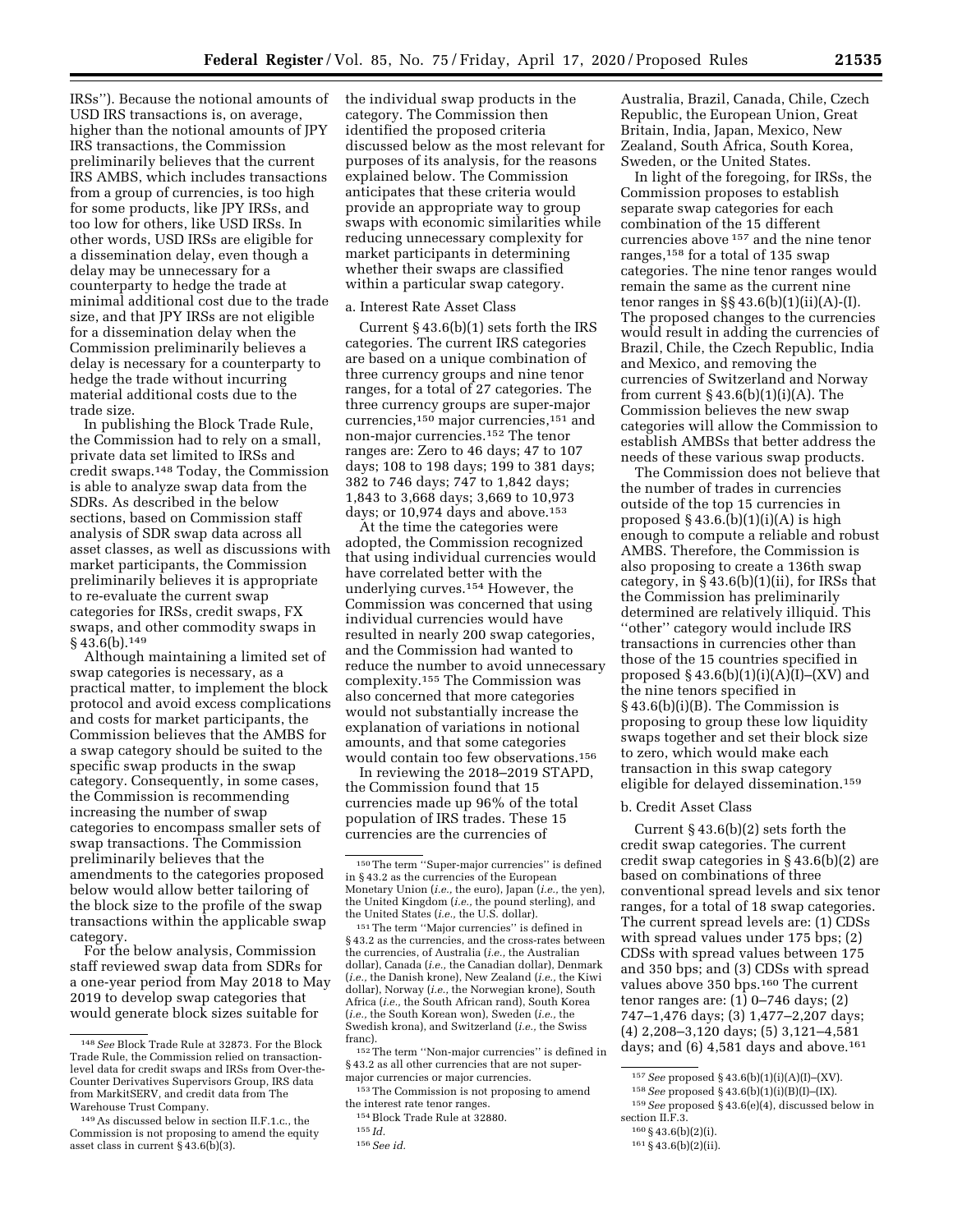In the Block Trade Rule, the Commission noted that it believed the tenor and conventional spread categories sufficiently captured the variation in notional size that is necessary for setting AMBS.162 In particular, the Commission believed the proposed approach provided an appropriate way to group swaps with economic similarities while reducing unnecessary complexity for market participants in determining whether a particular swap was classified within a particular swap category.163

At the time, the Commission noted that the tenor buckets generally resulted in separate categorization for on-the-run and off-the-run indexes for swaps in its CDS data set, but declined to use these designations for grouping CDSs into categories because: (i) The underlying components of swaps with differing versions or series based on the same method or index are broadly similar, if not the same, and indicate economic substitutability across versions or series; (ii) differences in the average notional amount across differing versions or series were explained by differences in tenor; and (iii) using versions or series as the criterion for CDS categories could result in an unnecessary level of complexity.164

However, in analyzing 2018–2019 swap data from SDRs, the Commission now believes that CDS spreads may not be a consistent measure on which to base swap categories. Specifically, the Commission is concerned that products with similar spreads are not necessarily economically similar because all market participants may not calculate the same spread for a given product. In addition, a product's spread range can change, making it difficult for parties to be certain that they are eligible for block treatment.

Instead, the Commission has observed that most market participants trade specific credit products within specific tenor ranges. Based on its review of the swap data from SDRs, the Commission believes the most-traded CDS products are: (i) The CDXHY; (ii) iTraxx Europe, Crossover, and Senior Financials indexes; (iii) CDXIG; (iv) CDXEmergingMarkets; and (v) CMBX.165 For each CDS product except

for CMBX, the Commission has observed that the four to six year tenors, or 1,477 to 2,207 days, make up about 90% of all CDS trades.

In light of the foregoing, the Commission is proposing to replace the current spreads and tenor ranges in §§ 43.6(b)(2)(i) and (ii) with the seven product types above and four to six year tenor ranges in setting the parameters of the various credit swap categories. The Commission is proposing to set the new credit asset class categories in § 43.6(b)(2) as: (i) Based on the CDXHY product type and a tenor greater than 1,477 days and less than or equal to 2,207 days; (ii) based on the iTraxx Europe product type and a tenor greater than 1,477 days and less than or equal to 2,207 days; (iii) based on the iTraxx Crossover product type and a tenor greater than 1,477 days and less than or equal to 2,207 days; (iv) based on the iTraxx Senior Financials product type and a tenor greater than 1,477 days and less than or equal to 2,207 days; (v) based on the CDXIG product type and a tenor greater than 1,477 days and less than or equal to 2,207 days; (vi) based on the CDXEmergingMarkets product type and a tenor greater than 1,477 days and less than or equal to 2,207 days; and (vii) based on the CMBX product type.

The Commission does not believe the trade count outside of the products and/ or tenor ranges proposed in  $§ 43.6(b)(2)(i)$ –(vii) is high enough to compute a robust and reliable AMBS. Therefore, the Commission is proposing to add a swap category in § 43.6(b)(2)(viii) for credit swaps that trade at relatively low liquidity and set the block size for these illiquid credit swaps at zero, which would make each transaction in this swap category eligible for delayed dissemination.166

## c. Equity Asset Class

Current § 43.6(b)(3) specifies that there shall be one swap category consisting of all swaps in the equity asset class. Unlike the other four asset class categories, the equity asset class contains no subcategories. The Commission adopted this approach in the Block Trade Rule based on: (i) The existence of a highly liquid underlying cash market for equities; (ii) the absence of time delays for reporting block trades in the underlying equity cash market;

(iii) the small relative size of the equity index swaps market relative to futures, options, and cash equity index markets; and (iv) the Commission's goal of protecting the price discovery function of the underlying equity cash market and futures market.167

The Commission has not learned of anything since the Block Trade Rule that would suggest there is not a highly liquid underlying cash market for equities and that the equity index swaps market is not still small relative to the futures, options, and cash equity index markets. Based on the foregoing, the Commission is not proposing to amend the equity asset class in § 43.6(b)(3).

## d. Foreign Exchange Asset Class

Current § 43.6(b)(4) sets forth the FX swap categories. The current FX swap categories are grouped by: (i) The unique currency combinations of one super-major currency <sup>168</sup> paired with another super major currency, a major currency,<sup>169</sup> or a currency of Brazil, China, Czech Republic, Hungary, Israel, Mexico, Poland, Russia, and Turkey; or (ii) unique currency combinations not included in § 43.6(b)(4)(i).170

In establishing the FX swap categories in § 43.6(b)(4)(i), the Commission believed that the categories would cover the most liquid currency combinations while minimizing complexity by using a small number of swap categories.171 To establish the FX swap categories, the Commission primarily relied on the Survey of North American FX Volume in October 2012 conducted by the Foreign Exchange Committee.172 The survey suggested that the categories in § 43.6(b)(4)(i) would cover more than 86% of the notional value of total monthly volume of FX swaps that are priced or facilitated by traders in North America.173

<sup>169</sup> The term "Major currencies" is defined in § 43.2 as the currencies, and the cross-rates between the currencies, of Australia (*i.e.,* the Australian dollar), Canada (*i.e.,* the Canadian dollar), Denmark (*i.e.,* the Danish krone), New Zealand (*i.e.,* the Kiwi dollar), Norway (*i.e.,* the Norwegian krone), South Africa (*i.e.,* the South African rand), South Korea (*i.e.,* the South Korean won), Sweden (*i.e.,* the Swedish krona), and Switzerland (*i.e.,* the Swiss franc).<br> $170 \text{ See } \S 43.6(b)(4)$ .

<sup>171</sup> See Block Trade Rule at 32885.<br><sup>172</sup> The Foreign Exchange Committee is an industry group that provides guidance and leadership to the FX market that includes representatives of major financial institutions engaged in foreign currency trading in the United States and is sponsored by the Federal Reserve

<sup>173</sup> See Block Trade Rule at 32885

<sup>162</sup>*See* Block Trade Rule at 32883.

<sup>163</sup>*See id.* 

<sup>164</sup>*See id.* 

<sup>165</sup>The Markit CDX family of indices is the standard North American CDS family of indices, with the primary corporate indices being the CDX North American Investment Grade (consisting of 125 investment grade corporate reference entities) (CDX.NA.IG) and the CDX North American High Yield (consisting of 100 high yield corporate reference entities) (CDX.NA.HY). The Markit CDX

Emerging Markets Index (CDX.EM) is composed of 15 sovereign reference entities that trade in the CDS market. The Market CMBX index is a synthetic tradable index referencing a basket of 25 commercial mortgage-backed securities. Markit iTraxx indices are a family of European, Asian and Emerging Market tradable CDS indices.

<sup>166</sup>*See* proposed § 43.6(e)(4), discussed below in section II.F.3.

<sup>167</sup>*See* Block Trade Rule at 32884. 168The term ''Super-major currencies'' is defined in § 43.2 as the currencies of the European Monetary Union (*i.e.,* the euro), Japan (*i.e.,* the yen), the United Kingdom (*i.e.*, the pound sterling), and the United States (*i.e.*, the U.S. dollar).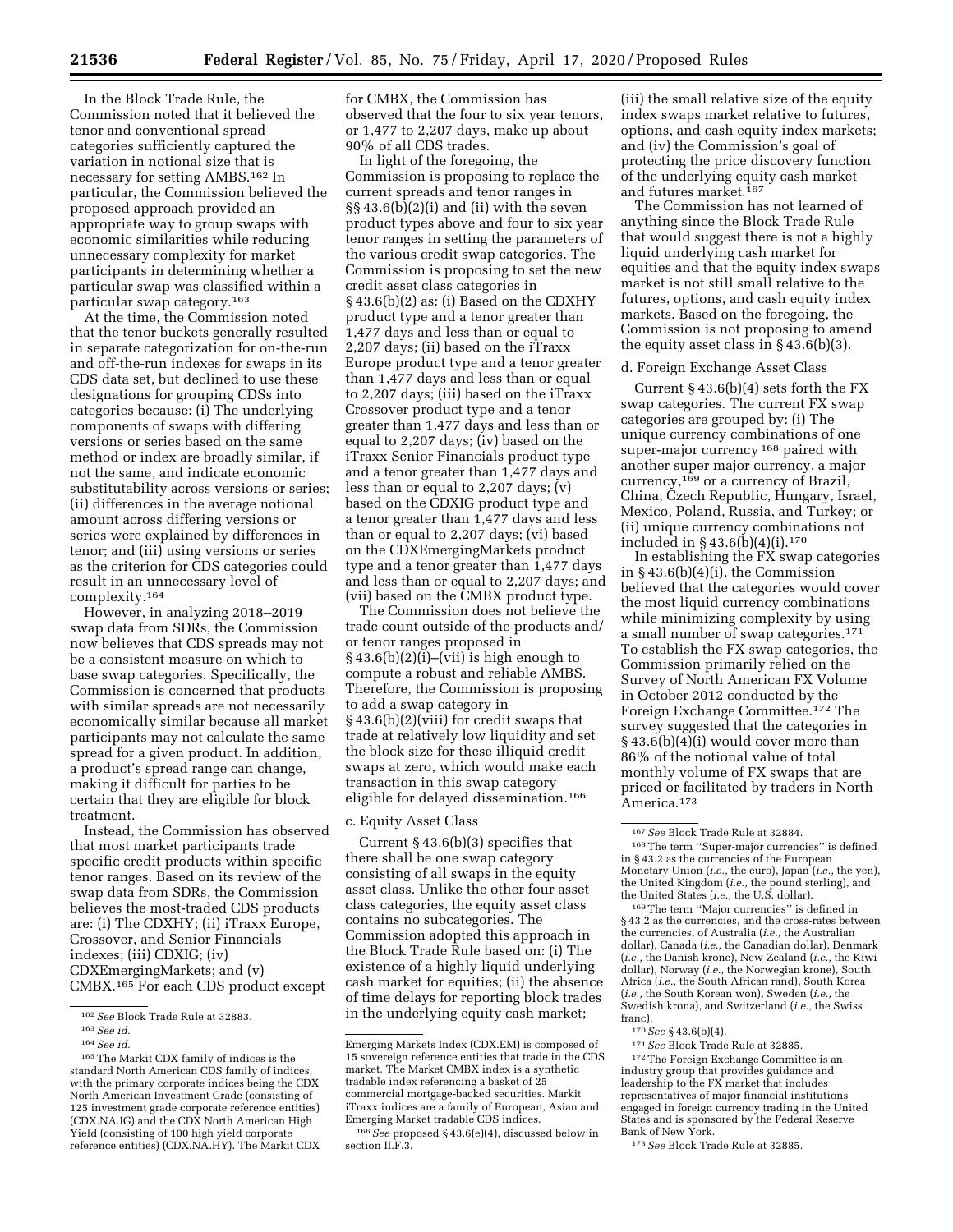In reviewing the 2018–2019 swap data from SDRs, the Commission observed that almost 94% of the over 7 million FX swaps included USD as one currency in each swap's currency pair. Of these swaps, the top-20 currencies paired with USD were currencies from Argentina, Australia, Brazil, Canada, Chile, China, Colombia, the European Union, Great Britain, India, Indonesia, Japan, Malaysia, Mexico, New Zealand, Peru, Philippines, Russia, South Korea, or Taiwan.

In light of the foregoing, the Commission proposes to replace the swap categories in § 43.6(b)(4) for FX swaps with new swap categories by currency pair. The Commission believes new swap categories would allow the Commission to generate AMBSs that address the needs of market participants trading these various swap products. Proposed § 43.6(b)(4)(i) would be comprised of FX swaps with one currency of the currency pair being USD, paired with another currency from one of the following: Argentina, Australia, Brazil, Canada, Chile, China, Colombia, the European Union, Great Britain, India, Indonesia, Japan, Malaysia, Mexico, New Zealand, Peru, Philippines, Russia, South Korea, or Taiwan.

The Commission proposes to create a new category for FX swaps where neither currency in the currency pair is USD in proposed  $\S$  43.6(b)(4)(ii). Proposed § 43.6(b)(4)(ii) would be comprised of swaps with currencies from Argentina, Australia, Brazil, Canada, Chile, China, Colombia, the European Union, Great Britain, India, Indonesia, Japan, Malaysia, Mexico, New Zealand, Peru, Philippines, Russia, South Korea, or Taiwan. As discussed further below in the discussion about amendments to the process to determine AMBS in section II.F.1.d., the Commission is proposing that parties to these FX swaps could elect to receive block treatment if the notional amount of either currency in the currency exchange is greater than the minimum block size for a FX swap between the respective currencies, in the same amount, and USD described in  $§$ 43.6(b)(4)(i).

The Commission does not believe there is sufficient trade count in FX swaps outside of the currency pairs proposed in  $\S$  43.6(b)(4)(i)–(ii) to compute a reliable and robust AMBS. Therefore, the Commission is proposing to add a swap category in § 43.6(b)(4)(iii) for FX swaps that trade at relatively low liquidity, and set the block size for these illiquid FX swaps at zero, which would make each

transaction in this swap category eligible for delayed dissemination.174

## e. Other Commodity Asset Class

Current  $\S 43.6(b)(5)$  sets forth the other commodity swap categories. The current other commodity swap categories are grouped by either (1) the relevant contract referenced in appendix B of part 43 175 with respect to swaps that are economically related to a contract in appendix B, or (2) the following futures-related swaps with respect to swaps that are not economically related to contracts in appendix B: CME Cheese; CBOT Distillers' Dried Grain; CBOT Dow Jones-UBS Commodity Index; CBOT Ethanol; CME Frost Index; CME Goldman Sachs Commodity Index (GSCI), (GSCI Excess Return Index); NYMEX Gulf Coast Sour Crude Oil; CME Hurricane Index; CME Rainfall Index; CME Snowfall Index; CME Temperature Index; or CME U.S. Dollar Cash Settled Crude Palm Oil.176 Swaps that are not covered in either § 43.6(b)(5)(i) or § 43.6(b)(5)(ii) are categorized according to the relevant product type referenced in appendix D of part 43.177

The swap categories in  $\S 43.6(b)(5)(i)$ differ from those in § 43.6(b)(5)(ii) in that the former may be economically related to futures or swaps that *are not*  subject to the block trade rules of a DCM, whereas the latter are economically related to futures contracts that are subject to the block trade rules of a DCM.<sup>178</sup> Despite that difference, the Commission established the §§ 43.6(b)(5)(i)–(ii) swap categories and related initial block sizes to correspond with those set by DCMs for

176*See* § 43.6(b)(5)(i)–(ii). The 18 swap categories in § 43.6(b)(5)(ii) are based on futures contracts to which swaps in these categories are economically related.

177*See* § 43.6(b)(5)(iii). Appendix D establishes ''other'' commodity groups and individual other commodities within these groups. These categories are for swaps that are not economically related to any of the contracts listed in appendix B or any of the contracts listed in § 43.6(b)(5)(ii). If there is an individual other commodity listed, the Commission would deem it a separate swap category, and thereafter set an AMBS for each such swap category. If a swap unrelated to a specific other commodity listed in the other commodity group in appendix D, the Commission would categorize such swap as falling under the relevant other swap category. *See* Block Trade Rule at 32888. As discussed below in this section, the Commission is proposing to redesignate appendix D as appendix A, and replace it with updated swap categories for the other commodity asset class. 178*See id.* at 32887.

economically related futures contracts.179

The Commission noted in the Block Trade Rule that it was relying on DCMs' knowledge of, and experience with, liquidity in related futures markets until additional data became available.180 In addition, the Commission noted that it was not using additional criteria to create more granular swap categories in the other commodity asset class until swap data became available.181

The Commission proposes to establish swap categories for the other commodity swaps asset class based on the list of underliers in current appendix D to part 43. The Commission proposes to modify the list of underliers in current appendix D and to redesignate the appendix as appendix A as a result of the proposed removal of current appendices A through C. For swaps that have a physical commodity underlier listed in proposed appendix A to part 43, proposed  $\S$  43.6(b)(5)(i) would group swaps in the other commodity asset class by the relevant physical commodity underlier. The proposed list of underliers in appendix A would be based on broad commodity categories the Commission has identified from its review of the swap data from SDRs, rather than references to specific futures contracts.

For other commodity swaps outside of those based on the underliers in proposed appendix A, the Commission does not believe trade count is high enough to compute a robust and reliable AMBS. Therefore, the Commission is proposing to add a swap category in § 43.6(b)(5)(ii) for relatively illiquid other commodity swaps and set the block size for these swaps at zero.182

2. § 43.6(c)—Methodologies To Determine Appropriate Minimum Block Sizes and Cap Sizes

The Commission adopted §§ 43.6(c)– (f) and (h) to establish a phased-in approach for determining AMBSs, with an initial period and a post-initial period for determining AMBSs and cap sizes for each swap category.<sup>183</sup>

Regulation 43.6(c) sets forth the methodologies for the Commission to determine AMBSs and cap sizes using the PRSTs in the swap categories

<sup>174</sup>*See* proposed § 43.6(e)(4), discussed below in section II.F.3.

<sup>175</sup>Appendix B to part 43 lists 42 swap categories based on such contracts.

<sup>179</sup>*See id.* at 32888.

<sup>180</sup>*See id.* 

<sup>181</sup>*See id.* 

<sup>182</sup>*See* proposed § 43.6(e)(4), discussed below in section II.F.3.

<sup>183</sup>Block Trade Rule at 32918. Appendix F to part 43 currently contains a schedule of AMBSs effective during the initial period. Regulations 43.6(e) and (f) set forth the initial AMBSs and the post-initial process to determine AMBSs, while § 43.6(c) contained the methodologies for the Commission to do so with the swap categories set forth in § 43.6(b).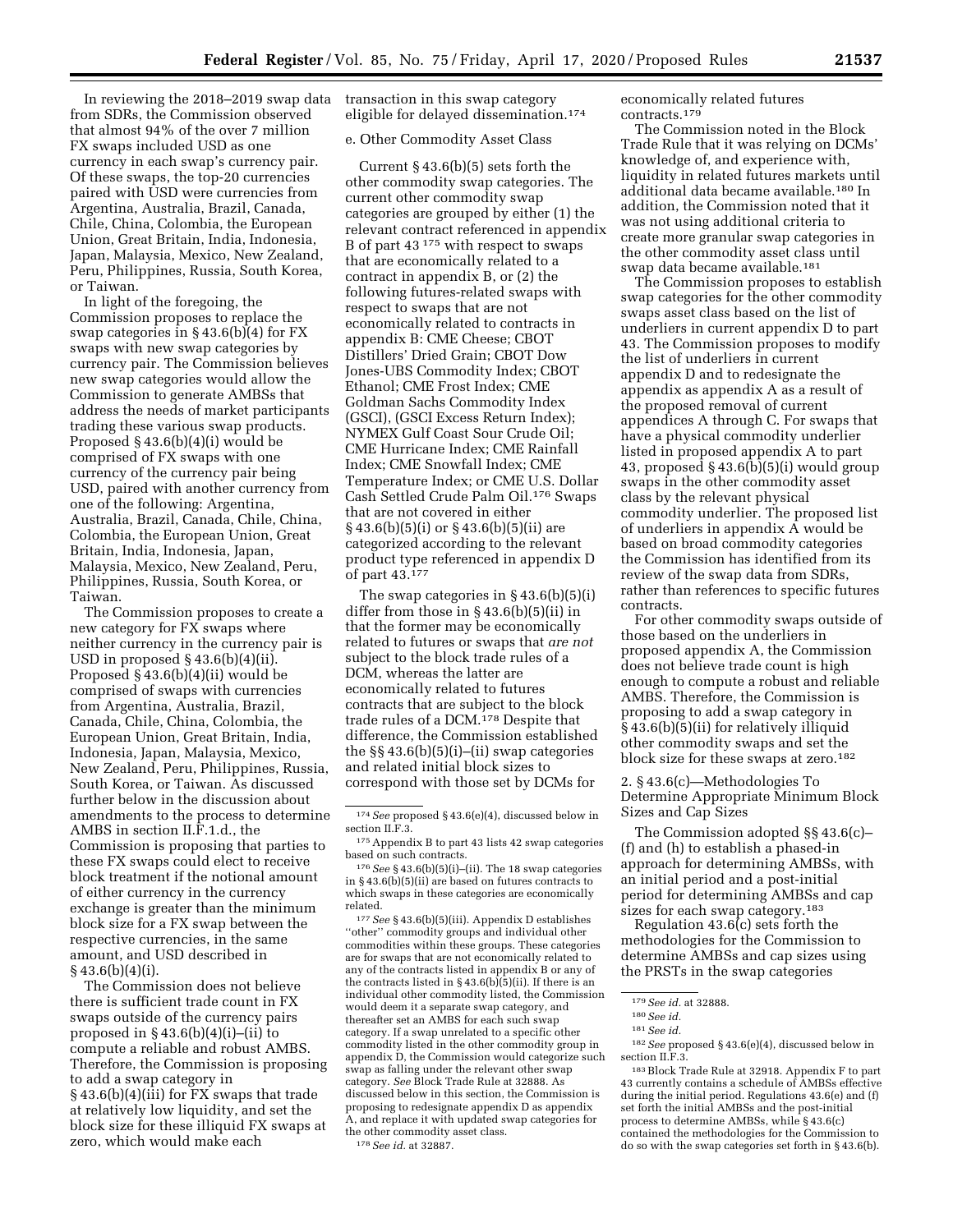established pursuant to § 43.6(b). Current § 43.6(c) sets forth three alternative, notional-based statistical calculations: a 50-percent notional amount calculation; a 67-percent notional amount calculation; and a 75 percent notional amount calculation.184 Each methodology is intended to ensure that within a swap category, the stated percentage of the sum of the notional amounts of all swap transactions in that category are disseminated on a real-time basis.

In general, the instructions for each of the 50-percent, 67-percent, and 75 percent levels to calculate AMBSs and cap sizes require the Commission to select all PRSTs within a swap category using one year's worth of data, converting them to the same currency and using a trimmed data set, determine the sum of the notional amounts of swaps in the trimmed data set, multiply the sum of the notional amounts by 50, 67, or 75 percent, rank the results from least to greatest, calculate the cumulative sum of the observations until it is equal to or greater than the 50, 67, or 75-percent notional amount, select and round the notional amount, and set the AMBS equal to that amount.185

For the initial period, the Commission applied the 50-percent notional amount calculation in  $\S$  43.6(c)(1) to determine the AMBS.186 For AMBS in the postinitial period, the Commission was to adopt the 67-percent notional amount calculation in current  $§ 43.6(c)(2).$ <sup>187</sup>

The Commission set the initial cap sizes as the greater of the interim cap sizes (the period of time before the initial period) in all five asset classes set forth in the 2012 RTR Final Rule and the AMBS for the respective swap category calculated pursuant to the 50 percent notional amount calculation.188 The Commission was to use the 75 percent notional amount calculation in current § 43.6(c)(3) to determine the appropriate post-initial cap sizes for all swap categories.<sup>189</sup> However, the

188*See* § 43.4(h)(1). 189*See* § 43.4(h)(2)(ii). As discussed above in Commission has not calculated the block sizes or cap sizes for the postinitial period.

The Commission is proposing several changes to the AMBS and cap size methodologies in § 43.6(c). First, the Commission is proposing to remove the 50-percent notional amount calculation in § 43.6(c)(1) because the 50-percent notional amount calculation was only intended to be used for calculating the AMBS for the interest rate and credit swap categories in the initial period,190 and the initial period has now passed. Based on the proposed removal of § 43.6(c)(1), the Commission is proposing to re-designate §§ 43.6(c)(2) and (3) as §§ 43.6(c)(1) and (2), respectively.

The Commission is also proposing minor amendments to the calculations in current §§ 43.6(c)(2)–(3) (the 67 percent and 75-percent notional amount calculations, respectively). The Commission is proposing to update certain steps of the statistical calculations set forth in current  $\S\S 43.6(c)(2)(i)$ –(ix), proposed to be redesignated as  $§$  43.6(c)(1)(i)–(ix). Current § 43.6(c)(2)(i) requires the Commission to select all PRSTs within a specific swap category using a one-year window of data. As re-designated, proposed § 43.6(c)(1)(i) would require the Commission to select all reliable SDR data for at least a one-year period for each relevant swap category. The Commission believes this revision will simplify the language and clarify that the Commission will be using SDR data in its calculations.

Current  $§$  43.6(c)(2)(ii) requires the Commission to convert to the same currency or units and use a trimmed data set but does not specify what is being converted. As redesignated, proposed § 43.6(c)(1)(ii) would clarify that the Commission will convert the notional amount to the same currency or units and use a trimmed data set. The Commission considers this to be a nonsubstantive amendment to improve the readability of step (ii) in the methodology.

As mentioned above in the discussion of the proposed amendments to the definition of ''trimmed data set,'' the Commission is also proposing to change the number of standard deviations used for excluding outliers in the data set.

The current definition of ''trimmed data set'' has the Commission remove extraordinarily large notional transactions by transforming the data into a logarithm with a base of 10, computing the mean, and excluding transactions that are beyond four standard deviations above the mean.

As explained in the Block Trade Rule, trimming the data set is necessary to avoid the skewing of these measures, which could lead to the establishment of inappropriately high minimum block sizes.191 However, in applying these methodologies to propose updates to the block and cap sizes, Commission staff found that excluding commodity transactions beyond four standard deviations above the mean led to the inclusion of more extraordinarily large notional transactions that staff worried would skew results. With commodity swaps in particular, the Commission is concerned that the wide variation in how reporting counterparties report notional amounts leads to more outliers that should not be included in the trimmed data set.

Commission staff found a similar issue with four standard deviations for the other asset classes, but to a lesser extent than commodities, that the Commission preliminarily believes could be addressed by moving from four standard deviations to three. In each case, the Commission invites comment on staff's approach and findings with respect to the methodologies and accounting for outliers. Until then, the Commission is proposing updating the definition of ''trimmed data set'' to mean a data set that has had extraordinarily large notional transactions removed by transforming the data into a logarithm with a base of 10, computing the mean, and excluding transactions that are beyond two standard deviations above the mean for the other commodity asset class and three standard deviations above the mean for all other asset classes.

In the Block Trade Rule proposal, the Commission provided the following example to explain the rounding instructions in  $\S 43.6(c)(2)(viii)$ : "if the observed notional amount is \$1,250,000, the amount should be increased to \$1,300,000. This adjustment is made to assure that at least 67 percent of the total notional amount of transactions in a trimmed data set are publicly disseminated in real time.'' 192

Current  $§$  43.6(c)(2)(viii) directs the Commission to round the notional amount of the observation discussed in  $§43.6(c)(2)(vii)$  "to" two significant

<sup>184</sup>*See* §§ 43.6(c)(1), (2), and (3), respectively. 185*See generally* §§ 43.6(c)(1)–(3). Once the AMBS is set, the Commission sets the related cap size pursuant to § 43.6(h). For the post-initial period, current § 43.6(h) requires the Commission to use reliable data collected by SDRs based on: (i) A one-year window of STAPD corresponding to each relevant swap category recalculated no less than once each calendar year; and (ii) the 75-percent notional amount calculation described in § 43.6(c)(3) applied to the STAPD described in § 43.6(h)(2)(i). The Commission's proposed amendments to the process to determine cap size are discussed above in section II.D.4.

<sup>186</sup>*See* § 43.6(e).

<sup>187</sup>*See* § 43.6(f)(2).

section II.D.3., the Commission is proposing to

revise the process to determine cap size in § 43.4(g), which the Commission proposes to re-designate from § 43.4(h), but proposes to continue to use the 75-percent notional amount calculation for cap sizes.

<sup>190</sup> § 43.6(e)(1). The Commission applied the 50 percent notional amount calculation methodology in § 43.6(c)(1) and published the related AMBS in appendix F to part 43.

<sup>191</sup>*See* Block Trade Rule at 32895.

<sup>192</sup>Block Trade Rule at 15480 n.192.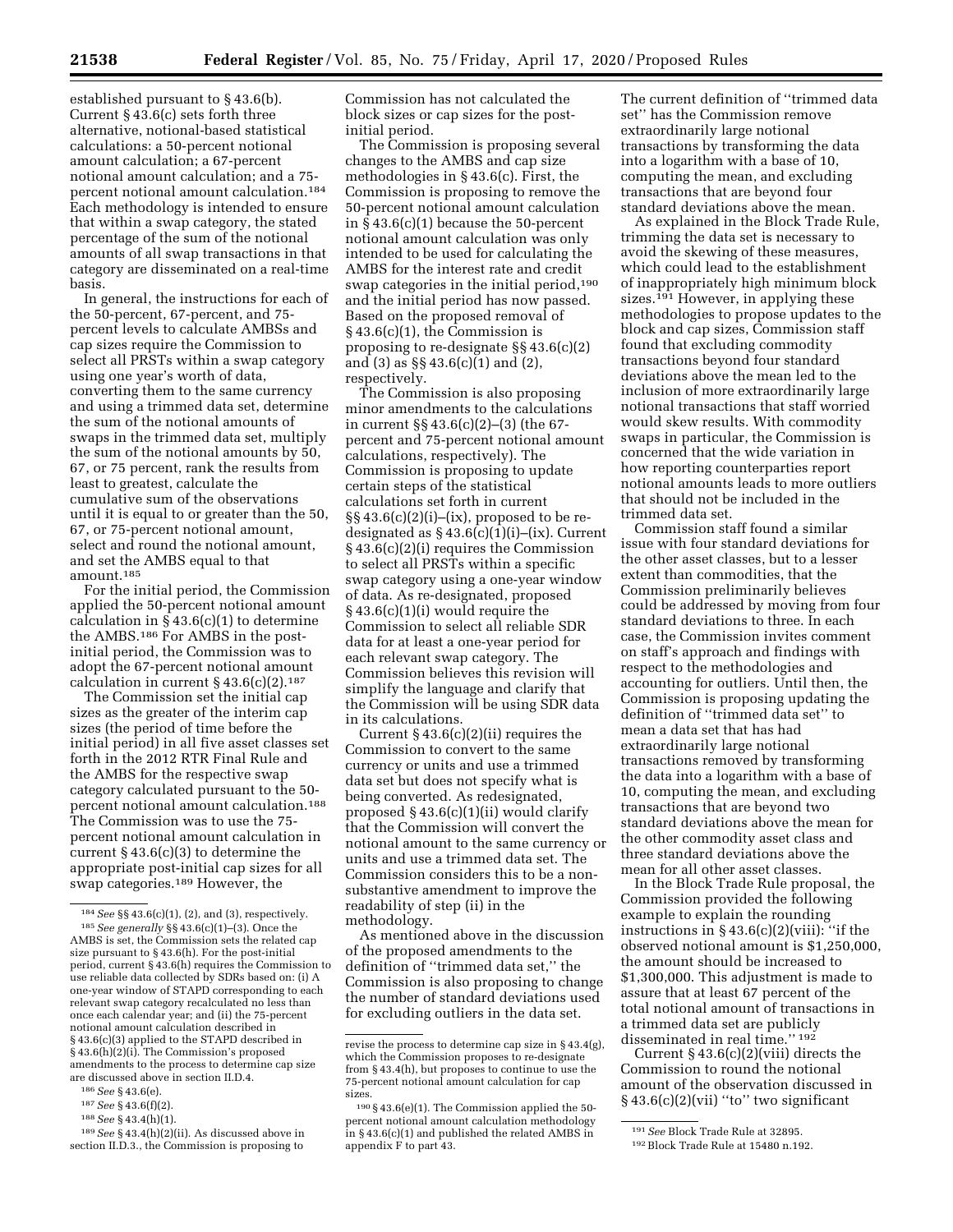digits,<sup>193</sup> or if the notional amount is already significant ''to'' two digits, increase the notional amount to the next highest rounding point of two significant digits. The Commission is proposing to revise  $\S 43.6(c)(1)(viii)$  to specify that the Commission has to round the notional amount of the observation ''up to'' two significant digits, or if it is already significant ''to only'' two digits, increase the notional amount to the next highest rounding point of two significant digits. The Commission believes changing ''to'' to "up to" and "to only," respectively, in § 43.6(c)(2)(vii) would clarify the Commission's intent consistent with the above example.

Finally, the Commission is proposing to replace the individual instructions for the 75-percent notional amount calculation contained in current § 43.6(c)(3) with a cross-reference in proposed § 43.6(c)(2) to the procedures set out in proposed § 43.6(c)(1). Since the steps for the calculations are the same, the Commission believes simply cross-referencing in proposed § 43.6(c)(2) the procedures in proposed § 43.6(c)(1) will help ensure that market participants do not believe the calculation procedures are different.

# 3. § 43.6(e)—Process To Determine Appropriate Minimum Block Sizes

The Commission is proposing several amendments to the § 43.6 processes for determining AMBS. Current §§ 43.6(e) and (f) set forth the processes for the Commission to set the AMBS in the initial and post-initial periods by applying the methodologies in § 43.6(c) and using the PRSTs within the swap categories established pursuant to § 43.6(b).

For the initial period, § 43.6(e) established that the AMBS for PRSTs in the IRS category, credit swap category, FX swap category in  $\S$  43.6(b)(4)(i), and the other commodity category in § 43.6(b)(5)(i) or (ii) was the AMBS in appendix F to part 43.194 Swaps in the FX swap category in  $\S$  43.6(b)(4)(ii), and other commodity swap category in § 43.6(b)(5)(iii), were eligible to be

treated as block trades or LNOFSs, as applicable.195

Regulation 43.6(e)(3) provided an exception from treatment as block trades or LNOFs (as applicable) for PRSTs in the other commodity swap category in § 43.6(b)(5)(i) that were economically related to a futures contract in appendix B of part 43, if such futures contract is not subject to a DCM's block trading rules.

For the post-initial period, § 43.6(f) directed the Commission to establish, after an SDR collected at least one year of reliable data for a particular asset class, the post-initial AMBS, by swap categories.196 For the swap categories listed in § 43.6(e)(1), the Commission was to apply the 67-percent notional amount calculation.197 Swaps in the FX category in § 43.6(b)(4)(ii) were eligible for block trade or LNOF treatment, as applicable.198

Regulation 43.6(f)(4) directed the Commission to publish the post-initial AMBSs on its website and stated that the AMBSs would be effective on the first day of the second month following the date of publication.199 However, the Commission has not published any post-initial AMBSs.

Since the initial period has passed, the Commission is proposing to remove the regulations for the initial AMBS in current § 43.6(e) and appendix F, which, as described above, specifies the initial AMBSs for PRSTs in the swap categories specified in current § 43.6(e)(1). To avoid retaining § 43.6(e) in its regulations with no text other than ''Reserved,'' the Commission is proposing to re-designate § 43.6(f) as § 43.6(e) and rename it ''Process to determine appropriate minimum block sizes.''

In new § 43.6(e), the Commission would be required to apply the 67 percent notional amount calculation to calculate new AMBS, as current § 43.6(f) specified for the post-initial period. Proposed § 43.6(e)(1) would state that the Commission shall establish AMBS, by swap categories, as described in § 43.6(e)(2)–(5). Proposed § 43.6(e)(2) would state that the Commission shall determine the AMBS for the swap categories described in §§ 43.6(b)(1)(i),  $(b)(2)(i)$ –(vii),  $(b)(4)(i)$ , and  $(b)(5)(i)$  by applying the 67-percent notional amount methodology in proposed  $§$  43.6(c)(1).

Proposed § 43.6(e)(3) would set forth a method for determining which block sizes are applicable to FX swaps. Proposed § 43.6(e)(3) would specify that the parties to a FX swap described in § 43.6(b)(4)(ii) may elect to receive block treatment if the notional amount of either currency would receive block treatment if the currency were paired with USD. In other words, for each currency underlying the FX swap, the counterparties would determine whether the notional amount of either currency would be above the block threshold if paired with USD, as described in § 43.6(b)(4)(i). If either notional amount paired with USD was greater than the block threshold, the swap described in § 43.6(b)(4)(ii) would qualify for block treatment.

As discussed above in section II.F.1., the Commission is proposing to set the block size of all swaps in the swap categories described in §§ 43.6(b)(1)(ii),  $(b)(2)(viii), (b)(4)(iii), and (b)(5)(ii)$  at zero and make all such swaps eligible to be treated as block trades in proposed § 43.6(e)(4). Finally, the Commission is proposing to remove current appendix F and specify in proposed § 43.6(e)(5) that the Commission would publish the AMBSs determined pursuant to § 43.6(e)(1) on its website at *[https://](https://www.cftc.gov) [www.cftc.gov.](https://www.cftc.gov)* 

# 4. § 43.6(f)—Required Notification

The Commission is proposing to redesignate current  $§ 43.6(g)$  as  $§ 43.6(f)$  to reflect the consolidation of §§ 43.6(e) and (f) discussed above in section II.F.3. and avoid designating § 43.6(f) as reserved in the Code of Federal Regulations. Current § 43.6(g) sets forth the requirements for parties to notify their execution venue (*i.e.,* SEF or DCM) of the parties' block trade or LNOF elections.

The Commission is proposing to revise the content of current  $§$  43.6(g)(1)(i) (redesignated as  $\S$  43.6(f)(1)(i)) to clarify that parties to a PRST with a notional at or above the AMBS can elect to have the PRST treated as a block trade. As background, current  $\S 43.6(g)(1)(i)$  requires the parties to a PRST that has a notional amount at or above the AMBS to notify the relevant SEF or DCM, as applicable, pursuant to the rules of such SEF or DCM, of their election to have the PRST treated as a block trade. As background, current  $§$  43.6(g)(1)(i) requires the parties to a PRST that has a notional amount at or above the AMBS to notify the relevant SEF or DCM, as applicable, pursuant to the rules of such SEF or DCM, of its election to have the PRST treated as a block trade. The Commission intended for § 43.6(g)(1)(i)

<sup>193</sup>By significant digits, the Commission means the number of digits in a figure that express the precision of a measurement instead of its magnitude. In a measurement, commonly the inbetween or embedded zeros are included but leading and trailing zeros are ignored. Non-zero digits, and leading zeros to the right of a decimal point, are always significant.

<sup>194</sup>*See* § 43.6(e)(1). The Commission applied the 50-percent notional amount calculation to the credit and interest rate swap categories in appendix F. As discussed further below in this section, the Commission is proposing to remove appendix F and publish the new AMBS for PRSTs on the Commission's website, *[https://www.cftc.gov.](https://www.cftc.gov)* 

<sup>195</sup>*See* § 43.6(e)(2).

<sup>196</sup>*See* § 43.6(f)(1). Regulation 43.6(f)(1) also specified that the Commission had to update those AMBSs no less than once each calendar year thereafter.

<sup>197</sup>*See* § 43.6(f)(2).

<sup>198</sup>*See* § 43.6(f)(3).

<sup>199</sup> § 43.6(f)(5).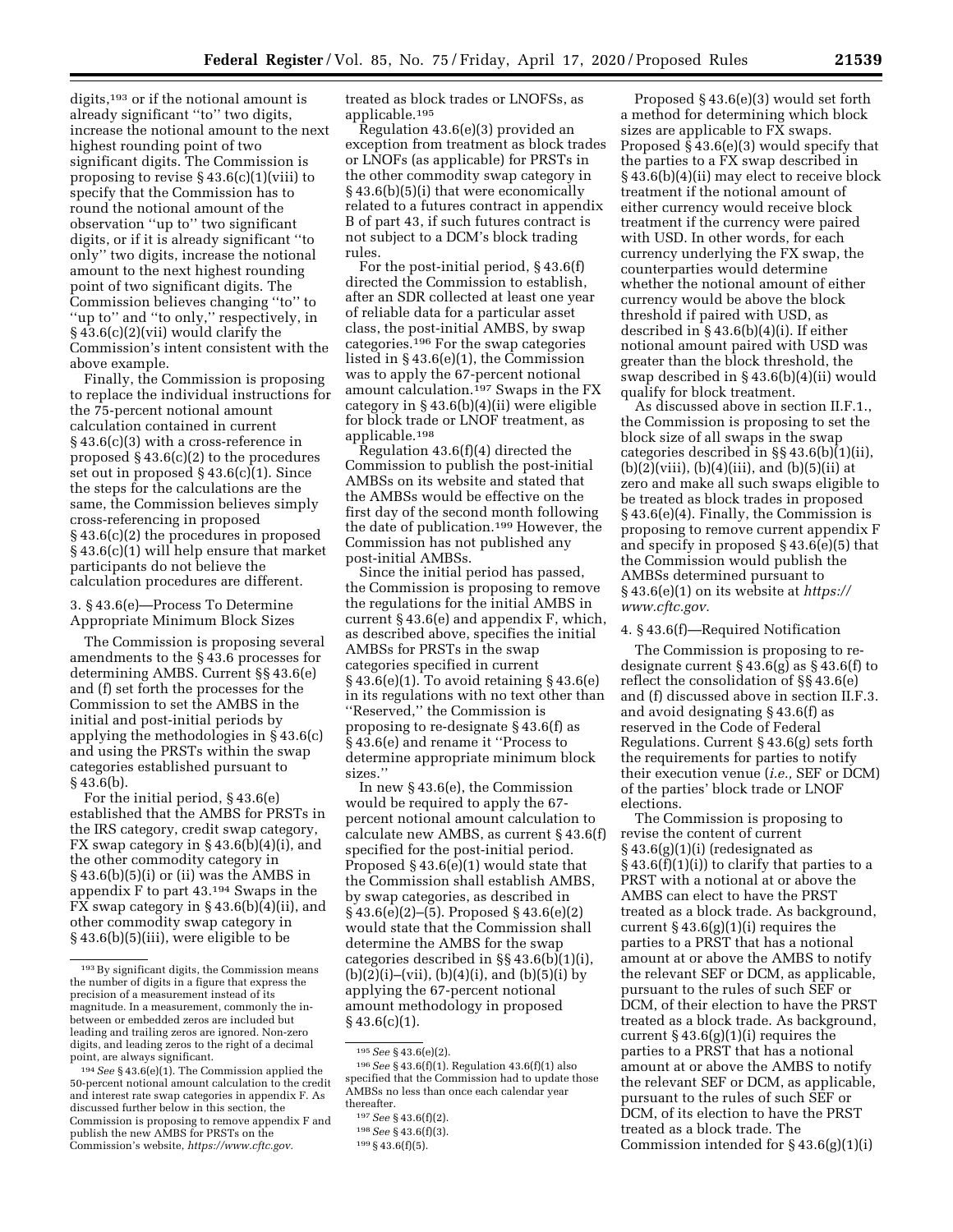to establish that the parties to a PRST with a notional amount at or above the AMBS would be required to notify the SEF or DCM of their election to have their qualifying PRST treated as a block trade.200 However, the Commission is concerned that the current phrasing of the regulation suggests parties must elect to have a qualifying PRST treated as a block trade, instead of providing parties with the discretion to choose.

As a result, to remove any ambiguity, proposed § 43.6(f)(1)(i) would state that if the parties make such an election, the reporting counterparty must notify the SEF or DCM.

Current  $\S 43.6(g)(1)(ii)$  requires the execution venue (*i.e.,* SEF or DCM) to notify the SDR of such a block trade election when transmitting STAPD to the SDR in accordance with § 43.3(b)(1). The Commission is retaining the substance of current § 43.6(g)(1)(ii) in redesignated  $§$  43.6(f)(1)(ii), but removing the specific reference to § 43.3(b)(1) and streamlining the language to state that the SEF or DCM, as applicable, shall notify the SDR of such a block trade election when reporting the STAPD to such SDR in accordance with part 43.

The Commission is proposing to add new § 43.6(f)(1)(iii) to clarify that SEFs and DCMs may not disclose block trades prior to the expiration of the applicable dissemination delay. The Commission has previously explained that the dissemination delays in part 43 are intended to protect end users and liquidity providers from the expected price impact of the disclosure of block trades.201 The Commission believes that it is current practice for SEFs and DCMs to wait until the expiration of the applicable dissemination delay before disclosing block trades. However, the Commission believes market participants would benefit from having this requirement codified to avoid ambiguity. As a result, proposed § 43.6(f)(1)(iii) would state that SEFs or DCMs shall not disclose STAPD relating to block trades subject to the block trade election prior to the expiration of the applicable delay set forth in § 43.5(c).

Current  $\S 43.6(g)(2)$  states that reporting parties who execute an offfacility swap that has a notional amount at or above the AMBS shall notify the applicable registered SDR that such swap transaction qualifies as an LNOF concurrently with the transmission of STAPD in accordance with part 43. The Commission is proposing to revise  $§43.6(g)(2)$ , which would be redesignated as § 43.6(f)(2). The proposed amendments to  $\S$  43.6(g)(2) are similar

to the proposed amendments to § 43.6(f)(1)(i). Specifically, the Commission is proposing to clarify that parties to a PRST that is an off-facility swap with a notional at or above the AMBS can elect to have the PRST treated as a block trade. Revised § 43.6(f)(2) would state that if the parties make such an election, the reporting counterparty must notify the SDR.

5. § 43.6(g)—Special Provisions Relating to Appropriate Minimum Block Sizes and Cap Sizes

The Commission is proposing to redesignate current § 43.6(h) as § 43.6(g) in response to the consolidation of §§ 43.6(e) and (f) and to avoid designating § 43.6(f) as reserved in the Code of Federal Regulations, as discussed above in section II.F.3.202 The Commission also proposes to remove current § 43.6(h)(5), which contains a provision for determining the appropriate currency classification for currencies that succeed super-major currencies. Regulation 43.6(h)(5) would no longer be necessary due to the proposed modifications in § 43.6(b) changing the swap categories to individual currencies rather than currency groups like super-major currencies.

As a result of the proposed removal of § 43.6(h)(5), the Commission proposes to re-designate the current § 43.6(h)(6) aggregation provision as  $\S$ 43.6(g)(5) rather than  $\S 43.6(g)(6)$  and to make certain substantive changes to redesignated  $\S$  43.6(g)(5).

Current § 43.6(h)(6) generally prohibits the aggregation of orders for different accounts to satisfy minimum block trade size or cap size requirements but contains an exception for orders on SEFs and DCMs by certain commodity trading advisors (''CTAs''), investment advisers, and foreign persons performing a similar role or function. The Commission believed such a prohibition was necessary to ensure the integrity of block trade principles and preserve the basis for the anonymity associated with establishing cap sizes.203

While the aggregation prohibition in current  $\S 43.6(h)(6)$  is intended to incentivize trading on SEFs and DCMs, the Commission recognizes this incentive does not exist for swaps that are not listed or offered for trading on

SEFs and DCMs.204 The Commission is therefore proposing to amend the aggregation prohibition to provide for swaps listed or offered for trading on SEF<sub>s</sub> and DCM<sub>s</sub>.

Current § 43.6(h)(6)(ii) conditions the exception from the aggregation prohibition on a CTA, investment adviser, or foreign person having more than \$25 million in assets under management. In adopting this condition, the Commission explained that the \$25 million threshold would help ensure that persons allowed to aggregate orders were appropriately sophisticated, while at the same time not excluding an unreasonable number of CTAs, investment advisers, and similar foreign persons.205

However, since the Block Trade Rule was adopted, the Commission has come to believe that the \$25 million threshold may be excluding more participants from taking advantage of the exception than DMO staff initially expected. Therefore, the Commission is proposing to remove the \$25 million threshold in current  $\S 43.6(h)(6)(ii)$  and, therefore, to not incorporate that into proposed § 43.6(g)(5) as a condition, even though it was a condition of the relief in NAL 13–48.

Finally, the Commission is proposing several non-substantive changes throughout proposed § 43.6(g)(5). These changes include rephrasing the introductory text for clarity, updating cross-references, and specifying in proposed §§ 43.6(g)(5)(ii) and (iii) that the aggregated transaction is reported as a block trade, and the aggregated orders are executed as one swap transaction, respectively.

# 6. § 43.6(h)—Eligible Block Trade Parties

The Commission is proposing to redesignate  $\S$  43.6(i) as  $\S$  43.6(h) in response to the consolidation of §§ 43.6(e) and (f) to avoid designating § 43.6(f) as reserved in the Code of Federal Regulations, as discussed above in section II.F.3. In addition, to conform to the proposed revisions to § 43.6(h) specifically the removal of the \$25

<sup>200</sup>*See* Block Trade Rule at 32904.

<sup>201</sup>*See* Block Trade Rule at 32870 n.46.

<sup>202</sup>The Commission is proposing a related conforming change in § 43.6(a). Currently, that paragraph cross-references § 43.6(h). The Commission proposes to update that provision so it cross-references § 43.6(g) to reflect the redesignation.

<sup>203</sup>*See* Block Trade Rule at 32904.

<sup>204</sup> In 2013, DMO granted indefinite no-action relief extending the exception to swaps that are not listed or offered for trading on a SEF or a DCM. *See*  No-Action Relief For Certain Commodity Trading Advisors and Investment Advisors From the Prohibition of Aggregation Under Regulation 43.6(h)(6) for Large Notional Off-Facility Swaps, CFTC Staff No-Action Letter No. 13–48 (Amended), (Aug. 6, 2013), available at *[https://www.cftc.gov/](https://www.cftc.gov/sites/default/files/idc/groups/public/@lrlettergeneral/documents/letter/13-48.pdf) [sites/default/files/idc/groups/public/@](https://www.cftc.gov/sites/default/files/idc/groups/public/@lrlettergeneral/documents/letter/13-48.pdf) [lrlettergeneral/documents/letter/13-48.pdf](https://www.cftc.gov/sites/default/files/idc/groups/public/@lrlettergeneral/documents/letter/13-48.pdf)* (''NAL 13–48''). The Commission is proposing to incorporate this no-action relief, along with its related conditions (with one exception discussed below), into proposed § 43.6(g)(5). 205Block Trade Rule at 32905.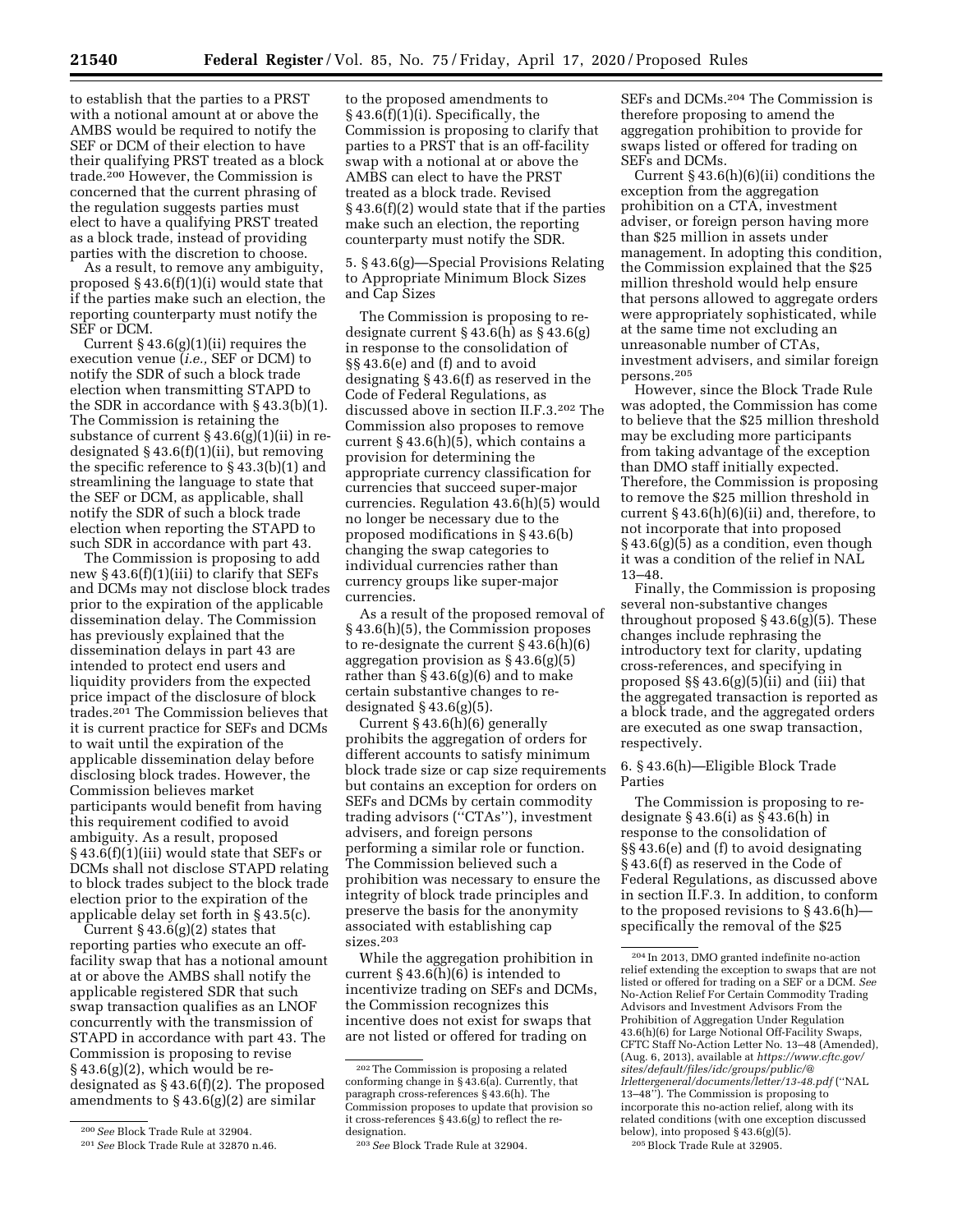million assets under management threshold in current § 43.6(h)(6)(ii)—the Commission is proposing to remove the \$25 million threshold in current § 43.6(i)(1)(iii) (*i.e.,* § 43.6(h)(1)(iii), as re-designated). The Commission is also proposing several non-substantive ministerial changes, such as correcting cross-references and capitalization.

## Request for Comment

The Commission requests comment on all aspects of the proposed changes to § 43.6. In addition, the Commission requests specific comment on the following:

(18) Would the proposed new other commodity categories be useful to SDRs and counterparties? Please explain why or why not.

(19) Are there other categories the Commission should add or remove for other commodities? Please explain any recommendations to add or remove a category.

(20) The Commission is proposing minor updates to the methodologies for calculating AMBS and cap sizes. Should the Commission consider other changes to the methodologies? Please provide examples and data, where possible.

#### *G. § 43.7—Delegation of Authority*

The Commission is proposing several changes to § 43.7, which is a rule governing Commission delegation of certain authority to the DMO Director or such other employee or employees as the DMO Director may designate from time to time (''DMO staff''). The Commission is proposing to add a new paragraph (a)(1) that would delegate to DMO the authority to publish the technical specifications providing the form and manner for reporting and publicly disseminating the STAPD elements in appendix C as described in §§ 43.3(d)(1) and 43.4(a). If it chooses to, the Commission may, pursuant to § 43.7(c), which the Commission is not proposing to amend, exercise any authority delegated pursuant to proposed  $\S 43.7(a)(1)$  (or any other authority delegated pursuant to § 43.7(a)) rather than permit DMO staff to exercise such authority.

Because there currently is a § 43.7(a)(1) (delegation of authority to determine whether swaps fall within specific swap categories as described in § 43.6(b)), the Commission is proposing to renumber existing § 43.7(a)(1) as § 43.7(a)(3).

The Commission is further proposing to renumber existing § 43.7(a)(2) (authority to determine and publish post-initial, AMBSs as described in  $\S$  43.6(f)) as  $\S$  43.7(a)(4) and to replace the reference to § 43.6(f) (the rule

pursuant to which post-initial, AMBSs are determined) with a reference to § 43.6(e) to conform to the Commission's proposed movement of the cap size determination process itself from § 43.6(f) § 43.6(e). The proposed changes to post-initial AMBSs are discussed above in section II.F.3.

Additionally, the Commission is proposing to renumber existing § 43.7(a)(3) (authority to determine postinitial cap sizes as described in § 43.4(h)) as § 43.7(a)(2). Related to this, the Commission is proposing to delete the term ''post-initial,'' given that the Commission already determined initial cap sizes, and is proposing to replace the reference to § 43.4(h) (the rule pursuant to which post-initial cap sizes are determined) with a reference to § 43.4(g) to conform to the Commission's proposed movement of the cap size determination process itself from § 43.4(h) to proposed § 43.4(g). The proposed changes to post-initial cap sizes are discussed above in section II.D.4.

## Request for Comment

The Commission requests comment on all aspects of the proposed changes to § 43.7. The Commission also requests specific comment on the following:

(21) Do the Commission's proposed amendments to the current § 43.6(h) aggregation prohibition create any problems for market participants?

(22) Should the Commission retain the \$25 million assets under management eligibility requirement? Please explain in detail why the Commission should or should not retain the eligibility requirement.

# **III. Swap Transaction and Pricing Data Reported to and Publicly Disseminated by SDRs**

## *A. General*

The Commission is proposing to remove the list of STAPD elements in appendix A to part 43 and revise the list to update it 206 to further standardize the STAPD being reported to, and publicly disseminated by, SDRs. The STAPD elements are currently found in appendix A, which states that, among other things, SDRs must publicly disseminate the information in appendix A in a ''consistent form and manner'' for swaps within the same asset class.

Appendix A includes a description of each field, in most cases phrased in

terms of ''an indication'' of the data that must be reported and disseminated and an example illustrating how the field could be populated. For example, the description of the ''Asset class'' field in table A1 of appendix A calls for an indication of one of the broad categories as described in § 43.2(e), and the example provided states IR (*e.g.,* interest rate asset class).

In adopting appendix A to part 43, the Commission believed consistency could be achieved in the data, but intentionally avoided prescriptive requirements in favor of flexibility in reporting the various types of swaps.207 The Commission recognizes that over the years each SDR has further standardized the STAPD reported and disseminated. However, SDRs have implemented the field list in appendix A in different ways, causing publicly disseminated messages to appear differently depending on the SDR. As such, the Commission now believes a significant effort must be made to standardize STAPD across SDRs, as part of a larger effort to standardize swap data both across U.S. SDRs and across jurisdictions, as described below.

As part of the Roadmap review, DMO announced its intention to propose a detailed technical specification for data fields.208 DMO received many comments on data fields in response to the Roadmap. In general, commenters stated that the Commission should ensure that all required fields are set forth in the appendices to parts 43 and 45.209 The same commenters suggested that the differences between the data fields in parts 43 and 45 should be reconciled.210 Additionally, commenters stated that data fields should be standardized 211 and only those fields that are specified in part 43 should be disseminated by the SDR.<sup>212</sup> One commenter also suggested that the Commission clarify what a reporting counterparty is obligated to report when data fields do not apply or are not available at the time of reporting.213

In response, the Commission reviewed the data fields in appendix A

 $^\mathrm{208}\textsc{Roadmap}$  at 9.  $^\mathrm{209}\textsc{Lefter}$  from CME at 3; Joint SDR Letter at 2–3.

<sup>210</sup> Joint SDR Letter at 2–3.<br><sup>211</sup> Letter from the Commercial Energy Working Group (''CEWG'') (Aug. 21, 2017) at 3; Joint ISDA– SIFMA Letter at 5–6 (noting that data fields should be harmonized globally to the extent possible.); Letter from LCH at 2 (noting that clarification of the CFTC's required minimum standards for submission of data will be helpful following the next phase of the international setting process.); Letter from NGSA at 1; Joint SDR Letter at 2–3.

<sup>206</sup>As discussed in section II.E.3., the Commission is proposing to delete appendix C in connection with changes to the block delays. In its place, the Commission is proposing to update the list of STAPD elements in current appendix A and move them to appendix C.

<sup>&</sup>lt;sup>207</sup> See Real-Time Public Reporting of Swap<br>Transaction Data, 77 FR 1182, 1224.

 $^{212}$  Letter from CEWG at 3.  $^{213}$  Joint ISDA–SIFMA Letter at 6.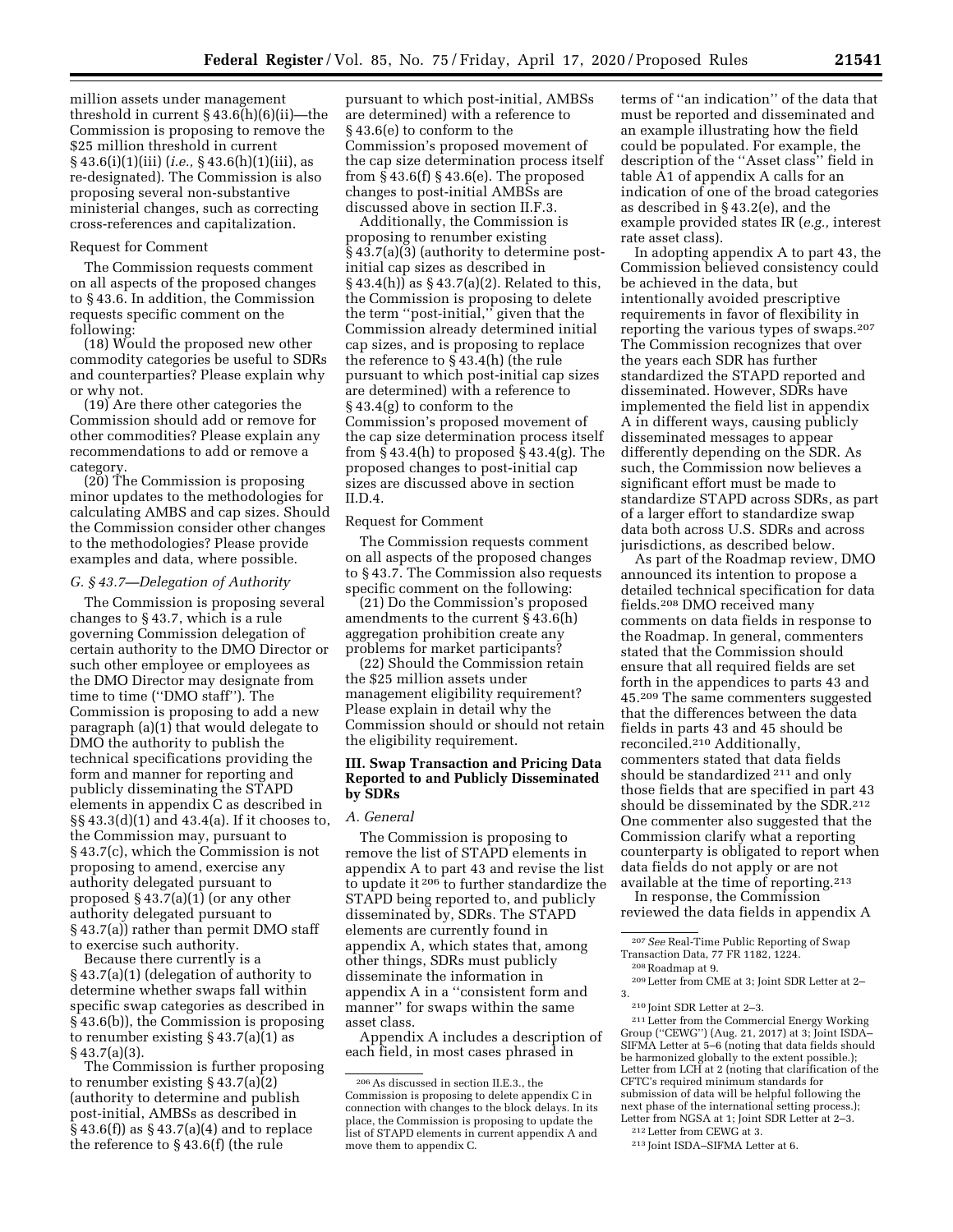to update the current list and provide further specifications on reporting and public dissemination. As an initial matter, the Commission notes that this assessment was part of a larger review of the parts 43 and 45 data the Commission requires to be reported to, and publicly disseminated by, SDRs. In the course of determining which data elements to propose in parts 43 and 45, the Commission reviewed the STAPD data fields in appendix A and the swap data elements in appendix 1 to part 45 to determine if any currently required data elements should be eliminated and if any additional data elements should be added. As part of this process, the Commission also reviewed the part 45 swap data elements to determine whether any differences could be reconciled.<sup>214</sup> With this NPRM, and the 2020 Part 45 NPRM proposed at the same time, the Commission is proposing that the STAPD elements to be publicly disseminated would be a subset of the part 45 swap data elements required to be reported in appendix 1 to part 45. After determining the set of swap data and STAPD elements, the Commission reviewed the CDE Technical Guidance to determine which data elements the

the CDE Technical Guidance.215 After completing this assessment, the Commission is proposing to list the STAPD elements required to be publicly disseminated by SDRs pursuant to part 43 in appendix C. In a separate NPRM, the Commission is proposing to list the swap data elements required to be reported to SDRs pursuant to part 45 in appendix 1 to part 45. The STAPD

Commission could adopt according to

215The Commission has also reviewed the data elements and technical standards to determine where the Commission can adopt the standards established in the CDE Technical Guidance. *See*  Committee on Payments and Market Infrastructures (''CPMI'') and the International Organization of Securities Commissions (''IOSCO''), Technical Guidance, Harmonisation of Critical OTC Derivatives Data Elements (other than UTI and UPI) (Apr. 2018) (''CDE Technical Guidance''). The CDE Technical Guidance, and the Commission's role in its development, are discussed in the 2020 Part 45 NPRM. From there, the Commission set out to establish definitions, formats, standards, allowable values, and conditions. The CDE Technical Guidance also establishes technical standards for how to report the data elements for jurisdictions to adopt. DMO is publishing draft technical standards, along with validation conditions, when this NPRM is released, so market participants can comment on both the NPRM and technical standards at the same time.

elements in appendix C would be a harmonized subset of the swap data elements in appendix 1 to part 45.

As appendix C would contain the list of STAPD elements required to be publicly disseminated by SDRs, the Commission notes that SDRs would need additional swap data elements reported along with these STAPD elements. These swap data elements include identifying information like the reporting counterparty, unique swap identifier ("USI") or UTI, and the submitter. However, DMO will note these swap data elements separately in the technical specifications published on *<https://www.cftc.gov>* to simplify the list of publicly disseminated STAPD elements in appendix C.

At the same time as the Commission is proposing to update the STAPD elements in appendix C, DMO is publishing draft technical specifications for reporting the swap data elements in appendix 1 to part 45 to SDRs and for reporting and publicly disseminating the STAPD elements in appendix C to part 43. DMO is publishing the draft technical standards on *[https://](https://www.cftc.gov) [www.cftc.gov](https://www.cftc.gov)* when this release is published so commenters can comment on both the NPRM and the technical standards and validation conditions. DMO will then publish the technical specifications in the **Federal Register**  pursuant to the delegation of authority proposed in  $\S$  43.7(a)(1).

A discussion of the STAPD elements in appendix C required to be publicly disseminated by SDRs according to the technical standards follows below. In general, SDRs are already publicly disseminating most of this information. As the Commission is proposing that the part 43 STAPD would be a subset of the swap data elements, most of these data elements are discussed in more depth in the 2020 Part 45 NPRM.

# *B. Swap Transaction and Pricing Data Elements*

As a preliminary matter, the Commission notes that the STAPD elements in appendix C do not include STAPD elements specific to swap product terms. The Commission is currently heavily involved in separate international efforts to introduce UPIs.216 The Commission preliminarily expects UPIs will be available within the next two years.217 Until the

Commission designates a UPI pursuant to § 45.7, the Commission is proposing SDRs continue to accept, and reporting counterparties continue to report, the product-related data elements unique to each SDR. The Commission believes this temporary solution would have SDRs change their systems only once when UPI becomes available, instead of twice if the Commission proposes standardized product data elements in this release before UPIs are available. Once the Commission designates the UPI, the Commission would also work with SDRs on the humanly-readable short names for products that SDRs would publicly disseminate.

In addition, the Commission notes that it has endeavored to propose adopting the CDE Technical Guidance data elements as closely as possible. Where the Commission proposes adopting a CDE Technical Guidance data element, the Commission has proposed adopting the terms used in the CDE Technical Guidance. This means that some terms may be different for certain concepts. For instance, ''derivatives clearing organization'' is the Commission's term for registered entities that clear swap transactions, but the CDE Technical Guidance uses the term central counterparty.

To help clarify, DMO has proposed footnotes in the technical standards to explain these differences in at least four terms as well as provide examples and jurisdiction-specific requirements. However, the Commission has not included these footnotes in appendix C. In addition, the definitions from CDE Technical Guidance data elements included in appendix C sometimes include references to allowable values in the CDE Technical Guidance, which may not be included in appendix C but can be found in DMO's technical standards.

Finally, the CDE Technical Guidance did not harmonize many fields that would be particularly relevant for commodity and equity swap asset classes (*e.g.,* unit of measurement for commodity swaps). CPMI and IOSCO have set out governance arrangements for CDE data elements (''CDE Governance Arrangements'').218 The CDE Governance Arrangements address both implementation and maintenance of CDE, together with their oversight. One area of the CDE Governance Arrangements includes updating the CDE Technical Guidance, including the

<sup>214</sup>The Commission had intended that the data elements in appendix A to part 43 would be harmonized with the data elements required to be reported to an SDR for regulatory purposes pursuant to part 45. *See* Real-Time Public Reporting of Swap Transaction Data, 77 FR 1182, 1226 (noting that it is important that the data fields for both the real-time and regulatory reporting requirements work together). However, the Commission did not require linking the two sets of data elements.

<sup>216</sup>*See* FSB, Governance arrangements for the UPI: Conclusions, implementation plan and next steps to establish the International Governance Body (Oct. 9, 2019), *available at [https://](https://www.fsb.org/2019/10/governance-arrangements-for-the-upi/) [www.fsb.org/2019/10/governance-arrangements-for](https://www.fsb.org/2019/10/governance-arrangements-for-the-upi/)[the-upi/.](https://www.fsb.org/2019/10/governance-arrangements-for-the-upi/)* 

<sup>217</sup>*See id.* The FSB recommends that jurisdictions undertake necessary actions to

implement the UPI Technical Guidance and that these take effect no later than the third quarter of 2022.

<sup>218</sup>*[https://www.iosco.org/library/pubdocs/pdf/](https://www.iosco.org/library/pubdocs/pdf/IOSCOPD642.pdf)  [IOSCOPD642.pdf.](https://www.iosco.org/library/pubdocs/pdf/IOSCOPD642.pdf)*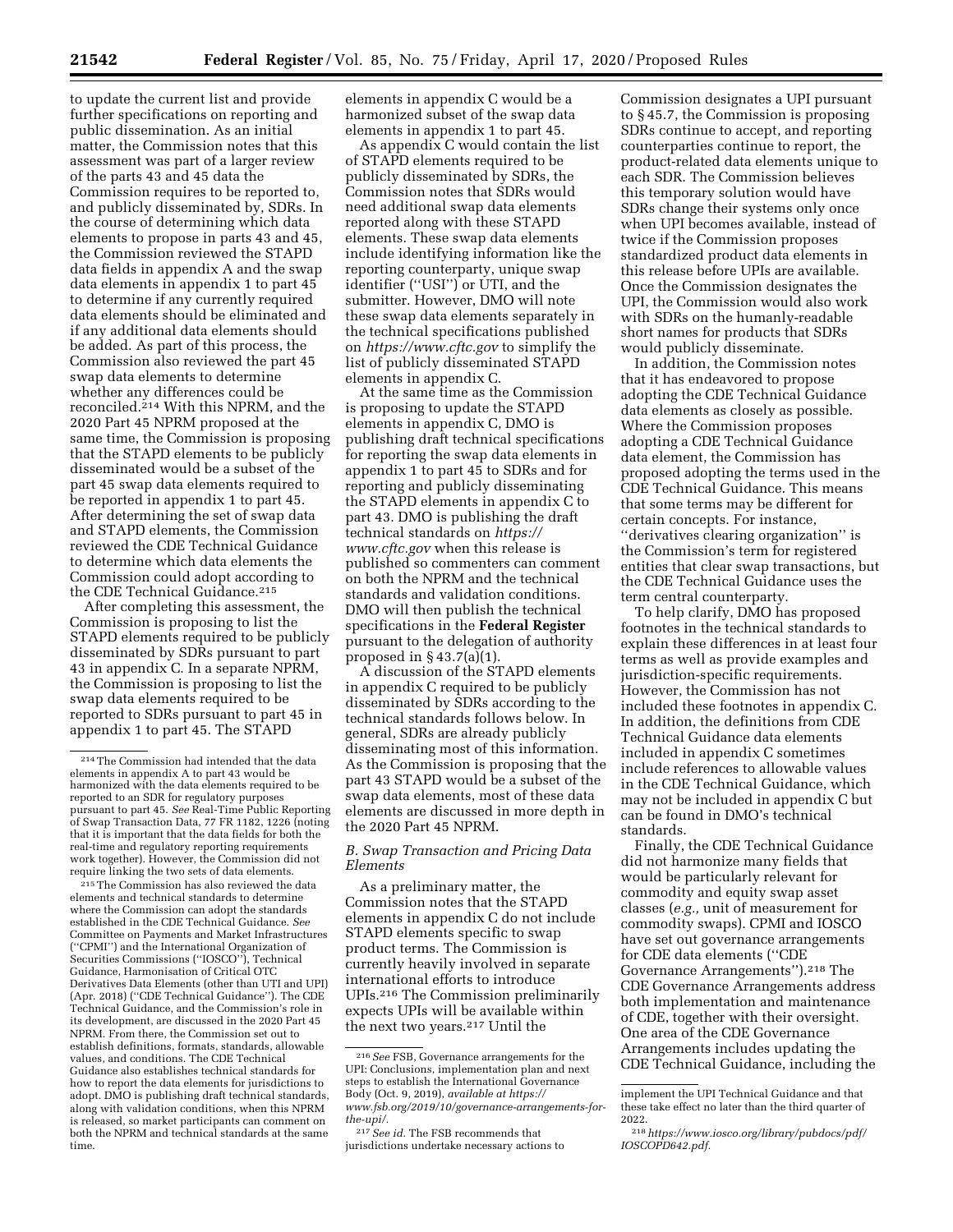harmonization of certain data elements and allowable values that were not included in the CDE Technical Guidance (*e.g.,* data elements related to events, and allowable values for the following data elements: Price unit of measure and Quantity unit of measure).

The Commission invites comment on any of the swap data elements proposed in appendix C. The Commission briefly discusses the STAPD elements below by category to simplify the topics for comment. To the extent any comment involves data elements adopted according to the CDE Technical Guidance, however, the Commission anticipates raising issues according to the CDE Governance Arrangements procedures to help ensure that authorities follow the established processes for doing so. In addition, the Commission anticipates updating its rules to adopt any new or updated CDE Technical Guidance.

# 1. Category: Clearing

The Commission is proposing to require SDRs to publicly disseminate one field related to clearing: Cleared (1). This data element is currently being publicly disseminated by SDRs according to the field in current appendix A ''Cleared or uncleared.'' The Commission requests specific comment on the following related to clearing data elements for public dissemination:

(23) Should the Commission publicly disseminate any additional data elements related to clearing, including the DCO where the swap is intended to be cleared? Please provide comment on any challenges market participants would face in reporting this information for PRSTs.

## 2. Category: Custom Baskets

The Commission is proposing to require SDRs to publicly disseminate a custom basket indicator.219 The Commission preliminarily believes this data element would help market participants identify that a disseminated price is associated with a custom basket. The Commission is proposing this data element for swaps that are based on a basket of underlying assets. The Commission would like to preliminarily clarify that this data element is not a field to indicate an otherwise exotic swap.

3. Category: Events

The Commission is proposing to require SDRs to publicly disseminate

four data elements related to events.220 Reporting counterparties currently report this information to SDRs, but the Commission is proposing to further standardize how this information is reported across SDRs. The current event fields in appendix A include cancellation and correction. The Commission preliminarily believes more specific event information would help market participants understand why certain swap changes to PRSTs are being publicly disseminated.

4. Category: Notional Amounts and Quantities

The Commission is proposing to require SDRs to publicly disseminate eleven data elements related to notional amounts and quantities.221 SDRs are currently publicly disseminating information related to notional amounts, but the Commission is proposing to further standardize how this information is reported across SDRs. The notional fields in current appendix A include notional currency and rounded notional. SDRs would continue to cap and round the notional amounts as required by § 43.4.

#### 5. Category: Packages

The Commission is proposing to require SDRs to publicly disseminate four data elements related to package transactions.222 The Commission requests specific comment on the following related to clearing data elements for package transactions:

(24) The 2019 Part 45 NPRM requests specific comment on whether the Commission should adopt additional data elements related to package transactions according to the CDE Technical Guidance.<sup>223</sup> Should the Commission also require SDRs to publicly disseminate the additional data elements related to package transactions? Do any of the Commission's proposed package

transaction data elements create implementation challenges for SDRs?

## 6. Category: Payments

The Commission is proposing to require SDRs to publicly disseminate eight data elements related to payments.224 SDRs are currently publicly disseminating information related to payments, but the Commission is proposing to further standardize how this information is reported across SDRs. The payment fields in current appendix A include payment frequency and reset frequency, and day count convention.

#### 7. Category: Prices

The Commission is proposing to require reporting counterparties to report seventeen data elements related to swap prices for SDRs to publicly disseminate.225 SDRs are currently publicly disseminating information related to prices, but the Commission is proposing to further standardize how this information is reported across SDRs. The payment fields in current appendix A include payment price, price notation, and additional price notation.

In the price category, the Commission is also proposing Post-priced swap indicator (59), in connection with the proposed rules permitting a delay for reporting PPS discussed above in section II.C.2.

## 8. Category: Product

The Commission is proposing to require SDRs publicly disseminate two data elements relating to products, and has included a placeholder data element for the UPI.226 As discussed above, the Commission preliminarily believes that SDRs should continue publicly disseminating any product fields they are currently publicly disseminating until the Commission designates a UPI according to § 45.7. Current appendix A includes a similar placeholder field for UPI.

225 In appendix C, these data elements are: Exchange rate (56); Exchange rate basis (57); Fixed rate (58); Post-priced swap indicator (59); Price (60); Price currency (61); Price notation (62); Price unit of measure (63); Spread (64); Spread currency (65); Spread notation (66); Strike price (67); Strike price currency/currency pair (68); Strike price notation (69); Option premium amount (70); Option premium currency (71); and First exercise date (73).

226 In appendix C, these data elements are: Index factor (76); Embedded option type (77); and Unique product identifier (78).

<sup>219</sup>This data element is Custom basket indicator (23) in appendix C.

<sup>220</sup> In appendix C, these data elements are: Action type (24); Event type (25); Event identifier (26); and Event timestamp (27).

<sup>221</sup> In appendix C, these data elements are: Notional amount (28); Notional currency (29); Call amount (31); Call currency (32); Put amount (33); Put currency (34); Notional quantity (35); Quantity frequency (36); Quantity frequency multiplier (37); Quantity unit of measure (38); and Total notional quantity (39).

<sup>222</sup> In appendix C, these data elements are: Package identifier (40); Package transaction price (41); Package transaction price currency (42); and Package transaction price notation (43).

 $\,{}^{223}\!$  In the CDE Technical Guidance, the additional package data elements are: Package transaction spread (2.93); Package transaction spread currency (2.94); and Package transaction spread notation (2.95).

<sup>224</sup> In appendix C, these data elements are: Day count convention (44); Floating rate reset frequency period (46); Floating rate reset frequency period multiplier (47); Other payment type (48); Other payment amount (49); Other payment currency (50); Payment frequency period (54); and Payment frequency period multiplier (55).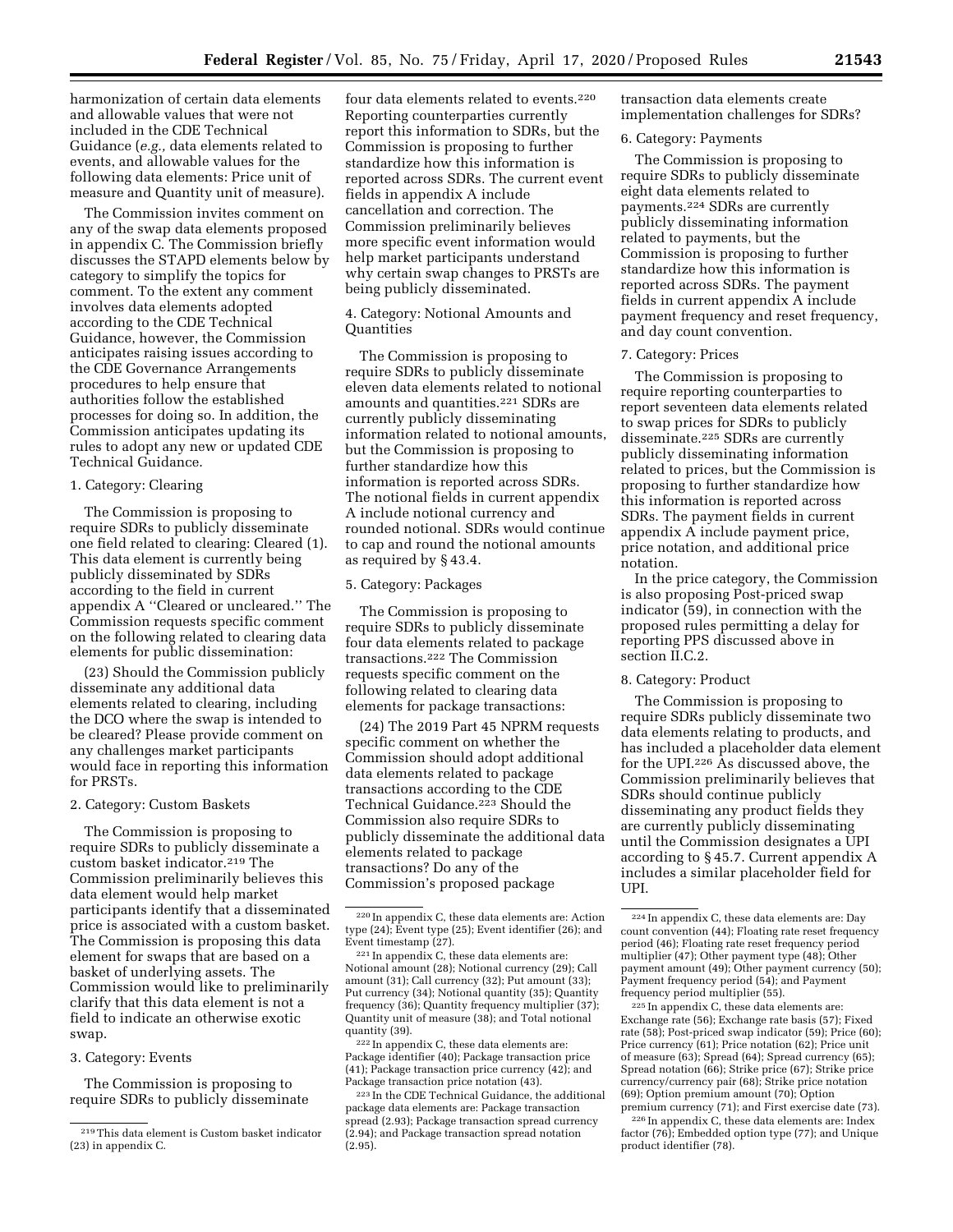## 9. Category: Settlement

The Commission is proposing to require SDRs to publicly disseminate one field related to settlement: Settlement currency (80). Current appendix A contains a field for settlement currency.

## 10. Category: Transaction-Related

The Commission is proposing to require SDRs to publicly disseminate seven transaction-related fields.227 The transaction-related fields in current appendix A include execution timestamp, indication of other price affecting term, block trade indicator, execution venue, and start and end date. The Commission is proposing one new indicator, Prime brokerage transaction indicator, in connection with the proposed rules for reporting mirror swaps discussed above in section II.C.4.

In connection with the data element for Execution timestamp (86), the Commission reminds reporting counterparties that execution timestamp is the date and time that the swap was executed, *not* the date and time that the swap was recorded in a computer system (*e.g.,* a trade capture system) or transmitted to an SDR. The Commission is concerned that some market participants incorrectly report an execution timestamp that indicates when a swap executed orally was recorded in market participants' computer systems, regardless of whether any time has passed since swap execution. Similarly, some market participants incorrectly report an execution timestamp that indicates when a swap executed electronically was transmitted to an SDR, regardless of whether any time has passed between execution and transmission. Reporting of incorrect execution timestamps in instances such as these violates the reporting requirements of part 43.

#### Request for Comment

The Commission requests comment on all aspects of the proposed STAPD elements in appendix C and DMO's proposed technical standards and validation conditions. The Commission also requests specific comment on the following:

(25) In the 2012 RTR Final Rule, the Commission stated that public dissemination was not ''presently required'' for among other types, swaps generated by portfolio compression exercises that would not provide price

discovery benefits to the public. Since 2012, market participants have engaged in more complex activities, with some similarities to compression exercises, which are generally referred to as ''risk reduction services.'' The Commission understands that parties that facilitate risk reduction services, including SEFs, have reported under part 43 any new swaps that are created as the result of their risk-reduction services. Should the Commission require swaps resulting from risk reduction services be indicated using a unique identifier or flag on the real-time public tape to indicate the price may not reflect current market prices?

## **IV. Compliance Date**

Market participants raised questions about the compliance schedules for the Commission's proposed reporting rule amendments in response to the Roadmap solicitations for public comment. Commenters raised various concerns about the compliance schedule. For instance, the SDRs requested that system updates that would result from any rule changes happen all at once.<sup>228</sup> Other suggested phasing in any SDR obligations before requiring reporting counterparty changes.229 Multiple market participants requested that all rulemakings take place simultaneously to inform one another,<sup>230</sup> and that DMO wait for CPMI–IOSCO to publish the CDE fields before undertaking the rulemakings.231

One commenter noted the dependencies between different actors in changing systems and suggested that compliance dates take that into account.232 Commenters cautioned against artificial deadlines,233 requested avoiding compliance dates at the end of the year during holidays and code freezes,234 and requested that the Commission consider deadlines for changes in foreign jurisdictions when setting compliance dates.<sup>235</sup>

The Commission understands that market participants will need a sufficient implementation period to accommodate the changes proposed in the three NPRMs. The Commission therefore expects that the compliance date for the rules that the Commission

233Letter from Chatham at 5.

adopts as a result of each of the Roadmap NPRMs would be at least one year from the date that the last one of such final rulemakings is published in the **Federal Register**.

#### Request for Comment

The Commission requests comment on all aspects of a one year compliance date.

#### **V. Related Matters**

#### *A. Regulatory Flexibility Act*

The Regulatory Flexibility Act (''RFA'') requires federal agencies, in promulgating rules, to consider the impact of those rules on small entities.236 The Commission has previously established certain definitions of ''small entities'' to be used by the Commission in evaluating the impact of its rules on small entities in accordance with the RFA.237 The amendments to part 43 proposed herein would have a direct effect on the operations of DCMs, DCOs, MSPs, prime brokers,238 reporting counterparties, SDs, SDRs, and SEFs. The Commission has previously certified that DCMs,<sup>239</sup> DCOs,240 MSPs,241 SDs,242 SDRs, 243 and SEFs 244 are not small entities for purpose of the RFA.

Various proposed amendments to part 43 would have a direct impact on all reporting counterparties. These reporting counterparties may include SDs, MSPs, DCOs, and non-SD/MSP/ DCO counterparties. Regarding whether non-SD/MSP/DCO reporting counterparties are small entities for RFA purposes, the Commission notes that section 2(e) of the CEA prohibits a person from entering into a swap unless the person is an eligible contract participant ("ECP"), except for swaps executed on or pursuant to the rules of

241*See* SD and MSP Recordkeeping, Reporting, and Duties Rules, 77 FR 20128, 20194 (Apr. 3, 2012) (basing determination in part on minimum capital requirements).

244*See* Core Principles and Other Requirements for SEFs, 78 FR 33476, 33548 (June 4, 2013).

<sup>227</sup> In appendix C, these data elements are: Nonstandardized term indicator (82); Block trade election indicator (83); Effective date (84); Expiration date (85); Execution timestamp (86); Platform identifier (88); and Prime brokerage transaction indicator (90).

<sup>228</sup> Joint SDR Letter at 12.

<sup>229</sup>Letter from Chatham Financial (Aug. 21, 2017) at 5–6; Joint NRECA–APPA Letter at 3.

<sup>230</sup> Joint SDR Letter at 1; Letter from GFXD of the GFMA at 5; Joint ISDA–SIFMA Letter at 2–3; Letter from LCH at 2.

<sup>231</sup> Joint ISDA–SIFMA Letter at 2–3.

<sup>232</sup> Joint SDR Letter at 12.

<sup>234</sup> Joint SDR Letter at 12.

<sup>235</sup> *Id.* 

<sup>236</sup>*See* 5 U.S.C. 601 *et seq.* 

<sup>237</sup>*See* Policy Statement and Establishment of ''Small Entities'' for Purposes of the Regulatory Flexibility Act, 47 FR 18618 (Apr. 30, 1982) (''1982 RFA Release'').

<sup>238</sup>The Commission understands that all prime brokers currently acting as such in connection with swaps are SDs. Consequently, the RFA analysis applicable to SDs applies equally to prime brokers. 239*See* 1982 RFA Release.

<sup>240</sup>The Commission has previously certified that DCOs are not small entities for purposes of the RFA. *See* DCO General Provisions and Core Principles, 76 FR 69334, 69428 (Nov. 8, 2011).

<sup>242</sup>*See id.* 

<sup>243</sup>*See* Swap Data Repositories, 75 FR 80898, 80926 (Dec. 23, 2010) (basing determination in part on the central role of SDRs in swaps reporting regime, and on the financial resource obligations imposed on SDRs).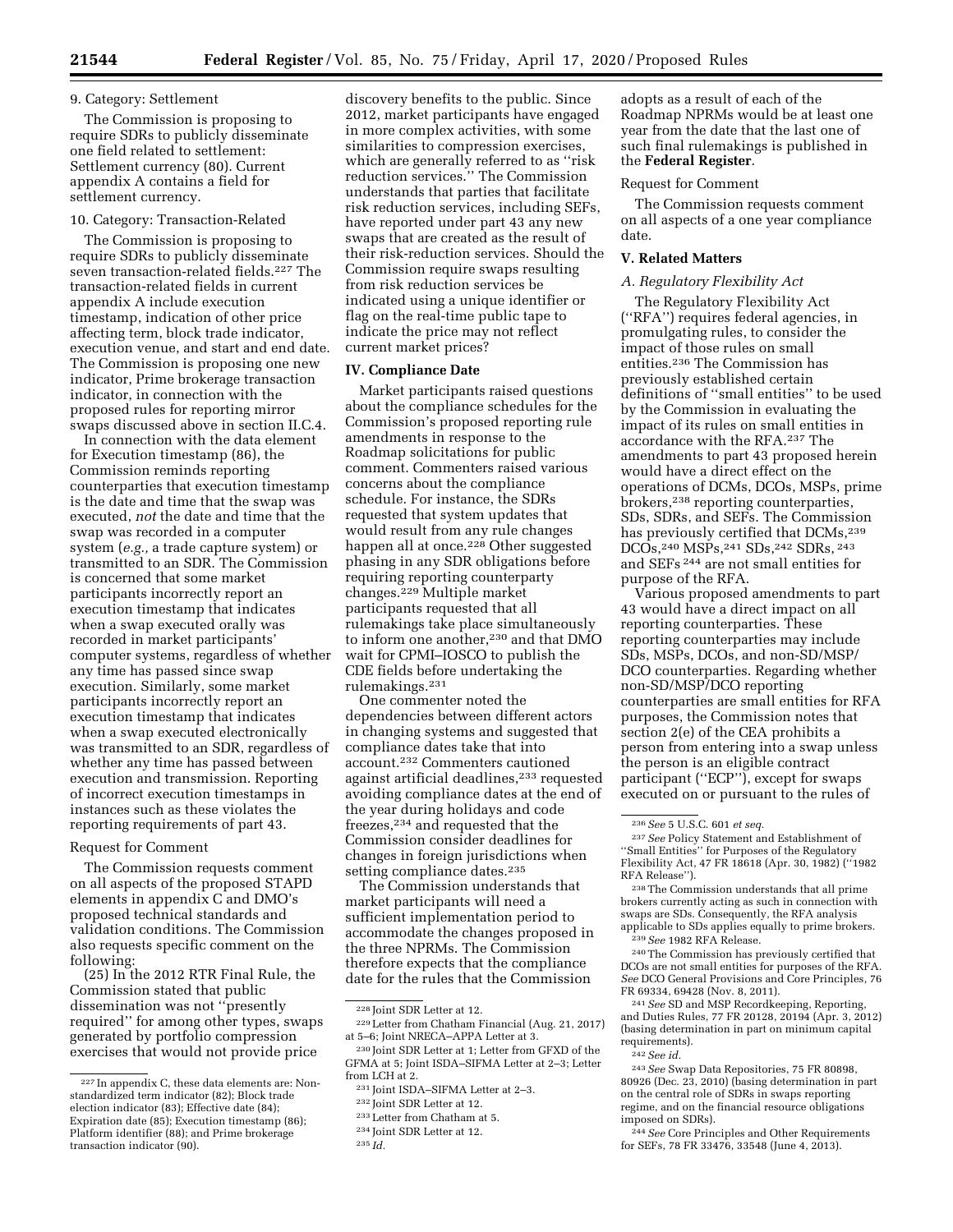a DCM.245 The Commission has previously certified that ECPs are not small entities for purposes of the RFA.246

The Commission has analyzed swap data reported to each SDR 247 across all five asset classes to determine the number and identities of non-SD/MSP/ DCOs that are reporting counterparties to swaps under the Commission's jurisdiction. A recent Commission staff review of swap data, including swaps executed on or pursuant to the rules of a DCM, identified nearly 1,600 non-SD/ MSP/DCO reporting counterparties. Based on its review of publicly available data, the Commission believes that the overwhelming majority of these non-SD/ MSP/DCO reporting counterparties are either ECPs or do not meet the definition of ''small entity' established in the RFA. Accordingly, the Commission does not believe the proposed rule would affect a substantial number of small entities.

Based on the above analysis, the Commission does not believe that this proposal will have a significant economic impact on a substantial number of small entities. Therefore, the Chairman, on behalf of the Commission, pursuant to 5 U.S.C. 605(b), hereby certifies that the proposed rules will not have a significant economic impact on a substantial number of small entities.

## *B. Paperwork Reduction Act*

The PRA of 1995 248 imposes certain requirements on federal agencies, including the Commission, in connection with their conducting or sponsoring any collection of information, as defined by the PRA. This proposed rulemaking would result in a collection of information within the

247The sample data sets varied across SDRs and asset classes based on relative trade volumes. The sample represents data available to the Commission for swaps executed over a period of one month. These sample data sets captured 2,551,907 FX swaps, 603,864 equity swaps, 357,851 other commodity swaps, 276,052 interest rate swaps, and 98,145 credit swaps.

248*See* 44 U.S.C. 3501.

meaning of the PRA, as discussed below. The proposed rulemaking contains a collection of information for which the Commission has previously received a control number from the Office of Management and Budget (''OMB''): OMB Control Number 3038– 0070 (relating to real-time STAPD).

The Commission is proposing to amend information collection 3038– 0070 to accommodate newly proposed and revised information collection requirements for swap market participants and SDRs that require approval from OMB under the PRA. The amendments described herein are expected to modify the existing annual burden for complying with certain requirements of part 43.

The Commission therefore is submitting this proposal to the OMB for its review in accordance with 44 U.S.C. 3507(d) and 5 CFR 1320.11. Responses to this collection of information would be mandatory. The Commission will protect proprietary information according to the FOIA and 17 CFR 145, ''Commission Records and Information.'' In addition, section 8(a)(1) of the CEA strictly prohibits the Commission, unless specifically authorized by the CEA, from making public ''data and information that would separately disclose the business transactions or market positions of any person and trade secrets or names of customers.''249 The Commission is also required to protect certain information contained in a government system of records according to the Privacy Act of 1974.250

## 1. STAPD Reports to SDRs

The Commission is proposing to amend § 43.3, which requires SEFs, DCMs, and reporting counterparties to report data to SDRs when entering into new swaps, or making certain changes to swaps, for SDRs to publicly disseminate. Existing § 43.3 requires reporting counterparties to send swap reports to SDRs as soon as technologically practicable after execution. The Commission is proposing to amend § 43.3(a)(4) to allow reporting counterparties more time to report PPS to SDRs. Currently, some entities report PPS using a placeholder price, and then send a swap report later amending the price. Those entities would experience a reduction in the number of swap reports they are required to send pursuant to § 43.3 under the proposal. The Commission estimates 50 SD/MSP reporting counterparties would reduce the

number of PPS reports they report to SDRs by 100 reports per respondent annually, or 5,000 reports in the aggregate for an aggregate cost burden reduction of \$24,197.

The Commission is also proposing to amend § 43.3 to establish new requirements for reporting prime brokerage swaps in § 43.3(a)(6). The proposed rules would establish that ''mirror swaps'' would not need to be publicly disseminated by SDRs. Reporting counterparties would continue to report mirror swaps to SDRs pursuant to part 45, but the amendment to § 43.3 would reduce the number of reports SDRs would be required to publicly disseminate according to § 43.4. The amendment to the requirement for SDRs in § 43.4 is discussed in the next section below.

The Commission is also proposing to create a new requirement in § 43.3(a)(5) for DCOs to report STAPD for clearing swaps that are PRSTs. The proposed change would increase the burden for no more than 14 DCOs that would need to report PRSTs, but would not affect the burden for the majority of 1,732 reporting counterparties required to report data ASATP after execution. As a result, the Commission is not proposing to amend the estimate for § 43.3 based on this change.

Existing § 43.3(h) requires timestamping by multiple entities. Existing § 43.4(h)(1) requires registered entities, SDs, and MSPs to timestamp real-time swap reports with the time they receive the data from counterparties, as applicable, and the time at which they transmit the report to an SDR. Registered entities, SDs, and MSPs then send these timestamps to the SDR. Existing § 43.3(h)(2) requires SDRs to timestamp the swap reports they receive from SEFs, DCMs, and reporting parties, and then timestamp the report with the time they publicly disseminate it. SDRs then place these timestamps on the reports they publicly disseminate. Existing § 43.3(h)(3) requires SDs and MSPs have to timestamp all off-facility swaps they report to SDRs. SDs and MSPs then report these timestamps to SDRs.251

Removing § 43.3(h)(1) would reduce the amount of time SDs, MSPs, and registered entities spend reporting swap reports to SDRs, but would not amend the number of reports they send. Removing § 43.3(h)(2) would reduce the

<sup>245</sup>*See* 7 U.S.C. 2(e).

<sup>246</sup>*See* Opting Out of Segregation, 66 FR 20740, 20743 (Apr. 25, 2001). The Commission also notes that this determination was based on the definition of ECP as provided in the Commodity Futures Modernization Act of 2000. The Dodd-Frank Act amended the definition of ECP by modifying the threshold for individuals to qualify as ECPs, changing an individual who has total assets in an amount in excess of to an individual who has amounts invested on a discretionary basis, the aggregate of which is in excess of. Therefore, the threshold for ECP status is currently more restrictive than it was when the Commission certified that ECPs are not small entities for RFA purposes, meaning that there are likely fewer entities that could qualify as ECPs today than could qualify when the Commission first made the determination.

<sup>249</sup> 7 U.S.C. 12(a)(1).

<sup>250</sup> 5 U.S.C. 552a.

 $^{251}\rm{Current}$  § 43.3(h)(4) requires all entities have recordkeeping requirements with respect to these timestamps. The Commission is proposing to eliminate the recordkeeping requirements in § 43.3(h)(4). This would result in the removal of the recordkeeping burden from collection 3038–0070, which is currently 5,854 hours in the aggregate.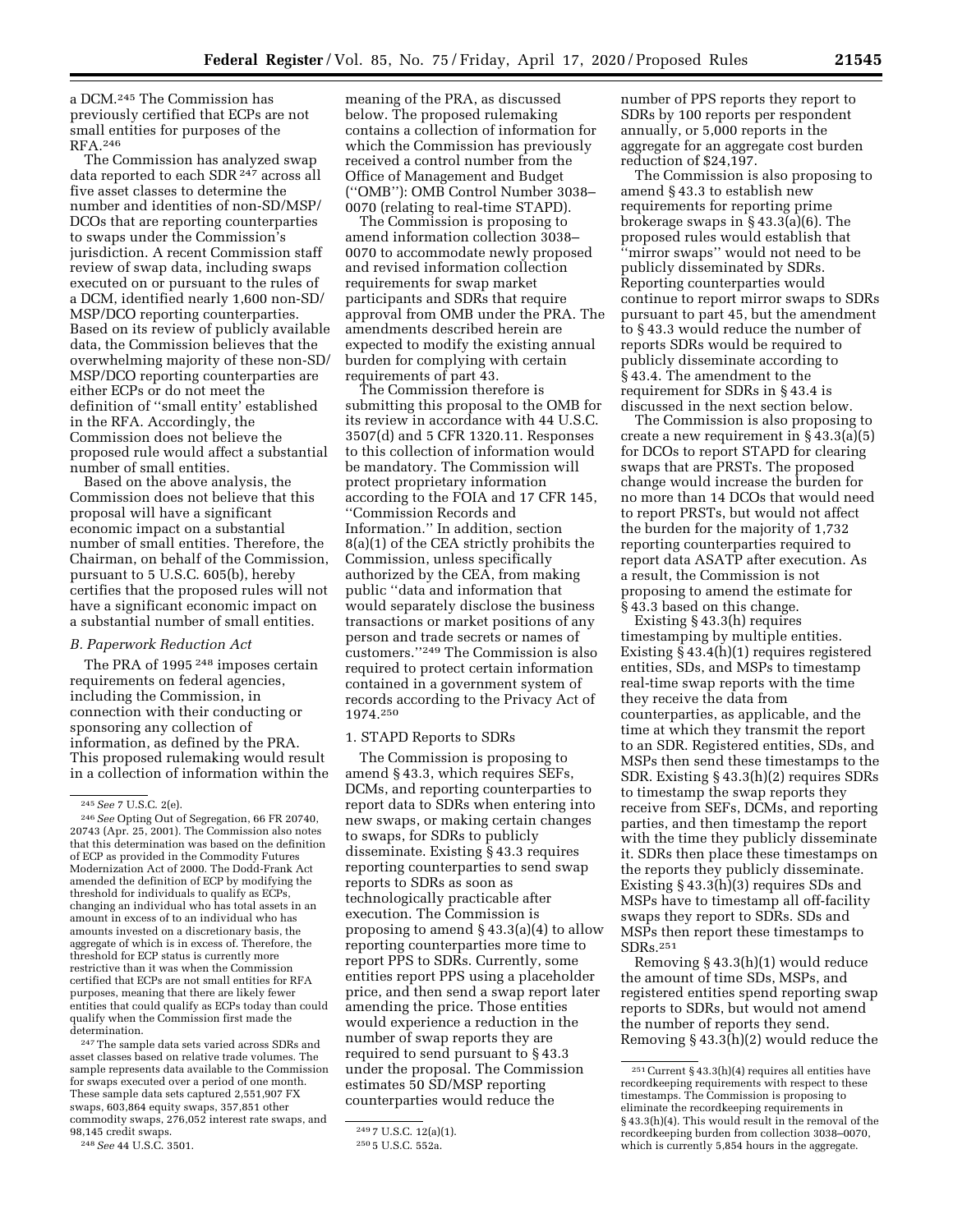amount of time SDRs spend publicly disseminating swap reports, but would not amend the number of reports they send. Removing § 43.3(h)(3) would reduce the amount of time SDs and MSPs spend reporting off-facility swaps to SDRs, but would not reduce the amount of reports they send. Finally, removing § 43.3(h)(4) would remove the recordkeeping burden for these entities. As shown in Appendix A, this would remove the current recordkeeping burden of 5,854 hours from the collection.

2. STAPD Reports Disseminated to the Public by SDRs

As discussed above, existing § 43.3 requires reporting counterparties to send swap reports to SDRs as soon as technologically practicable after execution. The Commission is proposing to amend § 43.3 to establish new requirements for reporting prime brokerage swaps in § 43.3(a)(6). The proposed rules would establish that ''mirror swaps'' would not need to be publicly disseminated by SDRs. Reporting counterparties would continue to report mirror swaps to SDRs pursuant to part 45, but the amendment to § 43.3 would reduce the number of reports SDRs would be required to publicly disseminate according to § 43.4. The Commission estimates that the amendments would reduce the number of mirror swaps SDRs would need to publicly disseminate by 100 reports per each SDR, or 300 reports in the aggregate, which would reduce the cost burden by \$1,451 in the aggregate.

The estimated updated reporting burden total for real-time public reporting would be as follows:

Estimated number of respondents: 1,732.

Estimated number of reports per respondent: 20,747.

Average number of hours per report: .07.

Estimated gross annual reporting burden: 1,206,508.

## Request for Comment

The Commission invites the public and other Federal agencies to comment on any aspect of the proposed information collection requirements discussed above. The Commission will consider public comments on this proposed collection of information in:

1. Evaluating whether the proposed collection of information is necessary for the proper performance of the functions of the Commission, including whether the information will have a practical use;

2. evaluating the accuracy of the estimated burden of the proposed

collection of information, including the degree to which the methodology and the assumptions that the Commission employed were valid;

3. enhancing the quality, utility, and clarity of the information proposed to be collected; and

4. reducing the burden of the proposed information collection requirements on registered entities, including through the use of appropriate automated, electronic, mechanical, or other technological information collection techniques, *e.g.,* permitting electronic submission of responses.

Copies of the submission from the Commission to OMB are available from the CFTC Clearance Officer, 1155 21st Street NW, Washington, DC 20581, (202) 418–5160 or from *[http://RegInfo.gov.](http://RegInfo.gov)*  Organizations and individuals desiring to submit comments on the proposed information collection requirements should send those comments to:

• The Office of Information and Regulatory Affairs, Office of Management and Budget, Room 10235, New Executive Office Building, Washington, DC 20503, Attn: Desk Officer of the Commodity Futures Trading Commission;

• (202) 395–6566 (fax); or

• *[OIRAsubmissions@omb.eop.gov](mailto:OIRA_submissions@omb.eop.gov)*  (email).

Please provide the Commission with a copy of submitted comments so that all comments can be summarized and addressed in the final rulemaking, and please refer to the **ADDRESSES** section of this rulemaking for instructions on submitting comments to the Commission. OMB is required to make a decision concerning the proposed information collection requirements between 30 and 60 days after publication of this Release in the **Federal Register**. Therefore, a comment to OMB is best assured of receiving full consideration if OMB receives it within 30 calendar days of publication of this Release. Nothing in the foregoing affects the deadline enumerated above for public comment to the Commission on the proposed rules.

## *C. Cost-Benefit Considerations*

1. Statutory and Regulatory Background

Section 15(a) 252 of the CEA requires the Commission to consider the costs and benefits of its actions before promulgating a regulation under the CEA or issuing certain orders. Section 15(a) further specifies that the costs and benefits shall be evaluated in light of five broad areas of market and public concern: (1) Protection of market

participants and the public; (2) efficiency, competitiveness, and financial integrity of markets; (3) price discovery; (4) sound risk management practices; and (5) other public interest considerations. The Commission considers the costs and benefits resulting from its discretionary determinations with respect to the section 15(a) factors.

In this release, the Commission is proposing both substantive and nonsubstantive revisions and additions to existing regulations in part 43. Together, these proposed revisions and additions are intended to improve real-time public reporting for reporting counterparties, SEFs, DCMs, SDRs, and market participants that use real-time public data. The non-substantive amendments discussed above in this release do not have cost-benefit impact and are not discussed in this section.

Many of the proposed rule changes will likely affect a wide variety of proprietary reporting systems developed by SDRs and reporting entities. In many cases, SDRs and other industry participants are in the best position to estimate computer programming costs of changing the reporting requirements. Hence, while the Commission can provide broad ranges of estimates of the programming costs associated with the proposed rule changes, the Commission looks forward to receiving comments that will help refine those numbers. Regarding changes which require technical updates to reporting systems, where significant, CFTC staff estimated the hourly wages market participants will likely pay software developers to implement each change to be between \$47 and \$100 per hour.253 Relevant amendments below will list a low-tohigh range of potential cost as determined by the number of developer hours estimated by technical subject

<sup>252</sup> 7 U.S.C. 19(a).

<sup>253</sup>Hourly wage rates came from the Software Developers and Programmers category of the May 2018 National Occupational Employment and Wage Estimates Report produced by the U.S. Bureau of Labor Statistics, *available at [https://www.bls.gov/](https://www.bls.gov/oes/current/oes_nat.htm) [oes/current/oes](https://www.bls.gov/oes/current/oes_nat.htm)*\_*nat.htm.* The 25th percentile was used for the low range and the 90th percentile was used for the upper range (\$36.07 and \$76.78, respectively). Each number was multiplied by an adjustment factor of 1.3 for overhead and benefits (rounded to the nearest whole dollar) which is in line with adjustment factors the CFTC has used for similar purposes in other final rules adopted under the Dodd-Frank Act. *See, e.g.,* 77 FR at 2173 (using an adjustment factor of 1.3 for overhead and other benefits). These estimates are intended to capture and reflect U.S. developer hourly rates market participants are likely to pay when complying with the proposed changes. We recognize that individual entities may, based on their circumstances, incur costs substantially greater or less than the estimated averages and encourage commenters to share relevant cost information if it differs from the numbers reported here.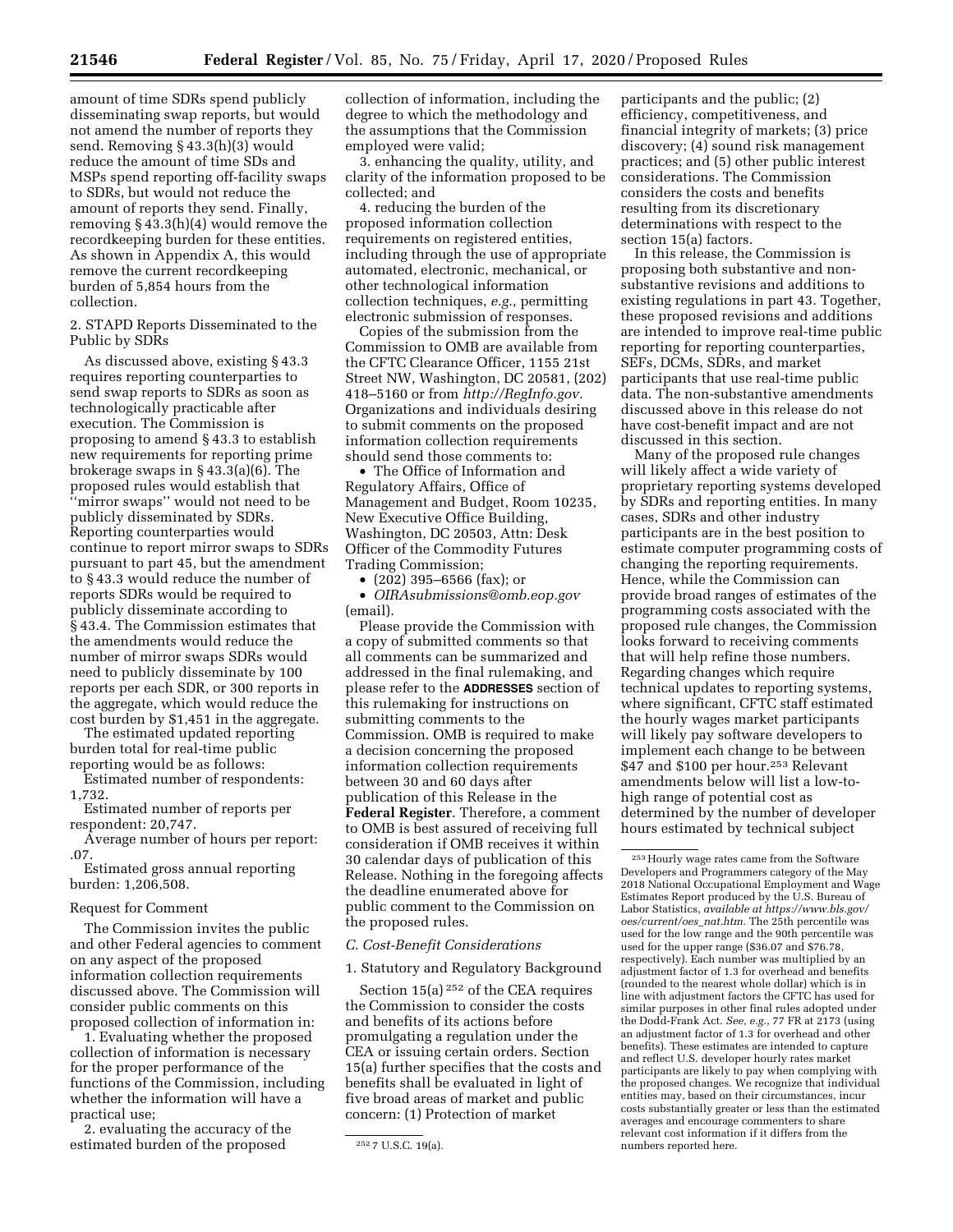matter experts (''SMEs'') in the Commission's Office of Data and Technology.

Quantifying other costs and benefits, such as those resulting from changes in price transparency from a rule change, are inherently harder to measure. Such effects will be discussed qualitatively when quantitative measures are difficult to obtain. In addition, quantification of effects relative to current market practice may not be fully representative of future activity if participants adjust their trading behavior in response to rule updates. The Commission therefore specifically requests comment on the costs associated with this proposed rulemaking to help the Commission quantify such costs in the final rulemaking.

The Commission notes that the discussion in this section is based on the understanding that swap markets often extend across geographical regions. Many swap transactions involving U.S. firms occur across international borders; some Commission registrants are even headquartered outside of the United States, with the most active participants often conducting operations both within and outside the United States. Where the Commission does not specifically refer to matters of location, the discussion of costs and benefits refers to the proposed rules' effects on all swaps activity, whether by virtue of the activity's physical location in the United States or by virtue of the activity's connection with or effect on U.S. commerce under CEA section 2(i).254

2. Considerations of the Costs and Benefits of the Commission's Action

a. § 43.3—Method and Timing for Real-Time Public Reporting 255

i. § 43.3(a)(4)—Post-Priced Swaps

The Commission is proposing § 43.3(a)(4) to establish requirements for reporting PPSs, which the Commission proposes to define as off-facility swaps for which the price has not been

255The proposed amendments to §§ 43.1 and 43.2 do not have any cost-benefit impact.

determined at the time of execution. The Commission understands that PPSs can arise in a variety of settings. One possibility is for the price of the swap to be tied to a reference price that is not yet determined at the time of the trade; examples of this could include the daily settlement price of a stock index or crude oil futures or a benchmark such as the Argus WTI Midland price assessment.256 In this case, the PPS would only have a defined price once the reference price is determined. A second possibility is for the price of a PPS to be determined only after the dealing counterparty is able to hedge its exposure to the PPS. In this case, the price of the PPS would only be fixed after the SD has completed its hedge.

The Commission is not able to clearly identify which swaps would be classified as PPSs under the new rules.257 This makes an accurate estimate of how many individual swaps or counterparties the proposed rule change would impact difficult to obtain. Under the updated list of STAPD elements in appendix C, reporting parties would be required to report that a swap is a PPS to allow the Commission and the public to get a clearer view of PPS activity.258

As discussed above in section II.C.2., proposed § 43.3(a)(4)(i) would permit reporting counterparties to delay reporting that are identified as PPSs to SDRs until the earlier of: (i) The price being determined; and (ii) 11:59:59 p.m. eastern time on the execution date. For Variable Terms Swaps for which the

257There are a few alternatives to identify the set of swaps that would be impacted by proposed § 43.3(a)(4). First, it might be possible to identify PPSs using part 43 data by searching the data to determine how many swaps are reported with a missing price with a reporting time close to execution time. However, the Commission understands that not all reporting parties report their PPSs close in time to the execution of the PPS; instead, these counterparties wait until a price is determined. A second option might be to assume swaps with a price but a large difference between reporting time and execution time are PPSs; however, this methodology might include swaps with other non-price varying terms such as quantity. Finally, a more involved check would combine parts 43 and 45 data to check for differences in the reported price. Since all of these options are potentially over- or under-inclusive, the Commission is not attempting to identify for this discussion which swaps in the current data would be classified as PPSs.

258The proposed STAPD element for ''post-priced swap indicator'' is discussed above in section III.

price is known at execution but some other term is left for future determination (*e.g.,* quantity), reporting parties remain obligated to report the swap ASATP after execution, even absent the as-of-yet undetermined terms.

*Baseline:* The current rule requires reporting parties to report all swaps ASATP after execution; this baseline does not contain an exception for Variable Terms Swaps, a category of swaps which includes PPSs. However, based on discussions with market participants, many PPSs and other Variable Terms Swaps are not currently reported until all terms have been determined and those that are reported are difficult to identify. The Commission believes that may be due in some part to market participants' lack of awareness that the ASATP standard applies to all Variable Terms Swaps, or interprets execution in a different way than the Commission.

*Benefits:* This rule would establish a bright-line standard for when a PPS and other Variable Terms Swaps needs to be reported for public dissemination, in lieu of the reporting variation that, as described above, appears to be current practice. By explicitly describing reporting obligations for PPSs, as well as the other Variable Terms Swaps, the rule would create consistency in reporting, reduce uncertainty about obligations, and create a more level playing field for reporting entities. This would make the real-time public data more informative to traders.

Another benefit of allowing delayed reporting of PPSs is that it would permit parties to hedge the positions they acquire in a more cost-effective way. For example, if a client asks an SD to take the long side of a large swap, the SD may be able to hedge that position with less price impact if other traders are unaware of the SD's hedging need. This ability to hedge while mitigating price impact can often translate to better pricing for the client. Thus, the Commission anticipates proposed § 43.3(a)(4) would decrease SDs' hedging costs, especially for large or non-standardized trades, improve customer pricing, and increase those clients' willingness to take positions.

*Costs:* Delayed reporting of PPSs may reduce the amount of information available to market participants as a whole and, in that sense, frustrate the objective of price transparency. In particular, other market participants would have a less-precise estimate of intraday trading volume in real-time, which can introduce an information asymmetry. Another cost is that proposed § 43.3(a)(4) might encourage

<sup>254</sup>*See* 7 U.S.C. 2(i). CEA section 2(i) limits the applicability of the CEA provisions enacted by the Dodd-Frank Act, and Commission regulations promulgated under those provisions, to activities within the U.S., unless the activities have a direct and significant connection with activities in, or effect on, commerce of the U.S.; or contravene such rules or regulations as the Commission may prescribe or promulgate as are necessary or appropriate to prevent the evasion of any provision of the CEA enacted by the Dodd-Frank Act. Application of section 2(i)(1) to the existing part 43 regulations with respect to SDs/MSPs and non-SD/ MSP counterparties is discussed in the Commission's Interpretive Guidance and Policy Statement Regarding Compliance With Certain Swap Regulations, 78 FR 45292 (July 26, 2013).

<sup>256</sup>This is similar to ''trade at settlement'' trades in futures markets which trade at prices that represent the settlement price or a spread to the settlement price (*e.g.,* a TAS plus one tick); once the settlement price is defined, the trade is then marked with the corresponding trade price. The Commission believes that this type of post-priced swap is especially common for equity swaps, where traders often need to match the settlement price of a given index.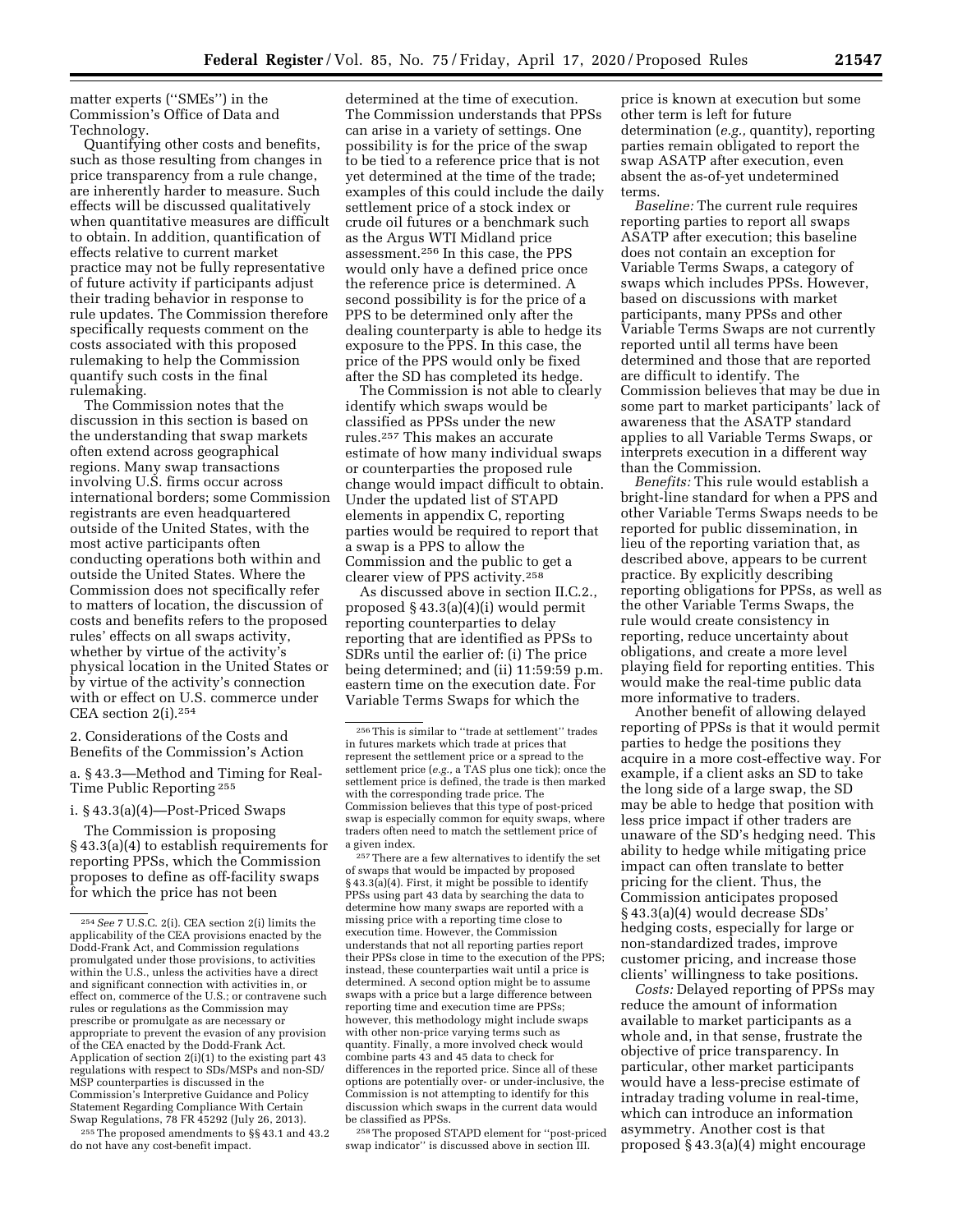traders to trade more PPSs, and fewer swaps for which the price is known at execution,259 further reducing transparency as fewer trades are reported ASATP after execution.

The Commission is proposing regulation § 43.3(a)(4) to specify the requirements for how PPSs are to be reported. Notwithstanding the potential incremental costs identified above, the Commission preliminarily believes this change is warranted in light of the anticipated benefits.

#### Request for Comment

The Commission requests comment on its consideration of the costs and benefits of proposed § 43.3(a)(4), including regarding issues and questions specifically identified below. Please provide data, statistics, or other supporting information for positions asserted.

(26) Are there additional costs or benefits that the Commission should consider? If so, please identify and, where quantifiable, provide data or other information to assist the Commission in quantifying them.

(27) Are there alternatives that would generate greater benefits and/or lower costs?

(28) What percentage of PPSs have their prices determined by midnight on the date of execution (by asset class and overall)? What percentage of Variable Terms Swaps have their prices determined by midnight on the date of execution (by asset class and overall)? Do market participants have trouble reporting, and do SDRs have difficulty disseminating, PPS trades, because the placeholder terms of the swaps (including, but not limited to, placeholder values such as zero or blank fields) are inconsistent with SDRs' allowable values?

(29) Do market participants have an estimate for the number of swaps that may shift to PPS if the Commission grants PPS a reporting delay?

# ii. § 43.3(a)(5)—Clearing Swaps

The Commission is proposing § 43.3(a)(5) to add DCOs to the reporting counterparty hierarchy for clearing swaps that are publicly reportable. DCOs are not typically the entities that are required to report information under part 43, since swaps associated with the clearing process (*e.g.,* novations) have

already been reported in some form; for example, SEFs, DCMs, and reporting counterparties report the original, market-facing swap to SDRs for public dissemination and then send that swap to the DCO for clearing. This is inconsistent with the part 45 reporting hierarchy that the Commission is concerned introduces some confusion. Proposed § 43.3(a)(5) describes the limited, specific cases when a DCO would be required to submit a swap for public dissemination (*e.g.,* when executing swaps to hedge the risk resulting from a default of a clearing member). While the number of such cases is small, the reporting responsibility in those cases is left unspecified under current rules.

*Baseline:* The rules currently do not expressly require DCOs to submit any swap records to an SDR for public dissemination.

*Benefits:* Proposed § 43.3(a)(5) will require DCOs to report swaps for public dissemination if the DCO is a counterparty to the initial swap, and the swap falls within the definition of a PRST. In cases where these swaps are not currently being reported under part 43, perhaps due to ambiguity over the reporting hierarchy, this rule change is likely to increase market transparency. Related, more clearly defining the reporting responsibilities for DCOs would improve reporting consistency and reporting validation.

*Costs:* The Commission expects that proposed § 43.3(a)(5) would impose minor additional costs on DCOs because DCOs would now be the reporting party for a certain category of PRSTs. As a preliminary matter, the Commission believes that the proposed amendment will affect a small number of swaps. Further, while the Commission currently lacks information to estimate the direct cost incurred here by the DCOs, it expects the incremental perswap reporting cost to be very small because DCOs have already incurred most of the fixed set-up costs of reporting. In addition, two DCOs report to affiliated SDRs, which should mitigate the cost of reporting PRSTs. For DCOs that are not affiliated with SDRs, the cost may be higher.

The Commission is proposing § 43.3(a)(5) to add DCOs to the required reporting hierarchy for clearing swaps. Notwithstanding the anticipated incremental costs identified above, the Commission preliminarily believes this change is warranted in light of the anticipated benefits.

#### Request for Comment

The Commission requests comment on its consideration of the costs and

benefits of proposed § 43.3(a)(5), including regarding issues and questions specifically identified below. Please provide data, statistics, or other supporting information for positions asserted.

(30) Are there additional costs or benefits that the Commission should consider? If so, please identify and, where quantifiable, provide data or other information to assist the Commission in quantifying them.

(31) Are there alternatives that would generate greater benefits and/or lower costs?

(32) Are there additional situations in which a DCO would be the reporting counterparty to a PRST that the Commission has not considered? Please specify any scenarios, along with the frequency with which they occur. Would these scenarios result in additional costs for DCOs if the Commission were to require DCOs to be the reporting counterparties?

(33) What are the costs of requiring DCOs to report clearing swaps that are PRSTs? Please specify all expected onetime and ongoing compliance costs. What are the reporting costs faced by the parties that are reporting these trades under the current regulations?

# iii. § 43.3(a)(6)—Mirror Swaps

The Commission is proposing § 43.3(a)(6) to establish requirements for reporting a certain subset of prime brokerage swaps. These prime brokerage swaps result from an agency agreement between a prime broker and a customer, pursuant to which a prime broker agrees to serve as a swap counterparty to the customer on terms negotiated by the customer with third parties, often referred to as executing brokers (or executing dealers). This arrangement is possible, provided that the terms of the swap fall within acceptable parameters set forth in the agency agreement.

To illustrate proposed § 43.3(a)(6) and consider its costs and benefits, the Commission will focus on what it understands to be the simplest type of prime brokerage swap.260 In that structure, once the customer negotiates with an executing broker the terms of a

<sup>259</sup>For instance, because proposed § 43.3(a)(4) permits delaying reporting, it could create an incentive for an SDs' PPS counterparties to seek to enter into swaps that they know will take some time for the SD to hedge (*e.g.,* swaps in larger size than they ordinarily would seek to execute) so that such counterparties can receive the benefit of the delayed reporting permitted by proposed § 43.3(a)(4).

<sup>260</sup>The Commission understands that there are many different prime brokerage swap transaction structures. However, the Commission has limited the discussion in this Cost-Benefit Considerations section to one representative type because it is impractical to consider the costs and benefits of each structure in a set of an unlimited number of transaction structures. The cost-benefit considerations discussion may therefore fail to account for some costs associated with all covered prime-brokerage transactions. The Commission requests comment below on the costs the Commission may need to account for as a result of prime brokerage swap transaction structures other than the one considered for this analysis.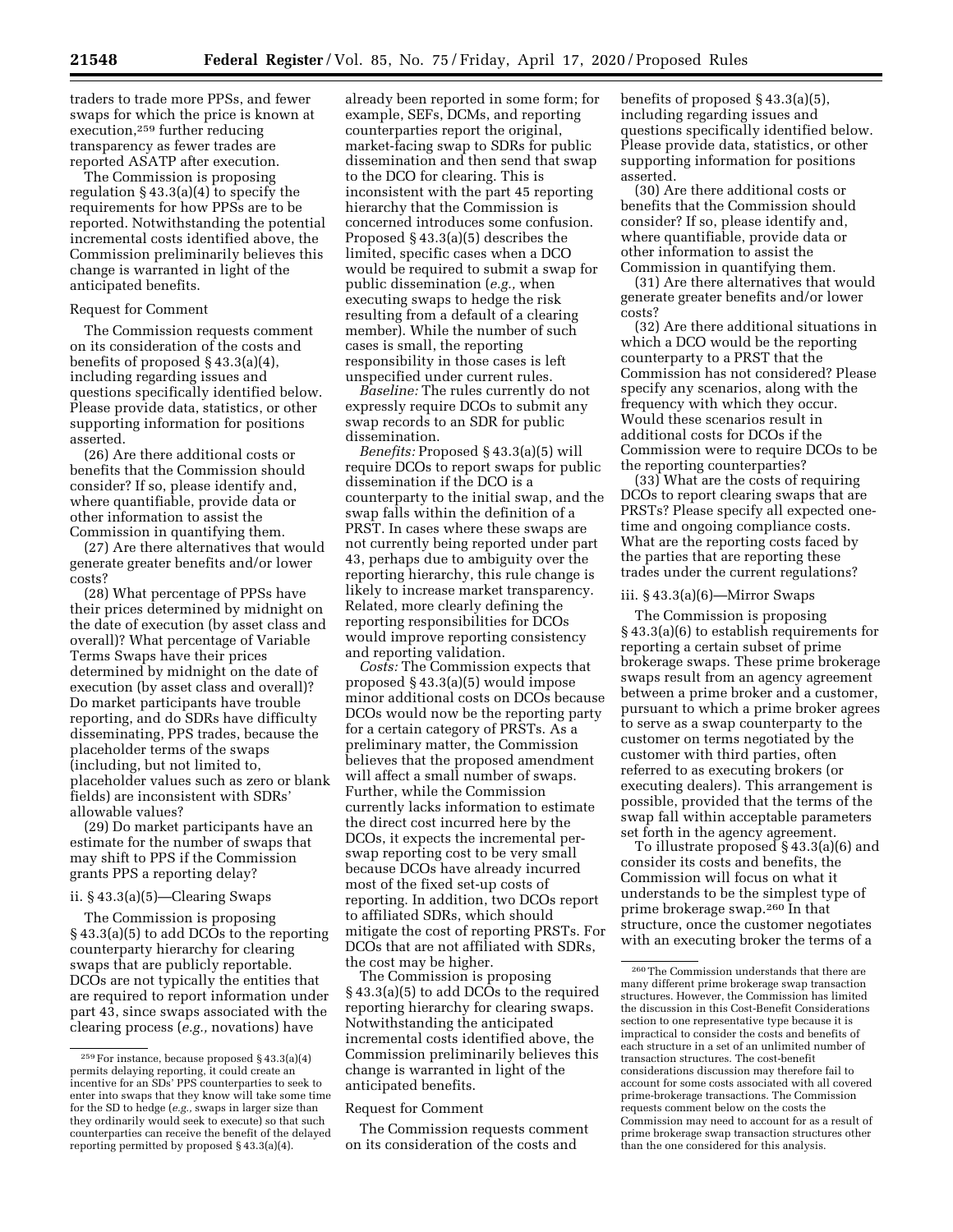swap that fits within the parameters set forth in the agency agreement (the ''pricing event''), two swaps are created: a swap between the executing broker and the prime broker (the ''trigger swap'') and a swap with offsetting economic terms between the prime broker and the customer (the ''mirror swap'').261

Because the prime broker is a counterparty to both a trigger swap and a mirror swap, it has two offsetting exposures that should leave it market risk neutral. The prime broker does, however, take on counterparty credit risk from both the client and the executing broker.

The current part 43 rules and, in particular, the definition in § 43.2 of PRST, do not expressly address mirror swaps or trigger swaps. As a result, the Commission is concerned that this reporting is inconsistent today. In particular, the Commission is concerned that mirror swaps are currently underreported because market participants acting on the belief that reporting mirror swap terms duplicative of those already reported for the corresponding trigger swap would distort price discovery,262 and informed by CFTC Letter No. 12–53, discussed above in section II.C.4.263 inconsistently report them. Because there is no indicator for which swaps represent trigger or mirror swaps in the public reporting requirements, the Commission cannot identify how common these swaps may be. More generally, potential current nonreporting of mirror swaps makes it difficult to quantify how many swap trades and open positions result from prime brokerage activity.264 These current issues introduce difficulties in using part 43 information for real-time analysis or longer historical studies of swaps market activity.

Pursuant to proposed § 43.3(a)(6)(i), an SDR would not need to publicly disseminate a mirror swap, but the swap would still be reported to an SDR pursuant to part 45; in contrast, the trigger swap would both publicly

263As discussed above in section II.C.4., CFTC Letter No. 12–53 provided no-action relief for reporting counterparties from the obligation to report mirror swaps to SDRs.

disseminated by an SDR pursuant to part 43 and reported to an SDR pursuant to part 45. This would result in different reporting regimes for mirror swaps than for other swaps used to hedge exposure.

*Baseline:* The current rules do not specifically address mirror swaps or prime brokerage transactions. Pursuant to the current regulations, real-time public reporting is required for both trigger swaps and mirror swaps. To the extent some reporting counterparties are not in compliance, cost and benefits relative to the status quo may be different than when measured against the regulatory baseline. This different cost/benefit profile is considered as well.

*Benefits:* Proposed § 43.3(a)(6) would help market participants by explicitly providing that mirror swaps are not publicly reportable, provided that the related trigger swaps are reported pursuant to parts 43 and 45. The changes would reduce the current burden on regulatory-compliant prime brokers and other parties to report mirror swaps, an incremental benefit that market participants who currently do not report these swaps would not realize.

The Commission preliminarily believes that proposed § 43.3(a)(6) also would benefit market participants who monitor the public tape (likely some of the most active participants) by preventing duplicative mirror swaps that reflect the same economic terms as trigger swaps.265 Inclusion of such duplicative records can create a false impression of market volume at a particular price.

*Costs:* The Commission recognizes that, in the plain vanilla, trigger swapmirror swap structure described above, the prime broker establishes two open positions: one between it and the executing broker and one with offsetting economic terms facing the client. This subjects the prime broker to counterparty risk from both counterparties but not to market risk.266 By omitting mirror swaps from the

public tape, the proposed rule change would increase the number of swaps that affect the credit risk position of market participants but are not required to be publicly reported pursuant to part 43, thus frustrating the objective of price transparency.267

While the Commission's analysis has focused on plain vanilla mirror swaps in this section, it notes that some mirror swaps do not contain the same economic terms as the trigger swap. There may be mirror swaps in which there are multiple trades that comprise the mirror side for a single trigger swap. In these cases, the public will not learn about the multiple mirror swaps which have an aggregate notional amount that is equal to the trigger swap. This, as with other examples, has the potential to reduce the level of transparency for a specific subset of trade activity, though the trade activity is in part duplicative of other swaps visible to the market.

Furthermore, eliminating reporting for mirror swaps could incentivize the use of more complex mirror swaps to avoid public reporting, increasing the possibility of more complicated, risky swaps being created. The Commission expects such risk to be minimal, however, given that all swaps associated with prime brokerage transactions will still be reported to SDRs pursuant to part 45.

The Commission is proposing § 43.3(a)(6) to establish requirements for reporting prime brokerage swaps. Notwithstanding the anticipated incremental costs, the Commission preliminarily believes this change is warranted in light of the anticipated benefits.

#### Request for Comment

The Commission requests comment on its consideration of the costs and benefits of proposed § 43.3(a)(6), including regarding issues and questions specifically identified below. Please provide data, statistics, or other supporting information for positions asserted.

(34) Are there additional costs or benefits that the Commission should

<sup>261</sup>This mirror swap includes an adjustment resulting from the prime brokerage servicing fees.

<sup>262</sup>This would be the case if all the primary economic terms are the same for, for instance, a trigger swap and a single mirror swap. By reporting both the mirror and the trigger swap, market participants may assume that the volume of priceforming trade activity is higher than it actually is.

<sup>&</sup>lt;sup>264</sup> The STAPD elements in appendix C would include a new data element ''Prime brokerage transaction identifier'' and would require the reporting party to include the USI or UTI of the trigger swap in the ''prior USI'' or ''prior UTI'' fields of each mirror swap.

<sup>265</sup> In the case of partial reverse give-ups, the mirror swaps may reflect different notional amounts than the trigger swaps. However, as discussed above, the Commission is limiting the discussion in this section to the plain vanilla, trigger swap-mirror swap structure illustrated above, which does not involve partial reverse give-ups.

<sup>266</sup>Although the execution of the trigger swap results in a change in the market risk position between the prime broker and the executing broker, and the execution of the mirror swap results in a change in the market risk position between the prime broker and its customer, the prime broker does not have any net market exposure (because its market position is flat). However, because the market risk position between the prime broker and each of its counterparties changed, the trigger swap and mirror swap both are currently PRSTs.

<sup>267</sup>For additional information regarding swaps that affect the credit risk position of market participants but are not required to be publicly reported, *see:* Paragraph (2) of the definition of a PRST in § 43.2 gives two examples of executed swaps that do not fall within the definition of a publicly reportable swap: (i) Internal swaps between 100% subsidiaries of the same parent entity; and (ii) swaps resulting from portfolio compression exercises. Paragraph (3) of the definition of a PRST in § 43.2 states that those examples represent swaps that are not at arm's length and thus are not [PRSTs], notwithstanding that they do result in a corresponding change in the market risk position between two parties.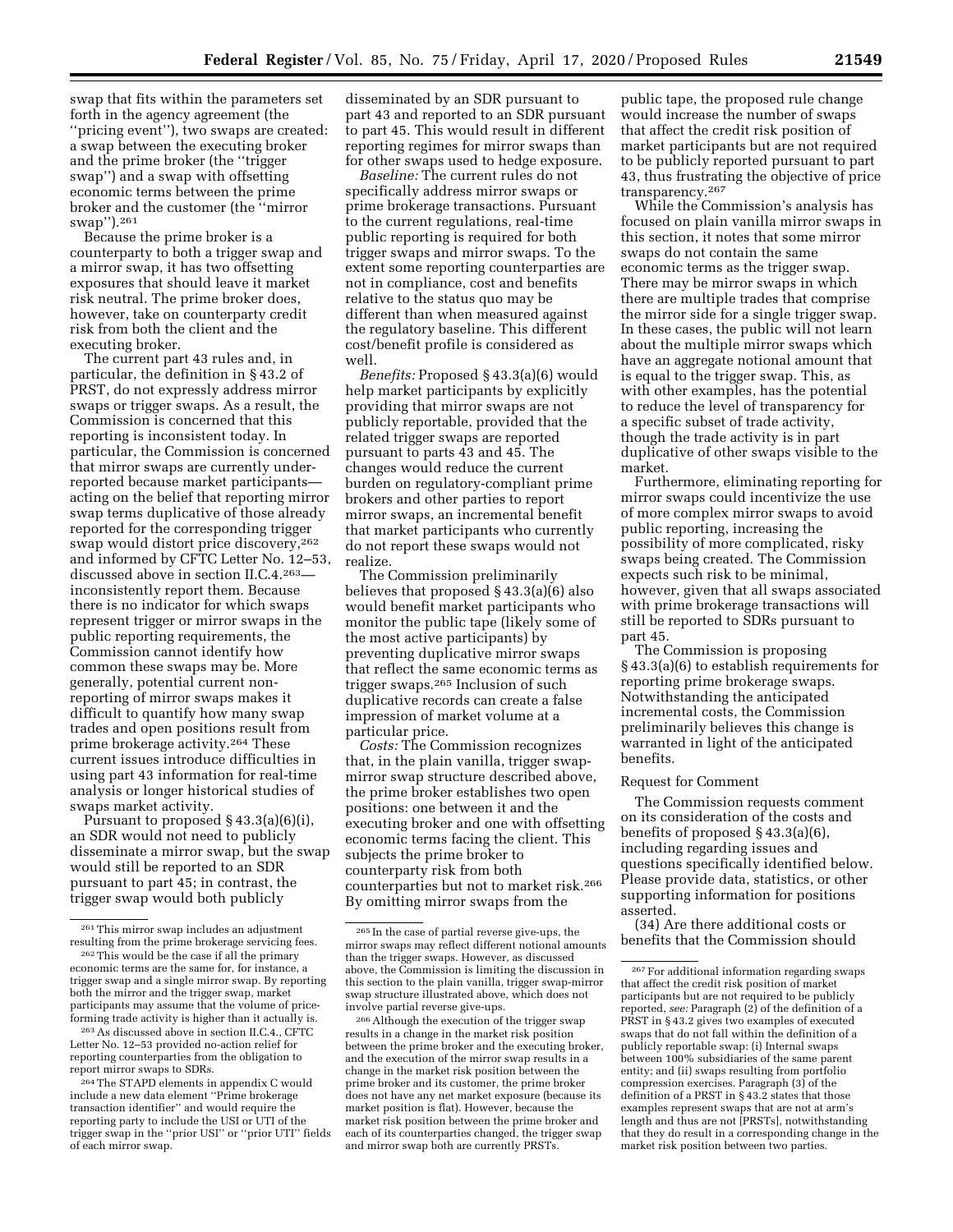consider? If so, please identify and, where quantifiable, provide data or other information to assist the Commission in quantifying them.

(35) Are there alternatives that would generate greater benefits and/or lower costs?

(36) Can the double-reporting concerns be addressed by the alternative of adding an additional reporting field to indicate if a swap is a trigger or a mirror? If so, what are costs and benefits of this alternative approach relative to what is being proposed?

(37) How common are mirror swaps? What percentage are ''plain vanilla'' as characterized above as compared to more complex scenarios? What would the cost-benefit differences be between plain vanilla and non-plain vanilla mirror swaps?

iv. § 43.3(c)—Availability of Swap Transaction and Pricing Data to the Public

Current  $\S$  43.3(d)(1) and (2) (which would be relocated to § 43.3(c)(1) and (2)) specify the format in which SDRs must make STAPD available to the public; in addition, current rules require that the disseminated data must be made ''freely available and readily accessible'' to the public. Substantively, the Commission is proposing to amend these requirements by specifying that SDRs shall make such data available for at least one year after dissemination, and provide instructions on how to download, save, and search the data. While current § 43.3(d) is silent on how long SDRs must maintain and provide the public access to swap data and does not require SDRs to provide instructions on how to download, save, and search the data, for baseline purposes of this cost-benefit consideration the Commission, as noted above in section II.C.7., understands a one-year time frame is current practice for at least a majority of SDRs. To the extent the baseline might be less than one year by an SDR, proposed § 43.3(c)(1) would increase the transparency of swap data to the public. Finally, in practice, the cost of the change is expected to be negligible, because SDRs are already making the public reports available for more than one year.

The Commission requests comment on its consideration of the costs and benefits of proposed § 43.3(c). Please provide data, statistics, or other supporting information for positions asserted.

v. § 43.3(d)—Data Reported to SDRs

The Commission is proposing § 43.3(d), which would require reporting counterparties, SEFs, and DCMs, when

reporting STAPD to an SDR, to: (i) Use the technical standards as instructed by the Commission; (ii) satisfy SDR validation procedures; and (iii) use the facilities, methods, or data standards provided or required by the SDR.

The standardization of STAPD reported to and publicly disseminated by SDRs has improved over recent years at each SDR. However, the Commission believes market participants would now benefit from having publicly disseminated STAPD standardized across SDRs. To do so, the Commission is proposing to further specify the STAPD elements to be reported to and publicly disseminated at SDRs. While SDRs are already accepting and publicly disseminating most of the information in appendix C, the Commission believes standardization could be improved by updated, more specific definitions.

The Commission proposed SDR data validation requirements in the 2019 part 49 NPRM. Proposed § 43.3(d) would require reporting entities to satisfy the SDR data validation procedures. Since proposed § 43.3(d)(2) is closely related to proposed § 43.3(f), discussed below, the Commission views its discussion of the cost and benefits of § 43.3(f) equally applicable here and incorporates it by reference.

*Baseline:* Currently, appendix A to part 43, entitled ''Data Fields for Public Dissemination,'' describes the set of data fields that reporting counterparties are required to complete and provides guidance for such completion. For each data field, there is a corresponding description, example, and, where applicable, an enumerated list of allowable values. Currently, SDRs are not required to apply any data validation procedures on the reports sent to them. In addition, the Commission understands that at least some SDRs have flexible application programming interfaces (''APIs'') that allow reporting counterparties to report data for part 43 purposes in many ways, making standardization difficult, especially across SDRs.268

*Benefits:* The Commission expects both reporting entities and SDRs to benefit from further specified data elements and technical standards in how STAPD needs to be reported. These standards should, over time, make reporting easier and more accurate, which may reduce the time between when a trade is executed and when that trade is publicly reported. Standards may also allow reporting entities who currently report to multiple SDRs

(traditionally the more active participants) to use similar reporting systems for all relevant SDRs. This would likely lower reporting costs, compared to the current environment in which SDRs have non-standardized requirements. Requiring all SDRs to have the same standards would also make it less costly for all participants to respond to changing market conditions (which might require new specifications), since the same changes would apply for all interactions between reporting entities and SDRs.

Most significantly, market participants are likely to benefit from the increased standardization of information, because of the added assurance that information publicly reported by one SDR is fully consistent with swap information published by another. This increased consistency will afford market participants a more easilyaccessible, accurate view of activity across all Commission regulated swap markets. The Commission expects the general public would also benefit when the information is combined across SDRs to produce reports related to general swaps market activity.

Along with the expected benefits that will arise from the standardization and uniformity of existing information reported in real-time, the Commission expects additional benefits related to the new STAPD elements proposed in appendix C. For example, there is a new data element allowing users to identify PPSs or if the swap transaction is considered a bespoke swap. This additional information will allow for additional options in processing and studying the market information.

*Costs:* The Commission expects that reporting entities and SDRs would incur some initial costs to incorporate any new technical standards into their reporting infrastructure (*e.g.,*  programming costs). This NPRM is proposed in parallel with the part 45 NPRM and relates to a subset of the information collected under part 45. This means the proposed changes to parts 43 and 45 would largely require technological changes that could merge two different data streams into one. For example, SDRs will have to make adjustments to their extraction, transformation, and loading (ETL) process in order to accept feeds that comply with new technical standards and validation conditions.

Because many of the changes SDRs would make to comply with part 43 will likely also allow it to comply with part 45, the Commission anticipates significantly lower aggregate costs relative to the costs for parts 43 and 45 separately. For this reason, the costs

<sup>268</sup>The Commission believes use of these flexible APIs has been encouraged by the current lack of specificity for reporting data elements.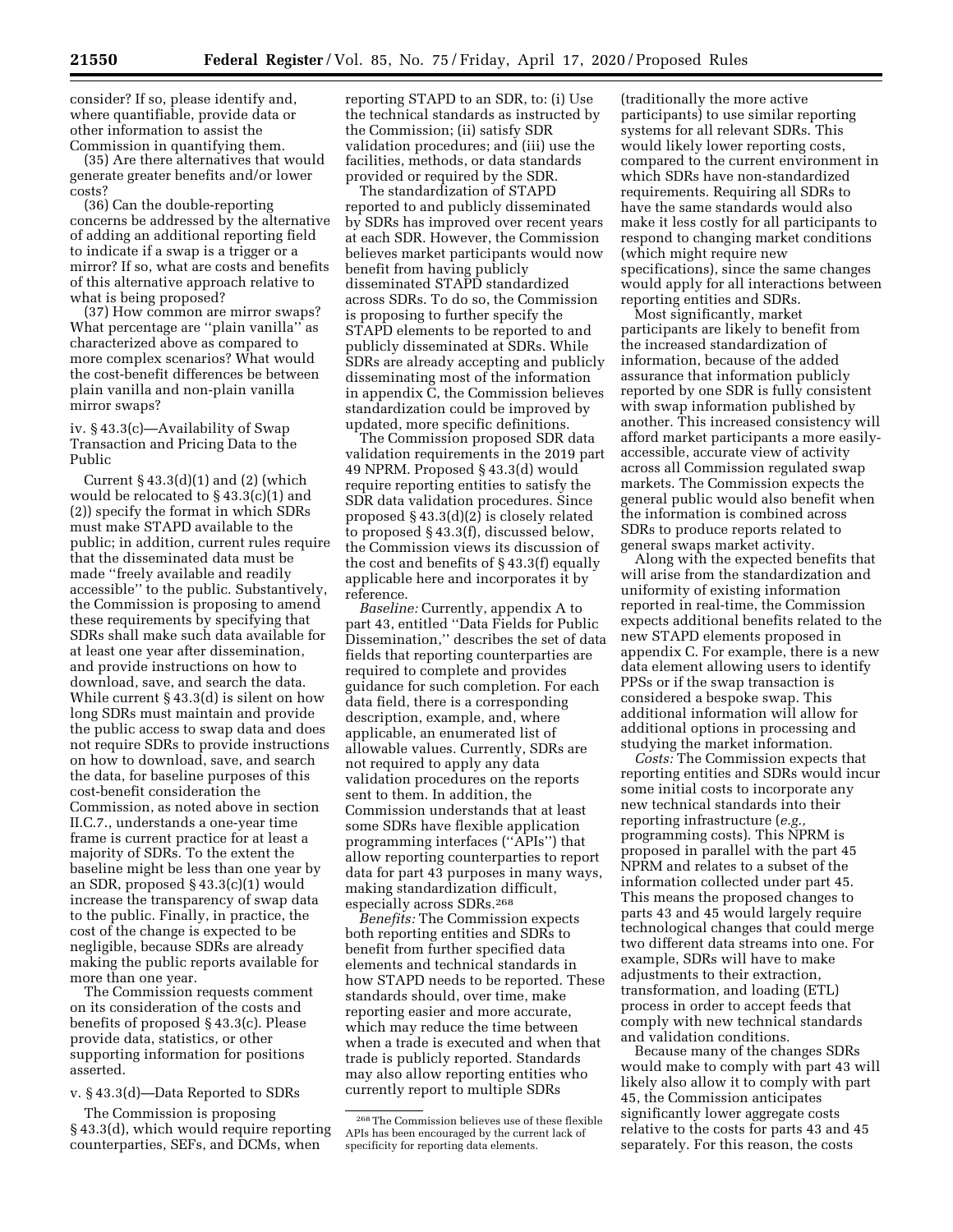described below may most accurately represent the full technological cost of satisfying the requirements for both proposed rules.

Based on conversations with CFTC staff experienced in designing data reporting, ingestion, and validation systems, Commission staff estimates the cost per SDR to be in a range of \$141,000 to \$500,000.269 This staff cost estimate is based on a number of assumptions and covers the set of tasks required for the SDR to design, test, and implement a data system based on the proposed list of swap data elements in appendix C and the guidebook.270 These numbers assume that each SDR will spend approximately 3,000–5,000 hours to establish ETL into a relational database on such a data stream.271

For reporting entities, the Commission estimates the cost per reporting entity to be in a range of \$23,500 to \$72,500.272 This cost estimate is based on a number of assumptions and covers a number of tasks required by the reporting entities to design, test, and implement an updated data system based on the proposed swap data elements, technical

270These assumptions include: (1) At a minimum, the SDRs will be required to establish a data extraction transformation and loading (ETL) process. This implies that either the SDR is using a sophisticated ETL tool, or will be implementing a data staging process from which the transformation can be implemented. (2) It is assumed that the SDR would require the implementation of a new database or other data storage vehicle from which their business processes can be executed. (3) While the proposed record structure is straight forward, the implementation of a database representing the different asset classes may be complex. (4) It is assumed that the SDR would need to implement a data validation regime typical of data sets of this size and magnitude. (5) It is reasonable to expect that the cost to operate the stream would be lower due to the standardization of incoming data, and the opportunity to automatically validate the data may make it less labor intensive.

271The lower estimate of \$141,000 represents 3,000 working hours at the \$47 rate. The higher estimate of \$500,000 represents 5,000 working hours at the \$100 rate.

272To generate the included estimates, a bottomup estimation method was used based on internal CFTC expertise. On several occasions, the CFTC has created data sets that are transmitted to outside organizations. These data sets consist of 100–200 fields, similar to the number of fields in the proposed appendix 1. This past experience has been used to derive the included estimates.

standards, and validation conditions.<sup>273</sup> These tasks include defining requirements, developing an extraction query, developing of an interim extraction format (*e.g.,* CSV), developing validations, developing formatting conversions, developing a framework to execute tasks on a repeatable basis, and finally, integration and testing. Staff estimates that it would take a reporting entity 200 to 325 hours to implement the extraction. Including validations and formatting conversions would add another 300 to 400 hours, resulting in an estimated total of 500 to 725 hours per reporting entity.274

The Commission is proposing § 43.3(d) to address how data is reported to SDRs. Notwithstanding the anticipated incremental costs, the Commission preliminarily believes this change is warranted in light of the anticipated benefits.

# Request for Comment

The Commission requests comment on its consideration of the costs and benefits of proposed § 43.3(d), including regarding issues and questions specifically identified below. Please provide data, statistics, or other supporting information for positions asserted.

(38) Are there additional costs or benefits that the Commission should consider? If so, please identify and, where quantifiable, provide data or other information to assist the Commission in quantifying them.

(39) Are there alternatives that would generate greater benefits and/or lower costs?

## vi. § 43.3(f)—Data Validation Acceptance Message

The Commission is proposing § 43.3(f) to establish requirements for SDRs to

274The lower estimate of \$23,500 represents 500 working hours at the \$47 rate. The higher estimate of \$72,500 represent 725 working hours at the \$100 rate.

validate real-time public data and send SEFs, DCMs, and reporting counterparties data validation acceptance or rejection messages.

The proposed validation requirements are designed to ensure collected information is accurate. The data validation process would require close communication between the reporting entity and the SDR and would cover data reported pursuant to both parts 43 and 45. To date, the Commission has not required the use of validations by the SDR and therefore has not provided any guidance on either the content or format of the messages associated with these validations.

While this change would require SDRs and reporting entities to update their systems, the Commission expects that, for the majority of swaps, validations would greatly increase the standardization of reporting requirements, so reporting entities could ensure that the updated systems would consistently pass the validation tests.

*Baseline:* SDRs are not required to validate data sent by reporting entities, a condition that exposes the public data tape to distortions through the inclusion of inaccurate or missing data. While there are no current requirements to validate data, we can observe activity that is related to market participants cancelling and correcting publicly disseminated trade information.275 Based on observing a non-trivial share of records linked to this cancel and correct action, along with conversations with SDRs regarding their experience with reporting errors, the Commission expects this proposed rule change to help ensure accurate data is reported for public dissemination.

*Benefits:* The Commission expects that the proposed changes to  $\S$ 43.3(f) will result in benefits through improved quality of data sent to the SDR and disseminated to the public. Improved quality of real-time data helps market participants in their trading decisions. It also enables better market oversight by self-regulatory organizations. Finally, more accurate and complete data helps researchers learn about swaps markets, which in turn can inform future regulatory decisions.276

<sup>269</sup>To generate the included estimates, a bottomup estimation method was used based on internal CFTC expertise. In brief, and as seen in the estimates, the Commission anticipates that the task for the SDR's will be significantly more complex than it is for reporters. On several occasions, the CFTC has developed an ETL data stream similar to the anticipated parts 43 and 45 data streams. These data sets consist of 100–200 fields, similar to the number of fields in proposed appendix 1. This past Commission experience has been used to derive the included estimates.

<sup>273</sup>These assumptions include: (1) The data that will be provided to the SDRs from this group of reporters largely exists in their environment. The back end data is currently available; (2) the data transmission connection from the firms that provide the data to the SDR currently exists. The assumption for the purposes of this estimate is that reporting firms do not need to set up infrastructure components such as FTP servers, routers, switches, or other hardware; it is already in place; (3) implementing the requirement does not cause reporting firms to create back end systems to collect their data in preparation for submission. It is assumed that firms that submit this information have the data available on a query-able environment today, (4) reporting firms are provided with clear direction and guidance regarding form and manner of submission. A lack of clear guidance will significantly increase costs for each reporter; and (5) there is no cost to disable reporting streams that will be made for obsolete by the proposed change in part 43.

<sup>275</sup>For example, based on a three week study in January 2020, CFTC staff found 11% of IRS records linked to a ''Cancel'' action type and 8% of records linked to a ''Correct'' action type. For CDS, staff found 7% and 6% of records linked to a ''Cancel'' and ''Correct'' action type, respectively. These percentages are much larger for commodity swaps and also appear to have a higher share related to uncleared swaps.

<sup>276</sup>The Commission is aware of at least two publicly-available studies that discuss problems with the current part 43 data The first study found Continued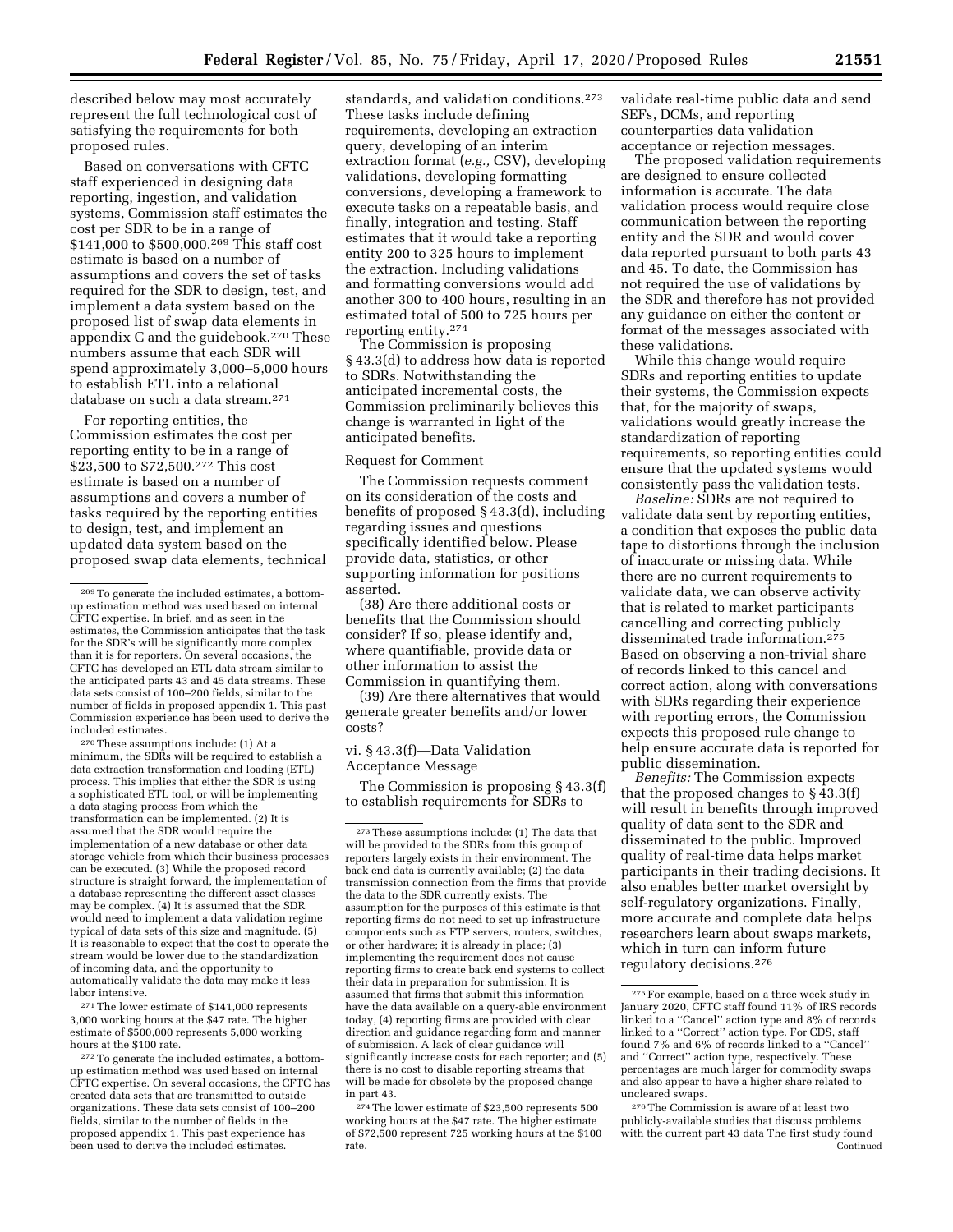Furthermore, the Commission expects benefits to result from improved communication between SDRs and reporting entities due to this data validation requirement. Finally, since the Commission is also proposing similar data validation requirements for part 45 swap data, along with the currently proposed changes to part 49, the Commission expects reporting parties will benefit from having harmonized regulatory requirements.

*Costs:* The Commission expects that the proposed rule change would create costs for SEFs, DCMs, and reporting counterparties, as well as SDRs, as they would be required to manage validation messages related to STAPD meant to be released for public consumption ASATP following execution. The Commission expects these costs to be limited to the initial development of automated systems to deal with acceptance or rejection messages.

Costs may differ between SDRs and reporting parties. With respect to SDRs, the Commission expects the costs of this rule change to be higher for SDRs with a larger share of uncleared swaps. These swaps tend to be less standardized and therefore have a higher degree of reporting complexity. The Commission also expects costs to increase with the number of distinct reporting entities as the SDR will be required to set up lines of communication with each entity. For SEFs, DCMs, and reporting counterparties, the Commission expects costs to be higher for reporting parties not able or willing to build automated systems, as they would need to manually determine why a rejection message exists and then manually resubmit the corrected information. However, the Commission expects that these costs, for both the SDR and reporting entities, would be mitigated by the introduction of technical standards, as standardized reporting by all reporting entities should reduce the frequency of errors in reporting.

The Commission is proposing § 43.3(f) to establish requirements for SDRs to validate real-time public data. Notwithstanding the anticipated incremental costs, the Commission

preliminarily believes this change is warranted in light of the anticipated benefits.

## Request for Comment

The Commission requests comment on its consideration of the costs and benefits of proposed § 43.3(f), including regarding issues and questions specifically identified below. Please provide data, statistics, or other supporting information for positions asserted.

(40) Are there additional costs or benefits that the Commission should consider? If so, please identify and, where quantifiable, provide data or other information to assist the Commission in quantifying them.

(41) Are there alternatives that would generate greater benefits and/or lower costs?

(42) What would the costs be (both initial and on-going) for establishing and maintaining automated validation systems? What percentage of reporting entities would establish and maintain automated systems to manage validations? Please provide information on the basis for those estimates.

b. § 43.4—Swap Transaction and Pricing Data To Be Publicly Disseminated in Real-Time

i. § 43.4(f)—Process To Determine Appropriate Rounded Notional or Principal Amounts

The Commission is proposing to revise § 43.4(f) to amend the rules for rounding actual notional or principal amounts of a swap before disseminating such swap data. Amended § 43.4(f)(8) would require SDRs to round such that the revealed amount is more precise. For example, trades with notional principal amount less than 100 billion but equal to or greater than one billion, we currently require rounding to nearest billion, and the new requirement is for rounding to the nearest 100 million. Similarly, amended § 43.4(f)(9) would require SDRs to round to the nearest 10 billion (the current requirement is to the nearest 50 billion) notional for principal amounts greater than 100 billion before disseminating such swap data.

The reason the Commission requires SDRs to disseminate rounded notional or principal amounts of swaps is to conceal the exact notional of swap transactions to preserve the anonymity of specific large trades. Such concealment may be beneficial, since disseminating the exact notional of a swap could allow the public to discern the identity of the parties. For example, a very specific notional amount may be attributable to a specific counterparty,

as may a very large trade, given that large trades are rare for most instruments.

*Baseline:* For both changes, the baseline is the current rule regarding appropriate rounding (*e.g.,* to the nearest \$1 billion if the swap is between \$1 billion and \$100 billion). Under this baseline, notional amounts falling between \$1 billion and \$100 billion will be transformed into 100 different notional amounts. This reflects a rather imprecise grid of observed trade sizes.

*Benefits:* The main benefit of the rule changes is a more precise depiction of actual trade amounts. Precision would improve price discovery, giving market participants a better picture of the relationship between pricing and size for large trades that have occurred.

*Costs:* The main cost of this rule change is a reduction in the degree of anonymity of specific trades, which may make it more likely that the public can identify the counterparties to specific swaps. The proposed rounding changes may also make it more difficult for traders to hedge positions they acquire in large trades, because the publicly disseminated data would more accurately reveal trade size.

The Commission is proposing § 43.4(f) to amend the rules for rounding actual notional or principal amounts of a swap. Notwithstanding the anticipated incremental costs, the Commission preliminarily believes this change is warranted in light of the anticipated benefits following from increased transparency and the minimal increase in cost to market participant.

#### Request for Comment

The Commission requests comment on its consideration of the costs and benefits of proposed § 43.4(f), including regarding issues and questions specifically identified below. Please provide data, statistics, or other supporting information for positions asserted.

(43) Are there additional costs or benefits that the Commission should consider? If so, please identify and, where quantifiable, provide data or other information to assist the Commission in quantifying them.

(44) Are there alternatives that would generate greater benefits and/or lower costs?

(45) Would benefits be greater or costs reduced if the ranges covered by rounding and the round-off amounts were currency-specific (*i.e.,* different for different currencies) and/or commodityspecific? If so, please explain and provide supporting data or other information.

that about 10% of CDS traded in their data set had missing or zero prices. Y.C. Loon, and Z. (Ken) Zhong, ''Does Dodd-Frank affect OTC transaction costs and liquidity? Evidence from real-time trade reports,'' *Journal of Financial Economics* (2016), *available at [http://dx.doi.org/10.1016/](http://dx.doi.org/10.1016/j.jfineco.2016.01.01) [j.jfineco.2016.01.01.](http://dx.doi.org/10.1016/j.jfineco.2016.01.01)* The second study reported a number of fields that were routinely null or missing, making it difficult to analyze swap market volumes. *See* Financial Stability Report, Office of Financial Research (Dec. 15, 2015) at 84–85, *available at [https://financialresearch.gov/financial](https://financialresearch.gov/financial-stability-reports/files/OFR_2015-Financial-Stability-Report_12-15-2015.pdf)[stability-reports/files/OFR](https://financialresearch.gov/financial-stability-reports/files/OFR_2015-Financial-Stability-Report_12-15-2015.pdf)*\_*2015-Financial-Stability-Report*\_*[12-15-2015.pdf.](https://financialresearch.gov/financial-stability-reports/files/OFR_2015-Financial-Stability-Report_12-15-2015.pdf)*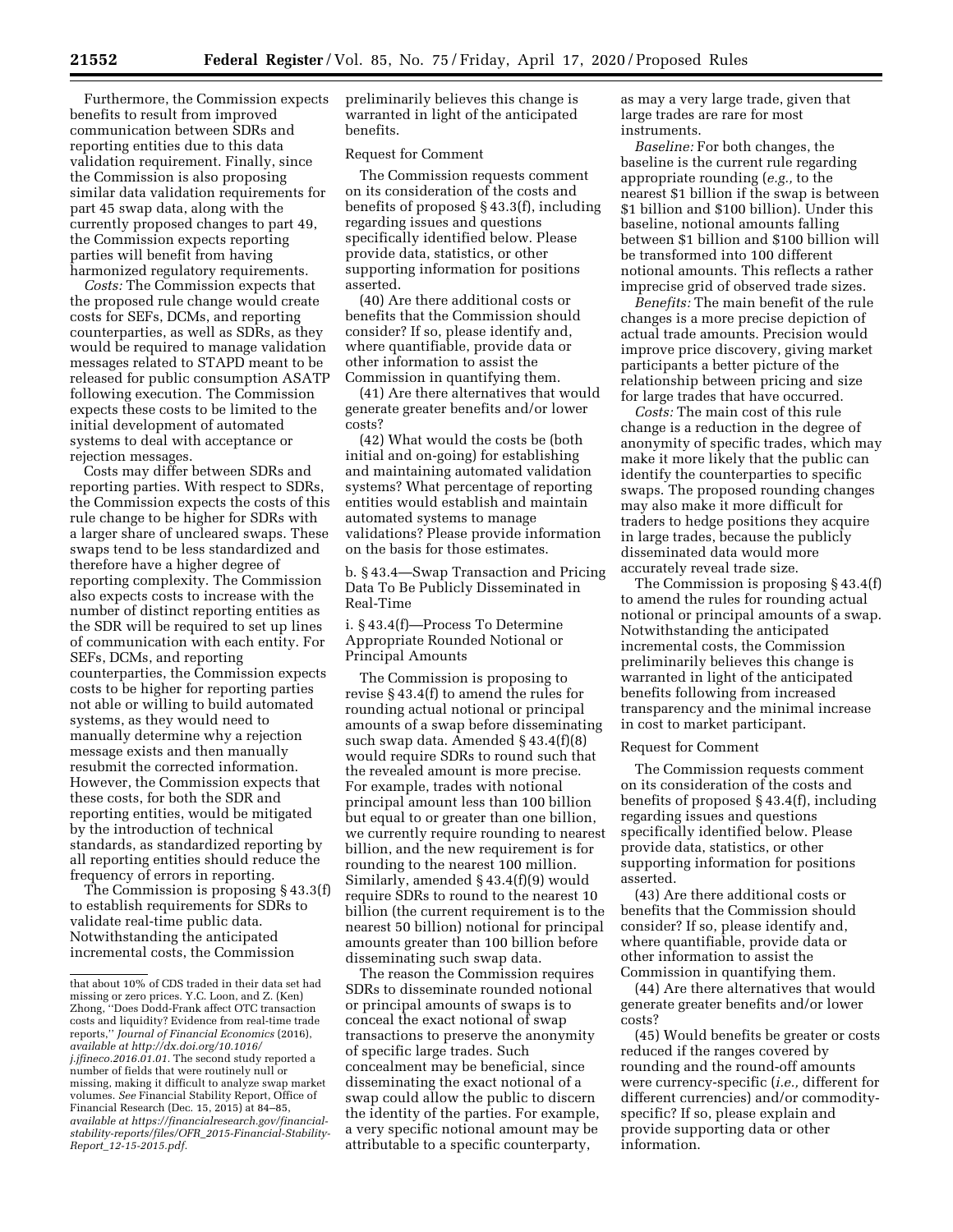(46) What are the costs and benefits to alternative mechanisms to choose the currency-specific rounding amounts? For example, should all amounts be in USD equivalents, and then apply the same rounding as USD?

ii. § 43.4(g)—Process To Determine Cap Sizes

The Commission is proposing to amend  $\S$  43.4(g) to change the process for determining cap sizes. Proposed  $§ 43.4(g)(2)$  would link the cap determination to a subset of newly defined swap categories in proposed § 43.6 and establish the use of the 75 percent calculation described in proposed § 43.6(c)(2). Proposed §§ 43.4(g)(3)–(8) would define new cap sizes for any swap not falling into a swap category defined in proposed § 43.4(g)(2). Proposed §§ 43.4(g)(9)–(10) would focus on how the Commission would publish any cap size revision and determine when it becomes effective.

Cap sizes effectively results in a permanent truncation of notional values released to the public and are meant to apply to the largest trades within a defined swap category. This truncation necessarily results in a less transparent market, but is meant to protect sensitive information and mitigate the potential negative impact of real-time public reporting on market liquidity.277 The adjustment to how cap sizes are determined is paired in this rule with changes to the methodology of determining block sizes. Both block and cap rules lead to certain information about swap activity being held back from public dissemination. In the case of caps, information on the actual notional size of an extremely large trade is permanently replaced with the cap value in the public tape. In the case of blocks, information on the terms of a large swap is temporarily delayed from dissemination.278

Due to their permanence, caps could have a more significant effect on information dissemination compared to blocks, which allow for only a delay in reporting. Current § 43.4(h) defines current cap sizes by asset class and delineates them in USD notional amounts. For example, there currently are three fixed cap sizes for IRSs in § 43.4(h)(1)(i) based on tenor: Caps of 250 million USD for swaps with a tenor of zero to two years; 100 million USD for swaps with a tenor of two to ten years; and 75 million USD for swaps

with a tenor greater than ten years. The remaining asset classes currently have a single fixed cap size: 100 Million USD for CDSs; 250 million USD for equity swaps and foreign exchange; and 25 million USD for other commodity swaps.279

As discussed, the Commission is proposing new swap categories and the use of a higher percentage to calculate AMBSs.280 The proposed process to determine cap sizes would use the proposed new swap categories and a similar method as is currently used to define AMBSs, but with a 75-percent notional amount calculation instead of a 67-percent notional amount calculation. Therefore, the proposed rule change better aligns the block and cap determination since they would now be based on the same set of underlying trades. However, use of the 75-percent notional amount calculation method instead of the 67-percent notional amount calculation method would ensure caps would always be a smaller subset of trades.

The Commission reviewed the current cap sizes and found significant differences in the percentage of trades that are eligible for cap treatment, both within and across the main asset classes. This reflects the fact that within asset classes, the vast majority of swaps have the same cap size across all trade tenor groups.

Determining the effect of the change in cap determination methodology requires some assumptions. For example, an assumption that the determination change does not affect the distribution of trade sizes is critical to quantifying that effect. Under the assumption that the distribution of trade sizes is invariant to defined limits, the Commission calculated some rough estimates of the effect of the limit changes, based on trading from late 2019.281

Overall, the Commission finds the effect to be a modest decrease in the number of trades eligible for cap treatment. Nearly 90% of trades were smaller than minimum cap size under the old methodology, and will remain so under the new methodology. Commission staff found approximately 2% of trades were larger than minimum

cap size under the old methodology, and would be larger than minimum cap (and hence minimum block) size under the new methodology. Roughly 7% are cap eligible under the current methodology, but will no longer be under the new methodology. A little more than 1% of trades were large than minimum cap size under the old methodology, and will be larger than minimum block (but not cap) size under the new methodology.

The Commission expects somewhat larger effects in the index CDS class. For example, for CDS indices based on investment grade indexes, 22% of trades are eligible for cap treatment under the current methodology, while under the new cap determination methodology this would be reduced to 3% of trades.

*Baseline:* Current practice, based on the initial cap sizes defined in § 43.4(h)(1), forms the baseline for this cost and benefits discussion.282 As discussed above, the current cap size regime is over-inclusive, diminishing market transparency.

*Benefits:* The Commission expects a number of benefits to arise from the proposed rule change given the improved alignment with the AMBS and the movement toward a cap size that is based on market activity. Similar to the benefits noted in the block level discussion below, the movement toward better defined swap categories would ensure cap sizes are determined from a set of similar swaps. Proposed changes to the cap size method would better reflect the underlying market and are expected to benefit market transparency, as there would exist a clear separation between the block and cap size. This is most apparent in the interest rate asset class. The proposed rule change would ensure that cap eligibility would be reserved for only the trades with the largest notional amounts.

*Costs:* The Commission expects that the proposed rule change would impose costs on SDRs, as they would be required to adjust their systems to determine when trades within each new swap category would meet the requirements for cap treatment. The Commission expects such costs to be minimal given the SDRs already have systems established to identify when swaps are eligible for block and/or cap treatment.

Both the costs and benefits of increasing or decreasing cap sizes result from the increased or decreased, respectively, anonymity they afford. To

<sup>277</sup>*See* Procedures to Establish Appropriate Minimum Block Sizes for Large Notional Off-Facility Swaps and Block Trades, 78 FR 32866, 32907.

<sup>278</sup>Of course, in the case when a swap satisfies both the cap and the block threshold, both are true.

<sup>279</sup>*See* §§ 43.5(h)(1)(ii)–(v).

<sup>280</sup>*See* the discussion about proposed changes to § 43.6 below in section V.B.4. for a more complete discussion along with the cost/benefit consideration of new swap categories.

<sup>281</sup>A sample of 20 weeks was selected from 8/2/ 2019 to 12/27/2019 for CDS and IRS markets. This is based on information collected to create the CFTC's Weekly Swaps Report. While the information is based on part 45 data, the vast majority of the trades selected are reportable swaps under part 43.

<sup>282</sup>Since the Commission has not to date established post-initial cap sizes pursuant to  $\S\S 43.4(h)(2)$  and  $43.6(f)(1)$ , it is using the initial cap sizes as the baseline.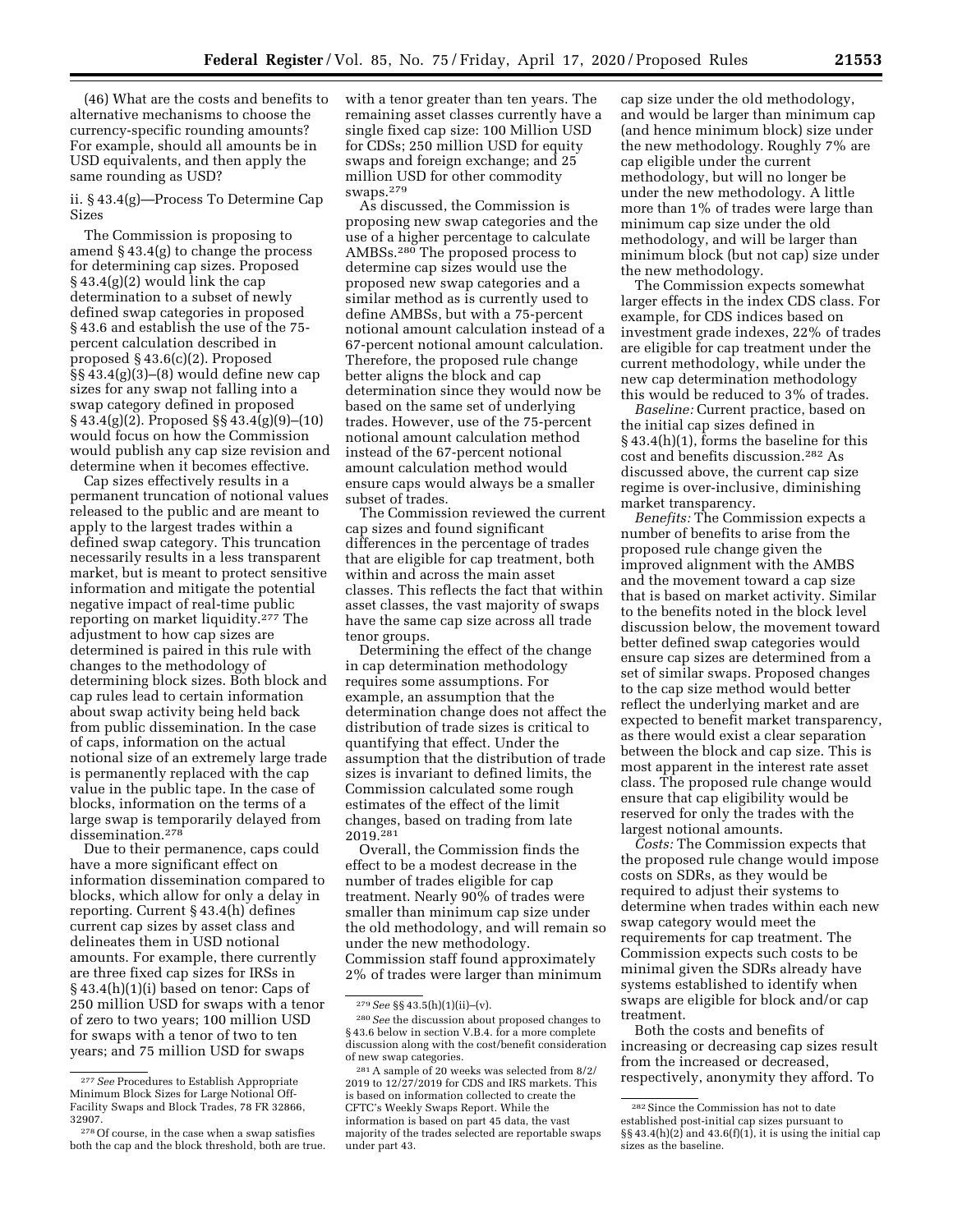the extent that the revised cap sizes reduce anonymity for an asset class, those effects are mitigated by delays in reporting. Of particular relevance is that all trades with capped notional would be block eligible. Hence, the time delay in § 43.5 would reduce both the positive and negative effects of the changes in anonymity associated with changes in cap sizes.

The Commission is proposing § 43.4(g) to change the process for determining cap sizes. Notwithstanding the anticipated incremental costs, the Commission preliminarily believes this change is warranted in light of the anticipated benefits.

# Request for Comment

The Commission requests comment on its consideration of the costs and benefits of proposed § 43.4(g), including regarding issues and questions specifically identified below. Please provide data, statistics, or other supporting information for positions asserted.

(47) Are there additional costs or benefits that the Commission should consider? If so, please identify and, where quantifiable, provide data or other information to assist the Commission in quantifying them.

(48) Are there alternatives that would generate greater benefits and/or lower costs?

(49) Would benefits be greater or costs reduced if the 75-percent notional amount calculation method was replaced with an alternative method to identifying the cap threshold? Should there be a different method applied to caps and blocks since they are designed to accomplish different objectives? If so, please explain and provide supporting data or other information.

(50) For the other commodity swap category (for which swaps are often measured in physical units), swaps have a block size equal to zero, and there is a fixed cap size denominated in USD notional. For such swaps, what are the costs to SDRs to convert the notional amount into USD to determine whether the trade meets the cap threshold?

c. § 43.5—Time Delays for Public Dissemination of Swap Transaction and Pricing Data

The Commission is proposing § 43.5(c) to increase the delay for the public dissemination of block trades to 48 hours for all block transactions. This time delay would be a significant change from the current rules, which set the length of the delay based on transaction and counterparty

characteristics.283 For example, one part of the current rule defines the length of delay conditional on whether the swap is executed on a SEF. Another conditions the length of delay on whether the swap is subject to the mandatory clearing requirement. Finally, the current rule allows for additional time if neither counterparty is a SD/MSP.

*Baseline:* Under the current § 43.5, multiple time delays are in effect. As discussed in section II.E. above, these time delays range from 15 minutes for block trades executed on a SEF to 24 business hours for LNOFs swaps not subject to mandatory clearing and where both sides of the trade are not SDs/ MSPs.

*Benefits:* The Commission anticipates the primary effect of proposed § 43.5(c) would be to provide additional time to intermediaries to hedge the exposure resulting from accommodating large trades. One benefit of the additional hedging time provided to intermediaries is the potential for lower price volatility than if the trade information were released in real time.284 The lower hedging costs may benefit end-users wishing to make large trades, to the extent reduced hedging costs are passed to them. To the extent that price volatility unrelated to the fundamental supply and demand of the instrument is mitigated, price discovery might be enhanced by a delay. On the other hand, if a trade is fundamentally informative, a delay in publication would allow some participants to trade at off-market prices during the period of the delay, which is a potential cost to the change.

*Costs:* Proposed § 43.5(c) would extend the delay for reporting swap transactions with notional amounts above the minimum block size. Therefore, the Commission anticipates costs associated with a reduction in the market transparency for a specific set of swaps. The Commission expects that these costs would be reduced by the additional rule changes to the swap categories and AMBSs. For example, the Commission expects fewer trades to get block status as a result of proposed rule changes in § 43.8, leading to improved transparency for trades between the old and new threshold sizes. This mitigation is discussed at length in the preamble.

The Commission is proposing § 43.5(c) to increase the delay for public dissemination of block trade information. Notwithstanding the anticipated incremental costs, the Commission preliminarily believes this change is warranted in light of the anticipated benefits.

#### Request for Comment

The Commission requests comment on its consideration of the costs and benefits of proposed § 43.5(c), including regarding issues and questions specifically identified below. Please provide data, statistics, or other supporting information for positions asserted.

(51) Are there additional costs or benefits that the Commission should consider? If so, please identify and, where quantifiable, provide data or other information to assist the Commission in quantifying them.

(52) Are there alternatives that would generate greater benefits and/or lower costs?

(53) Should the Commission expect the distribution of costs and/or benefits to significantly vary across swap categories? If so, please provide specific examples and a discussion of the differences.

(54) What is the hedging cost savings from delaying the revelation of large trades? Could similar savings be realized in any swap category if the delay was less than 48 hours?

(55) What factors make it more or less likely that intermediaries will pass hedging cost savings resulting from delaying the revelation of large trades to their clients?

(56) What costs (*e.g.,* reduced liquidity, bad pricing, wide spreads) are being incurred under the status quo regime? Please provide detailed information regarding the basis of those estimates.

#### d. § 43.6—Block Trades

The Commission is proposing a number of revisions to § 43.6. The most economically significant revisions of these relate to block trades; revising the set of swap categories in § 43.6(b) and amending to the process for determining the AMBS in § 43.6(e). The remaining changes proposed in § 43.6 are not substantive and are clarifying changes, so the Commission has not described the costs and benefits of such proposed changes.285

<sup>283</sup>*See* 17 CFR 43.5.

<sup>284</sup>There is substantial literature (*see, e.g.,*  Hendrik Bessembinder and Kumar Vankatarman (2010) ''Bid-Ask Spread'' *Encyclopedia of Quantitative Finance* for a discussion) on the temporary impact of large traders. The time delay could allow the intermediary to ''spread out the trade'' to avoid price volatility induced by such large trades.

<sup>285</sup>For example, § 43.6(c) discusses the proposed method for determining the AMBS, but the only change from the current rule text is related to the new definition for a ''trimmed data set.'' The Commission does not believe that this change warrants a discussion of the costs and benefits.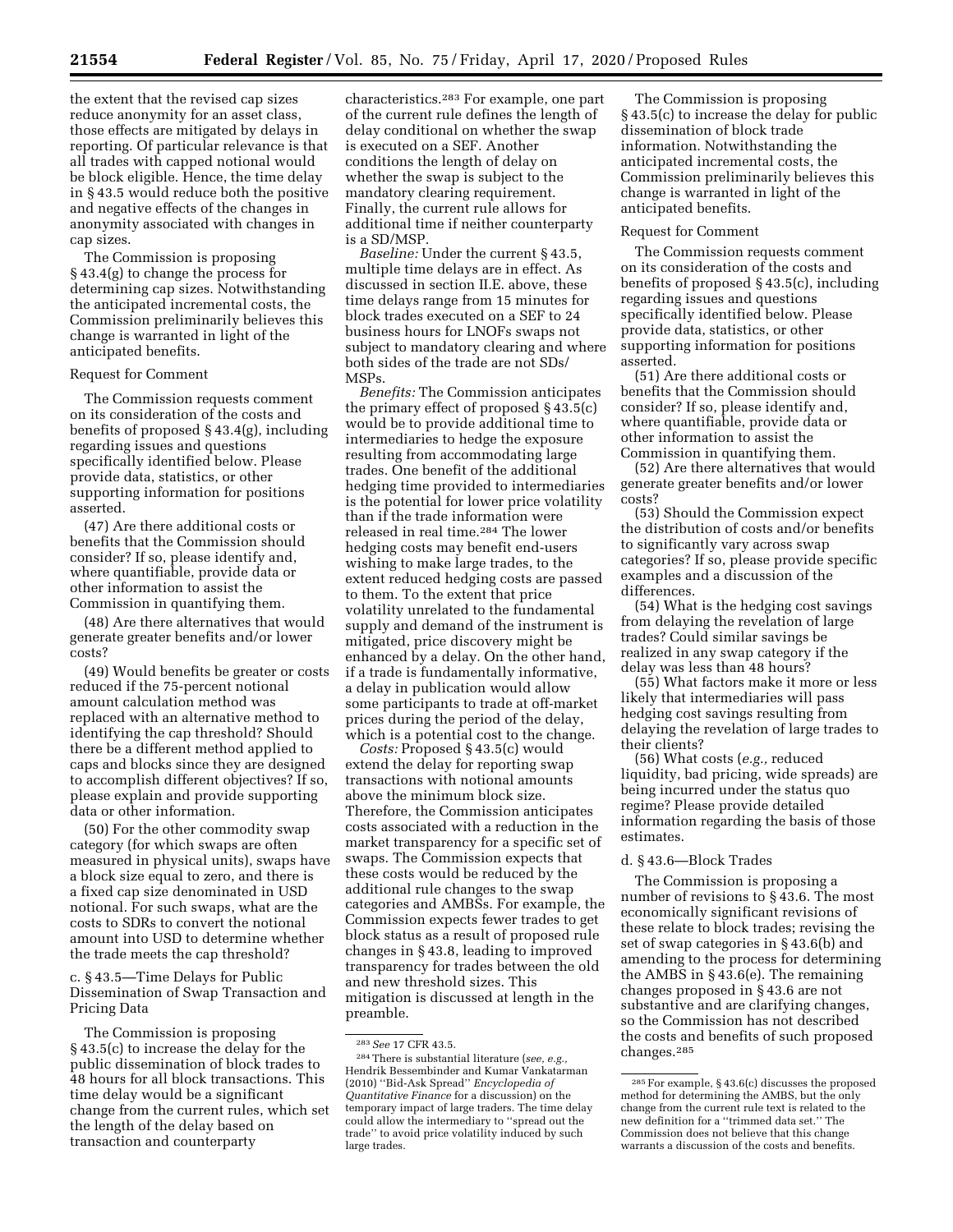In general, changes in minimum block sizes, cap sizes, and reporting delays have broadly similar effects. Lower minimum block and cap sizes and longer reporting delays reduce transparency, and may increase liquidity.286 In this sense, the costs and benefits of the changes described below would depend on the direction of the change (*e.g.,* a higher minimum block would increase transparency and may reduce liquidity).

As detailed below, the revisions would lead to changes that would result in assigned block sizes that better reflect trading patterns in individual swap categories. Specifically, the categories of swaps used in the minimum block size determination have been revised to better ensure that each category is more homogenous in terms of typical trade sizes. For example, under the current rule, rate swaps are placed into three groups based on currency (super-major, major, and non-major), and each group is divided into nine subgroups based on tenor (with the shortest tenor bucket representing swaps of less than 46 days and the longest tenor bucket representing swaps of greater than 30 years).

The proposed rule, in contrast, would define 15 currency-specific groups, each with the same nine tenor subgroups. This more granular bucketing allows for more targeted block levels; for instance, this allows block levels for the most active USD IRS products to differ from levels for the still active, but slightly less common JPY or GBP IRS products, where trade sizes are lower. All currencies not within the list of 15 would have a block size of zero essentially allowing this small subset of IRS to receive full block treatment.287

For CDSs, the new swap categories would no longer be based on observed spreads with multiple tenor groups, but would be based on well-defined products (*e.g.,* CDXIG, CMBX, iTraxx) for a single tenor range between four to six years (designed to pick up the most actively traded five year on-the-run CDS product). All other CDS products which do not fall into these defined product groups, or defined product tenor, would have a new block size of zero.

Swap categories in the FX asset class would include a list of 22 currencies exchanged for USD along with the set of 180 swap categories comprised of each unique combination of exchanges of these 22 currencies.288 This represents a significant difference from the current set of 84 swap categories comprised of 22 currencies exchanged for one of the super-major currencies (EUR, GBP, JPY, or USD).289 Finally, there is a significant change to swap categories related to ''Other Commodity'' as the new proposed categories represent the underlying commodity instead of references to specific futures contracts and exchanges.

Revised  $\sqrt{5}$  43.6(e) contains amendments to the process for determining the AMBS for each new swap category defined in § 43.6(c). For each swap category, the 67-percent notional amount calculation based on one year of transactions would be performed for a subset of swap categories. The minimum size for a subset of swaps in the FX asset class that have no reference to USD would be based on a method to identify the AMBS based on two swap categories, with each side paired with USD. Finally, a subset of swap categories would have a block size of zero.

The swap category changes combined with the new 67-percent notional amount calculation would significantly change the number of trades eligible for block status; we discuss the costs and benefits to these changes below. The Commission reviewed the current block sizes and found significant differences in the percentage of trades that are eligible for block treatment, both within and across the main asset classes. This reflects the fact that within asset classes, the vast majority of swaps have the same block size across all trade tenor groups.

One further implication of the proposed amendments to the process for determining the AMBS in § 43.6(e) relates to trading rules for made available for trading (''MAT'') instruments. The Commission requires that instruments that have been MAT be traded on SEFs or DCMs using specific trading protocols (*i.e.,* order book or request for quote), unless the trade is greater than the AMBS for such instruments.290 Hence, changes in the AMBS impact whether individual trades

must be executed on SEFs or DCMs, or whether they can be executed bilaterally.291 The Commission considered the costs and benefits of requiring mandatory DCM/SEF trading for certain instruments in the 2018 SEF NPRM, and adopts and incorporates that previous consideration in this release by reference.292 Here, the Commission simply notes that changes in the AMBS may affect whether certain swaps have to be executed on a SEF or DCM, as noted above.

The proposed amendments to § 43.6(e) would result in a block size of zero for many of the swaps not in the most liquid swap categories. This would result in 100% of many types of swaps (*e.g.,* off-the-run CDSs and certain major and non-major currencies in the IRS and FX asset classes) being eligible for block treatment.

*Baseline:* The baseline for proposed § 43.6(e) is the current text §§ 43.6(e) and (f) and the current process for determining if a trade is eligible for block treatment. As discussed in section II.F.2, the Commission has not established post-initial AMBSs. As a result, the baseline is the AMBSs for current swap categories calculated using the 50-percent notional amount calculation method according to current § 43.6(e). The Commission believes that too many swaps are currently receiving block treatment and the swap categories can be improved.

*Benefits:* The motivation for special rules for ''large'' trades is that large trades often require intermediaries to take large positions (at least temporarily). Importantly, the costs to the intermediaries to subsequently hedge the trade are reduced by allowing the intermediaries some period to hedge, prior to the initial trade becoming public knowledge. A trade is large in this sense when it is substantial relative to typical trade size and daily volume in that instrument. For this reason, policy toward block size determination should take an instrument's market characteristics into account.

The Commission expects that the change in swap categories would define block sizes with respect to categories that are more granular than the current swap categories, which would then better reflect current trading patterns for each type of swap. For example, USD

<sup>286</sup>For example, trading a block allows for a temporary suspension of information made publicly available. This can prevent traders from ''frontrunning'' a swap dealer attempt to hedge a large exposure it acquired by trading with a customer. By lowering the SD's cost of hedging, the delay in reporting can result in greater SD willingness to offer liquidity to customers.

<sup>287</sup>The background to the proposal to set the block size of certain subsets of swaps in the IRS, CDS, foreign exchange, and other commodity asset classes is discussed in sections II.F.1.a, b, d. and e, respectively, above.

<sup>288</sup> In this last set, the AMBS is based on the AMBS of the associated currencies exchanged for the USD.

<sup>289</sup>While there are 84 current swap categories for FX, 40 of these have a block size of zero.

<sup>290</sup>There are some exceptions to the mandatory trading on SEFs for MAT instruments, such as trades that involve non-U.S. persons.

<sup>291</sup>The definition of ''block trade'' is discussed above in section II.B.2.

<sup>292</sup>*See* 83 FR 61946, 62140 Swap Execution Facilities and Trade Execution Requirement. As noted there, the benefits of requiring SEF trading include greater transparency and enhanced oversight. The costs include reduced flexibility for traders.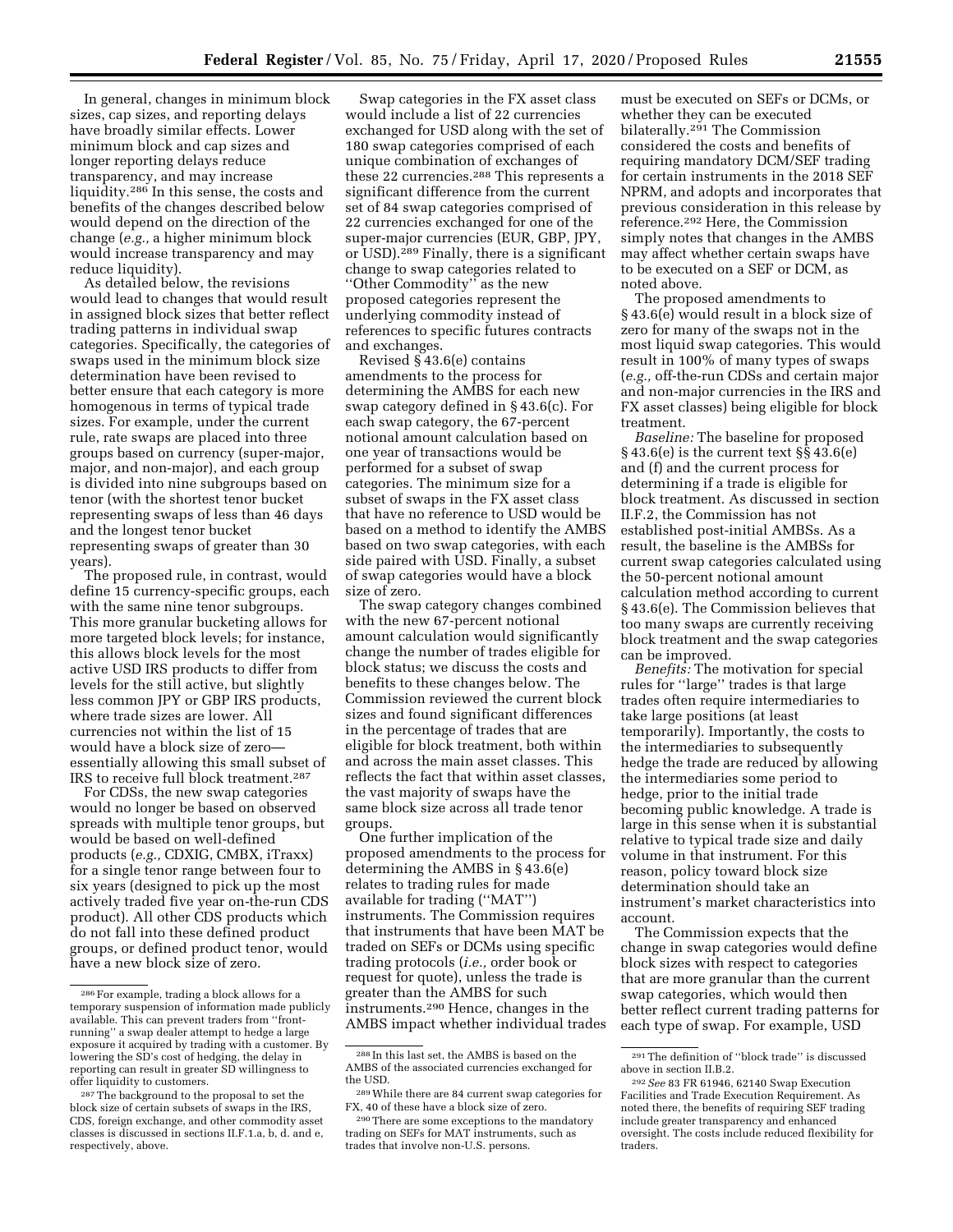IRSs currently represent most of the actual trades in the IRS Super-Major category, so that the current AMBS for JPY IRS swaps (also in the Super-Major category) is based largely on USD trades. The new rules would allow for an AMBS that better reflects the size distribution of JPY rate swaps, and in this case would allow for a smaller block threshold for these swaps relative to the more active USD category. The move from spread-based to productbased swap categories for CDSs is expected to achieve something similar, in that the liquidity (and thus trade distribution) is often much more homogenous within a product group rather than within a spread category. This change would also provide the additional benefit of foreclosing the possibility that an individual product may not change block thresholds as market spreads adjust over time.

The Commission expects that the proposed 67-percent notional amount calculations would enhance transparency in the market by decreasing the number of trades eligible for block treatment and therefore result in delayed reporting. The increased percentile (from 50 to 67) would result in a smaller set of swaps eligible for block treatment and therefore would increase real-time market reporting, leading to increased accuracy in the real-time tape. However, because the average size of block trades would generally increase under the proposed rules, the Commission proposes to pair this change with an extension to the reporting delay (in some cases from 15 minutes to 48 hours). The Commission believes this longer delay is more appropriate given the larger notional size; because the primary reason for the delay is to ensure that the dealing counterparty is able to hedge out the risk taken in the trade, a larger average trade size would imply a greater needed time for trade hedging.

*Costs:* The Commission anticipates costs associated with this rule change as market participants respond to the new swap categories and increased percentile calculation. For example, focusing on USD interest rate swaps, the proposed rule change would, by increasing the block threshold, decrease the set of swaps eligible for block status. If end-users continue to trade swaps within this notional range, dealers may find it more difficult to hedge their exposure because ASATP reporting would be required. If dealers face increased difficulties to hedge client demands, then the dealers will increase the costs to the clients or, potentially, stop trading in this notional range which can contribute to a decrease in

liquidity. As discussed above, this in turn may increase price volatility, and potentially increase the bid-ask spread facing end-users.

The Commission expects these costs to vary by asset class and the activity level of the reporting entity, though the more granular bucketing of block categories is aimed to ensure that cost variations across asset classes are mitigated. Costs may also differ by reporting entity depending on the type of cost. For instance, the Commission expects SDs and end-users specializing in a single swap category to face smaller operational costs relative to dealers who operate across multiple swap categories, given they would only have to adjust their operational systems (where necessary) for specific swap categories. However, if transaction/hedging costs are affected by the changes in the block threshold, hedging may be easier (and thus costs lower) for dealers active in a number of markets, who therefore have a wider set of potential hedging instruments. Finally, depending on how trade prices are determined, the costs attributed to the dealer above may actually be passed on to the end-user/ client in the form of increased spreads.

The Commission is proposing § 43.6(e) to adjust the process for determining the AMBS. Notwithstanding the anticipated incremental costs, the Commission preliminarily believes this change is warranted in light of the anticipated benefits.

# Request for Comment

The Commission requests comment on its consideration of the costs and benefits of proposed § 43.6(e), including regarding issues and questions specifically identified below. Please provide data, statistics, or other supporting information for positions asserted.

(57) Are there additional costs or benefits that the Commission should consider? If so, please identify and, where quantifiable, provide data or other information to assist the Commission in quantifying them.

(58) Are there alternatives that would generate greater benefits and/or lower costs?

(59) What is the increased cost due to earlier revelation of trades that will no longer be subject to block treatment?

(60) From an economic perspective, are there additional swap categories that should be considered that would significantly change the cost and benefits?

(61) Would benefits increase or costs decrease if the sample used to calculate AMBS excluded some parts of the year

that might have uncharacteristic trading patterns (*e.g.,* if the sample of CDS trades excluded dates when CDS indexes roll (which happens twice a year for the major indexes))? Are there any similar events for other asset classes? Please provide detailed information regarding the estimated impact on resulting benefits and costs.

(62) Would benefits increase or costs decrease if the Commission adopted a flexible method to evaluate AMBS and adjust accordingly to reflect changes in trading patterns? Please provide information regarding the basis of those estimates.

## 3. Section 15(a) Factors

Section 15(a) of the CEA requires the Commission to consider the costs and benefits of the proposed amendments to part 43 with respect to the following factors: Protection of market participants and the public; efficiency, competitiveness, and financial integrity of markets; price discovery; sound risk management practices; and other public interest considerations.

As discussed above, the proposed amendments to part 43 include changes that reflect what the Commission has learned about the technical aspects of reporting, as well as changes that permit longer delays or more opacity in reporting under some circumstances. The Commission expects that this, along with the data validation requirements in proposed § 43.3(f), would increase the reliability of part 43 data.

A discussion of these proposed amendments in light of section 15(a) factors reflecting all of the proposed changes is set out immediately below.

a. Protection of Market Participants and the Public

The Commission preliminarily believes that reporting requirements designed to enhance transparency empower market participants by informing them, in real-time, about the price of a broad set of swap products. This real-time information helps protect these participants from transacting at prices significantly different than the prevailing market. In addition, the Commission preliminarily believes that enhanced transparency allows for better monitoring of the quantity, and size, of market transactions leading to improved protection of market participants and the public. As discussed above, some of the changes increase transparency, such as general increases in block sizes and improvements in reported data, while other changes reduce transparency, such as delayed block reporting. However, the changes proposed herein which potentially reduce transparency may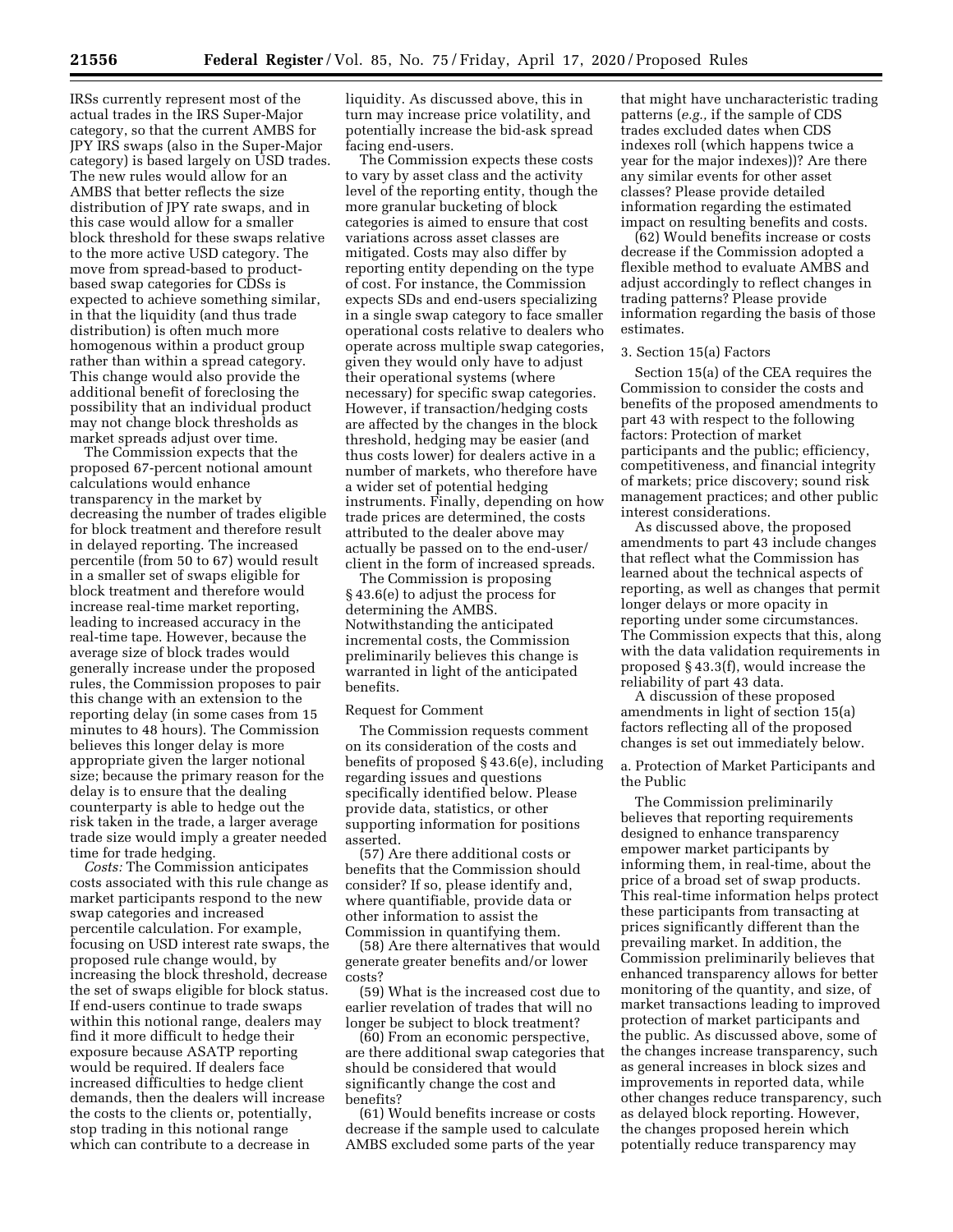reduce hedging costs for large trades, protecting those participants who tend to execute uniquely large swaps.

b. Efficiency, Competitiveness, and Financial Integrity of Markets

Real-time reporting of transactions affects the efficiency of markets by quickly providing new information to all market participants in a standardized manner. This real-time information, which is publicly accessible, allows prices to rapidly and efficiently adjust to the prevailing trading conditions. To the extent that these proposed rules reduce the cost of information gathering and processing, market efficiency should be improved. Increasing the threshold size of block trades may have an ambiguous effect on market efficiency. It may improve market efficiency by countering potential frontrunning may lead to larger bid/ask spreads. However, it may harm market efficiency in that market participants will learn about some trades later because of this proposed rule. In the aggregate, the Commission preliminarily believes the proposed rule will weigh in favor of market efficiency.

Improvements to real-time reporting may also enhance competition as parties may learn about the prices and venues where potential counterparties are executing their transactions. As such, swaps markets may become more competitive since parties will have access to the prices that most participants are transacting at and will be able to use this information during their negotiations.

The rule changes, through their effects on transparency, can affect the financial integrity of markets because market participants can verify that they are transacting at or near prevailing market prices. In addition to transparency, the proposed changes to part 43 might affect financial integrity in other ways. In particular, the Commission preliminarily believes that more accurate STAPD would lead to greater understanding of liquidity and market depth for market participants executing swap transactions. Amendments that result in improved part 43 STAPD being made available to the public would expand the ability of market participants to monitor real-time activity by other participants and to respond appropriately.

# c. Price Discovery

Section 2(a)(13) of the CEA requires that STAPD be made publicly available. The CEA and the Commission's existing regulations in part 43 implementing CEA section 2(a)(13) also require STAPD to be made available to the

public in real-time. As with the swap data reported for use by regulators pursuant to section 4r of the CEA and the Commission's part 45 regulations implementing CEA section 4r, the Commission believes that inaccurate and incomplete STAPD hinders the use of the STAPD, which harms transparency and price discovery. At least two publicly available studies discuss past problems with the current part 43 data. The Commission preliminarily expects that market participants would be better able to analyze STAPD as a result of the proposed amendments, because the proposed amendments would make STAPD more accurate and complete. The Commission expects price discovery to be improved with proposed changes to clearing swaps and avoiding duplicative reporting of mirror swaps.

On the other hand, some aspects of the proposed rules may dampen price discovery relative to the status quo baseline. Specifically, if proposed § 43.4(a)(4) encouraged more PPSs, then the proposal may also reduce price discovery because fewer trades would have prices that are known at the time of execution.293 Further, longer block trade real-time reporting delays pursuant to proposed § 43.5(c) could harm price discovery because the public would lengthen the time before which block trade prices are publicly available than is currently the case; this would be counter-balanced by the fact that longer delays could promote the execution of swaps that counterparties otherwise would not execute under the current shorter real-time reporting delays.

The Commission does not know exactly how market participants will adapt and evolve due to the proposed rule changes. However, the Commission preliminarily believes that the proposed rule will improve price discovery in aggregate.

d. Sound Risk Management Practices

The Commission preliminarily expects that allowing reporting parties a greater ability to delay reporting would, in some circumstances, enable more effective hedging. In particular, SDs may have greater ability to manage the risk they take on when accommodating customer trades. This in turn may allow such customers access to better terms for hedging their risk, especially if they want to hedge a large amount of risk.

## e. Other Public Interest Considerations

More accurate part 43 data would be helpful to researchers who might use it to improve the public's understanding of how swap markets function with respect to market participants, other financial markets, and the overall economy. Further, better and more accurate data would likely improve the Commission's regulatory oversight and enforcement capabilities. The Commission requests comment on all aspects of the analysis of these five factors. In addition, the Commission requests specific comment on the following:

(63) Are there other effects on these five factors that are likely to result from the proposed rule changes? Please provide quantification if possible, along with information regarding the basis of that quantification.

#### *D. Antitrust Considerations*

Section 15(b) of the CEA requires the Commission to take into consideration the public interest to be protected by the antitrust laws and endeavor to take the least anticompetitive means of achieving the objectives of the CEA, in issuing any order or adopting any Commission rule or regulation.

The Commission does not anticipate that the proposed amendments to part 43 would result in anti-competitive behavior. However, the Commission encourages comments from the public on any aspect of the proposal that may have the potential to be inconsistent with the anti-trust laws or anticompetitive in nature.

#### **List of Subjects in 17 CFR Part 43**

Real-time public swap reporting.

For the reasons stated in the preamble, the Commodity Futures Trading Commission proposes to amend 17 CFR part 43 as set forth below:

# **PART 43—REAL-TIME PUBLIC REPORTING**

■ 1. The authority citation for part 43 continues to read as follows:

**Authority:** 7 U.S.C. 2(a), 12a(5), and 24a, as amended by the Dodd-Frank Wall Street Reform and Consumer Protection Act, Pub. L. 111–203, 124 Stat. 1376 (Jul. 21, 2010), unless otherwise noted.

■ 2. Amend § 43.1 by removing paragraphs (b) and (d), redesignating paragraph (c) as (b), and revising newly redesignated paragraph (b).

The revision reads as follows:

**§ 43.1 Purpose, scope, and rules of construction.** 

\* \* \* \* \*

<sup>293</sup>On the other hand, as noted above, removing mirror swaps from the public data could remove redundancy thereby promoting the accuracy of the data.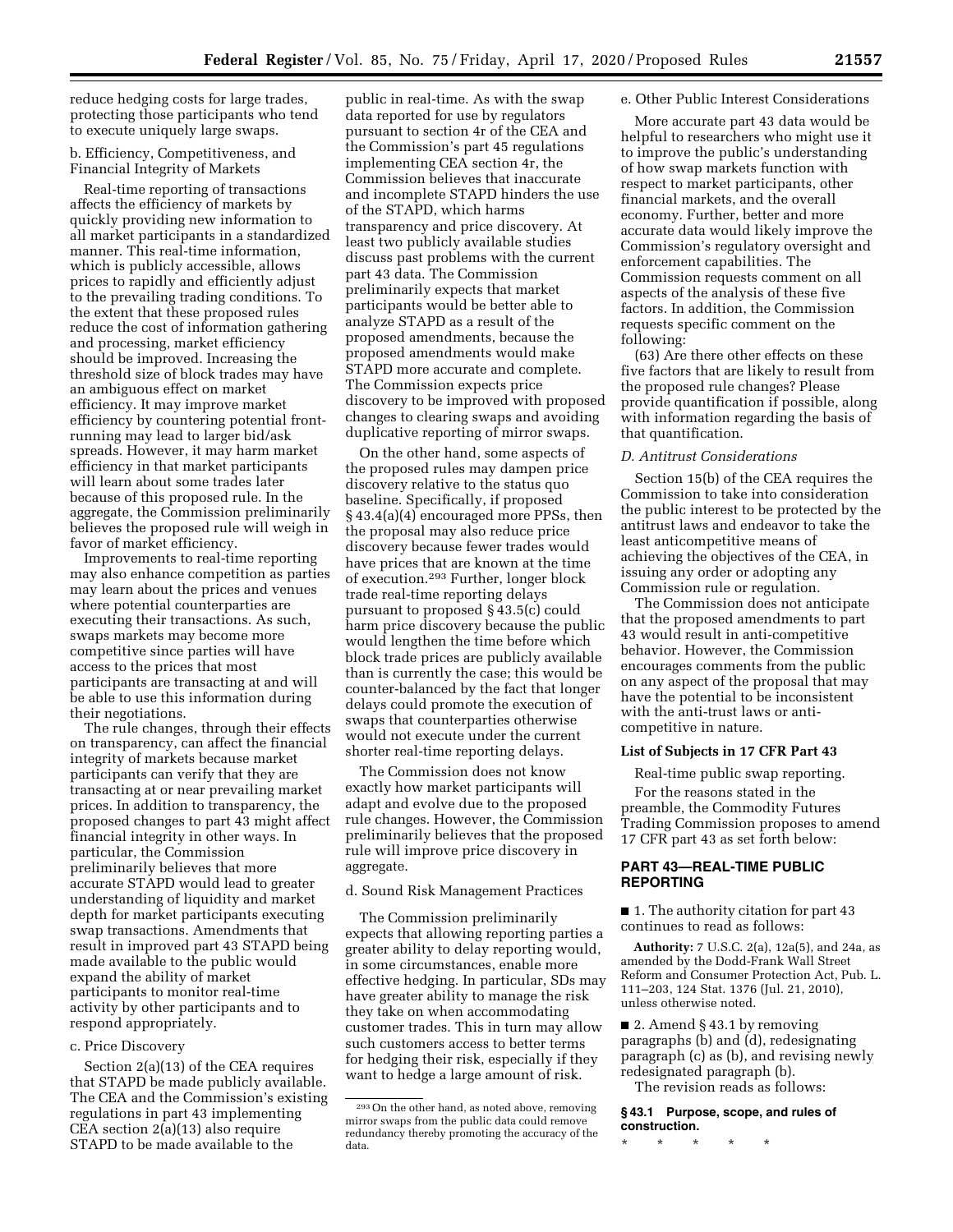(b) *Rules of construction.* The examples in this part are not exclusive. Compliance with a particular example or application of a sample clause, to the extent applicable, shall constitute compliance with the particular portion of the rule to which the example relates. ■ 3. Revise § 43.2 to read as follows:

#### **§ 43.2 Definitions.**

(a) *Definitions.* As used in this part: *Appropriate minimum block size*  means the minimum notional or principal amount for a category of swaps that qualifies a swap within such category as a block trade.

*As soon as technologically practicable*  means as soon as possible, taking into consideration the prevalence, implementation, and use of technology by comparable market participants.

*Asset class* means a broad category of commodities including, without limitation, any ''excluded commodity'' as defined in section 1a(19) of the Act, with common characteristics underlying a swap. The asset classes include interest rate, foreign exchange, credit, equity, other commodity, and such other asset classes as may be determined by the Commission.

*Block trade* means:

(1) With respect to an off-facility swap, a publicly reportable swap that has a notional or principal amount at or above the appropriate minimum block size applicable to such swap; and

(2) With respect to a swap that is not an off-facility swap, a publicly reportable swap that:

(i) Involves a swap that is listed on a swap execution facility or designated contract market;

(ii) Is executed on the trading system or platform, that is not an order book as defined in § 37.3(a)(3) of this chapter, of a swap execution facility or occurs away from a swap execution facility's or designated contract market's trading system or platform and is executed pursuant to the swap execution facility's or designated contract market's rules and procedures;

(iii) Has a notional or principal amount at or above the appropriate minimum block size applicable to such swap; and

(iv) Is reported subject to the rules and procedures of the swap execution facility or designated contract market and the rules described in this part, including the appropriate time delay requirements set forth in § 43.5.

*Cap size* means, for each swap category, the maximum notional or principal amount of a publicly reportable swap transaction that is publicly disseminated.

*Economically related* means a direct or indirect reference to the same

commodity at the same delivery location or locations, or with the same or a substantially similar cash market price series.

*Embedded option* means any right, but not an obligation, provided to one party of a swap by the other party to the swap that provides the party holding the option with the ability to change any one or more of the economic terms of the swap.

*Execution* means an agreement by the parties, by any method, to the terms of a swap that legally binds the parties to such swap terms under applicable law.

*Execution date* means the date, determined by reference to eastern time, on which swap execution has occurred.

*Mirror swap* means a swap:

(1) To which a prime broker is a counterparty or both counterparties are prime brokers;

(2) That is executed contemporaneously with a corresponding trigger swap;

(3) That has identical terms and pricing as the contemporaneously executed trigger swap (except that a mirror swap, but not the corresponding trigger swap, may include any associated prime brokerage service fees agreed to by the parties and except as provided in the final sentence of this ''mirror swap'' definition);

(4) With respect to which the sole price forming event is the occurrence of the contemporaneously executed trigger swap; and

(5) The execution of which is contingent on, or is triggered by, the execution of the contemporaneously executed trigger swap. The notional amount of a mirror swap may differ from the notional amount of the corresponding trigger swap, including, but not limited to, in the case of a mirror swap that is part of a partial reverse give-up; *provided, however,* that in such cases,

(i) The aggregate notional amount of all such mirror swaps to which the prime broker that is a counterparty to the trigger swap is also a counterparty shall be equal to the notional amount of the corresponding trigger swap and

(ii) The market risk and contractual cash flows of all such mirror swaps to which a prime broker that is not a counterparty to the corresponding trigger swap is a party will offset each other (and the aggregate notional amount of all such mirror swaps on one side of the market and with cash flows in one direction shall be equal to the aggregate notional amount of all such mirror swaps on the other side of the market and with cash flows in the opposite direction), resulting in such

prime broker having a flat market risk position.

*Novation* means the process by which a party to a swap legally transfers all or part of its rights, liabilities, duties, and obligations under the swap to a new legal party other than the counterparty to the swap under applicable law.

*Off-facility swap* means any swap transaction that is not executed on or pursuant to the rules of a swap execution facility or designated contract market.

*Other commodity* means any commodity that is not categorized in the interest rate, credit, foreign exchange, equity, or other asset classes as may be determined by the Commission.

*Physical commodity swap* means a swap in the other commodity asset class that is based on a tangible commodity.

*Post-priced swap* means an off-facility swap for which the price has not been determined at the time of execution.

*Pricing event* means the completion of the negotiation of the material economic terms and pricing of a trigger swap.

*Prime broker* means, with respect to a mirror swap and its related trigger swap, a swap dealer acting in the capacity of a prime broker with respect to such swaps.

*Prime brokerage agency arrangement*  means an arrangement pursuant to which a prime broker authorizes one of its clients, acting as agent for such prime broker, to cause the execution of a trigger swap.

*Prime brokerage agent* means a client of a prime broker who causes the execution of a trigger swap acting pursuant to a prime brokerage agency arrangement.

*Public dissemination and publicly disseminate* means to make freely available and readily accessible to the public swap transaction and pricing data in a non-discriminatory manner, through the internet or other electronic data feed that is widely published. Such public dissemination shall be made in a consistent, usable, and machinereadable electronic format that allows the data to be downloaded, saved, and analyzed.

*Publicly reportable swap transaction*  means:

(1) Unless otherwise provided in this part—

(i) Any executed swap that is an arm's-length transaction between two parties that results in a corresponding change in the market risk position between the two parties; or

(ii) Any termination, assignment, novation, exchange, transfer, amendment, conveyance, or extinguishing of rights or obligations of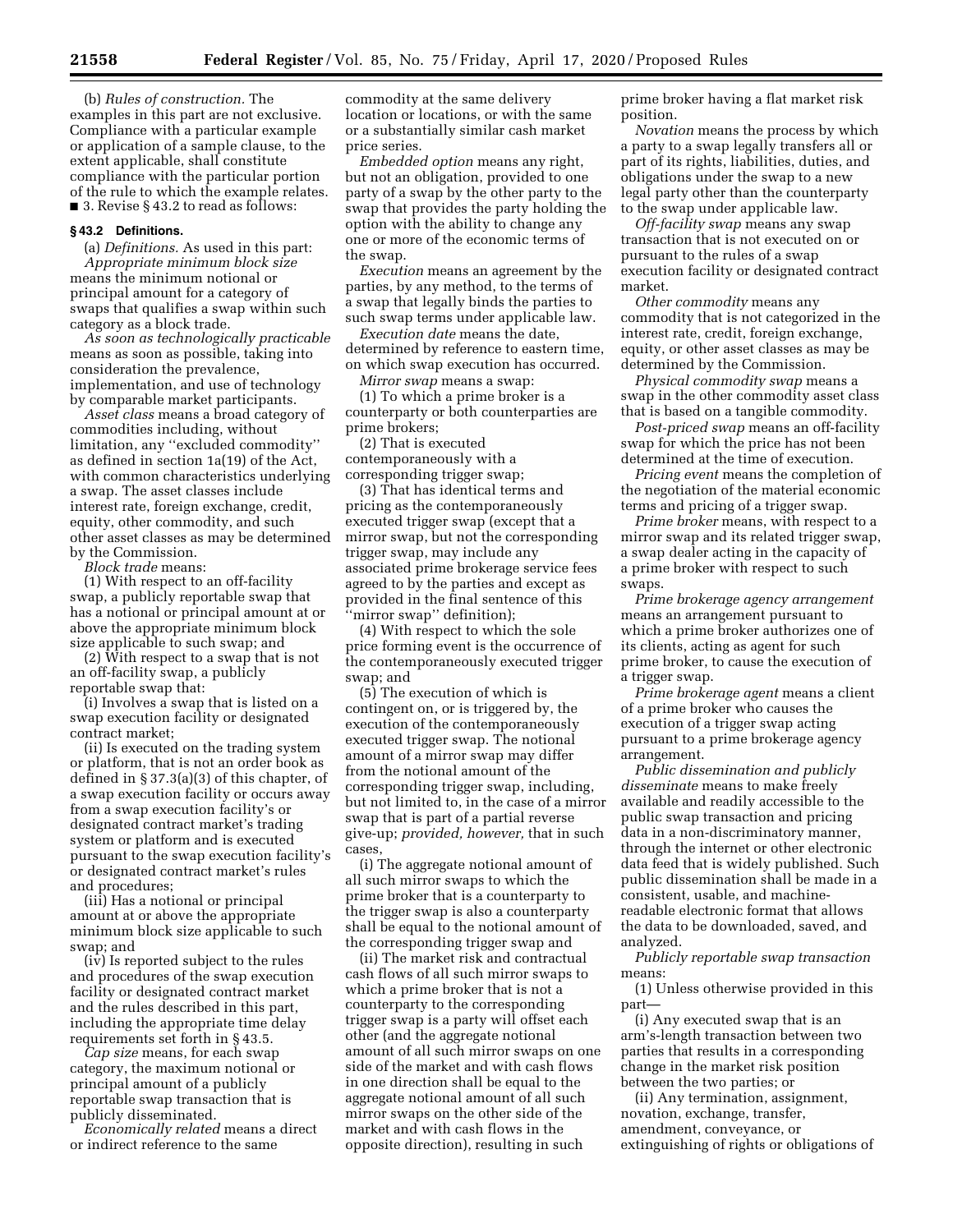a swap that changes the pricing of the swap.

(2) Examples of executed swaps that do not fall within the definition of publicly reportable swap may include:

(i) Internal swaps between onehundred percent owned subsidiaries of the same parent entity; and

(ii) Portfolio compression exercises. (3) These examples represent swaps

that are not at arm's length and thus are not publicly reportable swap transactions, notwithstanding that they do result in a corresponding change in the market risk position between two parties.

*Reference price* means a floating price series (including derivatives contract prices and cash market prices or price indices) used by the parties to a swap or swaption to determine payments made, exchanged, or accrued under the terms of a swap contract.

*Reporting counterparty* means the party to a swap with the duty to report a publicly reportable swap transaction in accordance with this part and section  $2(a)(13)(F)$  of the Act.

*Swap execution facility* means a trading system or platform that is a swap execution facility as defined in CEA section 1a(50) and in § 1.3 of this chapter and that is registered with the Commission pursuant to CEA section 5h and part 37 of this chapter.

*Swap transaction and pricing data*  means all data elements for a swap in appendix C of this part required to be reported or publicly disseminated pursuant to this part.

*Swaps with composite reference prices* means swaps based on reference prices that are composed of more than one reference price from more than one swap category.

*Trigger swap* means a swap:

(1) That is executed pursuant to one or more prime brokerage agency arrangements;

(2) To which a prime broker is a counterparty or both counterparties are prime brokers;

(3) That serves as the contingency for, or triggers, the execution of one or more corresponding mirror swaps; and

(4) That is a publicly reportable swap transaction that is required to be reported to a swap data repository pursuant to this part and part 45 of this chapter.

*Trimmed data set* means a data set that has had extraordinarily large notional transactions removed by transforming the data into a logarithm with a base of 10, computing the mean, and excluding transactions that are beyond two standard deviations above the mean for the other commodity asset class and three standard deviations

above the mean for all other asset classes.

(b) *Other defined terms.* Terms not defined in this part have the meanings assigned to the terms in § 1.3 of this chapter.

■ 4. Amend § 43.3 by revising paragraphs (a) through (d), removing paragraph (h), redesignating paragraph (i) as paragraph (g), and revising paragraph (f) and newly redesignated paragraph (g).

The revisions read as follows:

#### **§ 43.3 Method and timing for real-time public reporting.**

(a) *Responsibilities of parties to a swap to report swap transaction and pricing data in real-time*—(1) *In general.*  A reporting counterparty, swap execution facility, or designated contract market, as determined by this section, shall report any publicly reportable swap transaction to a swap data repository as soon as technologically practicable after execution, subject to paragraphs (a)(2) through (6) of this section. Such reporting shall be done in the manner set forth in paragraph (d) of this section.

(2) *Swaps executed on or pursuant to the rules of a swap execution facility or designated contract market.* For each swap executed on or pursuant to the rules of a swap execution facility or designated contract market, the swap execution facility or designated contract market shall report swap transaction and pricing data to a swap data repository as soon as technologically practicable after execution.

(3) *Off-facility swaps.* Except as otherwise provided in paragraphs (a)(4) through (6) of this section, a reporting counterparty shall report all publicly reportable swap transactions that are off-facility swaps to a swap data repository for the appropriate asset class in accordance with the rules set forth in this part as soon as technologically practicable after execution. Unless otherwise agreed to by the parties prior to execution, the following shall be the reporting counterparty for a publicly reportable swap transaction that is an off-facility swap:

(i) If only one party is a swap dealer or major swap participant, then the swap dealer or major swap participant shall be the reporting counterparty;

(ii) If one party is a swap dealer and the other party is a major swap participant, then the swap dealer shall be the reporting counterparty;

(iii) If both parties are swap dealers, then prior to execution of a publicly reportable swap transaction that is an off-facility swap, the swap dealers shall designate which party shall be the reporting counterparty;

(iv) If both parties are major swap participants, then prior to execution of a publicly reportable swap transaction that is an off-facility swap, the major swap participants shall designate which party shall be the reporting counterparty; and

(v) If neither party is a swap dealer or a major swap participant, then prior to execution of a publicly reportable swap transaction that is an off-facility swap, the parties shall designate which party shall be the reporting counterparty.

(4) *Post-priced swaps*—(i) *Post-priced swaps reporting delays.* The reporting counterparty may delay reporting a post-priced swap to a swap data repository until the earlier of the price being determined and 11:59:59 p.m. eastern time on the execution date. If the price of a publicly reportable swap transaction that is a post-priced swap is not determined by 11:59:59 p.m. eastern time on the execution date, the reporting counterparty shall report to a swap data repository by 11:59:59 p.m. eastern time on the execution date all swap transaction and pricing data for such post-priced swap other than the price and any other then-undetermined swap transaction and pricing data and shall report each such item of previously undetermined swap transaction and pricing data as soon as technologically practicable after such item is determined.

(ii) *Other economic terms.* The postpriced swap reporting delay set forth in paragraph (a)(4)(i) of this section does not apply to publicly reportable swap transactions with respect to which the price is known at execution but one or more other economic or other terms are not yet known at the time of execution.

(5) *Clearing swaps.* Notwithstanding the provisions of paragraphs (a)(1) through (3) of this section, if a clearing swap, as defined in § 45.1(a) of this chapter, is a publicly reportable swap transaction, the derivatives clearing organization that is a party to such swap shall be the reporting counterparty and shall fulfill all reporting counterparty obligations for such swap as soon as technologically practicable after execution.

(6) *Mirror swaps.* (i) A mirror swap is not a publicly reportable swap transaction. Execution of a trigger swap, for purposes of determining when execution occurs under paragraphs (a)(1) through (3) of this section, shall be deemed to occur at the time of the pricing event for such trigger swap.

(ii) If, with respect to a given set of swaps, it is unclear which are mirror swaps and which is the related trigger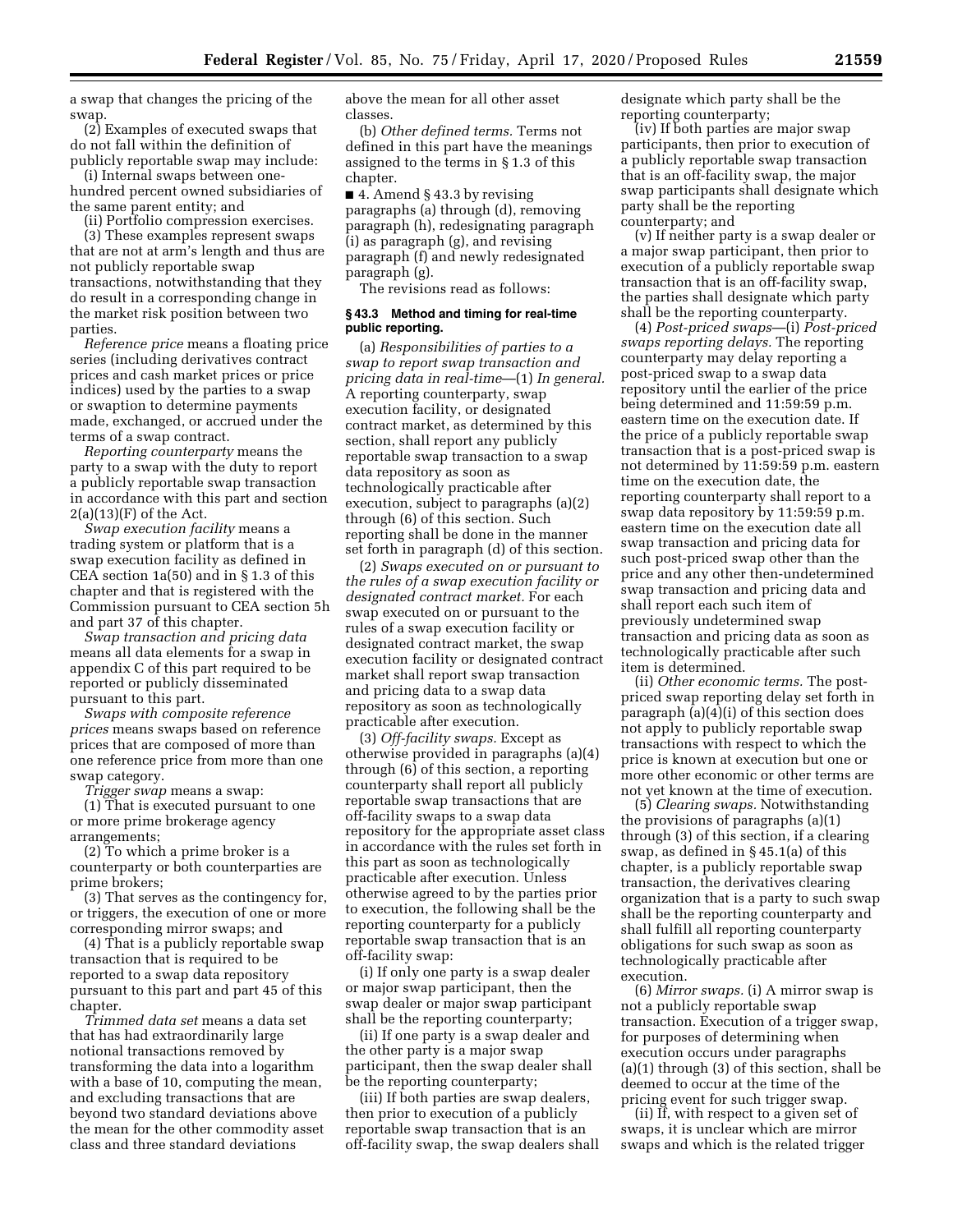swap (including, but not limited to, situations where there is more than one prime broker counterparty within such set of swaps and situations where the pricing event for each set of swaps occurs between prime brokerage agents of a common prime broker), the prime brokers shall determine which swap is the trigger swap and which are mirror swaps. With respect to a trigger swap to which a prime broker is a party, the counterparty that falls within the highest level of the reporting counterparty determination hierarchy set forth in paragraph (a)(3) of this section is the reporting counterparty; if both counterparties fall within the same level of that hierarchy, they shall determine who is the reporting counterparty for such trigger swap pursuant to paragraph (a)(3)(iii), (iv), or (v) of this section, as applicable. Notwithstanding the foregoing, if the counterparty to a trigger swap that is not a prime broker is a swap dealer, then that counterparty shall be the reporting counterparty for the trigger swap.

(iii) If, with respect to a given set of swaps, it is clear which are mirror swaps and which is the related trigger swap, the reporting counterparty for the trigger swap shall be determined pursuant to paragraph (a)(3) of this section.

(iv) Trigger swaps described in paragraphs (a)(6)(ii) and (iii) of this section shall be reported pursuant to the requirements set out in paragraphs (a)(2) or (3) of this section, as applicable, except that the provisions of paragraph (a)(6)(ii) of this section, rather than the provisions of paragraph (a)(3) of this section, shall govern the determination of the reporting counterparty for purposes of the trigger swaps described in paragraph (a)(6)(ii) of this section.

(7) *Third-party facilitation of data reporting.* Any person required by this part to report swap transaction and pricing data, while remaining fully responsible for reporting as required by this part, may contract with a thirdparty service provider to facilitate reporting.

(b) *Public dissemination of swap transaction and pricing data by swap data repositories in real-time*—(1) *In general.* A swap data repository shall publicly disseminate swap transaction and pricing data as soon as technologically practicable after such data is received from a swap execution facility, designated contract market, or reporting counterparty, unless such swap transaction and pricing data is subject to a time delay described in § 43.5, in which case the swap transaction and pricing data shall be

publicly disseminated in the manner described in § 43.5.

(2) *Compliance with 17 CFR part 49.*  Any swap data repository that accepts and publicly disseminates swap transaction and pricing data in real-time shall comply with part 49 of this chapter.

(3) *Prohibitions on disclosure of data.*  (i) If there is a swap data repository for an asset class, a swap execution facility or designated contract market shall not disclose swap transaction and pricing data relating to publicly reportable swap transactions in such asset class, prior to the public dissemination of such data by a swap data repository unless:

(A) Such disclosure is made no earlier than the transmittal of such data to a swap data repository for public dissemination;

(B) Such disclosure is only made to market participants on such swap execution facility or designated contract market;

(C) Market participants are provided advance notice of such disclosure; and

(D) Any such disclosure by the swap execution facility or designated contract market is non-discriminatory.

(ii) If there is a swap data repository for an asset class, a swap dealer or major swap participant shall not disclose swap transaction and pricing data relating to publicly reportable swap transactions in such asset class, prior to the public dissemination of such data by a swap data repository unless:

(A) Such disclosure is made no earlier than the transmittal of such data to a swap data repository for public dissemination;

(B) Such disclosure is only made to the customer base of such swap dealer or major swap participant, including parties who maintain accounts with or have been swap counterparties with such swap dealer or major swap participant;

(C) Swap counterparties are provided advance notice of such disclosure; and

(D) Any such disclosure by the swap dealer or major swap participant is nondiscriminatory.

(4) *Acceptance and public dissemination of all swaps in an asset class.* Any swap data repository that accepts and publicly disseminates swap transaction and pricing data in real-time for swaps in its selected asset class shall accept and publicly disseminate swap transaction and pricing data in real-time for all publicly reportable swap transactions within such asset class, unless otherwise prescribed by the Commission.

(5) *Annual independent review.* Any swap data repository that accepts and publicly disseminates swap transaction and pricing data in real-time shall perform, on an annual basis, an independent review in accordance with established audit procedures and standards of the swap data repository's operations, security, and other system controls for the purpose of ensuring compliance with the requirements in this part.

(c) *Availability of swap transaction and pricing data to the public.* (1) Swap data repositories shall make swap transaction and pricing data available on their websites for a period of time that is at least one year after the initial public dissemination of such data and shall make instructions freely available on their websites on how to download, save, and search such data.

(2) Swap transaction and pricing data that is publicly disseminated pursuant to this part shall be made available free of charge.

(d) *Data reported to swap data repositories.* (1) In reporting swap transaction and pricing data to a swap data repository, each reporting counterparty, swap execution facility, or designated contract market shall report the swap transaction and pricing data elements in appendix C of this part in the form and manner provided in the technical specifications published by the Commission pursuant to § 43.7.

(2) In reporting swap transaction and pricing data to a swap data repository, each reporting counterparty, swap execution facility, or designated contract market making such report shall satisfy the data validation procedures of the swap data repository.

(3) In reporting swap transaction and pricing data to a swap data repository, each reporting counterparty, swap execution facility, or designated contract market shall use the facilities, methods, or data standards provided or required by the swap data repository to which the entity or reporting counterparty reports the data.

\* \* \* \* \* (f) *Data Validation Acceptance Message.* (1) A swap data repository shall validate each swap transaction and pricing data report submitted to the swap data repository and notify the reporting counterparty, swap execution facility, or designated contract market submitting the report whether the report satisfied the data validation procedures of the swap data repository as soon as technologically practicable after accepting the swap transaction and pricing data report. A swap data repository may satisfy the requirements of this paragraph by transmitting data validation acceptance messages as required by § 49.10 of this chapter.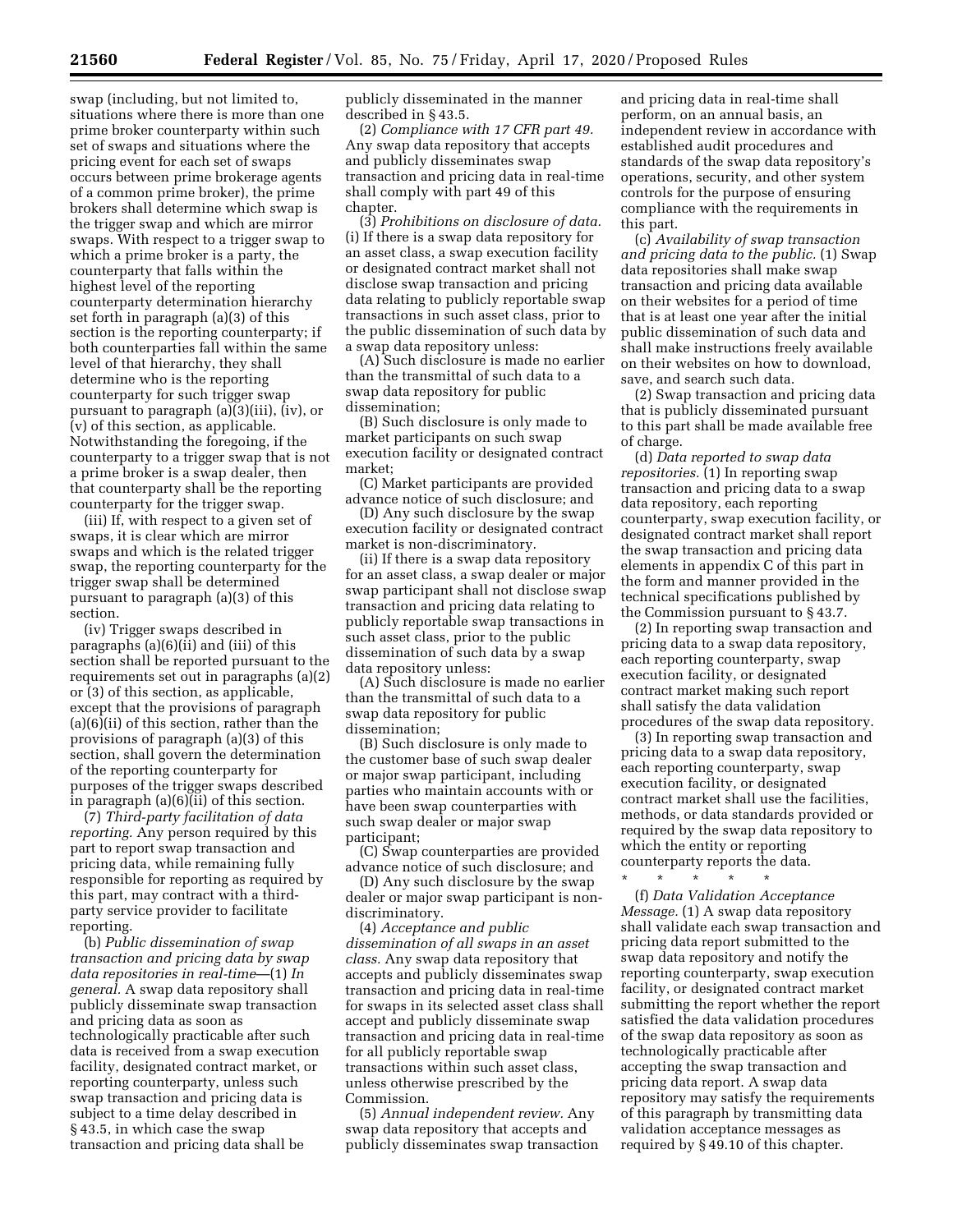(2) If a swap transaction and pricing data report submitted to a swap data repository does not satisfy the data validation procedures of the swap data repository, the reporting counterparty, swap execution facility, or designated contract market required to submit the report has not satisfied its obligation to report swap transaction and pricing data in the manner provided by paragraph (d) of this section. The reporting counterparty, swap execution facility, or designated contract market has not satisfied its obligation until it submits the swap transaction and pricing data report in the manner provided by paragraph (d) of this section, which includes the requirement to satisfy the data validation procedures of the swap data repository.

(g) *Fees.* Any fee or charge assessed on a reporting counterparty, swap execution facility, or designated contract market by a swap data repository that accepts and publicly disseminates swap transaction and pricing data in real-time for the collection of such data shall be equitable and non-discriminatory. If such swap data repository allows a fee discount based on the volume of data reported to it for public dissemination, then such discount shall be made available to all reporting counterparties, swap execution facilities, and designated contract markets in an equitable and non-discriminatory manner.

■ 5. Revise § 43.4 to read as follows:

## **§ 43.4 Swap transaction and pricing data to be publicly disseminated in real-time.**

(a) *Public dissemination of data fields.* Any swap data repository that accepts and publicly disseminates swap transaction and pricing data in real-time shall publicly disseminate the information for the swap transaction and pricing data elements in appendix C of this part in the form and manner provided in the technical specifications published by the Commission pursuant to § 43.7.

(b) *Additional swap information.* A swap data repository that accepts and publicly disseminates swap transaction and pricing data in real-time may require reporting counterparties, swap execution facilities, and designated contract markets to report to such swap data repository information necessary to compare the swap transaction and pricing data that was publicly disseminated in real-time to the data reported to a swap data repository pursuant to section 2(a)(13)(G) of the Act or to confirm that parties to a swap have reported in a timely manner pursuant to § 43.3. Such additional

information shall not be publicly disseminated by the swap data repository.

(c) *Anonymity of the parties to a publicly reportable swap transaction*— (1) *In general.* Swap transaction and pricing data that is publicly disseminated in real-time shall not disclose the identities of the parties to the swap or otherwise facilitate the identification of a party to a swap. A swap data repository that accepts and publicly disseminates swap transaction and pricing data in real-time shall not publicly disseminate such data in a manner that discloses or otherwise facilitates the identification of a party to a swap.

(2) *Actual product description reported to swap data repository.*  Reporting counterparties, swap execution facilities, and designated contract markets shall provide a swap data repository with swap transaction and pricing data that includes an actual description of the underlying asset(s). This requirement is separate from the requirement that a reporting counterparty, swap execution facility, or designated contract market shall report swap data to a swap data repository pursuant to section 2(a)(13)(G) of the Act and the Commission's regulations.

(3) *Public dissemination of the actual description of underlying asset(s).*  Notwithstanding the anonymity protection for certain swaps in the other commodity asset class in paragraph (c)(4) of this section, a swap data repository shall publicly disseminate the actual underlying asset(s) of all publicly reportable swap transactions in the interest rate, credit, equity, and foreign exchange asset classes.

(4) *Public dissemination of the underlying asset(s) for certain swaps in the other commodity asset class.* A swap data repository shall publicly disseminate swap transaction and pricing data for publicly reportable swap transactions in the other commodity asset class by limiting the geographic detail of the underlying asset(s). The identification of any specific delivery point or pricing point associated with the underlying asset of such other commodity swap shall be publicly disseminated pursuant to appendix B of this part.

(d) *Reporting of notional or principal amounts to a swap data repository*—(1) *Off-facility swaps.* The reporting counterparty shall report the actual notional or principal amount of any publicly reportable swap transaction that is an off-facility swap to a swap data repository that accepts and publicly disseminates such data pursuant to this part.

(2) *Swaps executed on or pursuant to the rules of a swap execution facility or designated contract market.* (i) A swap execution facility or designated contract market shall report the actual notional or principal amount for all swaps executed on or pursuant to the rules of such swap execution facility or designated contract market to a swap data repository that accepts and publicly disseminates such data pursuant to this part.

(ii) The actual notional or principal amount for any block trade executed on or pursuant to the rules of a designated contract market shall be reported to the designated contract market pursuant to the rules of the designated contract market.

(e) *Public dissemination of notional or principal amounts.* The notional or principal amount of a publicly reportable swap transaction shall be publicly disseminated by a swap data repository subject to rounding as set forth in paragraph (f) of this section, and the cap size as set forth in paragraph (g) of this section.

(f) *Process to determine appropriate rounded notional or principal amounts.*  (1) If the notional or principal amount is less than one thousand, round to nearest five, but in no case shall a publicly disseminated notional or principal amount be less than five;

(2) If the notional or principal amount is less than 10 thousand but equal to or greater than one thousand, round to nearest one hundred;

(3) If the notional or principal amount is less than 100 thousand but equal to or greater than 10 thousand, round to nearest one thousand;

(4) If the notional or principal amount is less than one million but equal to or greater than 100 thousand, round to nearest 10 thousand;

(5) If the notional or principal amount is less than 100 million but equal to or greater than one million, round to the nearest one million;

(6) If the notional or principal amount is less than 500 million but equal to or greater than 100 million, round to the nearest 10 million;

(7) If the notional or principal amount is less than one billion but equal to or greater than 500 million, round to the nearest 50 million;

(8) If the notional or principal amount is less than 100 billion but equal to or greater than one billion, round to the nearest 100 million;

(9) If the notional or principal amount is equal to or greater than 100 billion, round to the nearest 10 billion.

(g) *Process to determine cap sizes.* (1) The Commission shall establish, by swap categories, the cap sizes as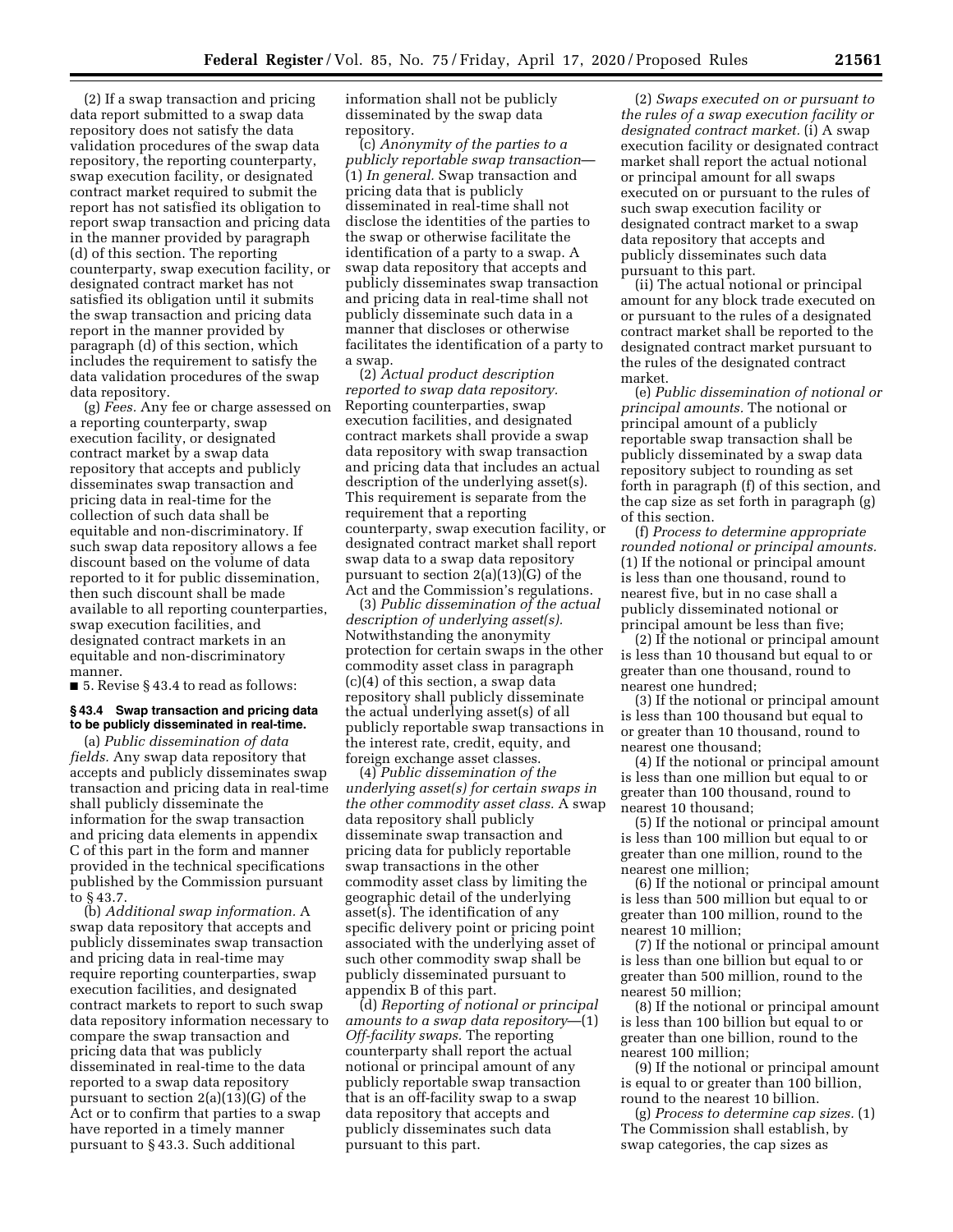(2) The Commission shall determine the cap sizes for the swap categories described in § 43.6(b)(1)(i), (b)(2)(i) through (vii),  $(b)(4)(i)$ , and  $(b)(5)(i)$  by utilizing reliable data, as determined by the Commission, from at least a one-year window of swap data corresponding to each relevant swap category, and by applying the methodology described in  $§$  43.6(c)(2).

(3) The Commission shall determine the cap size for a swap category in the foreign exchange asset class described in  $§$  43.6(b)(4)(ii) as the lower of the notional amount of either currency's cap size for the swap category described in  $§$  43.6(b)(4)(i).

(4) All swaps or instruments in the swap category described in § 43.6(b)(1)(ii) shall have a cap size of USD 100 million.

(5) All swaps or instruments in the swap category described in

§ 43.6(b)(2)(viii) shall have a cap size of USD 400 million.

(6) All swaps or instruments in the swap category described in § 43.6(b)(3) shall have a cap size of USD 250 million.

(7) All swaps or instruments in the swap category described in § 43.6(b)(4)(iii) shall have a cap size of USD 150 million.

(8) All swaps or instruments in the swap category described in § 43.6(b)(5)(ii) shall have a cap size of USD 100 million.

(9) Commission publication of cap sizes: The Commission shall publish any cap sizes determined pursuant to paragraph (g) of this section from time to time on its website at *[https://](https://www.cftc.gov) [www.cftc.gov.](https://www.cftc.gov)* 

(10) Compliance date of cap sizes: Any cap sizes adopted by the Commission in a final rule amending this part shall require compliance as of the effective date of any such amendments to this part. Thereafter, unless otherwise indicated on the Commission's website, any revised cap size published by the Commission shall require compliance as of the first day of the second month following the date of publication of the revised cap size. ■ 6. Revise § 43.5 to read as follows:

#### **§ 43.5 Time delays for public dissemination of swap transaction and pricing data.**

(a) *In general.* The time delay for the real-time public dissemination of a block trade begins upon execution, as defined in § 43.2(a). It is the responsibility of the swap data repository that accepts and publicly disseminates swap transaction and

pricing data in real-time to ensure that the swap transaction and pricing data for block trades is publicly disseminated pursuant to this part upon the expiration of the appropriate time delay described in paragraph (c) of this section.

(b) *Public dissemination of publicly reportable swap transactions subject to a time delay.* A swap data repository shall publicly disseminate swap transaction and pricing data that is subject to a time delay precisely upon the expiration of the time delay period described in paragraph (c) of this section.

(c) *Time delay.* If a swap data repository receives notice of a block trade election under § 43.6(f)(1)(ii) or (f)(2), the block trade that is the subject of such notice shall receive a time delay in the public dissemination of swap transaction and pricing data equal to 48 hours after execution of such publicly reportable swap transaction.

■ 7. Revise § 43.6 to read as follows:

# **§ 43.6 Block trades.**

(a) *Commission determination.* The Commission shall establish the appropriate minimum block size for publicly reportable swap transactions based on the swap categories set forth in paragraph (b) of this section in accordance with the provisions set forth in paragraph (c), (d), (e), or (g) of this section, as applicable, at such times the Commission determines necessary.

(b) *Swap categories.* Swap categories shall be established for all swaps, by asset class, in the following manner:

(1) *Interest rate asset class.* Swaps in the interest rate asset class shall be grouped into swap categories as follows:

(i) Based on a unique combination of:

(A) A currency of one of the following countries or union:

(*1*) Australia,

(*2*) Brazil,

(*3*) Canada,

(*4*) Chile,

- (*5*) Czech Republic,
- (*6*) The European Union,

(*7*) Great Britain,

(*8*) India,

(*9*) Japan,

(*10*) Mexico,

(*11*) New Zealand,

(*12*) South Africa,

(*13*) South Korea,

(*14*) Sweden, or

(*15*) The United States; and

(B) One of the following tenors:

(*1*) Zero to 46 days;

(*2*) Greater than 46 to 107 days;

(*3*) Greater than 107 to 198 days;

(*4*) Greater than 198 to 381 days;

- (*5*) Greater than 381 to 746 days;
- (*6*) Greater than 746 to 1,842 days;

(*7*) Greater than 1,842 to 3,668 days; (*8*) Greater than 3,668 to 10,973 days;

or (*9*) Greater than 10,973 days and above.

(ii) Other interest rate swaps not covered in the paragraph (b)(1)(i) of this section.

(2) *Credit asset class.* Swaps in the credit asset class shall be grouped into swap categories as follows:

(i) Based on the CDXHY product type and a tenor greater than 1,477 days and less than or equal to 2,207 days;

(ii) Based on the iTraxx Europe product type and a tenor greater than 1,477 days and less than or equal to 2,207 days;

(iii) Based on the iTraxx Crossover product type and a tenor greater than 1,477 days and less than or equal to 2,207 days;

(iv) Based on the iTraxx Senior Financials product type and a tenor greater than 1,477 days and less than or equal to 2,207 days;

(v) Based on the CDXIG product type and a tenor greater than 1,477 days and less than or equal to 2,207 days;

(vi) Based on the CDXEmergingMarkets product type and

a tenor greater than 1,477 days and less than or equal to 2,207 days;

(vii) Based on the CDMBX product type; and

(viii) Other credit swaps not covered in paragraphs (b)(2)(i)–(vii) of this section.

(3) *Equity asset class.* There shall be one swap category consisting of all swaps in the equity asset class.

(4) *Foreign exchange asset class.*  Swaps in the foreign exchange asset class shall be grouped into swap categories as follows:

(i) By the unique currency combinations of the United States currency paired with a currency of one of the following countries or union: Argentina, Australia, Brazil, Canada, Chile, China, Colombia, the European Union, Great Britain, India, Indonesia, Japan, Malaysia, Mexico, New Zealand, Peru, Philippines, Russia, South Korea, or Taiwan.

(ii) By the unique currency pair consisting of two separate currencies from the following countries or union: Argentina, Australia, Brazil, Canada, Chile, China, Colombia, the European Union, Great Britain, India, Indonesia, Japan, Malaysia, Mexico, New Zealand, Peru, Philippines, Russia, South Korea, and Taiwan.

(iii) Other swap categories in the foreign exchange asset class not covered in paragraph (b)(4)(i) or (ii) of this section.

(5) *Other commodity asset class.*  Swaps in the other commodity asset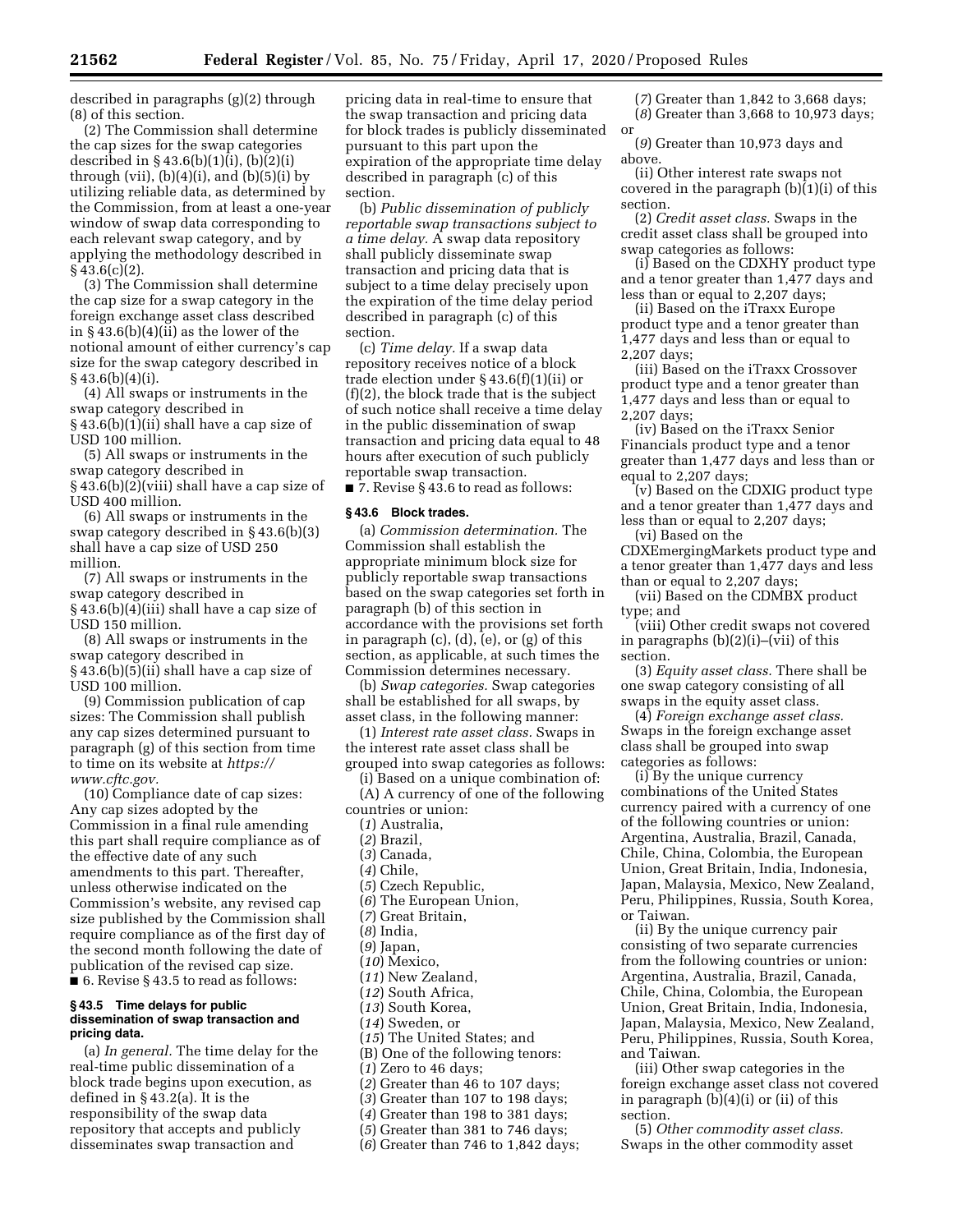class shall be grouped into swap categories as follows:

(i) For swaps that have a physical commodity underlier listed in appendix A of this part, by the relevant physical commodity underlier; or

(ii) Other commodity swaps that are not covered in paragraph (b)(5)(i) of this section.

(c) *Methodologies to determine appropriate minimum block sizes and cap sizes.* In determining appropriate minimum block sizes and cap sizes for publicly reportable swap transactions, the Commission shall utilize the following statistical calculations—

(1) *67-percent notional amount calculation.* The Commission shall use the following procedure in determining the 67-percent notional amount calculation:

(i) For each relevant swap category, select all reliable SDR data for at least a one-year period;

(ii) Convert the notional amount to the same currency or units and use a trimmed data set;

(iii) Determine the sum of the notional amounts of swaps in the trimmed data set;

(iv) Multiply the sum of the notional amount by 67 percent;

(v) Rank order the observations by notional amount from least to greatest;

(vi) Calculate the cumulative sum of the observations until the cumulative sum is equal to or greater than the 67 percent notional amount calculated in paragraph (c)(1)(iv) of this section;

(vii) Select the notional amount associated with that observation;

(viii) Round the notional amount of that observation up to two significant digits, or if the notional amount associated with that observation is already significant to only two digits, increase that notional amount to the next highest rounding point of two significant digits; and

(ix) Set the appropriate minimum block size at the amount calculated in paragraph (c)(1)(viii) of this section.

(2) *75-percent notional amount calculation.* The Commission shall use the procedure set out in  $\S 43.6(c)(1)$  with 75-percent in place of 67-percent.

(d) *No appropriate minimum block sizes for swaps in the equity asset class.*  Publicly reportable swap transactions in the equity asset class shall not be treated as block trades.

(e) *Process to determine appropriate minimum block sizes.* (1) The Commission shall establish, by swap categories, the appropriate minimum block sizes as described in paragraphs (e)(2) through (5) of this section.

(2) The Commission shall determine the appropriate minimum block sizes

for the swap categories described in paragraphs (b)(1)(i), (b)(2)(i) through (vii), (b)(4)(i), and (b)(5)(i) of this section by applying the methodology described in paragraph (c)(1) of this section.

(3) The parties to a swap in the foreign exchange asset class described in paragraph (b)(4)(ii) of this section may elect to receive block treatment if the notional amount of either currency in the exchange is greater than the minimum block size for a swap in the foreign exchange asset class between the respective currency, in the same amount, and U.S. dollars described in paragraph (b)(4)(i) of this section.

(4) All swaps or instruments in the swap category described in paragraphs  $(b)(1)(ii)$ ,  $(b)(2)(viii)$ ,  $(b)(4)(iii)$ , and (b)(5)(ii) of this section shall have a block size of zero and be eligible to be treated as a block trade.

(5) *Commission publication of appropriate minimum block sizes.* The Commission shall publish the appropriate minimum block sizes determined pursuant to paragraph (e)(1) of this section on its website at *[https://](https://www.cftc.gov) [www.cftc.gov.](https://www.cftc.gov)* 

(f) *Required notification—*(1) *Block trades on the trading system or platform, that is not an order book as defined in § 37.3(a)(3) of a swap execution facility, or pursuant to the rules of a swap execution facility or designated contract market.* (i) The parties to a publicly reportable swap transaction that is executed on the trading system or platform, that is not an order book as defined in § 37.3(a)(3) of this chapter of a swap execution facility, or pursuant to the rules of a swap execution facility or designated contract market and that has a notional amount at or above the appropriate minimum block size may elect to have the publicly reportable swap transaction treated as a block trade. If the parties make such an election, the reporting counterparty shall notify the swap execution facility or designated contract market, as applicable, of the parties' election.

(ii) The swap execution facility or designated contract market, as applicable, shall notify the swap data repository of such a block trade election when reporting the swap transaction and pricing data to such swap data repository in accordance with this part.

(iii) The swap execution facility or designated contract market, as applicable, shall not disclose swap transaction and pricing data relating to a block trade subject to the block trade election prior to the expiration of the applicable delay set forth in § 43.5(c).

(2) *Block trade off-facility swap election.* The parties to a publicly

reportable swap transaction that is an off-facility swap and that has a notional amount at or above the appropriate minimum block size may elect to have the publicly reportable swap transaction treated as a block trade. If the parties make such an election, the reporting counterparty for such publicly reportable swap transaction shall notify the applicable swap data repository of the reporting counterparty's election when reporting the swap transaction and pricing data in accordance with this part.

(g) *Special provisions relating to appropriate minimum block sizes and cap sizes.* The following special rules shall apply to the determination of appropriate minimum block sizes and cap sizes—

(1) *Swaps with optionality.* The notional amount of a swap with optionality shall equal the notional amount of the component of the swap that does not include the option component.

(2) *Swaps with composite reference prices.* The parties to a swap transaction with composite reference prices may elect to apply the lowest appropriate minimum block size or cap size applicable to one component reference price's swap category of such publicly reportable swap transaction.

(3) *Notional amounts for physical commodity swaps.* Unless otherwise specified in this part, the notional amount for a physical commodity swap shall be based on the notional unit measure utilized in the related futures contract or the predominant notional unit measure used to determine notional quantities in the cash market for the relevant, underlying physical commodity.

(4) *Currency conversion.* Unless otherwise specified in this part, when the appropriate minimum block size or cap size for a publicly reportable swap transaction is denominated in a currency other than U.S. dollars, parties to a swap and registered entities may use a currency exchange rate that is widely published within the preceding two business days from the date of execution of the swap transaction in order to determine such qualification.

(5) *Aggregation.* The aggregation of orders for different accounts in order to satisfy the minimum block trade size or the cap size requirement is permitted for publicly reportable swap transactions only if each of the following conditions is satisfied:

(i) The aggregation of orders is done by a person who:

(A) Is a commodity trading advisor registered pursuant to section 4n of the Act, or exempt from such registration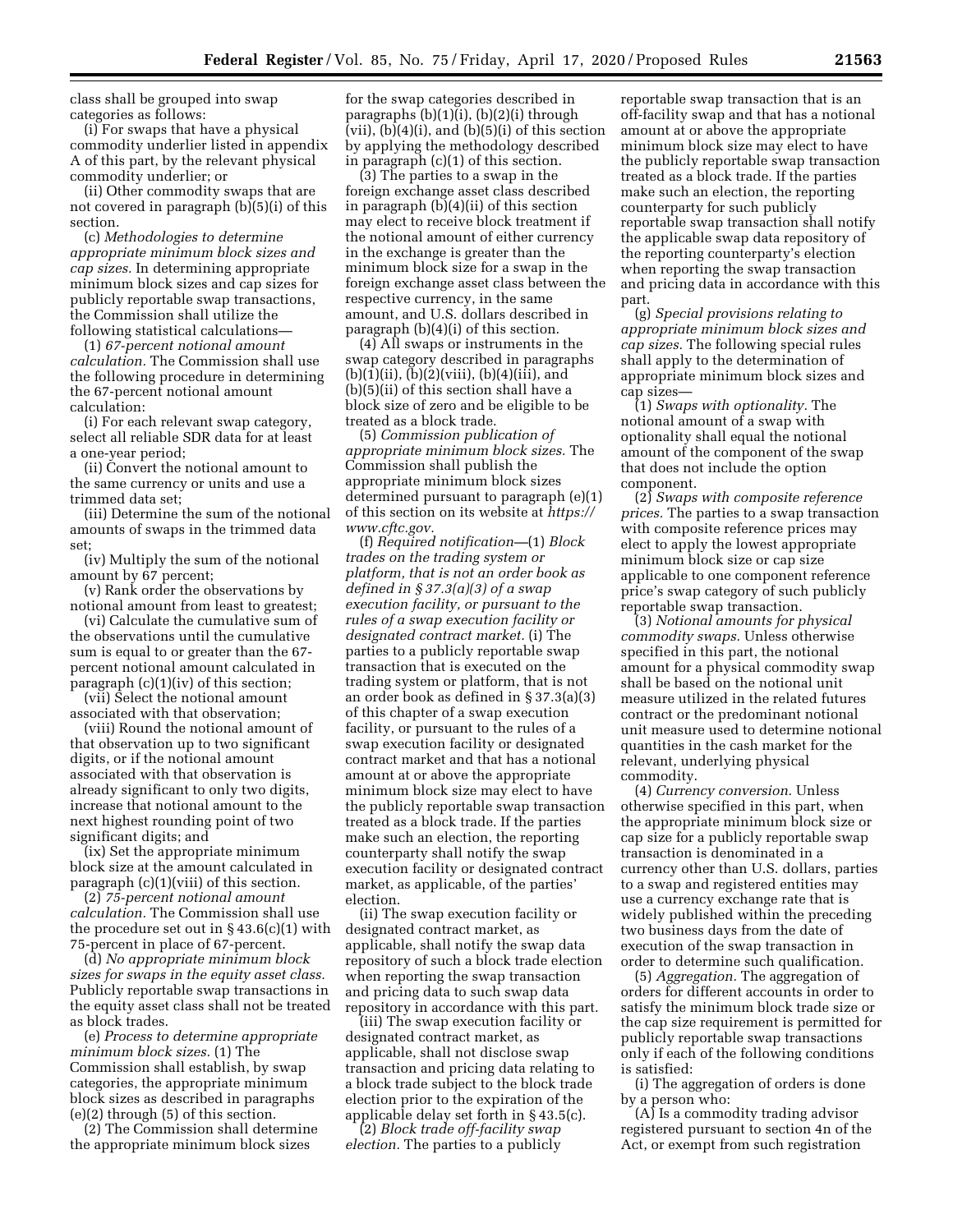under the Act, or a principal thereof, and who has discretionary trading authority or directs client accounts;

(B) Is an investment adviser who has discretionary trading authority or directs client accounts and satisfies the criteria of  $\S 4.7(a)(2)(v)$  of this chapter; or

(C) Is a foreign person who performs a similar role or function as the persons described in paragraph (g)(5)(i)(A) or (B) of this section and is subject as such to foreign regulation;

(ii) The aggregated transaction is reported pursuant to this part and part 45 of this chapter as a block trade, subject to the cap size thresholds; and

(iii) The aggregated orders are executed as one swap transaction.

(h) *Eligible block trade parties.* (1) Parties to a block trade shall be ''eligible contract participants,'' as defined in section 1a(18) of the Act and the Commission's regulations. However, a designated contract market may allow:

(i) A commodity trading advisor registered pursuant to section 4n of the Act, or exempt from registration under the Act, or a principal thereof, and who has discretionary trading authority or directs client accounts,

(ii) An investment adviser who has discretionary trading authority or directs client accounts and satisfies the criteria of  $\S 4.7(a)(2)(v)$  of this chapter, or

(iii) A foreign person who performs a similar role or function as the persons described in paragraph (h)(1)(i) or (ii) of this section and is subject as such to foreign regulation, to transact block trades for customers who are not eligible contract participants.

(2) A person transacting a block trade on behalf of a customer shall receive prior written instruction or consent from the customer to do so. Such instruction or consent may be provided in the power of attorney or similar document by which the customer provides the person with discretionary trading authority or the authority to direct the trading in its account.

■ 8. Amend § 43.7 by revising paragraphs (a)(1) through (3) and adding paragraph (a)(4) to read as follows:

# **§ 43.7 Delegation of authority.**

(a) \* \* \*

(1) To publish the technical specifications providing the form and manner for reporting and publicly disseminating the swap transaction and pricing data elements in appendix C of this part as described in §§ 43.3(d)(1) and 43.4(a);

(2) To determine cap sizes as described in § 43.4(g);

(3) To determine whether swaps fall within specific swap categories as described in § 43.6(b); and

(4) To determine and publish appropriate minimum block sizes as described in § 43.6(e).

\* \* \* \* \* ■ 9. Revise appendix A to part 43 to read as follows:

# **Appendix A to Part 43—Other Commodity Swap Categories**

*Commodity: Metals*  Aluminum Copper Gold Lead Nickel Silver Virtual Zinc *Commodity: Energy*  Electricity Fuel Oil Gasoline—RBOB Heating Oil Natural Gas Oil *Commodity: Agricultural*  Corn Soybean Coffee Wheat Cocoa Sugar **Cotton** Soymeal Soybean oil **Cattle** Hogs

■ 10. Revise appendix B to part 43 to read as follows:

# **Appendix B to Part 43—Other Commodity Geographic Identification for Public Dissemination Pursuant to § 43.4(d)(4)**

Swap data repositories are required by § 43.4(d)(4) to publicly disseminate any specific delivery point or pricing point associated with publicly reportable swap transactions in the ''other commodity'' asset class pursuant to Tables B1 and B2 in this appendix. If the underlying asset of a publicly reportable swap transaction described in  $\S 43.4(d)(4)$  has a delivery or pricing point that is located in the United States, such information shall be publicly disseminated pursuant to the regions described in Table B1 in this appendix. If the underlying asset of a publicly reportable swap transaction described in § 43.4(d)(4) has a delivery or pricing point that is not located in the United States, such information shall be publicly disseminated pursuant to the countries or sub-regions, or if no country or sub-region, by the other commodity region, described in Table B2 in this appendix.

# **Table B1. U.S. Delivery or Pricing Points**

*Other Commodity Group*  Region

*Natural Gas and Related Products*  Midwest Northeast Gulf Southeast Western Other—U.S.

*Petroleum and Products* 

New England (PADD 1A) Central Atlantic (PADD 1B) Lower Atlantic (PADD 1C) Midwest (PADD 2) Gulf Coast (PADD 3) Rocky Mountains (PADD 4) West Coast (PADD 5) Other—U.S.

#### *Electricity and Sources*

Florida Reliability Coordinating Council (FRCC) Midwest Reliability Organization (MRO) Northeast Power Coordinating Council (NPCC) Reliability First Corporation (RFC) SERC Reliability Corporation (SERC) Southwest Power Pool, RE (SPP) Texas Regional Entity (TRE) Western Electricity Coordinating Council (WECC) Other—U.S. *All Remaining Other Commodities (Publicly disseminate the region. If pricing or delivery point is not region-specific, indicate* ''*U.S.*''*)* 

- Region 1—(Includes Connecticut, Maine, Massachusetts, New Hampshire, Rhode Island, Vermont)
- Region 2—(Includes New Jersey, New York) Region 3—(Includes Delaware, District of Columbia, Maryland, Pennsylvania,
- Virginia, West Virginia) Region 4—(Includes Alabama, Florida, Georgia, Kentucky, Mississippi, North
- Carolina, South Carolina, Tennessee) Region 5—(Includes Illinois, Indiana,
- Michigan, Minnesota, Ohio, Wisconsin) Region 6—(Includes Arkansas, Louisiana, New Mexico, Oklahoma, Texas)
- Region 7—(Includes Iowa, Kansas, Missouri, Nebraska)
- Region 8—(Includes Colorado, Montana, North Dakota, South Dakota, Utah, Wyoming)
- Region 9—(Includes Arizona, California, Hawaii, Nevada)

Region 10—(Includes Alaska, Idaho, Oregon, Washington)

## **Table B2. Non-U.S. Delivery or Pricing Points**

*Other Commodity Regions* 

Country or Sub-Region

*North America (Other than U.S.)* 

Canada Mexico

*Central America* 

*South America* 

Brazil Other South America

*Europe* 

Western Europe Northern Europe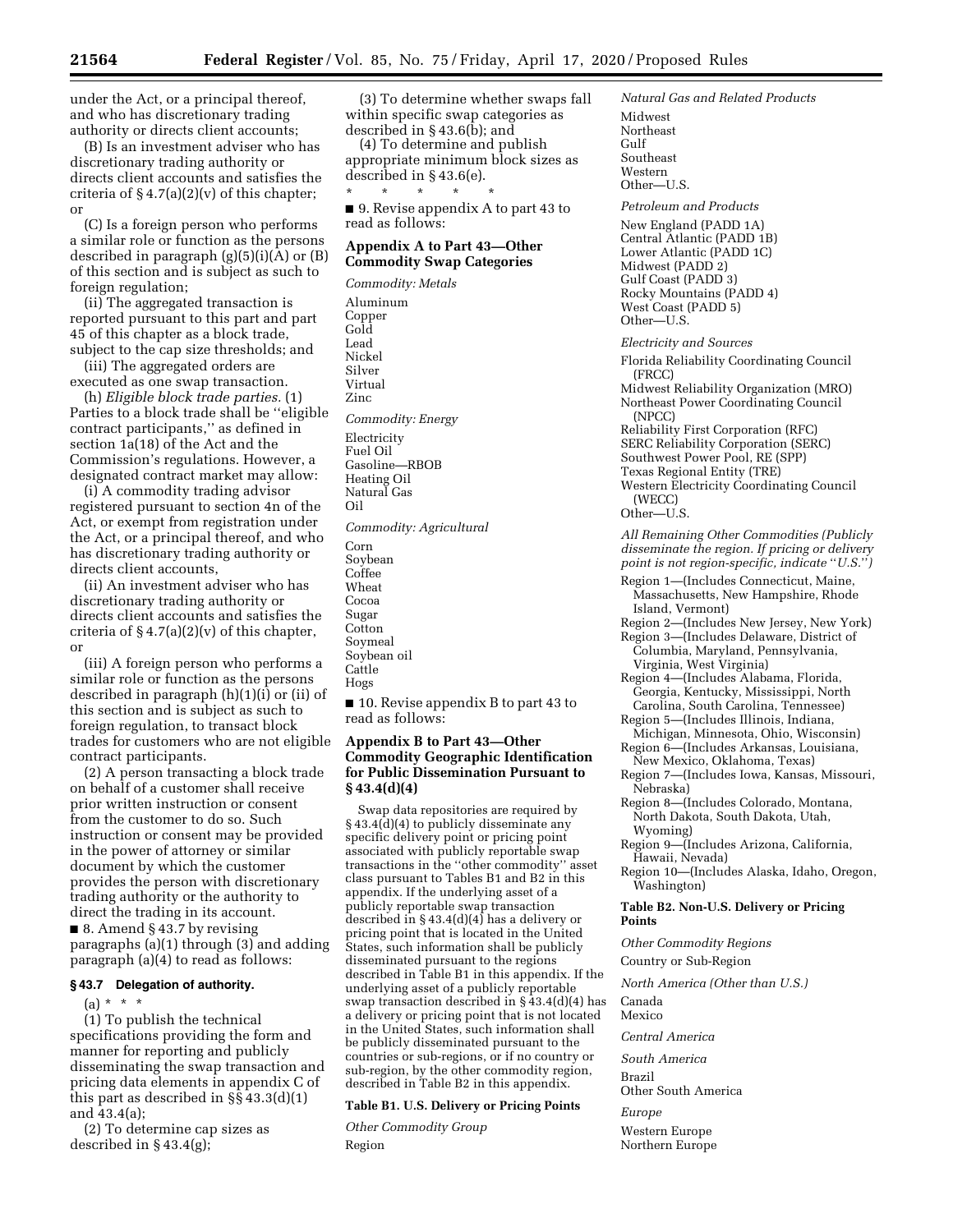Southern Europe Eastern Europe (excluding Russia)

*Russia* 

*Africa* 

Northern Africa Western Africa

Eastern Africa Central Africa Southern Africa

*Asia-Pacific* 

Northern Asia (excluding Russia) Central Asia Eastern Asia

Western Asia Southeast Asia Australia/New Zealand/Pacific Islands

■ 11. Revise appendix C to part 43 to read as follows. **BILLING CODE 6351–01–P**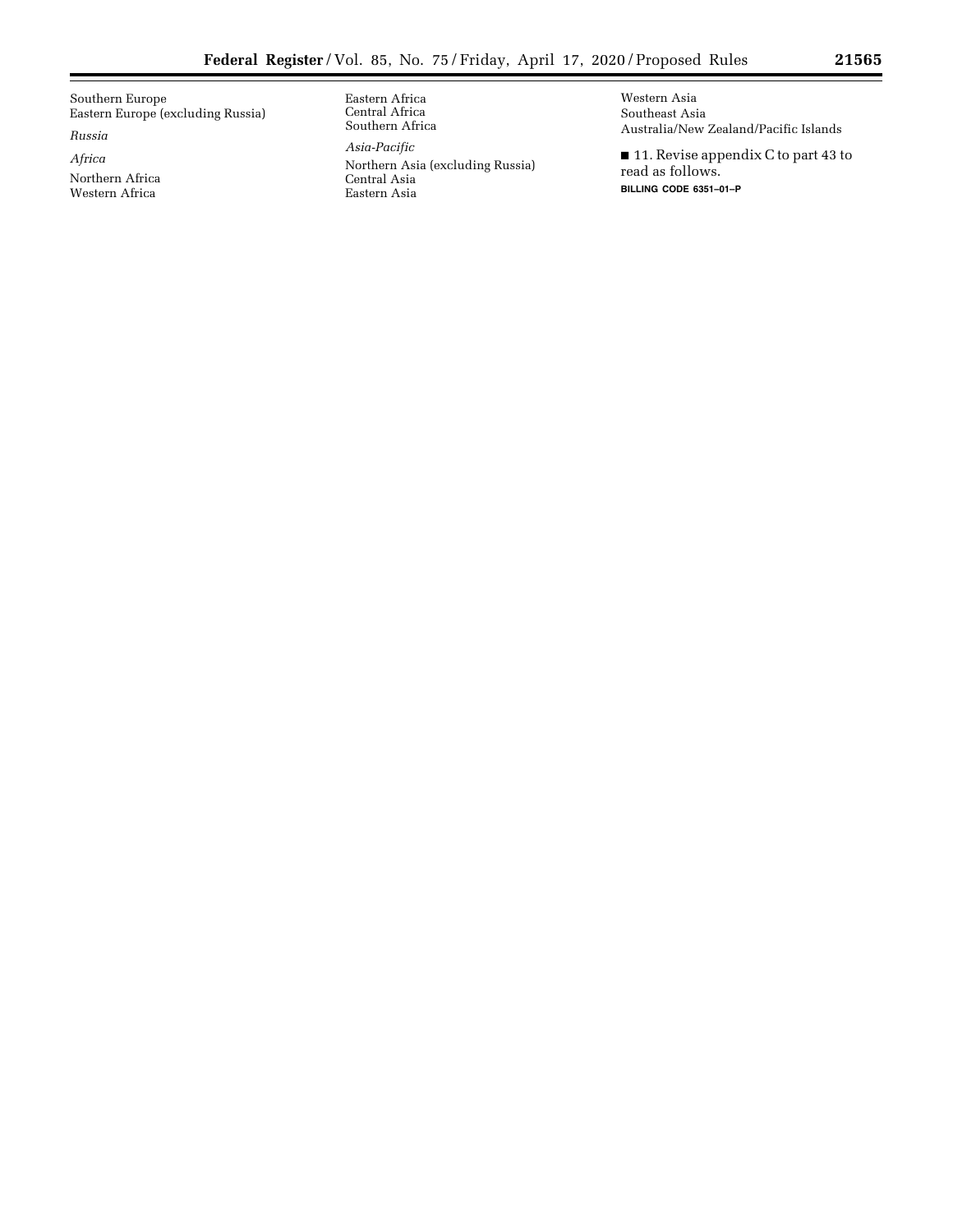$\equiv$ 

۰

# Appendix C to Part 43 - Swap Transaction and Pricing Data Elements

| #  | <b>Data Element Name</b>   |                                                                                                                                                                                           |                | <b>Asset Class</b> |   |              |          |  |  |  |
|----|----------------------------|-------------------------------------------------------------------------------------------------------------------------------------------------------------------------------------------|----------------|--------------------|---|--------------|----------|--|--|--|
|    |                            | <b>Definition for Data Element</b>                                                                                                                                                        | $\mathfrak{B}$ | ≅                  | X | $\mathbf{E}$ | $\infty$ |  |  |  |
|    |                            | <b>Category: Clearing</b>                                                                                                                                                                 |                |                    |   |              |          |  |  |  |
| 1  | Cleared                    | Indicator of whether the transaction has been cleared, or is<br>intended to be cleared, by a central counterparty.                                                                        |                |                    |   |              |          |  |  |  |
|    |                            | <b>Category: Custom baskets</b>                                                                                                                                                           |                |                    |   |              |          |  |  |  |
| 23 | Custom basket<br>indicator | Indicator that the swap is based on a custom basket.                                                                                                                                      |                |                    |   |              |          |  |  |  |
|    |                            | <b>Category: Events</b>                                                                                                                                                                   |                |                    |   |              |          |  |  |  |
| 24 | Action type                | Type of action taken on the transaction reporting or end of day<br>reporting.<br>New: An action that reports a new swap transaction. It applies                                           |                |                    |   |              |          |  |  |  |
|    |                            | to the first message relating to a new USI or UTI.<br>Modify: An action that modifies the state of a previously                                                                           |                |                    |   |              |          |  |  |  |
|    |                            | submitted transaction (e.g., credit event) or changes a term of a<br>previously submitted transaction due to a newly negotiated<br>modification (amendment) or updates previously missing |                |                    |   |              |          |  |  |  |
|    |                            | information (e.g., post price swap). It does not include<br>correction of a previous transaction.                                                                                         |                |                    |   |              |          |  |  |  |
|    |                            | Correct: An action that corrects erroneous data of a previously<br>submitted transaction.<br>Error: An action of cancellation of a wrongly submitted entire                               |                |                    |   |              |          |  |  |  |
|    |                            | transaction in case it never came into existence or was not                                                                                                                               |                |                    |   |              |          |  |  |  |
|    |                            | subject to part 43/part 45 reporting requirements but was<br>reported erroneously.                                                                                                        |                |                    |   |              |          |  |  |  |
|    |                            | Terminate: An action that closes an existing transaction<br>because of a new event (e.g., Compression, Novation). This                                                                    |                |                    |   |              |          |  |  |  |
|    |                            | does not apply to transactions that terminate at contractual<br>maturity date.                                                                                                            |                |                    |   |              |          |  |  |  |
|    |                            | Port out: An action that transfers swap transaction from one                                                                                                                              |                |                    |   |              |          |  |  |  |
|    |                            | SDR to another SDR (change of swap data repository).<br>Valuation: An update to valuation data. There will be no                                                                          |                |                    |   |              |          |  |  |  |
|    |                            | corresponding Event type.<br>Collateral: An update to collateral margin data. There will be                                                                                               |                |                    |   |              |          |  |  |  |
|    |                            | no corresponding Event type.<br>Refer to Appendix F of the swap data technical specification                                                                                              |                |                    |   |              |          |  |  |  |
|    |                            | for event model sample scenarios.                                                                                                                                                         | ✓              | ✓                  | ✓ | $\checkmark$ |          |  |  |  |
| 25 | Event type                 | Explanation or reason for the action being taken on the<br>transaction reporting.                                                                                                         |                |                    |   |              |          |  |  |  |
|    |                            | Trade: A creation, modification, or termination of a                                                                                                                                      |                |                    |   |              |          |  |  |  |
|    |                            | transaction.                                                                                                                                                                              |                |                    |   |              |          |  |  |  |
|    |                            | Novation: A novation legally moves partial or all of the                                                                                                                                  |                |                    |   |              |          |  |  |  |
|    |                            | financial risks of a swap from a transferor to a transferee and                                                                                                                           |                |                    |   |              |          |  |  |  |
|    |                            | has the effect of terminating/modifying the original transaction                                                                                                                          |                |                    |   |              |          |  |  |  |
|    |                            | and creating a new transaction to identify the exposure                                                                                                                                   |                |                    |   |              |          |  |  |  |
|    |                            | between the transferor/transferee and remaining party.                                                                                                                                    |                |                    |   |              |          |  |  |  |
|    |                            | <b>Compression or Risk Reduction Exercise: Compressions and</b>                                                                                                                           |                |                    |   |              |          |  |  |  |
|    |                            | risk reduction exercises generally have the effect of<br>terminating or modifying (i.e., reducing the notional value) a                                                                   |                |                    |   |              |          |  |  |  |
|    |                            | set of existing transactions and of creating a set of new                                                                                                                                 |                |                    |   |              |          |  |  |  |
|    |                            | transaction(s). These processes result in largely the same                                                                                                                                |                |                    |   |              |          |  |  |  |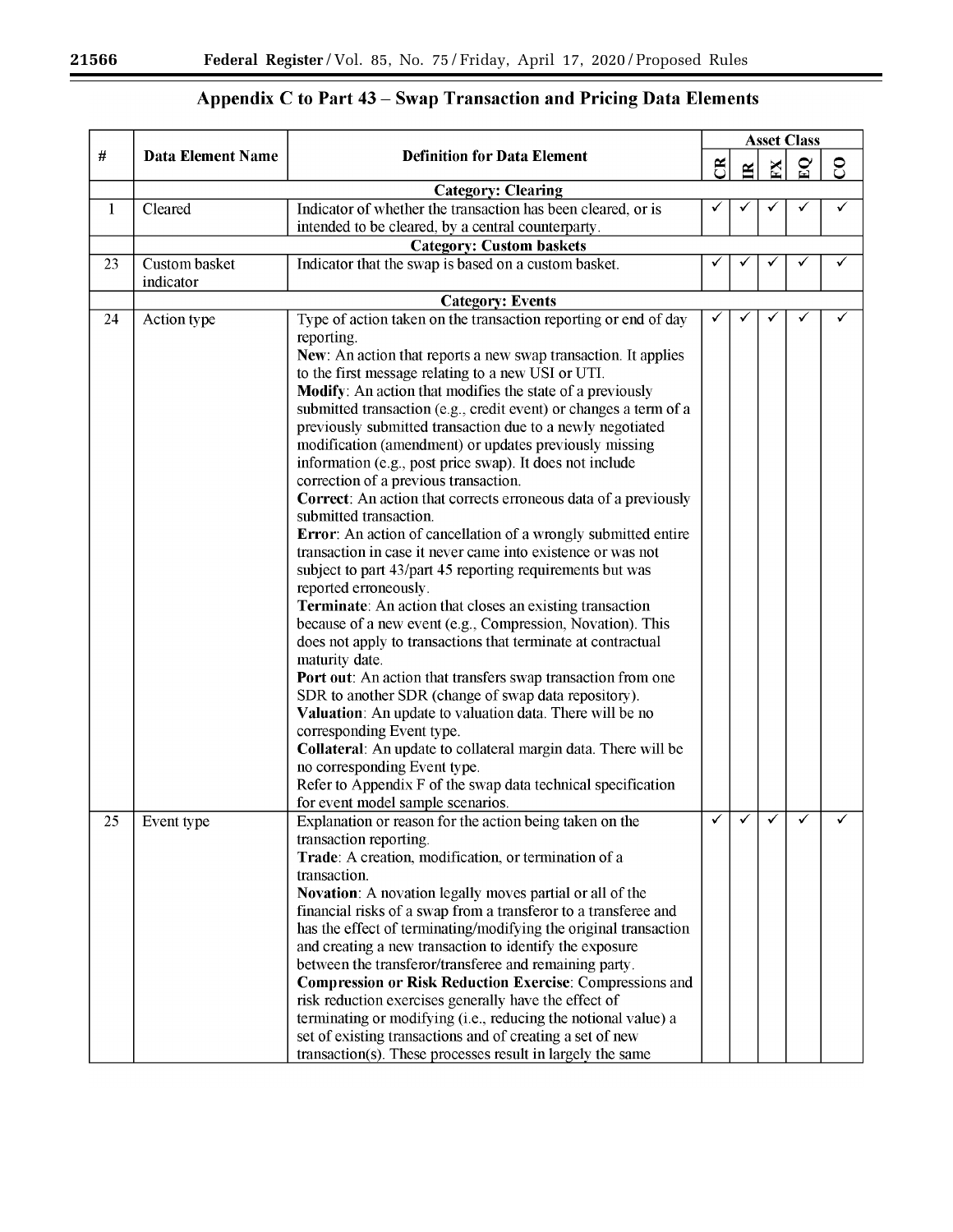|    |                                                  | <b>Definition for Data Element</b>                                                                                                                                                                                                                                                                                                                                                                                                                                                                                                                                                                                                                                                                                                                                                                                                                                                                                                                                                                                                                                                                                                                                                                        | <b>Asset Class</b> |              |              |              |               |  |  |  |
|----|--------------------------------------------------|-----------------------------------------------------------------------------------------------------------------------------------------------------------------------------------------------------------------------------------------------------------------------------------------------------------------------------------------------------------------------------------------------------------------------------------------------------------------------------------------------------------------------------------------------------------------------------------------------------------------------------------------------------------------------------------------------------------------------------------------------------------------------------------------------------------------------------------------------------------------------------------------------------------------------------------------------------------------------------------------------------------------------------------------------------------------------------------------------------------------------------------------------------------------------------------------------------------|--------------------|--------------|--------------|--------------|---------------|--|--|--|
| #  | <b>Data Element Name</b>                         |                                                                                                                                                                                                                                                                                                                                                                                                                                                                                                                                                                                                                                                                                                                                                                                                                                                                                                                                                                                                                                                                                                                                                                                                           | $\mathfrak{B}$     | $\mathbf{R}$ | $\mathbf{K}$ | $\mathbf{E}$ | $\mathcal{S}$ |  |  |  |
|    |                                                  | exposure of market risk that existed prior to the event for the<br>counterparty.<br>Early termination: Termination of an existing swap<br>transaction prior to scheduled termination or maturity date.<br><b>Clearing:</b> Central clearing is a process where a derivatives<br>clearing organization interposes itself between counterparties<br>to contracts, becoming the buyer to every seller and the seller<br>to every buyer. It has the effect of terminating an existing<br>transaction between the buyer and the seller and thereby<br>ensuring the performance of open contracts.<br><b>Exercise:</b> The process by which a counterparty fully or<br>partially exercises their rights specified in the contract of an<br>option or a swaption.<br>Allocation: The process by which an agent, having facilitated<br>a single swap transaction on behalf of several clients, allocates<br>a portion of the executed swap to the clients.<br><b>Clearing and Allocation:</b> A simultaneous clearing and<br>allocation event in a derivatives clearing organization.<br><b>CDS Credit:</b> An event or trigger that results in the<br>modification of the state of a previously submitted credit |                    |              |              |              |               |  |  |  |
|    |                                                  | derivative transaction. Applies only to credit derivatives.<br>Porting: The process by which a swap is transferred to another<br>SDR that r has the effect of the closing of the swap transaction<br>at one SDR or opening of the same swap transaction using the<br>same UTI/USI in a different SDR (new).                                                                                                                                                                                                                                                                                                                                                                                                                                                                                                                                                                                                                                                                                                                                                                                                                                                                                               |                    |              |              |              |               |  |  |  |
| 26 | Event identifier                                 | Unique identifier to link transactions resulting when Event<br>type is either COMP (Compression) or CRDT (CDS Credit).<br>The unique identifier may be assigned by the reporting<br>counterparty or a service provider.                                                                                                                                                                                                                                                                                                                                                                                                                                                                                                                                                                                                                                                                                                                                                                                                                                                                                                                                                                                   | ✓                  | ✓            | ✓            | ✓            |               |  |  |  |
| 27 | Event timestamp                                  | Date and time of occurrence of the event as determined by the<br>reporting counterparty or a service provider.<br>In the case of a clearing event, date and time when the original<br>swap is accepted by the derivative clearing organization<br>(DCO) for clearing and recorded by the DCO's system should<br>be reported in this data element.<br>The time element is as specific as technologically practicable.                                                                                                                                                                                                                                                                                                                                                                                                                                                                                                                                                                                                                                                                                                                                                                                      | ✓                  | ✓            | ✓            |              |               |  |  |  |
|    | <b>Category: Notional amounts and quantities</b> |                                                                                                                                                                                                                                                                                                                                                                                                                                                                                                                                                                                                                                                                                                                                                                                                                                                                                                                                                                                                                                                                                                                                                                                                           |                    |              |              |              |               |  |  |  |
| 28 | Notional amount                                  | For each leg of the transaction, where applicable:<br>- for OTC derivative transactions negotiated in monetary<br>amounts, amount specified in the contract.<br>- for OTC derivative transactions negotiated in non-monetary<br>amounts, refer to Appendix B to the swap data technical<br>specification for converting notional amounts for non-<br>monetary amounts.<br>In addition:<br>• For OTC derivative transactions with a notional amount<br>schedule, the initial notional amount, agreed by the                                                                                                                                                                                                                                                                                                                                                                                                                                                                                                                                                                                                                                                                                                |                    |              |              |              |               |  |  |  |
|    |                                                  | counterparties at the inception of the transaction, is reported in<br>this data element.<br>• For OTC foreign exchange options, in addition to this data<br>element the amounts are reported using the data elements Call                                                                                                                                                                                                                                                                                                                                                                                                                                                                                                                                                                                                                                                                                                                                                                                                                                                                                                                                                                                 |                    |              |              |              |               |  |  |  |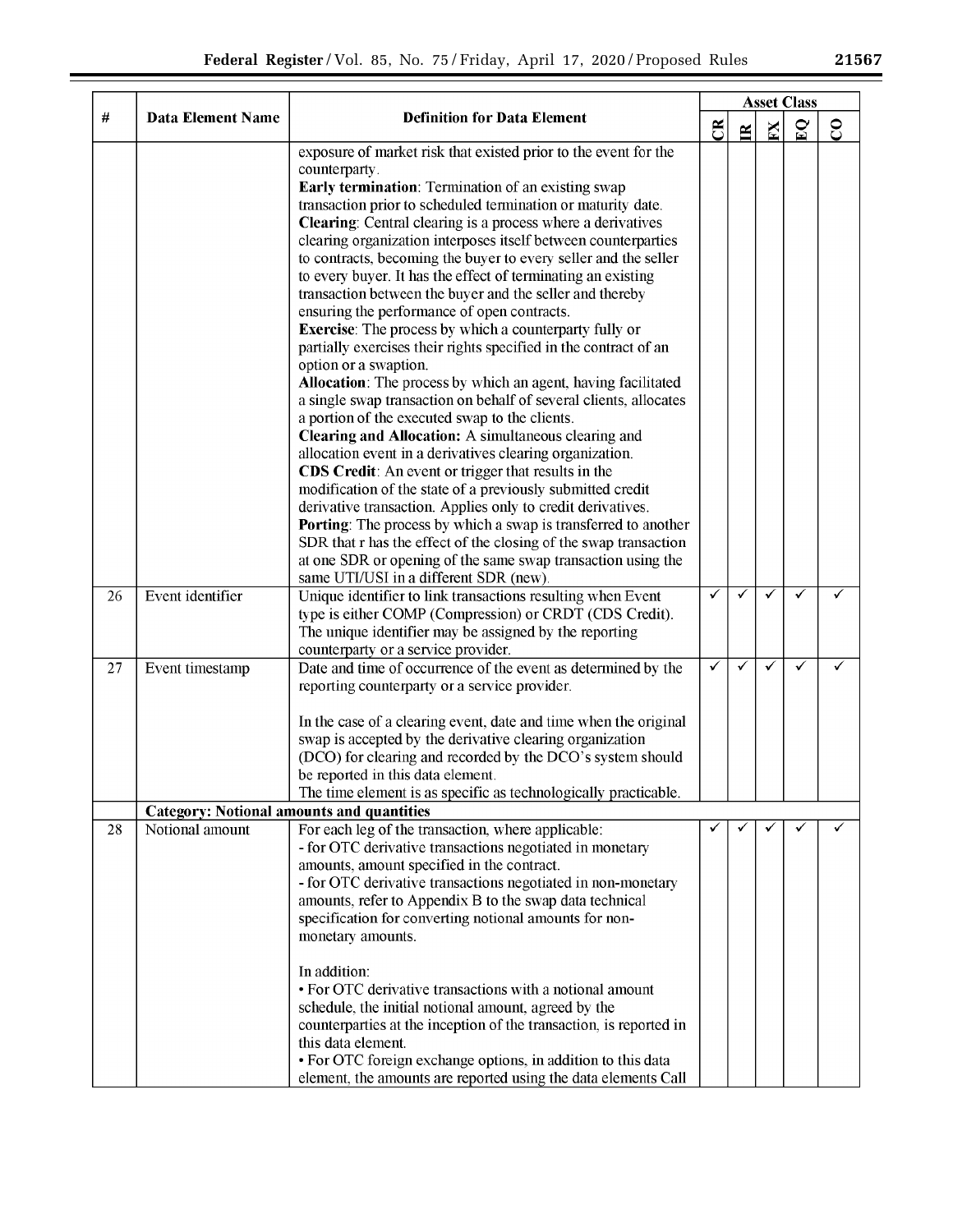$\equiv$ 

|      |                                  | <b>Definition for Data Element</b>                                                                                                                                                                                                                                                                                                                                                                                                                                                                                                                                                                                            |              |    |                         |              |               |
|------|----------------------------------|-------------------------------------------------------------------------------------------------------------------------------------------------------------------------------------------------------------------------------------------------------------------------------------------------------------------------------------------------------------------------------------------------------------------------------------------------------------------------------------------------------------------------------------------------------------------------------------------------------------------------------|--------------|----|-------------------------|--------------|---------------|
| $\#$ | <b>Data Element Name</b>         |                                                                                                                                                                                                                                                                                                                                                                                                                                                                                                                                                                                                                               | ජී           | Ĕ. | $\overline{\mathbf{M}}$ | $\mathbf{S}$ | $\mathcal{S}$ |
|      |                                  | amount and Put amount. For amendments or lifecycle events,<br>the resulting outstanding notional amount is reported; (steps in<br>notional amount schedules are not considered to be<br>amendments or lifecycle events);<br>• Where the notional amount is not known when a new<br>transaction is reported, the notional amount is updated as it<br>becomes available.                                                                                                                                                                                                                                                        |              |    |                         |              |               |
| 29   | Notional currency                | For each leg of the transaction, where applicable: currency in<br>which the notional amount is denominated.                                                                                                                                                                                                                                                                                                                                                                                                                                                                                                                   | $\checkmark$ | ✓  | ✓                       | ✓            |               |
| 31   | Call amount                      | For foreign exchange options, the monetary amount that the<br>option gives the right to buy.                                                                                                                                                                                                                                                                                                                                                                                                                                                                                                                                  |              |    | ✓                       |              |               |
| 32   | Call currency                    | For foreign exchange options, the currency in which the Call<br>amount is denominated.                                                                                                                                                                                                                                                                                                                                                                                                                                                                                                                                        |              |    | ✓                       |              |               |
| 33   | Put amount                       | For foreign exchange options, the monetary amount that the<br>option gives the right to sell.                                                                                                                                                                                                                                                                                                                                                                                                                                                                                                                                 |              |    | ✓                       |              |               |
| 34   | Put currency                     | For foreign exchange options, the currency in which the Put<br>amount is denominated.                                                                                                                                                                                                                                                                                                                                                                                                                                                                                                                                         |              |    | ✓                       |              |               |
| 35   | Notional quantity                | For each leg of the transaction, where applicable, for swap<br>transactions negotiated in non-monetary amounts with fixed<br>notional quantity for each schedule period (i.e., 50 barrels per<br>month).<br>The frequency is reported in Quantity frequency and the unit of<br>measure is reported in Quantity unit of measure.                                                                                                                                                                                                                                                                                               |              |    |                         |              | ✓             |
| 36   | Quantity frequency               | The rate at which the quantity is quoted on the swap. e.g.,<br>hourly, daily, weekly, monthly.                                                                                                                                                                                                                                                                                                                                                                                                                                                                                                                                |              |    |                         |              | ✓             |
| 37   | Quantity frequency<br>multiplier | The number of time units for the Quantity frequency                                                                                                                                                                                                                                                                                                                                                                                                                                                                                                                                                                           |              |    |                         |              |               |
| 38   | Quantity unit of<br>measure      | For each leg of the transaction, where applicable: unit of<br>measure in which the Total notional quantity and Notional<br>quantity are expressed.                                                                                                                                                                                                                                                                                                                                                                                                                                                                            |              |    |                         | ✓            | ✓             |
| 39   | Total notional<br>quantity       | For each leg of the transaction, where applicable: aggregate<br>Notional quantity of the underlying asset for the term of the<br>transaction.<br>Where the Total notional quantity is not known when a new<br>transaction is reported, the Total notional quantity is updated<br>as it becomes available.                                                                                                                                                                                                                                                                                                                     |              |    |                         | ✓            |               |
|      |                                  | <b>Category: Packages</b>                                                                                                                                                                                                                                                                                                                                                                                                                                                                                                                                                                                                     |              |    |                         |              |               |
| 40   | Package identifier               | Identifier (determined by the reporting counterparty) in order<br>to connect<br>• two or more transactions that are reported separately by the<br>reporting counterparty, but that are negotiated together as the<br>product of a single economic agreement.<br>• two or more reports pertaining to the same transaction<br>whenever jurisdictional reporting requirement does not allow<br>the transaction to be reported with a single report to TRs.<br>A package may include reportable and non-reportable<br>transactions.<br>This data element is not applicable<br>• if no package is involved, or<br>• to allocations | ✓            |    |                         |              |               |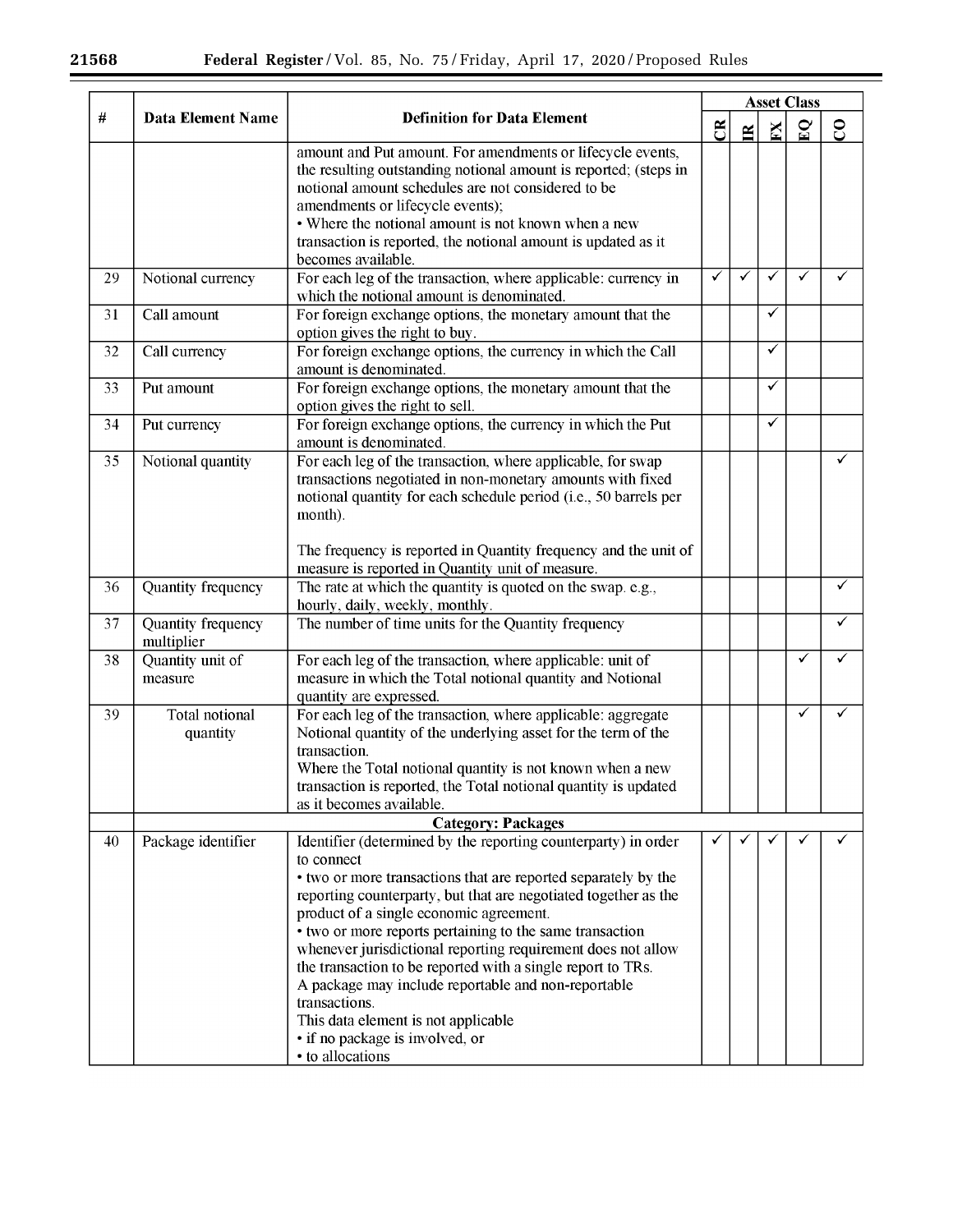|    | <b>Data Element Name</b>                              | <b>Definition for Data Element</b>                                                                                                                                                                                                                                                                                                                                                                                                                                                                                                                                                                                                                                                                                                                                                                                                                                   |              | <b>Asset Class</b> |                         |              |   |
|----|-------------------------------------------------------|----------------------------------------------------------------------------------------------------------------------------------------------------------------------------------------------------------------------------------------------------------------------------------------------------------------------------------------------------------------------------------------------------------------------------------------------------------------------------------------------------------------------------------------------------------------------------------------------------------------------------------------------------------------------------------------------------------------------------------------------------------------------------------------------------------------------------------------------------------------------|--------------|--------------------|-------------------------|--------------|---|
| #  |                                                       |                                                                                                                                                                                                                                                                                                                                                                                                                                                                                                                                                                                                                                                                                                                                                                                                                                                                      | ජී           | $\mathbf{B}$       | K                       | $\mathbf{E}$ | င |
|    |                                                       | Where the Package identifier is not known when a new<br>transaction is reported, the Package identifier is updated as it<br>becomes available.                                                                                                                                                                                                                                                                                                                                                                                                                                                                                                                                                                                                                                                                                                                       |              |                    |                         |              |   |
| 41 | Package transaction<br>price                          | Traded price of the entire package in which the reported<br>derivative transaction is a component.<br>This data element is not applicable if no package is involved.<br>Prices and related data elements of the transactions (Price<br>currency, Price notation, Price unit of measure) that represent<br>individual components of the package are reported when<br>available.<br>The Package transaction price may not be known when a new<br>transaction is reported but may be updated later.                                                                                                                                                                                                                                                                                                                                                                     | ✓            | ✓                  | ✓                       | ✓            |   |
| 42 | Package transaction<br>price currency                 | Currency in which the Package transaction price is<br>denominated.<br>This data element is not applicable if:<br>• no package is involved, or<br>• Package transaction price notation = $3$                                                                                                                                                                                                                                                                                                                                                                                                                                                                                                                                                                                                                                                                          | $\checkmark$ | $\checkmark$       | ✓                       | ✓            |   |
| 43 | Package transaction<br>price notation                 | Manner in which the Package transaction price is expressed.<br>This data element is not applicable if no package is involved<br><b>Category: Payments</b>                                                                                                                                                                                                                                                                                                                                                                                                                                                                                                                                                                                                                                                                                                            | ✓            | ✓                  | ✓                       | ✓            |   |
| 44 | Day count<br>convention                               | For each leg of the transaction, where applicable: day count<br>convention (often also referred to as day count fraction or day<br>count basis or day count method) that determines how interest<br>payments are calculated. It is used to compute the year fraction<br>of the calculation period, and indicates the number of days in<br>the calculation period divided by the number of days in the<br>year.                                                                                                                                                                                                                                                                                                                                                                                                                                                       |              |                    |                         |              |   |
| 46 | Floating rate reset<br>frequency period               | For each floating leg of the transaction, where applicable, time<br>unit associated with the frequency of resets, e.g., day, week,<br>month, year or term of the stream.                                                                                                                                                                                                                                                                                                                                                                                                                                                                                                                                                                                                                                                                                             | ✓            | ✓                  | ✓                       | ✓            |   |
| 47 | Floating rate reset<br>frequency period<br>multiplier | For each floating leg of the transaction, where applicable,<br>number of time units (as expressed by the Floating rate reset<br>frequency period) that determines the frequency at which<br>periodic payment dates for reset occur. For example, a<br>transaction with reset payments occurring every two months is<br>represented with a Floating rate reset frequency period of<br>"MNTH" (monthly) and a Floating rate reset frequency period<br>multiplier of 2.<br>This data element is not applicable if the Floating rate reset<br>frequency period is "ADHO." If Floating rate reset frequency<br>period is "TERM," then the Floating rate reset frequency<br>period multiplier is 1. If the reset frequency period is intraday,<br>then the Floating rate reset frequency period is "DAIL" and the<br>Floating rate reset frequency period multiplier is 0. | ✓            | ✓                  | $\overline{\checkmark}$ | $\checkmark$ |   |
| 48 | Other payment type                                    | Type of Other payment amount.<br>Option premium payment is not included as a payment type as<br>premiums for option are reported using the option premium<br>dedicated data element.                                                                                                                                                                                                                                                                                                                                                                                                                                                                                                                                                                                                                                                                                 | ✓            | $\checkmark$       | ✓                       | ✓            | ✓ |
| 49 | Other payment<br>amount                               | Payment amounts with corresponding payment types to<br>accommodate requirements of transaction descriptions from<br>different asset classes.                                                                                                                                                                                                                                                                                                                                                                                                                                                                                                                                                                                                                                                                                                                         | $\checkmark$ | $\checkmark$       | ✓                       | ✓            |   |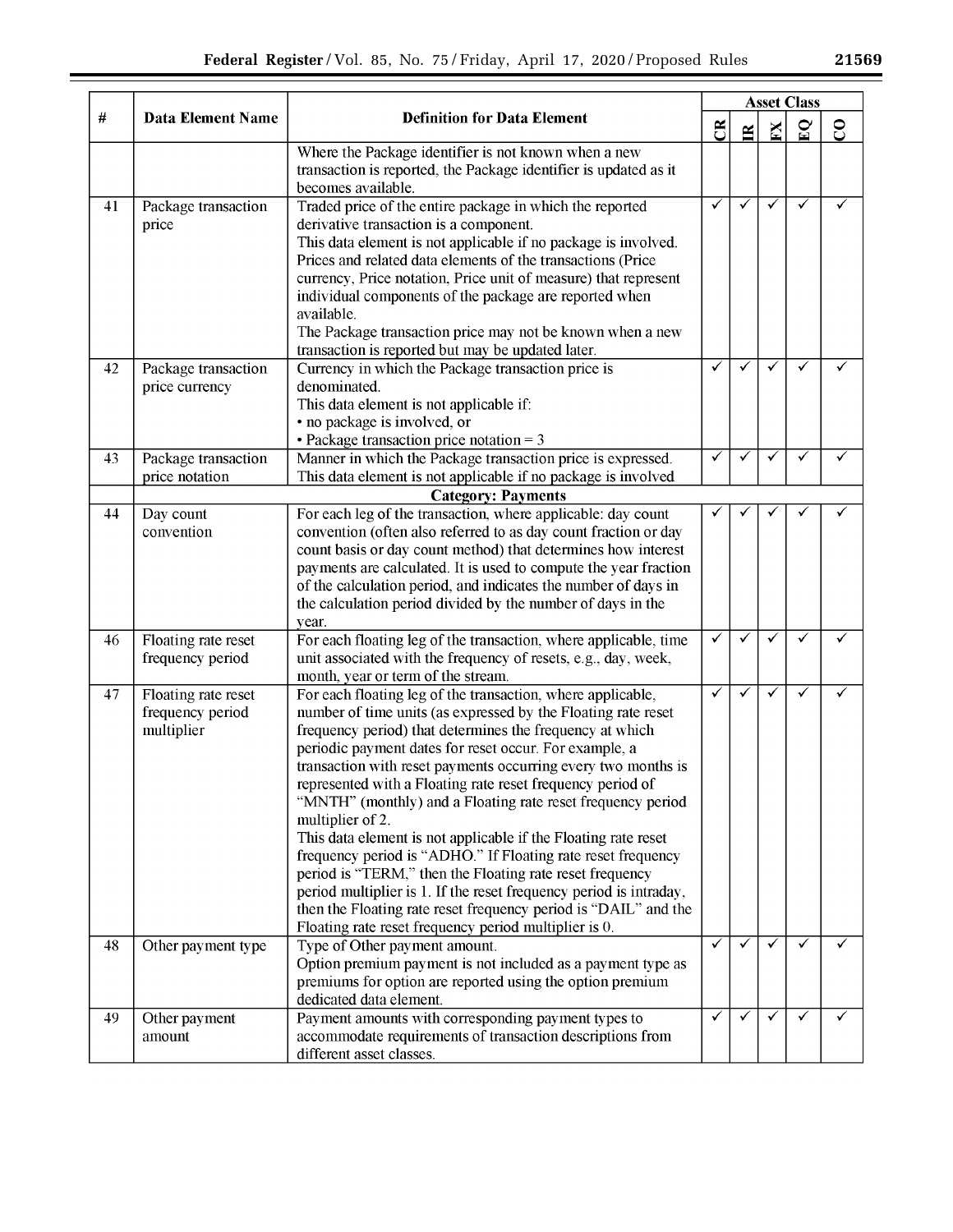$\equiv$ 

|      |                                        |                                                                                                                                                                                                                                                                                                                                                                                                                                                                                                                                                                                                                                                                                                                                                                                                                                                                                                                                                 | <b>Asset Class</b> |              |                         |              |          |  |  |  |
|------|----------------------------------------|-------------------------------------------------------------------------------------------------------------------------------------------------------------------------------------------------------------------------------------------------------------------------------------------------------------------------------------------------------------------------------------------------------------------------------------------------------------------------------------------------------------------------------------------------------------------------------------------------------------------------------------------------------------------------------------------------------------------------------------------------------------------------------------------------------------------------------------------------------------------------------------------------------------------------------------------------|--------------------|--------------|-------------------------|--------------|----------|--|--|--|
| $\#$ | <b>Data Element Name</b>               | <b>Definition for Data Element</b>                                                                                                                                                                                                                                                                                                                                                                                                                                                                                                                                                                                                                                                                                                                                                                                                                                                                                                              | $\mathfrak{B}$     | $\mathbb{E}$ | $\overline{\mathbf{K}}$ | $\mathbf{C}$ | $\rm{S}$ |  |  |  |
| 50   | Other payment<br>currency              | Currency in which Other payment amount is denominated.                                                                                                                                                                                                                                                                                                                                                                                                                                                                                                                                                                                                                                                                                                                                                                                                                                                                                          | ✓                  | ✓            | ✓                       | ✓            |          |  |  |  |
| 54   | Payment frequency<br>period            | For each leg of the transaction, where applicable: time unit<br>associated with the frequency of payments, e.g., day, week,<br>month, year or term of the stream.                                                                                                                                                                                                                                                                                                                                                                                                                                                                                                                                                                                                                                                                                                                                                                               | ✓                  | ✓            |                         | ✓            | ✓        |  |  |  |
| 55   | Payment frequency<br>period multiplier | For each leg of the transaction, where applicable: number of<br>time units (as expressed by the Payment frequency period) that<br>determines the frequency at which periodic payment dates<br>occur. For example, a transaction with payments occurring<br>every two months is represented with a Payment frequency<br>period of "MNTH" (monthly) and a Payment frequency period<br>multiplier of 2.<br>This data element is not applicable if the Payment frequency<br>period is "ADHO." If Payment frequency period is "TERM,"<br>then the Payment frequency period multiplier is 1. If the<br>Payment frequency is intraday, then the Payment frequency<br>period is "DAIL" and the Payment frequency multiplier is 0.                                                                                                                                                                                                                       | ✓                  | ✓            |                         | ✓            |          |  |  |  |
|      |                                        | <b>Category: Prices</b>                                                                                                                                                                                                                                                                                                                                                                                                                                                                                                                                                                                                                                                                                                                                                                                                                                                                                                                         |                    |              |                         |              |          |  |  |  |
| 56   | Exchange rate                          | Exchange rate between the two different currencies specified<br>in the OTC derivative transaction agreed by the counterparties<br>at the inception of the transaction, expressed as the rate of<br>exchange from converting the unit currency into the quoted<br>currency.<br>In the example 0.9426 USD/EUR, USD is the unit currency<br>and EUR is the quoted currency; USD $1 = EUR$ 0.9426.                                                                                                                                                                                                                                                                                                                                                                                                                                                                                                                                                  |                    |              |                         |              |          |  |  |  |
| 57   | Exchange rate basis                    | Currency pair and order in which the exchange rate is<br>denominated, expressed as unit currency/quoted currency. In<br>the example 0.9426 USD/EUR, USD is the unit currency and<br>EUR is the quoted currency, USD $1 =$ EUR 0.9426.                                                                                                                                                                                                                                                                                                                                                                                                                                                                                                                                                                                                                                                                                                           |                    |              | ✓                       |              |          |  |  |  |
| 58   | Fixed rate                             | For each leg of the transaction, where applicable: for OTC<br>derivative transactions with periodic payments, per annum rate<br>of the fixed $leg(s)$ .                                                                                                                                                                                                                                                                                                                                                                                                                                                                                                                                                                                                                                                                                                                                                                                         | $\checkmark$       | ✓            |                         |              |          |  |  |  |
| 59   | Post-priced swap<br>indicator          | An indication of whether a transaction satisfies the definition<br>of "post-priced swap" in $\S$ 43.2(a).                                                                                                                                                                                                                                                                                                                                                                                                                                                                                                                                                                                                                                                                                                                                                                                                                                       | ✓                  | ✓            | ✓                       | ✓            | ✓        |  |  |  |
| 60   | Price                                  | Price specified in the OTC derivative transaction. It does not<br>include fees, taxes or commissions.<br>For commodity fixed/float swaps and similar products with<br>periodic payments, this data element refers to the fixed price of<br>the fixed $leg(s)$ .<br>For commodity and equity forwards and similar products, this<br>data element refers to the forward price of the underlying or<br>reference asset.<br>For equity swaps, portfolios swaps, and similar products, this<br>data element refers to the initial price of the underlying or<br>reference asset.<br>For contracts for difference and similar products, this data<br>element refers to the initial price of the underlier.<br>This data element is not applicable to:<br>• Interest rate swaps and forward rate agreements, as it is<br>understood that the information included in the data elements<br>Fixed rate and Spread may be interpreted as the price of the |                    |              |                         |              |          |  |  |  |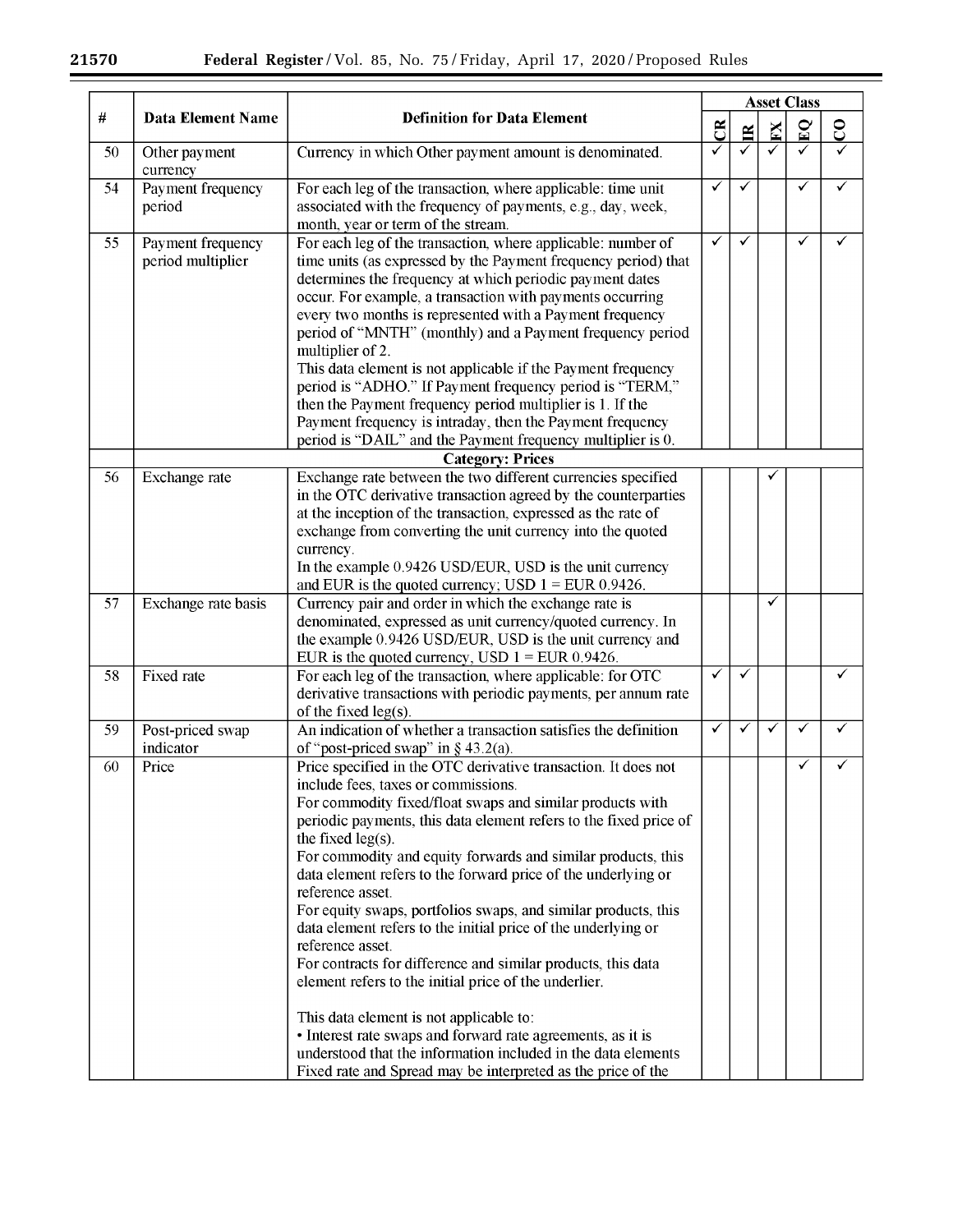|    |                          |                                                                                                                      |                | <b>Asset Class</b> |              |              |                         |
|----|--------------------------|----------------------------------------------------------------------------------------------------------------------|----------------|--------------------|--------------|--------------|-------------------------|
| #  | <b>Data Element Name</b> | <b>Definition for Data Element</b>                                                                                   | $\mathfrak{B}$ | $\leq$             | $\mathbf{K}$ | $\mathbf{C}$ | $\overline{\mathrm{c}}$ |
|    |                          | transaction.                                                                                                         |                |                    |              |              |                         |
|    |                          | • Interest rate options and interest rate swaptions as it is                                                         |                |                    |              |              |                         |
|    |                          | understood that the information included in the data elements                                                        |                |                    |              |              |                         |
|    |                          | Strike price and Option premium may be interpreted as the                                                            |                |                    |              |              |                         |
|    |                          | price of the transaction.                                                                                            |                |                    |              |              |                         |
|    |                          | • Commodity basis swaps and the floating leg of commodity                                                            |                |                    |              |              |                         |
|    |                          | fixed/float swaps as it is understood that the information                                                           |                |                    |              |              |                         |
|    |                          | included in the data element Spread may be interpreted as the                                                        |                |                    |              |              |                         |
|    |                          | price of the transaction.<br>• Foreign exchange swaps, forwards and options, as it is                                |                |                    |              |              |                         |
|    |                          | understood that the information included in the data elements                                                        |                |                    |              |              |                         |
|    |                          | Exchange rate, Strike price, and Option premium may be                                                               |                |                    |              |              |                         |
|    |                          | interpreted as the price of the transaction.                                                                         |                |                    |              |              |                         |
|    |                          | • Equity options as it is understood that the information                                                            |                |                    |              |              |                         |
|    |                          | included in the data elements Strike price and Option premium                                                        |                |                    |              |              |                         |
|    |                          | may be interpreted as the price of the transaction.                                                                  |                |                    |              |              |                         |
|    |                          | • Credit default swaps and credit total return swaps, as it is                                                       |                |                    |              |              |                         |
|    |                          | understood that the information included in the data elements                                                        |                |                    |              |              |                         |
|    |                          | Fixed rate, Spread and Upfront payment (Other payment type:                                                          |                |                    |              |              |                         |
|    |                          | Upfront payment) may be interpreted as the price of the                                                              |                |                    |              |              |                         |
|    |                          | transaction.                                                                                                         |                |                    |              |              |                         |
|    |                          | • Commodity options, as it is understood that the information                                                        |                |                    |              |              |                         |
|    |                          | included in the data elements Strike price and Option premium<br>may be interpreted as the price of the transaction. |                |                    |              |              |                         |
|    |                          | Where the price is not known when a new transaction is                                                               |                |                    |              |              |                         |
|    |                          | reported, the price is updated as it becomes available.                                                              |                |                    |              |              |                         |
|    |                          | For transactions that are part of a package, this data element                                                       |                |                    |              |              |                         |
|    |                          | contains the price of the component transaction where                                                                |                |                    |              |              |                         |
|    |                          | applicable.                                                                                                          |                |                    |              |              |                         |
| 61 | Price currency           | Currency in which the price is denominated.                                                                          |                |                    |              | ✓            |                         |
|    |                          | Price currency is only applicable if Price notation $= 1$ .                                                          |                |                    |              |              |                         |
| 62 | Price notation           | Manner in which the price is expressed.                                                                              |                |                    |              | ✓            | ✓                       |
| 63 | Price unit of measure    | Unit of measure in which the price is expressed.                                                                     |                |                    |              | ✓            | ✓                       |
| 64 | Spread                   | For each leg of the transaction, where applicable: for OTC                                                           | ✓              | ✓                  |              | ✓            |                         |
|    |                          | derivative transactions with periodic payments (e.g., interest                                                       |                |                    |              |              |                         |
|    |                          | rate fixed/float swaps, interest rate basis swaps, commodity                                                         |                |                    |              |              |                         |
|    |                          | swaps),<br>• spread on the individual floating leg(s) index reference price,                                         |                |                    |              |              |                         |
|    |                          | in the case where there is a spread on a floating $leg(s)$ . For                                                     |                |                    |              |              |                         |
|    |                          | example, USD-LIBOR-BBA plus .03 or WTI minus USD                                                                     |                |                    |              |              |                         |
|    |                          | 14.65; or                                                                                                            |                |                    |              |              |                         |
|    |                          | • difference between the reference prices of the two floating                                                        |                |                    |              |              |                         |
|    |                          | leg indexes. For example, the 9.00 USD "Spread" for a WCS                                                            |                |                    |              |              |                         |
|    |                          | vs. WTI basis swap where WCS is priced at 43 USD and WTI                                                             |                |                    |              |              |                         |
|    |                          | is priced at 52 USD.                                                                                                 |                |                    |              |              |                         |
| 65 | Spread currency          | For each leg of the transaction, where applicable: currency in                                                       | ✓              | ✓                  |              | ✓            | ✓                       |
|    |                          | which the spread is denominated.                                                                                     |                |                    |              |              |                         |
|    |                          | This data element is only applicable if Spread notation $= 1$ .                                                      | ✓              | ✓                  |              | $\checkmark$ | ✓                       |
| 66 | Spread notation          | For each leg of the transaction, where applicable: manner in<br>which the spread is expressed.                       |                |                    |              |              |                         |
| 67 | Strike price             | • For options other than FX options, swaptions and similar                                                           | ✓              | ✓                  | ✓            | ✓            |                         |
|    |                          | products, price at which the owner of an option can buy or sell                                                      |                |                    |              |              |                         |
|    |                          | the underlying asset of the option.                                                                                  |                |                    |              |              |                         |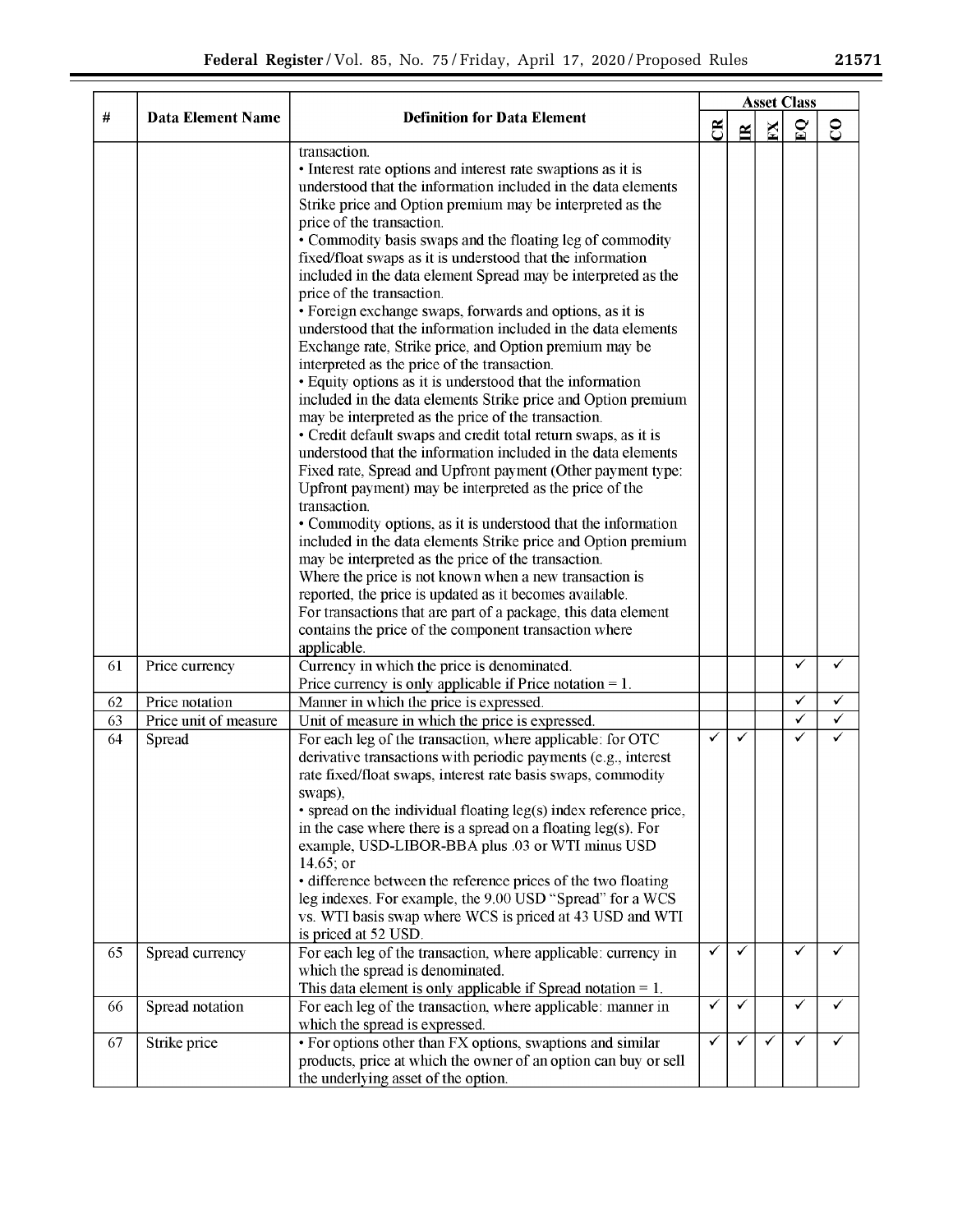$\sim$   $\sim$ 

|    |                                                | <b>Asset Class</b>                                                                                                                                                                                                                                                                                                                                                                                                                                                                                                                                                                            |              |              |                         |              |               |
|----|------------------------------------------------|-----------------------------------------------------------------------------------------------------------------------------------------------------------------------------------------------------------------------------------------------------------------------------------------------------------------------------------------------------------------------------------------------------------------------------------------------------------------------------------------------------------------------------------------------------------------------------------------------|--------------|--------------|-------------------------|--------------|---------------|
| #  | <b>Data Element Name</b>                       | <b>Definition for Data Element</b>                                                                                                                                                                                                                                                                                                                                                                                                                                                                                                                                                            | ජී           | $\mathbf{R}$ | $\overline{\mathbf{N}}$ | $\mathbf{S}$ | $\mathcal{S}$ |
|    |                                                | • For foreign exchange options, exchange rate at which the<br>option can be exercised, expressed as the rate of exchange<br>from converting the unit currency into the quoted currency. In<br>the example 0.9426 USD/EUR, USD is the unit currency and<br>EUR is the quoted currency; USD $1 =$ EUR 0.9426.<br>Where the strike price is not known when a new transaction is<br>reported, the strike price is updated as it becomes available.<br>• For volatility and variance swaps and similar products, the<br>volatility strike price is reported in this data element.                  |              |              |                         |              |               |
| 68 | Strike price<br>currency/currency<br>pair      | For equity options, commodity options, and similar products,<br>currency in which the strike price is denominated.<br>For foreign exchange options: Currency pair and order in<br>which the strike price is expressed. It is expressed as unit<br>currency/quoted currency. In the example 0.9426 USD/EUR,<br>USD is the unit currency and EUR is the quoted currency,<br>$USD 1 = EUR 0.9426$<br>Strike price currency/currency pair is only applicable if Strike<br>price notation $= 1$ .                                                                                                  | $\checkmark$ | ✓            | ✓                       | ✓            |               |
| 69 | Strike price notation                          | Manner in which the strike price is expressed.                                                                                                                                                                                                                                                                                                                                                                                                                                                                                                                                                | $\checkmark$ | ✓            | $\checkmark$            | ✓            |               |
| 70 | Option premium<br>amount                       | For options and swaptions of all asset classes, monetary<br>amount paid by the option buyer.<br>This data element is not applicable if the instrument is not an<br>option or does not embed any optionality.                                                                                                                                                                                                                                                                                                                                                                                  | ✓            | ✓            | ✓                       | ✓            |               |
| 71 | Option premium<br>currency                     | For options and swaptions of all asset classes, currency in<br>which the option premium amount is denominated. This data<br>element is not applicable if the instrument is not an option or<br>does not embed any optionality.                                                                                                                                                                                                                                                                                                                                                                | $\checkmark$ | ✓            | ✓                       | ✓            |               |
| 73 | First exercise date                            | First unadjusted date during the exercise period in which an<br>option can be exercised.<br>For European-style options, this date is same as the Expiration<br>date. For American-style options, the first possible exercise<br>date is the unadjusted date included in the Execution<br>timestamp.<br>For knock-in options, where the first exercise date is not<br>known when a new transaction is reported, the first exercise<br>date is updated as it becomes available.<br>This data element is not applicable if the instrument is not an<br>option or does not embed any optionality. | $\checkmark$ | ✓            | ✓                       | ✓            |               |
|    |                                                | <b>Category: Product</b>                                                                                                                                                                                                                                                                                                                                                                                                                                                                                                                                                                      |              |              |                         |              |               |
| 76 | Index factor                                   | The index version factor or percent, expressed as a decimal<br>value, that multiplied by the Notional amount yields the<br>notional amount covered by the seller of protection for credit<br>default swap.                                                                                                                                                                                                                                                                                                                                                                                    |              |              |                         |              |               |
| 77 | Embedded option<br>type                        | Type of option or optional provision embedded in a contract.                                                                                                                                                                                                                                                                                                                                                                                                                                                                                                                                  | ✓            | ✓            | ✓                       | ✓            |               |
| 78 | <b>Unique Product</b><br><b>Identifier UPI</b> | A unique set of characters that represents a particular OTC<br>derivative.<br>The Commission will designate a UPI pursuant to $\S$ 45.7.<br>Note: A Unique Product Identifier Short Name, defined as,<br>'When the Commission designates a UPI pursuant to part 45,                                                                                                                                                                                                                                                                                                                           | $\checkmark$ | ✓            | $\checkmark$            | $\checkmark$ |               |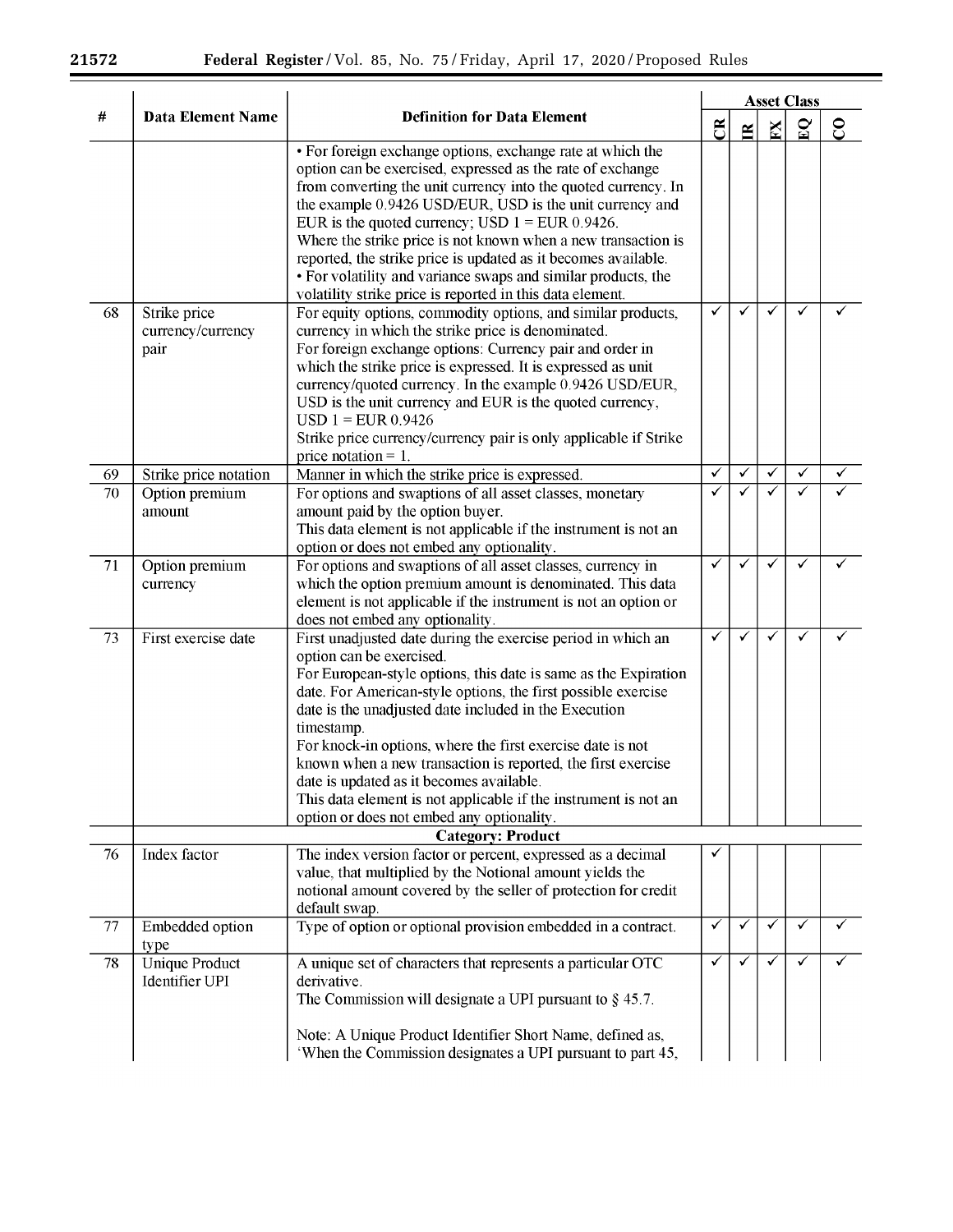|    |                                          |                                                                                                                                                                                                                                                                                 | <b>Asset Class</b> |   |              |              |               |  |  |  |
|----|------------------------------------------|---------------------------------------------------------------------------------------------------------------------------------------------------------------------------------------------------------------------------------------------------------------------------------|--------------------|---|--------------|--------------|---------------|--|--|--|
| #  | <b>Data Element Name</b>                 | <b>Definition for Data Element</b>                                                                                                                                                                                                                                              | $\mathfrak{B}$     | E | K            | $\mathbf{S}$ | $\mathcal{S}$ |  |  |  |
|    |                                          | disseminate a humanly readable description made available by<br>the UPI issuer corresponding to the UPI' must be disseminated<br>by the SDR.                                                                                                                                    |                    |   |              |              |               |  |  |  |
|    |                                          | <b>Category: Settlement</b>                                                                                                                                                                                                                                                     |                    |   |              |              |               |  |  |  |
| 80 | Settlement currency                      | Currency for the cash settlement of the transaction when<br>applicable.<br>For multi-currency products that do not net, the settlement<br>currency of each leg.<br>This data element is not applicable for physically settled<br>products (e.g., physically settled swaptions). |                    |   |              |              |               |  |  |  |
|    | <b>Category: Transaction related</b>     |                                                                                                                                                                                                                                                                                 |                    |   |              |              |               |  |  |  |
| 82 | Non-standardized<br>term indicator       | Indicator of whether the swap has one or more additional<br>term(s) or provision(s), other than those disseminated to the<br>public pursuant to part 43, that materially affect(s) the price of<br>the swap.                                                                    |                    |   |              |              |               |  |  |  |
| 83 | <b>Block trade election</b><br>indicator | Indicator of whether an election has been made to report the<br>swap as a block swap either by the reporting counterparty or as<br>calculated by the swap data repository acting as a third party<br>for the reporting counterparty.                                            | ✓                  | ✓ | ✓            | ✓            |               |  |  |  |
| 84 | <b>Effective</b> date                    | Unadjusted date at which obligations under the OTC derivative<br>transaction come into effect, as included in the confirmation.                                                                                                                                                 | ✓                  | ✓ | ✓            | ✓            | ✓             |  |  |  |
| 85 | <b>Expiration</b> date                   | Unadjusted date at which obligations under the swap<br>transaction stop being effective, as included in the<br>confirmation. Early termination does not affect this data<br>element.                                                                                            | ✓                  | ✓ | ✓            | √            |               |  |  |  |
| 86 | <b>Execution</b> timestamp               | Date and time a transaction was originally executed, resulting<br>in the generation of a new UTI. This data element remains<br>unchanged throughout the life of the UTI.                                                                                                        | ✓                  | ✓ | ✓            |              |               |  |  |  |
| 88 | Platform identifier                      | Identifier of the trading facility (e.g., exchange, multilateral<br>trading facility, swap execution facility) on which the<br>transaction was executed.                                                                                                                        | ✓                  |   | ✓            |              |               |  |  |  |
| 90 | Prime brokerage<br>transaction indicator | Indicator of whether the swap is a Prime Brokerage<br>transaction.                                                                                                                                                                                                              | ✓                  | ✓ | $\checkmark$ | ✓            |               |  |  |  |

## **BILLING CODE 6351–01–C**

■ 12. Remove appendices D, E, and F.

Issued in Washington, DC, on February 27, 2020, by the Commission.

# **Robert Sidman,**

*Deputy Secretary of the Commission.* 

**Note:** The following appendices will not appear in the Code of Federal Regulations.

# **Appendices to Real-Time Public Reporting Requirements—Commission Voting Summary and Commissioners' Statements**

# **Appendix 1—Commission Voting Summary**

On this matter, Chairman Tarbert and Commissioners Quintenz, Behnam, Stump, and Berkovitz voted in the affirmative. No Commissioner voted in the negative.

# **Appendix 2—Statement of Chairman Heath P. Tarbert**

Data is the lifeblood of our markets. Yet for too long, market participants have been burdened with confusing and costly swap data reporting rules that do little to advance the Commission's regulatory functions. In the decade-long effort to refine our swap data rules, we have at times lost sight of Sir Isaac Newton's wisdom: ''Truth is ever to be found in simplicity, and not in the multiplicity and confusion of things.''

# *Overview*

Simplicity should be a central goal of our swap data reporting rules. After all, making rules simple and clear facilitates compliance, price discovery, and risk monitoring. While principles-based regulation can offer numerous advantages, there are areas where a rules-based approach is preferable because of the level of clarity, standardization, and

harmonization it provides. Swap data reporting is one such area.1

As it stands, swap data repositories (SDRs) and market participants have been left to wade through parts 43 and 45 of our rules on their own. We have essentially asked them to decide what to report to the CFTC, instead of being clear about what we want. The result is a proliferation of reportable data fields designed to ensure compliance with our rules—but which exceed what market participants can readily provide and what the agency can realistically use. These fields can run hundreds deep, imposing costly burdens on market participants. Yet for all its sprawling complexity, the current data reporting system omits, of all things, uncleared margin information—thereby

<sup>1</sup>*See* Heath P. Tarbert, *Rules for Principles and Principles for Rules: Tools for Crafting Sound Financial Regulation,* Harv. Bus. L. Rev. (forthcoming 2020) (''A principles-based regime is often a poor choice where standard forms and disclosures are heavily used, as principles do not offer the needed precision.'').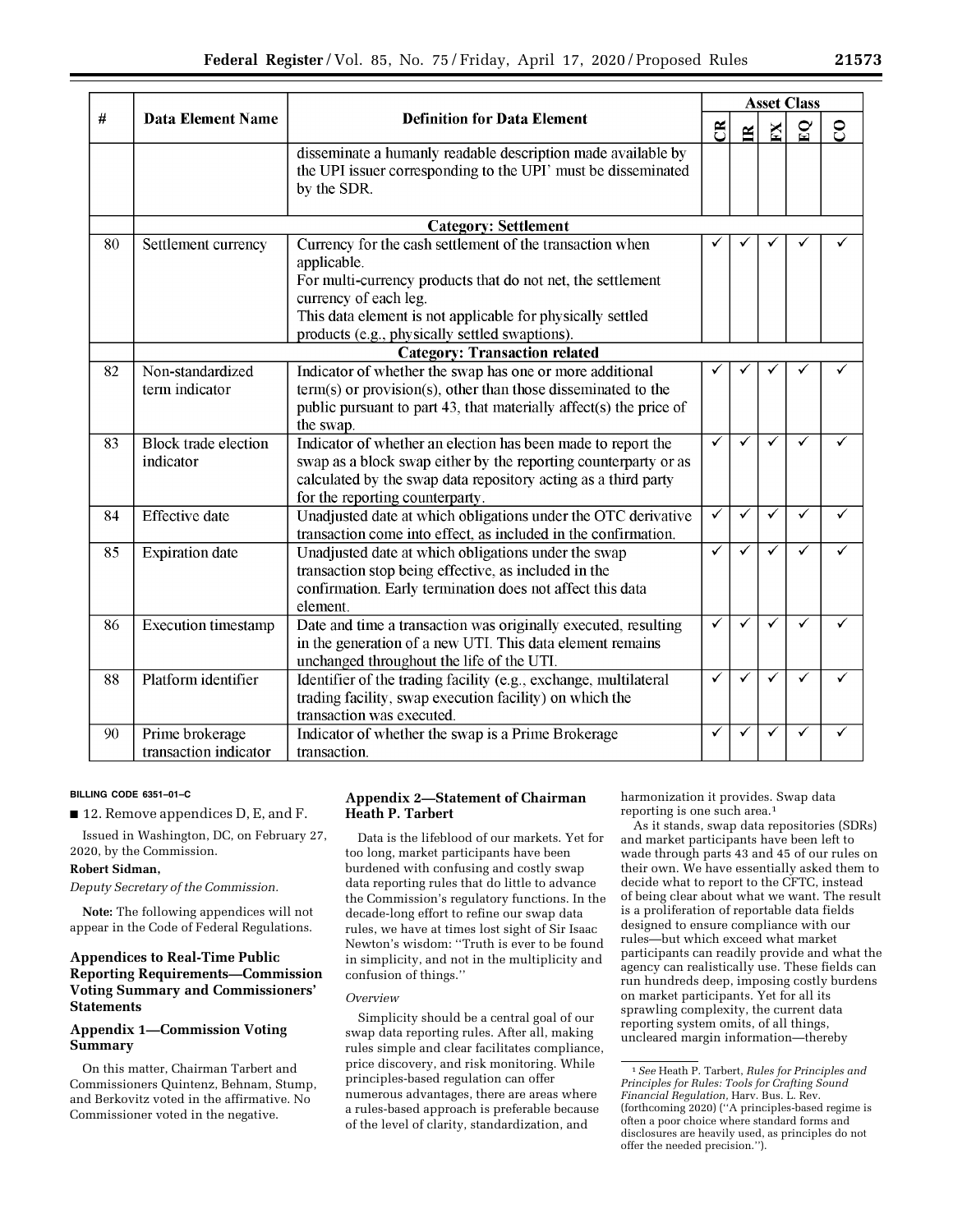creating a black box of potential systemic risk.2

And that just describes CFTC reporting. As it stands today, a market participant with a swap reportable to the CFTC might also have to report the same swap to the SEC, the European Securities and Markets Authority (ESMA), and perhaps other regulators as well. The global nature of our derivatives markets has led to the preparation and submission of multiple swap data reports, creating a byzantine maze of disparate data fields and reporting timetables. Market participants should not incur the costs and burdens of reporting a grab-bag of dissimilar data for the very same swap. That approach helps neither the market nor the CFTC: Conflicting data reporting requirements make regulatory coordination more difficult, preventing a panoramic view of risk.

Today we take the first step toward changing this. I am pleased to support the proposed amendments to parts 43 and 45 of the CFTC's rules governing swap data reporting.3 The proposals simplify the swap data reporting process to ensure that market participants are not burdened with unclear or duplicative reporting obligations that do little to reduce market risk or facilitate price discovery. If the amendments are adopted, we will no longer collect data that does not advance our oversight of the swaps markets.

In fact, the part 45 proposal includes a technical specification that identifies 116 standardized data fields that will help replace the many hundreds of fields now in use by SDRs. We are also proposing to harmonize our swap data reporting requirements with those of the SEC and ESMA. Harmonization would remove the burdens of duplicative reporting while painting a more complete picture of market risk. At the same time, the proposed changes to Part 43 would enhance public transparency as well as provide relief for end users who rely on our markets to hedge their risks. Our swaps markets are integrated and global; it is time for our reporting regime to catch up.

#### *Simplified Reporting*

Today's proposals advance my first strategic goal for our agency: Strengthening the resilience and integrity of our derivatives markets while fostering their vibrancy.4 Simplified reporting is critical to the CFTC's ability to monitor systemic risk. While SDRs

3We are also re-opening the comment period for part 49, which relates to SDR registration and governance.

now require hundreds of data fields in an effort to comply with parts 43 and 45 of our rules, uncleared margin has been noticeably absent. If finalized, part 45 will require the reporting of uncleared margin data for the first time. This will significantly expand our visibility into potential systemic risk in the swaps markets.

A related problem we address today involves inconsistent data. SDRs currently validate swap transaction data in conflicting ways, causing market participants to report disparate data elements to different SDRs. Today's proposals include guidance to help SDRs standardize their validation of swap data reports, shoring up the resilience and integrity of our markets.

Simplifying the reporting process will also enhance the regulatory experience for market participants at home and abroad, which is another strategic goal for the agency.5 We have heard from those who use our markets that the complexity of our existing reporting rules creates confusion, leading to reporting errors.6 This situation neither serves the markets nor advances the agency's regulatory purpose. Indeed, data errors can frustrate transparency and price discovery.

Our proposals today reflect a hard look at the data we are requesting and the data we really need. The proposals provide the guidance needed to collapse hundreds of reportable data fields into a standardized set of 116 that truly advance our regulatory objectives. If adopted, this would reduce burdens on market participants and provide technical guidance to ensure they are no longer guessing at what we require. Clear rules are easier to follow, and market participants will no longer be subject to reporting obligations that raise the costs of compliance without improving the resilience and integrity of our derivatives markets. Just as we are reducing requirements where they are not needed, we are also enhancing them where they are. This is the balanced approach sound regulation demands.

#### *Regulatory Harmonization*

Today's proposals also improve the regulatory experience by harmonizing swap data reporting where it is sensible to do so.7 There is no good reason for a swap dealer or other market participant to report hundreds of differing data fields to multiple jurisdictions for the very same swap

transaction. This situation imposes high costs with very little benefit.

While we should not harmonize for the sake of harmonizing,<sup>8</sup> we can reap real efficiencies by carefully building consistent data reporting frameworks. The proposals would harmonize our swap data reporting timelines with the SEC by moving to a " $T+1$ " system for swap dealers, major swap participants, and derivatives clearing organizations. We would also remove duplicative confirmation data and lift the requirement that end users provide valuation data.

Harmonization also helps the CFTC realize our vision of being the global standard for sound derivatives regulation.<sup>9</sup> We have long been a leader in international swap data harmonization efforts, including by cochairing the Committee on Payments and Infrastructures and the International Organization of Securities Commissioners (CPMI–IOSCO) working group on critical data elements (CDE) in swap reporting.10 The purpose of the working group is to standardize CDE fields to facilitate consistent data reporting across borders. Our proposals today would bring this and related harmonization efforts to fruition by incorporating many of the CDE fields and a limited number of CFTC-specific fields into new part 45 technical specifications. Incorporating the CDE fields would sensibly harmonize our reporting system with that of ESMA. As a result, the proposals would advance the CFTC's important role in bringing global regulators together to form a better data reporting system.

The proposals also would harmonize swap data reporting in several other important respects. First, we propose adopting a Unique Transaction Identifier (UTI) requirement in place of the existing Unique Swap Identifier (USI) system, as provided for in the CPMI– IOSCO Technical Guidance.11 Adopting a UTI system would provide for consistent monitoring of swaps across borders, improving data sharing and risk surveillance. The proposals would also remove the requirement that market participants report duplicative creation and confirmation data, and would adopt reporting timetables that are consistent with those of ESMA and other regulators.12 These are reasonable efforts that will improve the reporting process, while

11The CPMI–IOSCO harmonization group has requested that regulators implement UTI by December 31, 2020. I believe it is important for the CFTC to meet this deadline, which has long been public and reflects input from our staff. The remainder of our proposals today are subject to a 1-year implementation period.

12Today's proposals move to a ''T+1'' reporting deadline for swap dealers, major swap participants, and derivatives clearing organizations and to a ''T+2'' system for other market participants.

<sup>2</sup>Requiring margin in the uncleared swaps markets ensures that counterparties have the necessary collateral to offset losses, preventing financial contagion. With respect to non-cleared, bilateral swaps, in which there is no central clearinghouse, parties bear the risk of counterparty default. In turn, the CFTC must have visibility into uncleared margin data to monitor systemic risk accurately and to act quickly if cracks begin appear in the system.

<sup>4</sup>*See* Remarks of CFTC Chairman Heath P. Tarbert to the 35th Annual FIA Expo 2019 (Oct. 30, 2019), available at *[https://www.cftc.gov/PressRoom/](https://www.cftc.gov/PressRoom/SpeechesTestimony/opatarbert2) [SpeechesTestimony/opatarbert2](https://www.cftc.gov/PressRoom/SpeechesTestimony/opatarbert2)* (announcing the core value of ''clarity'' and defining it as ''providing transparency to market participants about our rules and processes'').

<sup>5</sup>*See id.* (identifying the CFTC's strategic goals). <sup>6</sup>The problem is compounded by the allowance for ''catch-all'' voluntary reporting, which creates incentives for market participants to flood the CFTC with any data that might possibly be required. Paradoxically, this kitchen-sink approach can so muddy the water as to undermine a fundamental purpose of data reporting: To create a transparent picture of market risk.

<sup>7</sup>Harmonizing regulation is an important consideration in addressing our increasingly global markets. *See* Opening Statement of Chairman Heath P. Tarbert Before the Open Commission Meeting on October 16, 2019, available at *[https://www.cftc.gov/](https://www.cftc.gov/PressRoom/SpeechesTestimony/heathstatement101619)  [PressRoom/SpeechesTestimony/heathstatement](https://www.cftc.gov/PressRoom/SpeechesTestimony/heathstatement101619) [101619](https://www.cftc.gov/PressRoom/SpeechesTestimony/heathstatement101619)* (''The global nature of today's derivatives markets requires that regulators work cooperatively to ensure the success of the G20 reforms, foster economic growth, and promote financial stability.'').

<sup>&</sup>lt;sup>8</sup> *Id.* ("To be sure, as my colleagues have said on several occasions, we should not harmonize with the SEC merely for the sake of harmonization. I agree that we should harmonize only if it is sensible.'').

<sup>9</sup>*See* CFTC Vision Statement, available at *[https://](https://www.cftc.gov/About/Mission/index.htm)  [www.cftc.gov/About/Mission/index.htm.](https://www.cftc.gov/About/Mission/index.htm)* 

<sup>10</sup>The CFTC also co-chaired the Financial Stability Board's working group on UTI and UPI governance.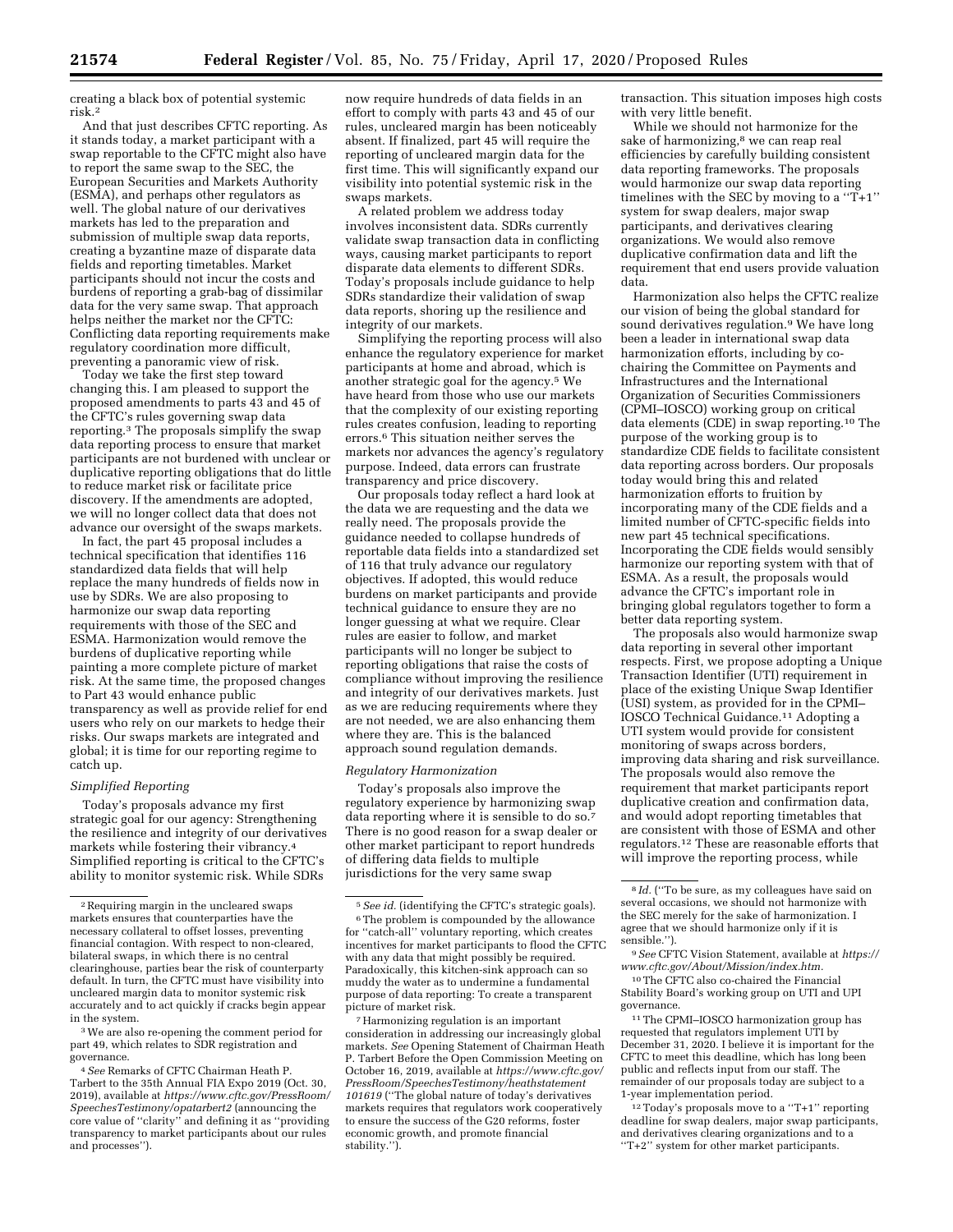shoring up the CFTC's position as a leader on harmonization.

#### *Enhanced Public Transparency*

I am also pleased to support our proposals today because they enhance *clarity,* one of the four core values of our agency.<sup>13</sup> Streamlining the part 45 technical specification is intended, in part, to reduce unclear and confusing data reporting fields that do not advance our regulatory objectives. But clarity demands more: We must also ensure we are providing transparent, highquality data to the public.14

Part 43 embodies our public reporting system for swap data, which provides highquality information in real time. Providing transparent, timely swap data to the public is critically important to the price discovery process necessary for our markets to thrive and grow. Enhanced public transparency also ensures that market participants and end users can make informed trading and hedging decisions.

The CFTC's current system for public reporting is considered the global standard. Even so, it can be improved. Although postpriced swaps are subject to unique pricing factors that affect the "public tape,"<sup>15</sup> they are nonetheless reported after execution just like any other swap. It is of little value for the public to see swaps reported without an accurate price, or any price at all. To remedy this data quality issue and improve price discovery, we are proposing that post-priced swaps now be reported to the public tape after pricing occurs.

The current reporting system for prime broker swaps has led to data that distorts the picture of what is actually happening in the market. Currently, part 43 requires that offsetting swaps executed with prime brokers—in addition to the initial swap reflecting the actual terms of the trade between counterparties—be reported on the public tape. Reporting these duplicative swaps can hinder price discovery by displaying pricing data that includes fees and other costs unrelated to the actual terms of the parties' swap. Cluttering the public tape with duplicative swaps is at best unhelpful, and at worst confusing. To the public, it could appear as though there are twice as many negotiated, arms-length swaps as there actually are. Today's proposals would solve this problem by requiring that only the initial ''trigger'' swaps be publicly reported.

#### *Relief for End Users*

Finally, the proposals would help make our derivatives markets work for all Americans, another of the CFTC's strategic goals.16 While swaps are viewed by many Americans as esoteric products, they can

nonetheless fulfill an important riskmanagement function for end users like farmers, ranchers, and manufacturers. End users often lack the reporting infrastructure of big banks, and may be unable to report data as quickly as swap dealers and financial institutions. Indeed, demanding that they do so can impair data quality, frustrating our regulatory objectives.

If finalized, today's proposals will no longer require end users to report swap valuation data. It would also give them a ''T+2'' timeframe for reporting the data we do require. The proposals would therefore remove unnecessary reporting burdens from end users relying on our swaps markets to hedge their risks. In addition, by providing sufficient time for end users to ensure their reporting is accurate, the proposals would also improve the quality of data we receive.

#### *Conclusion*

It is time for the Commission to reform our swap data reporting rules. Sir Isaac Newton realized long ago that simplicity can often lead to truth. It does not take an apple striking us on the head to realize that simplifying our swap data reporting rules to achieve clarity, standardization, and harmonization will inevitably make for sounder regulation.

## **Appendix 3—Concurring Statement of Commissioner Rostin Behnam**

I respectfully concur in the Commission's proposal to amend certain real-time public reporting requirements. I support the Commission's ongoing review of its swap reporting rules; however, I think it is very important that we not lose sight of why we have these rules in the first place. Prior to the 2008 financial crisis, swaps were largely exempt from regulation and traded exclusively over-the-counter.1 Lack of transparency in the over-the-counter swaps market contributed to the financial crisis because both regulators and market participants lacked the visibility necessary to identify and assess swaps market exposures and counterparty relationships and counterparty credit risk.2 In the aftermath of the financial crisis, Congress enacted the Dodd-Frank Wall Street Reform and Consumer Protection Act in 2010 (Dodd-Frank Act).3 The Dodd-Frank Act largely incorporated the international financial reform initiatives for over-the-counter derivatives laid out at the 2009 G20 Pittsburgh Summit, which sought to improve transparency, mitigate systemic risk, and protect against market abuse.4 With respect

to data reporting, the policy initiative developed by the G20 focused on establishing a consistent and standardized global data set across jurisdictions in order to support regulatory efforts to timely identify systemic risk. The critical need and importance of this policy goal given the consequences of the financial crisis cannot be understated.

Among many critically important statutory changes, which have shed light on the overthe-counter derivatives markets, Title VII of the Dodd-Frank Act amended the Commodity Exchange Act and added a new term to the Act: ''real-time public reporting.'' 5 The Act defines that term to mean reporting ''data relating to swap transaction, including price and volume, *as soon as technologically practicable* after the time at which the swap transaction has been executed.'' 6

As we consider amending these rules, I think it is important that we keep in mind the Dodd-Frank Act's emphasis on transparency, and what transpired to necessitate that emphasis. While most of today's proposal encourages and supports the transparency required by the Act, I am concerned about the proposed amendments that would significantly extend the time delays for public dissemination of block trades. Currently, the time delay for public dissemination of block trades executed pursuant to the rules of a SEF or DCM is 15 minutes.7 Today's proposal would extend the time delay to 48 hours for all block trades. I look forward to hearing from commenters as to whether this significant reduction in real-time transparency is justified, and whether there are potential risks to market structure efficiency that may reward some participants at the expense of others.

# **Appendix 4—Statement of Commissioner Dan M. Berkovitz**

#### *Introduction*

I am voting to issue for public comment the proposed rulemaking that would amend certain rules requiring real-time public reporting of swap trades. The proposal is intended to enhance the existing real-time public reporting framework adopted in 2012. Although I am voting to issue the proposal for public comment, I do not support the provision in the proposal that would permit a 48-hour delay in the reporting of block trades. A 48-hour delay for all block trades is too long.

One of the primary goals of the Dodd-Frank Act is to bring transparency to opaque swap markets. In Commodity Exchange Act section 2(a)(13), Congress required the Commission to adopt real-time public reporting regulations. Congress stated that ''[t]he purpose of this section is to authorize the Commission to make swap transaction and pricing data available to the public in such form and at such times as the Commission determines appropriate *to enhance price* 

<sup>13</sup>*See* CFTC Core Values, available at *[https://](https://www.cftc.gov/About/Mission/index.htm) [www.cftc.gov/About/Mission/index.htm.](https://www.cftc.gov/About/Mission/index.htm)* 

<sup>14</sup>One of the issues we are looking at closely is whether a 48-hour delay for block trade reporting is appropriate. We are hopeful that market participants will provide comment letters and feedback concerning the treatment of block trade delays.

<sup>15</sup>Many post-priced swaps are priced based on the equity markets, and do not have a known price until the equity markets close.

<sup>16</sup>*See* FIA Expo Remarks, *supra* note 5.

<sup>1</sup>*See* Commodity Futures Modernization Act of 2000, Public Law 106–554, 114 Stat. 2763 (2000).

<sup>2</sup>*See* The Financial Crisis Inquiry Commission, The Financial Crisis Inquiry Report: Final Report of the National Commission on the Causes of the Financial and Economic Crisis in the United States (Official Government Edition), at 299, 352, 363–364, 386, 621 n. 56 (2011), *available at [https://](https://www.gpo.gov/fdsys/pkg/GPO-FCIC/pdf/GPO-FCIC.pdf) [www.gpo.gov/fdsys/pkg/GPO-FCIC/pdf/GPO-](https://www.gpo.gov/fdsys/pkg/GPO-FCIC/pdf/GPO-FCIC.pdf)[FCIC.pdf.](https://www.gpo.gov/fdsys/pkg/GPO-FCIC/pdf/GPO-FCIC.pdf)* 

<sup>3</sup>*See* Dodd-Frank Wall Street Reform and Consumer Protection Act, Public Law 111–203, 124 Stat. 1376 (2010).

<sup>4</sup> G20, *Leaders' Statement, The Pittsburgh Summit*  (Sept. 24–25, 2009) at 9, *available at [https://](https://www.treasury.gov/resource-center/international/g7-g20/Documents/pittsburgh_summit_leaders_statement_250909.pdf)*

*[www.treasury.gov/resource-center/international/g7](https://www.treasury.gov/resource-center/international/g7-g20/Documents/pittsburgh_summit_leaders_statement_250909.pdf) [g20/Documents/pittsburgh](https://www.treasury.gov/resource-center/international/g7-g20/Documents/pittsburgh_summit_leaders_statement_250909.pdf)*\_*summit*\_*leaders*\_ *statement*\_*[250909.pdf.](https://www.treasury.gov/resource-center/international/g7-g20/Documents/pittsburgh_summit_leaders_statement_250909.pdf)* 

<sup>5</sup> 7 U.S.C. 2(a)(13)(A).

<sup>6</sup> *Id.* 

<sup>7</sup> 17 CFR 43.5(d)(2).